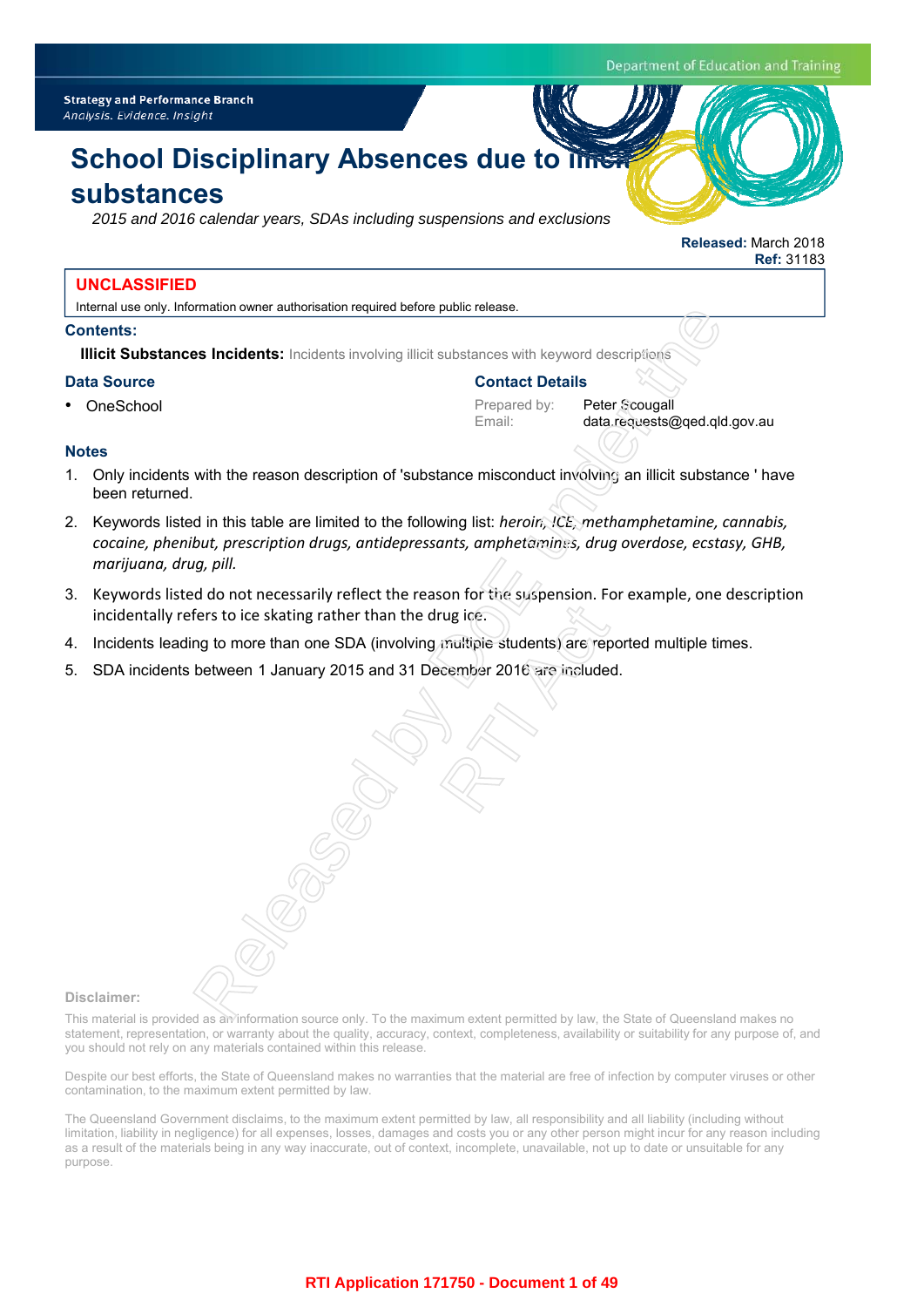## Department of Education and Training

**Strategy and Performance Branch** 

# **Incidents involving illicit substances with keyword description s**

| One row per incident, incidents involving more than one student may appear more than once. |                           |                 | Incidents involving illicit substances with keyword descriptions |                   |                         |
|--------------------------------------------------------------------------------------------|---------------------------|-----------------|------------------------------------------------------------------|-------------------|-------------------------|
|                                                                                            |                           |                 |                                                                  |                   |                         |
|                                                                                            |                           |                 |                                                                  |                   |                         |
|                                                                                            |                           |                 |                                                                  | Yeardf            |                         |
| <b>School Name</b>                                                                         | <b>Geographic Region</b>  |                 | <b>Suspension type Reason Description</b>                        | <b>suspension</b> | Age of student Keywords |
| <b>Burnett State College</b>                                                               | <b>Central Queensland</b> |                 | Short Suspension Substance Misconduct involving an illicit       | 2015              | s.47(3)                 |
| <b>Burnett State College</b>                                                               | <b>Central Queensland</b> |                 | Short Suspension Substance Misconduct involving an illicit       | 2015              |                         |
| Emerald State High School                                                                  | <b>Central Queensland</b> |                 | Short Suspension Substance Misconduct involving an illicit       | 2015              | Drugs                   |
| Emerald State High School                                                                  | <b>Central Queensland</b> |                 | Short Suspension Substance Misconduct involving an illicit       | 2015              | Drugs                   |
| Emerald State High School                                                                  | <b>Central Queensland</b> |                 | Short Suspension Substance Misconduct involving an illicit       | 2015              |                         |
| Emerald State High School                                                                  | <b>Central Queensland</b> |                 | Short Suspension Substance Misconduct involving an illicit       | 2016              |                         |
| Longreach State High School                                                                | <b>Central Queensland</b> |                 | Long Suspension Substance Misconduct involving an illicit        | 2016              |                         |
| North Rockhampton State High School                                                        | <b>Central Queensland</b> | Exclusion       | Substance Misconduct involving an illicit                        | 2016              | Marijuana               |
| North Rockhampton State High School                                                        | <b>Central Queensland</b> | Exclusion       | Substance Misconduct involving an illicit                        | 2016              |                         |
| North Rockhampton State High School                                                        | <b>Central Queensland</b> | Exclusion       | Substance Misconduct involving an illicit                        | 2016              | Marijuana               |
| North Rockhampton State High School                                                        | <b>Central Queensland</b> | Exclusion       | Substance Misconduct involving an illicit                        | 2016              | Drugs, Marijuana        |
| North Rockhampton State High School                                                        | <b>Central Queensland</b> | Exclusion       | Substance Misconduct involving an illicit                        | 2016              | Drugs, Marijuana        |
| North Rockhampton State High School                                                        | <b>Central Queensland</b> |                 | Long Suspension Substance Misconduct involving an illicit        | 2016              | Marijuana               |
| North Rockhampton State High School                                                        | <b>Central Queensland</b> |                 | Long Suspension Substance Misconduct involving an illicit        | 2016              | Marijuana               |
| North Rockhampton State High School                                                        | <b>Central Queensland</b> |                 | Long Suscension Substance Misconduct involving an illicit        | 2016              | Marijuana               |
| North Rockhampton State High School                                                        | <b>Central Queensland</b> |                 | Short Suspension Substance Misconduct involving an illicit       | 2016              |                         |
| Emerald State High School                                                                  | <b>Central Queensland</b> | Exclusion       | Substance Misconduct involving an illicit                        | 2015              | Drugs                   |
| Emerald State High School                                                                  | <b>Central Queensland</b> |                 | Long Suspension Substance Misconduct involving an illicit        | 2015              | Marijuana               |
| North Rockhampton State High School                                                        | <b>Central Queensland</b> | Exclusion       | Substance Misconduct involving an illicit                        | 2016              | Drugs                   |
| Biloela State High School                                                                  | Central Queensland        |                 | Long Suspension Substance Misconduct involving an illicit        | 2015              | Marijuana               |
| Biloela State High School                                                                  | Central Queensland        |                 | Long Suspension Substance Misconduct involving an illicit        | 2016              | Drugs, Marijuana        |
| Capella State High School                                                                  | Central Queensland        |                 | Short Suspension Substance Misconduct involving an illicit       | 2016              |                         |
| Gladstone State High School                                                                | Central Queensland        | Exclusion       | Substance Misconduct involving an illicit                        | 2015              | Marijuana               |
| Gladstone State High School                                                                | Central Queensland        | Exclusion       | Substance Misconduct involving an illicit                        | 2015              | Marijuana               |
| Gladstone State High School                                                                | <b>Central Queensland</b> | Exclusion       | Substance Misconduct involving an illicit                        | 2016              | Marijuana               |
| Gladstone State High School                                                                | <b>Central Queensland</b> |                 | Long Suspension Substance Misconduct involving an illicit        | 2015              | Drugs, Marijuana        |
| Gladstone State High School                                                                | <b>Central Queensland</b> |                 | Long Suspension Substance Misconduct involving an illicit        | 2015              | Drugs, Marijuana        |
| Gladstone State High School                                                                | <b>Central Queensland</b> | Long Suspension | Substance Misconduct involving an illicit                        | 2016              | Cannabis                |
| Glenmore State High School                                                                 | <b>Central Queensland</b> | Exclusion       | Substance Misconduct involving an illicit                        | 2016              | Cannabis                |
| Mackay North State High School                                                             | <b>Central Queensland</b> | Exclusion       | Substance Misconduct involving an illicit                        | 2015              | Marijuana               |
| Mackay North State High School                                                             | <b>Central Queensland</b> | Exclusion       | Substance Misconduct involving an illicit                        | 2015              | Marijuana               |
| Mackay North State High School                                                             | <b>Central Queensland</b> | Exclusion       | Substance Misconduct involving an illicit                        | 2015              |                         |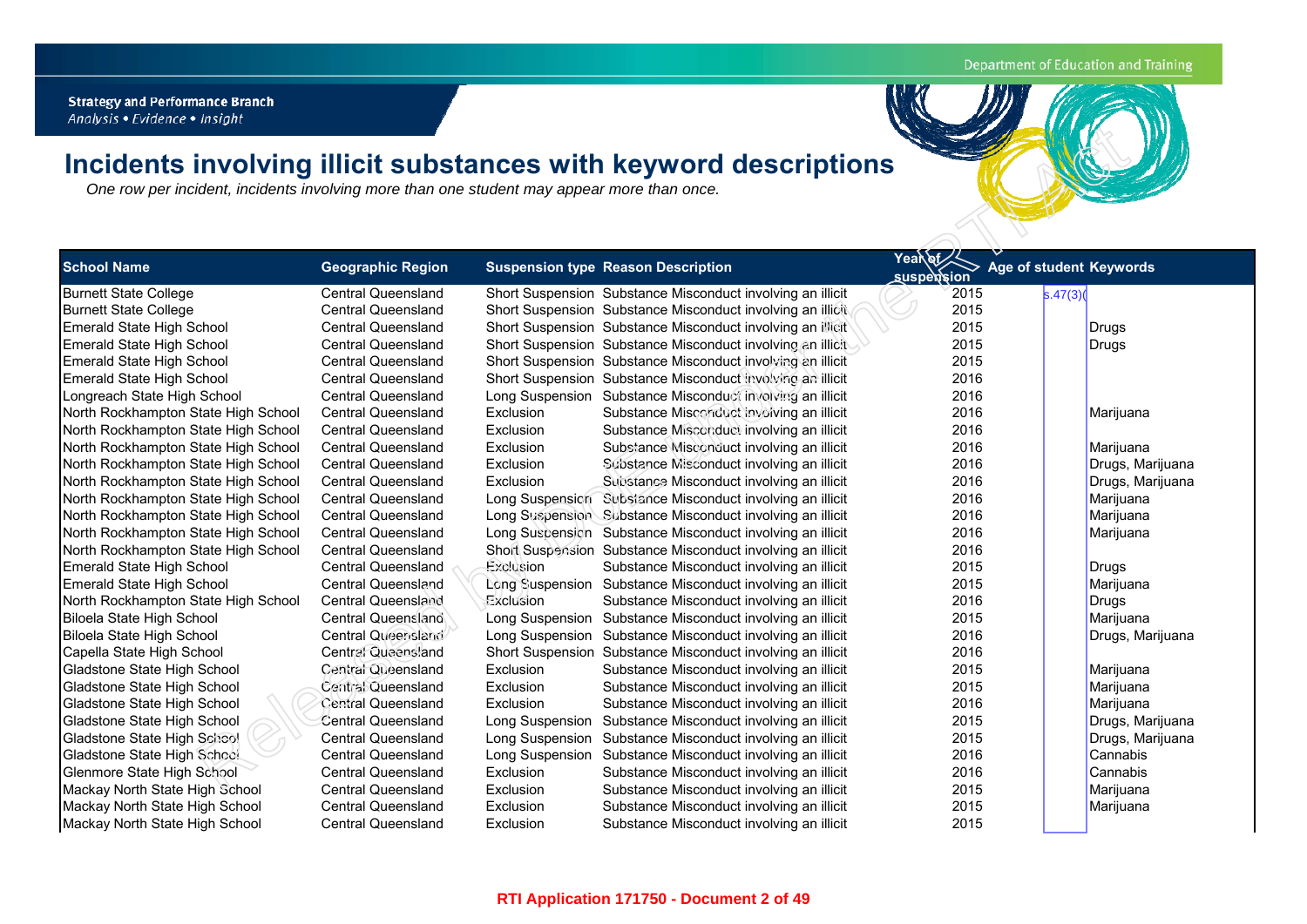| <b>School Name</b>                 | <b>Geographic Region</b>  |                  | <b>Suspension type Reason Description</b>                  | Year of<br>suspension | Age of student Keywords   |
|------------------------------------|---------------------------|------------------|------------------------------------------------------------|-----------------------|---------------------------|
| Mackay North State High School     | <b>Central Queensland</b> | Exclusion        | Substance Misconduct involving an illicit                  | 2016                  | s.47 Marijuana, Cannabis, |
| Mackay North State High School     | Central Queensland        |                  | Long Suspension Substance Misconduct involving an illicit  | 2015                  | Marijuana                 |
| Mackay North State High School     | <b>Central Queensland</b> |                  | Long Suspension Substance Misconduct involving an illicit  | 2016                  | Cannabis, Drugs,          |
| Mackay North State High School     | Central Queensland        |                  | Long Suspension Substance Misconduct involving an illicit  | 2016                  | Cannabis                  |
| Mackay North State High School     | <b>Central Queensland</b> |                  | Long Suspension Substance Misconduct involving an illicit  | 2016                  | Cannabis                  |
| Mackay North State High School     | <b>Central Queensland</b> |                  | Short Suspension Substance Misconduct involving an illicit | 2015                  |                           |
| Mackay North State High School     | <b>Central Queensland</b> |                  | Short Suspension Substance Misconduct involving an illicit | 2015                  |                           |
| Mackay North State High School     | <b>Central Queensland</b> |                  | Short Suspension Substance Misconduct involving an illicit | 2015                  |                           |
| Mackay North State High School     | <b>Central Queensland</b> |                  | Short Suspension Substance Misconduct involving an illicit | 2015                  | Marijuana                 |
| Mackay North State High School     | <b>Central Queensland</b> |                  | Short Suspension Substance Misconduct involving an illicit | 2015                  | Marijuana                 |
| Mackay North State High School     | <b>Central Queensland</b> |                  | Short Suspension Substance Misconduct involving an illicit | 2015                  | Marijuana                 |
| Mackay North State High School     | <b>Central Queensland</b> |                  | Short Suspension Substance Misconduct involving an illicit | 2015                  | Marijuana                 |
| Mackay Northern Beaches State High | <b>Central Queensland</b> | Exclusion        | Substance Misconduct involving an illicit                  | 2015                  | Marijuana                 |
| Mackay Northern Beaches State High | <b>Central Queensland</b> | Exclusion        | Substance Misconduct involving an illicit                  | 2015                  | Marijuana                 |
| Mackay Northern Beaches State High | Central Queensland        | Exclusion        | Substance Misconduct involving an illicit                  | 2016                  |                           |
| Mackay Northern Beaches State High | <b>Central Queensland</b> |                  | Long Suspension Substance Misconduct involving an illicit  | 2016                  | Marijuana                 |
| Mackay Northern Beaches State High | Central Queensland        |                  | Long Suspension Substance Misconduct involving an illicit  | 2016                  | Drugs                     |
| Mackay Northern Beaches State High | Central Queensland        |                  | Long Suspension Substance Misconduct involving an illicit  | 2016                  | Marijuana                 |
| Mackay Northern Beaches State High | Central Queensland        |                  | Short Suspension Substance Misconduct involving an illicit | 2016                  | Drugs                     |
| Mackay Northern Beaches State High | <b>Central Queensland</b> |                  | Short Suspension Substance Misconduct involving an illicit | 2016                  |                           |
| Mackay Northern Beaches State High | <b>Central Queensland</b> |                  | Short Suspension Substance Misconduct involving an illicit | 2016                  |                           |
| Mackay Northern Beaches State High | <b>Central Queensland</b> |                  | Short Suspension Substance Misconduct involving an illicit | 2016                  |                           |
| Mackay Northern Beaches State High | Central Queensland        |                  | Short Suspension Substance Misconduct involving an illicit | 2016                  |                           |
| Mackay Northern Beaches State High | <b>Central Queensland</b> |                  | Short Suspension Substance Misconduct involving an illicit | 2016                  | Marijuana                 |
| Mackay State High School           | <b>Central Queensland</b> | <b>Exclusion</b> | Subsiance Misconduct involving an illicit                  | 2015                  | Marijuana                 |
| Mackay State High School           | <b>Central Queensland</b> | Exclusion        | Substance Misconduct involving an illicit                  | 2015                  | Marijuana                 |
| Mackay State High School           | <b>Central Queensland</b> | <b>Exclusion</b> | Substance Misconduct involving an illicit                  | 2015                  | Marijuana                 |
| Mackay State High School           | Central Queensland        |                  | Short Suspension Substance Misconduct involving an illicit | 2016                  |                           |
| Mirani State High School           | <b>Central Queensland</b> | Exclusion        | Substance Misconduct involving an illicit                  | 2016                  | Marijuana                 |
| Mirani State High School           | Central Queensland        | Exclusion        | Substance Misconduct involving an illicit                  | 2016                  | Marijuana                 |
| Mirani State High School           | <b>Central Queensland</b> | Exclusion        | Substance Misconduct involving an illicit                  | 2016                  | Marijuana                 |
| Mirani State High School           | Central Queensland        | Exclusion        | Substance Misconduct involving an illicit                  | 2016                  |                           |
| Mirani State High School           | Central Queensland        |                  | Long Suspension Substance Misconduct involving an illicit  | 2015                  | Marijuana                 |
| Mount Morgan Central State School  | Central Queensland        |                  | Short Suspension Substance Misconduct involving an illicit | 2015                  |                           |
| Sarina State High School           | Central Queensland        | Exclusion        | Substance Misconduct involving an illicit                  | 2015                  |                           |
| Sarina State High School           | Central Queensland        | Exclusion        | Substance Misconduct involving an illicit                  | 2015                  | Marijuana                 |
| Sarina State High School           | Central Queensland        | Exclusion        | Substance Misconduct involving an illicit                  | 2015                  | Marijuana                 |
| Sarina State High School           | <b>Central Queensland</b> | Exclusion        | Substance Misconduct involving an illicit                  | 2015                  | Marijuana                 |
| Sarina State High School           | <b>Central Queensland</b> | Exclusion        | Substance Misconduct involving an illicit                  | 2015                  | Marijuana                 |
| Sarina State High School           | <b>Central Queensland</b> | Exclusion        | Substance Misconduct involving an illicit                  | 2015                  | Marijuana                 |
| Sarina State High School           | Central Queensland        | Exclusion        | Substance Misconduct involving an illicit                  | 2016                  |                           |
| Sarina State High School           | <b>Central Queensland</b> | Exclusion        | Substance Misconduct involving an illicit                  | 2016                  | Marijuana                 |
| Sarina State High School           | <b>Central Queensland</b> |                  | Long Suspension Substance Misconduct involving an illicit  | 2015                  | Marijuana                 |
| Sarina State High School           | <b>Central Queensland</b> |                  | Long Suspension Substance Misconduct involving an illicit  | 2015                  | Marijuana                 |
|                                    |                           |                  |                                                            |                       |                           |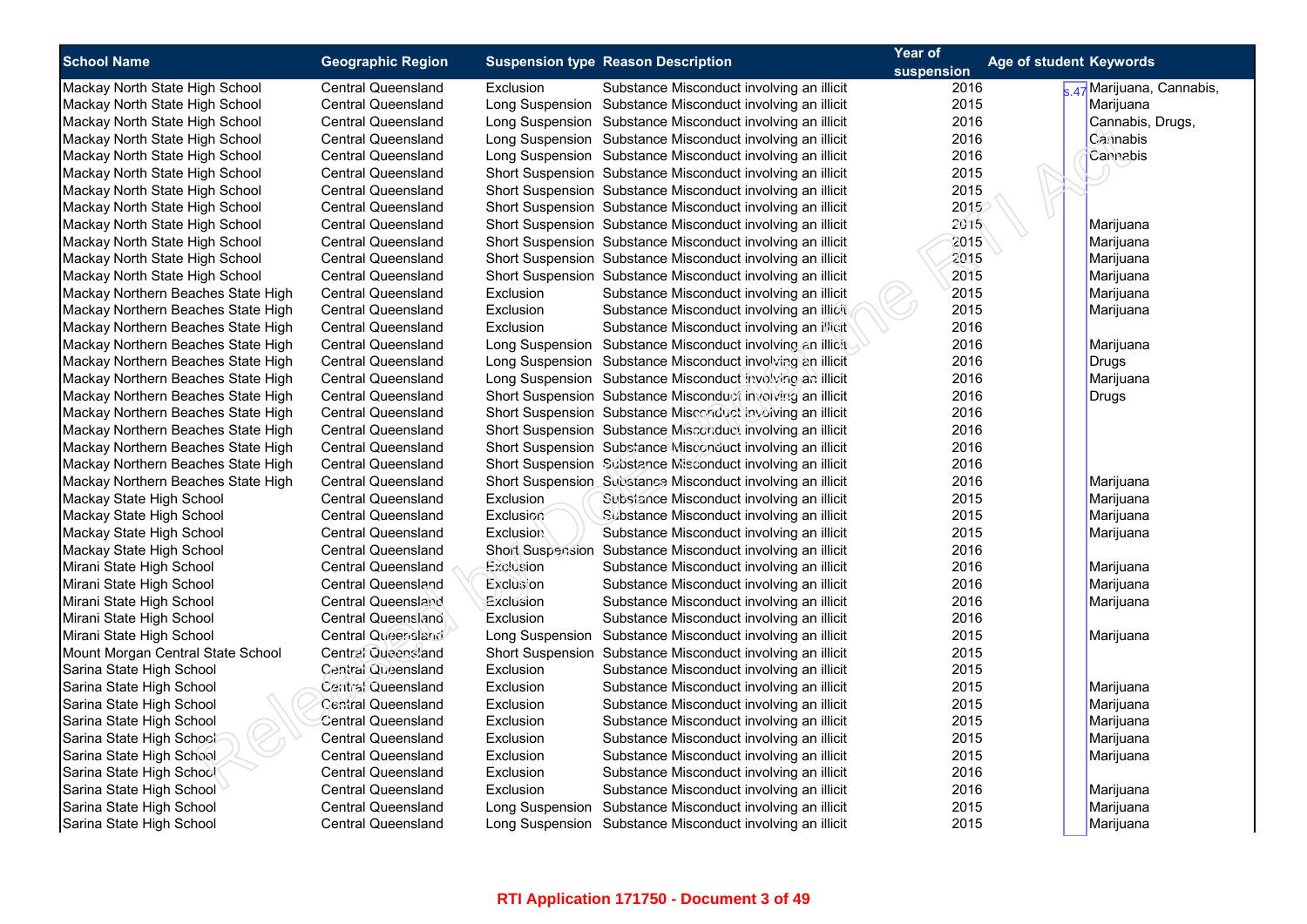| <b>School Name</b>        | <b>Geographic Region</b>  |                  | <b>Suspension type Reason Description</b>                  | Year of    | <b>Age of student Keywords</b> |                  |
|---------------------------|---------------------------|------------------|------------------------------------------------------------|------------|--------------------------------|------------------|
|                           |                           |                  |                                                            | suspension |                                |                  |
| Sarina State High School  | <b>Central Queensland</b> |                  | Long Suspension Substance Misconduct involving an illicit  | 2015       |                                | s.47 Marijuana   |
| Sarina State High School  | <b>Central Queensland</b> |                  | Long Suspension Substance Misconduct involving an illicit  | 2015       |                                | Marijuana        |
| Sarina State High School  | <b>Central Queensland</b> |                  | Long Suspension Substance Misconduct involving an illicit  | 2015       |                                | Marijuana        |
| Sarina State High School  | <b>Central Queensland</b> |                  | Long Suspension Substance Misconduct involving an illicit  | 2015       |                                | Marijuana        |
| Sarina State High School  | <b>Central Queensland</b> |                  | Long Suspension Substance Misconduct involving an illicit  | 2015       |                                | Marijuana        |
| Sarina State High School  | <b>Central Queensland</b> |                  | Long Suspension Substance Misconduct involving an illicit  | 2015       |                                | Marijuana        |
| Sarina State High School  | <b>Central Queensland</b> |                  | Long Suspension Substance Misconduct involving an illicit  | 2015       |                                | Marijuana        |
| Sarina State High School  | <b>Central Queensland</b> |                  | Long Suspension Substance Misconduct involving an illicit  | 2016       |                                | Marijuana        |
| Sarina State High School  | <b>Central Queensland</b> |                  | Long Suspension Substance Misconduct involving an illicit  | 2016       |                                | Marijuana        |
| Sarina State High School  | <b>Central Queensland</b> |                  | Long Suspension Substance Misconduct involving an illicit  | 2016       |                                | Marijuana        |
| Sarina State High School  | <b>Central Queensland</b> |                  | Long Suspension Substance Misconduct involving an illicit  | 2016       |                                |                  |
| Sarina State High School  | <b>Central Queensland</b> |                  | Long Suspension Substance Misconduct involving an illicit  | 2016       |                                |                  |
| Sarina State High School  | <b>Central Queensland</b> |                  | Short Suspension Substance Misconduct involving an illicit | 2016       |                                | Drugs            |
| Toolooa State High School | <b>Central Queensland</b> | Exclusion        | Substance Misconduct involving an illicit                  | 2015       |                                | Marijuana        |
| Toolooa State High School | <b>Central Queensland</b> | Exclusion        | Substance Misconduct involving an illicit                  | 2015       |                                | Marijuana        |
| Toolooa State High School | <b>Central Queensland</b> | Exclusion        | Substance Misconduct involving an illicit                  | 2015       |                                | Marijuana        |
| Toolooa State High School | <b>Central Queensland</b> | Exclusion        | Substance Misconduct involving an illicit                  | 2015       |                                | Marijuana        |
| Toolooa State High School | <b>Central Queensland</b> | Exclusion        | Substance Misconduct involving an illicit                  | 2015       |                                | Marijuana        |
| Toolooa State High School | <b>Central Queensland</b> | Exclusion        | Substance Misconduct involving an illicit                  | 2015       |                                | Marijuana        |
| Toolooa State High School | <b>Central Queensland</b> | Exclusion        | Substance Misconduct involving an illicit                  | 2015       |                                | Marijuana        |
| Toolooa State High School | <b>Central Queensland</b> | Exclusion        | Substance Misconduct involving an illicit                  | 2015       |                                | Marijuana        |
| Toolooa State High School | <b>Central Queensland</b> | Exclusion        | Substance Misconduct involving an illicit                  | 2015       |                                | Marijuana        |
| Toolooa State High School | <b>Central Queensland</b> | Exclusion        | Substance Misconduct involving an illicit                  | 2015       |                                | Marijuana        |
| Toolooa State High School | <b>Central Queensland</b> | Exclusion        | Substance Misconduct involving an illicit                  | 2015       |                                | Marijuana        |
| Toolooa State High School | <b>Central Queensland</b> | Exclusion        | Substance Misconduct involving an illicit                  | 2015       |                                |                  |
| Toolooa State High School | <b>Central Queensland</b> | Exclusion        | Substance Misconduct involving an illicit                  | 2015       |                                |                  |
| Toolooa State High School | <b>Central Queensland</b> | <b>Exclusion</b> | Substance Misconduct involving an illicit                  | 2016       |                                | Marijuana        |
| Toolooa State High School | <b>Central Queensland</b> | Exclusion        | Substance Misconduct involving an illicit                  | 2016       |                                | Marijuana        |
| Toolooa State High School | <b>Central Queensland</b> | Exclusion        | Substance Misconduct involving an illicit                  | 2016       |                                | Marijuana        |
| Toolooa State High School | Central Queensland        | Exclusion        | Substance Misconduct involving an illicit                  | 2016       |                                | Marijuana        |
| Toolooa State High School | <b>Central Queensland</b> | Long Suspension  | Substance Misconduct involving an illicit                  | 2015       |                                | Marijuana        |
| Toolooa State High School | Central Queensland        |                  | Long Suspension Substance Misconduct involving an illicit  | 2015       |                                | Marijuana        |
| Toolooa State High School | Central Queensland        |                  | Short Suspension Substance Misconduct involving an illicit | 2015       |                                | Marijuana        |
| Toolooa State High School | Central Queensland        |                  | Short Suspension Substance Misconduct involving an illicit | 2015       |                                |                  |
| Waraburra State School    | Central Queensland        | Exclusion        | Substance Misconduct involving an illicit                  | 2016       |                                | Drugs            |
| Yeppoon State High School | Central Queensland        | Exclusion        | Substance Misconduct involving an illicit                  | 2016       |                                | Drugs, Marijuana |
| Yeppoon State High School | <b>Central Queensland</b> | Exclusion        | Substance Misconduct involving an illicit                  | 2016       |                                | Drugs            |
| Yeppoon State High School | Central Queensland        | Exclusion        | Substance Misconduct involving an illicit                  | 2016       |                                | Drugs, Marijuana |
| Yeppoon State High School | <b>Central Queensland</b> |                  | Long Suspension Substance Misconduct involving an illicit  | 2015       |                                | Marijuana        |
| Yeppoon State High School | <b>Central Queensland</b> |                  | Long Suspension Substance Misconduct involving an illicit  | 2015       |                                | Marijuana        |
| Yeppoon State High School | <b>Central Queensland</b> |                  | Long Suspension Substance Misconduct involving an illicit  | 2015       |                                | Marijuana        |
| Yeppoon State High School | <b>Central Queensland</b> |                  | Long Suspension Substance Misconduct involving an illicit  | 2015       |                                | Marijuana        |
| Yeppoon State High School | <b>Central Queensland</b> |                  | Long Suspension Substance Misconduct involving an illicit  | 2015       |                                | Marijuana        |
| Yeppoon State High School | <b>Central Queensland</b> |                  | Long Suspension Substance Misconduct involving an illicit  | 2015       |                                | Marijuana        |
|                           |                           |                  |                                                            |            |                                |                  |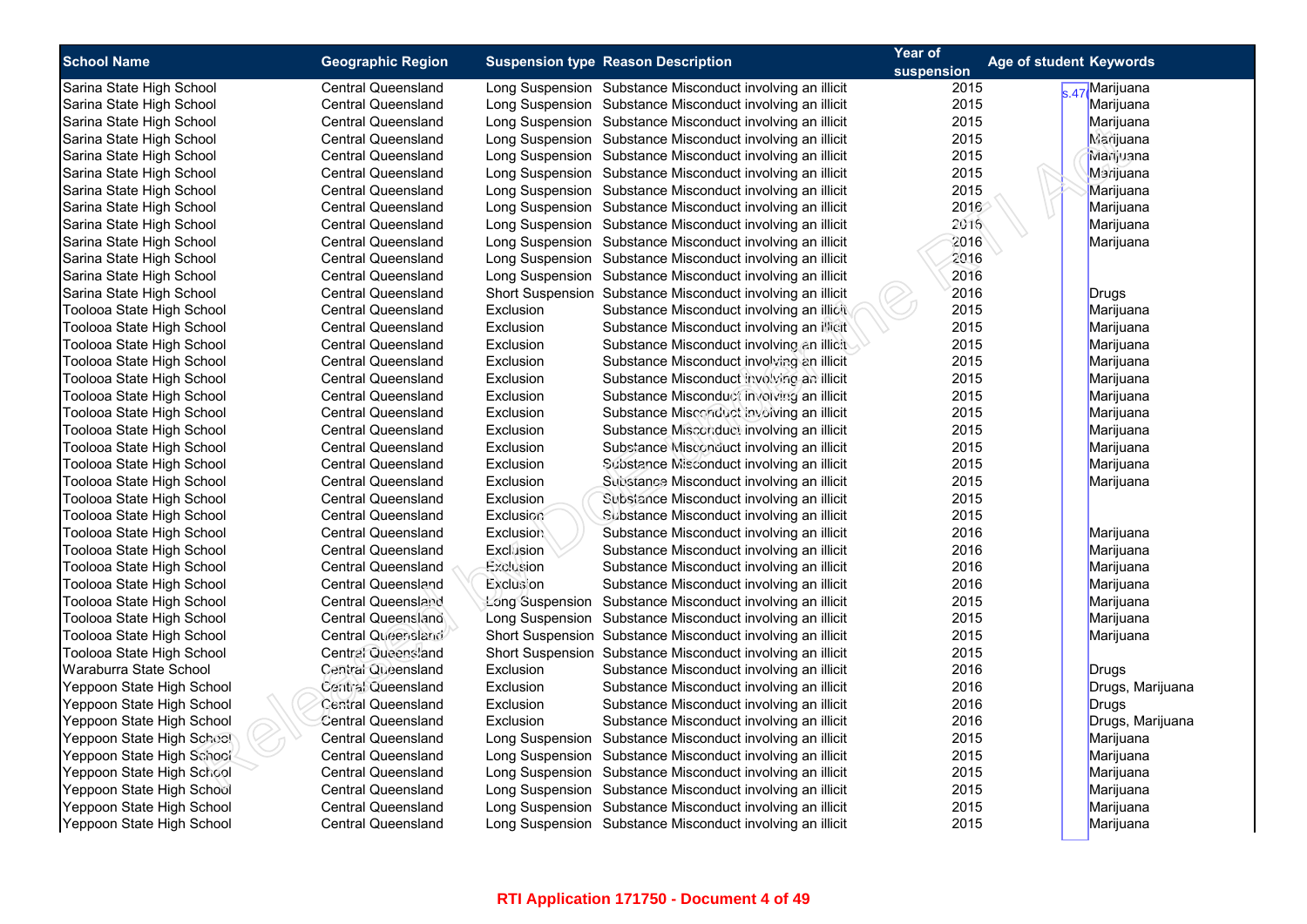| <b>School Name</b>             | <b>Geographic Region</b>                               |                  | <b>Suspension type Reason Description</b>                  | Year of            | Age of student Keywords |
|--------------------------------|--------------------------------------------------------|------------------|------------------------------------------------------------|--------------------|-------------------------|
| Yeppoon State High School      | <b>Central Queensland</b>                              |                  | Long Suspension Substance Misconduct involving an illicit  | suspension<br>2015 | s 47 Marijuana          |
| Yeppoon State High School      | <b>Central Queensland</b>                              |                  | Long Suspension Substance Misconduct involving an illicit  | 2015               | Cannabis                |
| Yeppoon State High School      | <b>Central Queensland</b>                              |                  | Long Suspension Substance Misconduct involving an illicit  | 2015               |                         |
| Yeppoon State High School      | <b>Central Queensland</b>                              |                  | Long Suspension Substance Misconduct involving an illicit  | 2015               | Marijuana               |
| Yeppoon State High School      | <b>Central Queensland</b>                              |                  | Long Suspension Substance Misconduct involving an illicit  | 2015               | Marijuana               |
| Yeppoon State High School      | <b>Central Queensland</b>                              |                  | Long Suspension Substance Misconduct involving an illicit  | 2015               |                         |
| Yeppoon State High School      | <b>Central Queensland</b>                              |                  | Long Suspension Substance Misconduct involving an illicit  | 2015               |                         |
| Yeppoon State High School      | <b>Central Queensland</b>                              |                  | Long Suspension Substance Misconduct involving an illicit  | 2015               | Marijuana               |
| Yeppoon State High School      | <b>Central Queensland</b>                              |                  | Long Suspension Substance Misconduct involving an illicit  | 2015               | Marijuana               |
| Yeppoon State High School      | <b>Central Queensland</b>                              |                  | Short Suspension Substance Misconduct involving an illicit | 2015               |                         |
|                                |                                                        |                  |                                                            | 2016               | Drugs                   |
| Yeppoon State High School      | <b>Central Queensland</b><br><b>Central Queensland</b> |                  | Short Suspension Substance Misconduct involving an illicit | 2015               |                         |
| Pioneer State High School      |                                                        | Exclusion        | Substance Misconduct involving an illicit                  |                    | Marijuana               |
| Pioneer State High School      | Central Queensland                                     | Exclusion        | Substance Misconduct involving an illicit                  | 2016               | Cannabis, Marijuana     |
| Pioneer State High School      | <b>Central Queensland</b>                              | Exclusion        | Substance Misconduct involving an illicit                  | 2016               | Drugs, Marijuana        |
| Pioneer State High School      | <b>Central Queensland</b>                              | Exclusion        | Substance Misconduct involving an illicit                  | 2016               | Drugs, Marijuana        |
| Pioneer State High School      | <b>Central Queensland</b>                              | Exclusion        | Substance Misconduct involving an illicit                  | 2016               | Drugs, Marijuana        |
| Pioneer State High School      | <b>Central Queensland</b>                              |                  | Long Suspension Substance Misconduct involving an illicit  | 2016               | Marijuana               |
| Pioneer State High School      | <b>Central Queensland</b>                              |                  | Long Suspension Substance Misconduct involving an illicit  | 2016               | Cannabis, Marijuana     |
| Pioneer State High School      | <b>Central Queensland</b>                              |                  | Long Suspension Substance Misconduct involving an illicit  | 2016               | Marijuana               |
| Pioneer State High School      | <b>Central Queensland</b>                              |                  | Long Suspension Substance Misconduct involving an illicit  | 2016               | Cannabis, Marijuana     |
| Pioneer State High School      | <b>Central Queensland</b>                              |                  | Long Suspension Substance Misconduct involving an illicit  | 2016               | Cannabis, Marijuana     |
| Pioneer State High School      | <b>Central Queensland</b>                              |                  | Long Suspension Substance Misconduct involving an illicit  | 2016               | Marijuana               |
| Pioneer State High School      | <b>Central Queensland</b>                              |                  | Long Suspension Substance Misconduct involving an illicit  | 2016               | Drugs, Marijuana        |
| Pioneer State High School      | <b>Central Queensland</b>                              |                  | Short Suspension Substance Misconduct involving an illicit | 2015               |                         |
| Pioneer State High School      | <b>Central Queensland</b>                              |                  | Short Suspension Substance Misconduct involving an illicit | 2016               | Cannabis, Marijuana     |
| Rockhampton State High School  | <b>Central Queensland</b>                              | Exclusion        | Substance Misconduct involving an illicit                  | 2015               | Drugs                   |
| Rockhampton State High School  | <b>Central Queensland</b>                              | <b>Exclusion</b> | Substance Misconduct involving an illicit                  | 2015               | Drugs                   |
| Rockhampton State High School  | <b>Central Queensland</b>                              | Exclusion        | Substance Misconduct involving an illicit                  | 2015               | Drugs                   |
| Rockhampton State High School  | <b>Central Queensland</b>                              | Exclusion        | Substance Misconduct involving an illicit                  | 2015               | Drugs, Marijuana        |
| Rockhampton State High School  | Central Queensland                                     | Exclusion        | Substance Misconduct involving an illicit                  | 2015               | Drugs                   |
| Rockhampton State High School  | <b>Central Queensland</b>                              | Exclusion        | Substance Misconduct involving an illicit                  | 2015               | Marijuana               |
| Rockhampton State High School  | Central Queensland                                     | Exclusion        | Substance Misconduct involving an illicit                  | 2016               | Marijuana               |
| Rockhampton State High School  | Central Queensland                                     | Exclusion        | Substance Misconduct involving an illicit                  | 2016               |                         |
| Rockhampton State High School  | Central Queensland                                     |                  | Short Suspension Substance Misconduct involving an illicit | 2015               | Drugs                   |
| Rockhampton State High School  | Central Queensland                                     |                  | Short Suspension Substance Misconduct involving an illicit | 2016               |                         |
| Rockhampton State High School  | Central Queensland                                     |                  | Short Suspension Substance Misconduct involving an illicit | 2016               |                         |
| Rockhampton State High School  | <b>Central Queensland</b>                              |                  | Short Suspension Substance Misconduct involving an illicit | 2016               | Marijuana               |
| Tannum Sands State High School | <b>Central Queensland</b>                              | Exclusion        | Substance Misconduct involving an illicit                  | 2015               |                         |
| Tannum Sands State High School | <b>Central Queensland</b>                              | Exclusion        | Substance Misconduct involving an illicit                  | 2015               |                         |
| Tannum Sands State High School | <b>Central Queensland</b>                              | Exclusion        | Substance Misconduct involving an illicit                  | 2016               | Drugs                   |
| Tannum Sands State High School | <b>Central Queensland</b>                              | Exclusion        | Substance Misconduct involving an illicit                  | 2016               | Drugs                   |
| Tannum Sands State High School | <b>Central Queensland</b>                              | Exclusion        | Substance Misconduct involving an illicit                  | 2016               | Drugs                   |
| Tannum Sands State High School | <b>Central Queensland</b>                              | Exclusion        | Substance Misconduct involving an illicit                  | 2016               | Drugs                   |
| Tannum Sands State High School | <b>Central Queensland</b>                              | Exclusion        | Substance Misconduct involving an illicit                  | 2016               | Drugs                   |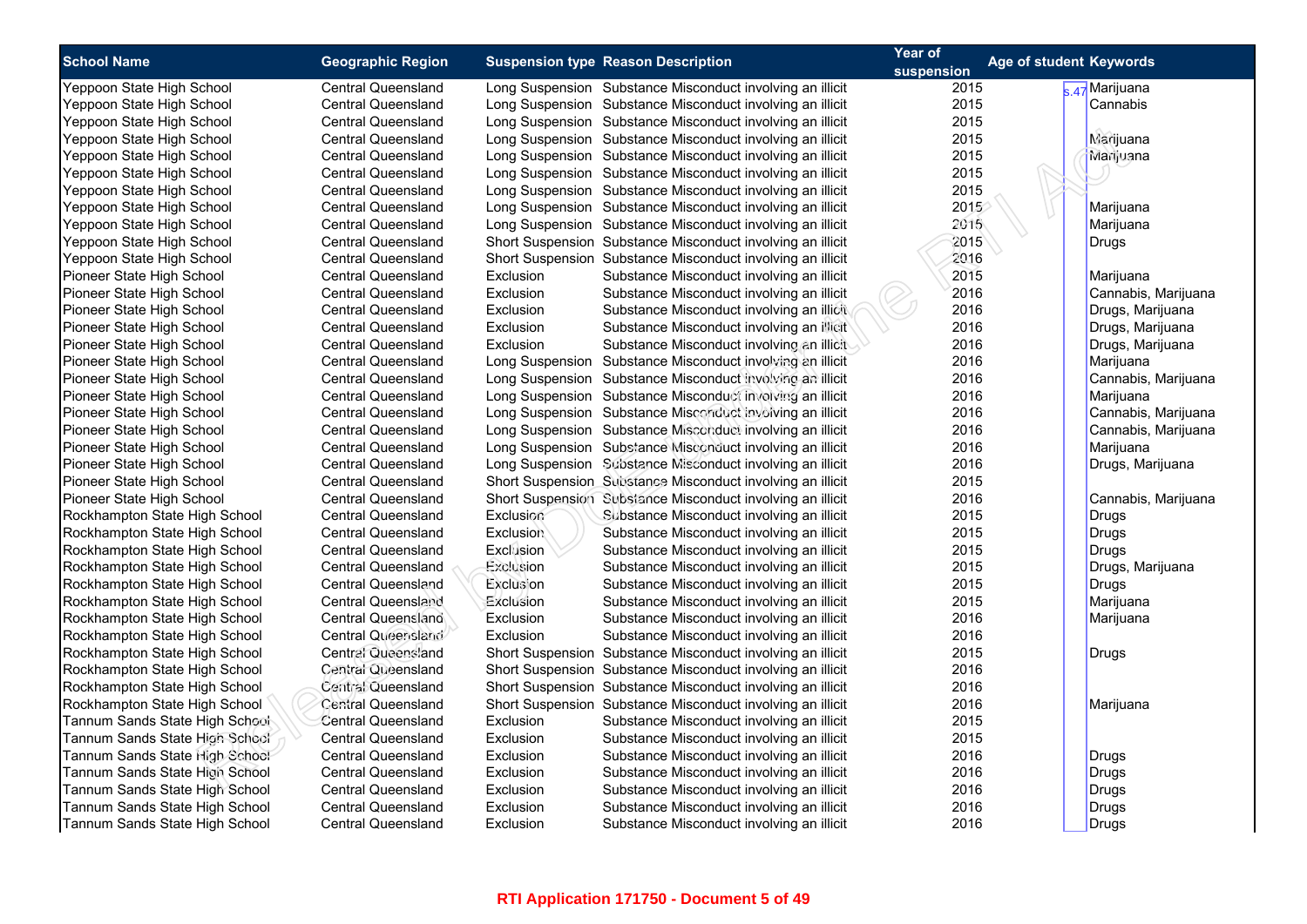| <b>School Name</b>                                                                                                                                                                                                                                                                                                                                                                                                                                                                                                                                                                                                                                                            | <b>Geographic Region</b>                                                                                                                                                                                                                                                                                                                              | <b>Suspension type Reason Description</b> | Year of                                                                                                                                                                                                                                                                                                                                                                                                                                                                                                                                                                                                                                                                                                                                                                                                                                                            | <b>Age of student Keywords</b>       |                                                                                                                                                                                                       |
|-------------------------------------------------------------------------------------------------------------------------------------------------------------------------------------------------------------------------------------------------------------------------------------------------------------------------------------------------------------------------------------------------------------------------------------------------------------------------------------------------------------------------------------------------------------------------------------------------------------------------------------------------------------------------------|-------------------------------------------------------------------------------------------------------------------------------------------------------------------------------------------------------------------------------------------------------------------------------------------------------------------------------------------------------|-------------------------------------------|--------------------------------------------------------------------------------------------------------------------------------------------------------------------------------------------------------------------------------------------------------------------------------------------------------------------------------------------------------------------------------------------------------------------------------------------------------------------------------------------------------------------------------------------------------------------------------------------------------------------------------------------------------------------------------------------------------------------------------------------------------------------------------------------------------------------------------------------------------------------|--------------------------------------|-------------------------------------------------------------------------------------------------------------------------------------------------------------------------------------------------------|
|                                                                                                                                                                                                                                                                                                                                                                                                                                                                                                                                                                                                                                                                               |                                                                                                                                                                                                                                                                                                                                                       |                                           |                                                                                                                                                                                                                                                                                                                                                                                                                                                                                                                                                                                                                                                                                                                                                                                                                                                                    | suspension                           |                                                                                                                                                                                                       |
| Tannum Sands State High School                                                                                                                                                                                                                                                                                                                                                                                                                                                                                                                                                                                                                                                | <b>Central Queensland</b>                                                                                                                                                                                                                                                                                                                             | Exclusion                                 | Substance Misconduct involving an illicit                                                                                                                                                                                                                                                                                                                                                                                                                                                                                                                                                                                                                                                                                                                                                                                                                          | 2016                                 | s.47(3Drugs                                                                                                                                                                                           |
| Victoria Park State School                                                                                                                                                                                                                                                                                                                                                                                                                                                                                                                                                                                                                                                    | <b>Central Queensland</b>                                                                                                                                                                                                                                                                                                                             |                                           | Short Suspension Substance Misconduct involving an illicit                                                                                                                                                                                                                                                                                                                                                                                                                                                                                                                                                                                                                                                                                                                                                                                                         | 2016                                 | Marijuana                                                                                                                                                                                             |
| Victoria Park State School                                                                                                                                                                                                                                                                                                                                                                                                                                                                                                                                                                                                                                                    | Central Queensland                                                                                                                                                                                                                                                                                                                                    |                                           | Short Suspension Substance Misconduct involving an illicit                                                                                                                                                                                                                                                                                                                                                                                                                                                                                                                                                                                                                                                                                                                                                                                                         | 2016                                 | Marijuana                                                                                                                                                                                             |
| Centenary Heights State High School                                                                                                                                                                                                                                                                                                                                                                                                                                                                                                                                                                                                                                           | Darling Downs South                                                                                                                                                                                                                                                                                                                                   |                                           | Short Suspension Substance Misconduct involving an illicit                                                                                                                                                                                                                                                                                                                                                                                                                                                                                                                                                                                                                                                                                                                                                                                                         | 2016                                 | Drugs                                                                                                                                                                                                 |
| Laidley State High School                                                                                                                                                                                                                                                                                                                                                                                                                                                                                                                                                                                                                                                     | Darling Downs South                                                                                                                                                                                                                                                                                                                                   | Exclusion                                 | Substance Misconduct involving an illicit                                                                                                                                                                                                                                                                                                                                                                                                                                                                                                                                                                                                                                                                                                                                                                                                                          | 2016                                 | Drugs, Marijuana                                                                                                                                                                                      |
| Laidley State High School                                                                                                                                                                                                                                                                                                                                                                                                                                                                                                                                                                                                                                                     | Darling Downs South                                                                                                                                                                                                                                                                                                                                   |                                           | Long Suspension Substance Misconduct involving an illicit                                                                                                                                                                                                                                                                                                                                                                                                                                                                                                                                                                                                                                                                                                                                                                                                          | 2015                                 | Drugs, Marijuana                                                                                                                                                                                      |
| Laidley State High School                                                                                                                                                                                                                                                                                                                                                                                                                                                                                                                                                                                                                                                     | Darling Downs South                                                                                                                                                                                                                                                                                                                                   |                                           | Long Suspension Substance Misconduct involving an illicit                                                                                                                                                                                                                                                                                                                                                                                                                                                                                                                                                                                                                                                                                                                                                                                                          | 2015                                 | Ecstasy, Marijuana                                                                                                                                                                                    |
| Laidley State High School                                                                                                                                                                                                                                                                                                                                                                                                                                                                                                                                                                                                                                                     | Darling Downs South                                                                                                                                                                                                                                                                                                                                   |                                           | Long Suspension Substance Misconduct involving an illicit                                                                                                                                                                                                                                                                                                                                                                                                                                                                                                                                                                                                                                                                                                                                                                                                          | 2015                                 | Marijuana                                                                                                                                                                                             |
| Laidley State High School                                                                                                                                                                                                                                                                                                                                                                                                                                                                                                                                                                                                                                                     | Darling Downs South                                                                                                                                                                                                                                                                                                                                   |                                           | Long Suspension Substance Misconduct involving an illicit                                                                                                                                                                                                                                                                                                                                                                                                                                                                                                                                                                                                                                                                                                                                                                                                          | 2015                                 | Ecstasy, Marijuana                                                                                                                                                                                    |
| Laidley State High School                                                                                                                                                                                                                                                                                                                                                                                                                                                                                                                                                                                                                                                     | Darling Downs South                                                                                                                                                                                                                                                                                                                                   |                                           | Long Suspension Substance Misconduct involving an illicit                                                                                                                                                                                                                                                                                                                                                                                                                                                                                                                                                                                                                                                                                                                                                                                                          | 2015                                 | GHB, Marijuana                                                                                                                                                                                        |
| Laidley State High School                                                                                                                                                                                                                                                                                                                                                                                                                                                                                                                                                                                                                                                     | Darling Downs South                                                                                                                                                                                                                                                                                                                                   |                                           | Long Suspension Substance Misconduct involving an illicit                                                                                                                                                                                                                                                                                                                                                                                                                                                                                                                                                                                                                                                                                                                                                                                                          | 2015                                 | GHB, Marijuana                                                                                                                                                                                        |
| Laidley State High School                                                                                                                                                                                                                                                                                                                                                                                                                                                                                                                                                                                                                                                     | Darling Downs South                                                                                                                                                                                                                                                                                                                                   |                                           | Long Suspension Substance Misconduct involving an illicit                                                                                                                                                                                                                                                                                                                                                                                                                                                                                                                                                                                                                                                                                                                                                                                                          | 2016                                 | Marijuana                                                                                                                                                                                             |
| Laidley State High School                                                                                                                                                                                                                                                                                                                                                                                                                                                                                                                                                                                                                                                     | Darling Downs South                                                                                                                                                                                                                                                                                                                                   |                                           | Long Suspension Substance Misconduct involving an illicit                                                                                                                                                                                                                                                                                                                                                                                                                                                                                                                                                                                                                                                                                                                                                                                                          | 2016                                 | Marijuana                                                                                                                                                                                             |
| Laidley State High School                                                                                                                                                                                                                                                                                                                                                                                                                                                                                                                                                                                                                                                     | Darling Downs South                                                                                                                                                                                                                                                                                                                                   |                                           | Long Suspension Substance Misconduct involving an illicit                                                                                                                                                                                                                                                                                                                                                                                                                                                                                                                                                                                                                                                                                                                                                                                                          | 2016                                 | Drugs, Marijuana                                                                                                                                                                                      |
| Laidley State High School                                                                                                                                                                                                                                                                                                                                                                                                                                                                                                                                                                                                                                                     | Darling Downs South                                                                                                                                                                                                                                                                                                                                   |                                           | Short Suspension Substance Misconduct involving an illicit                                                                                                                                                                                                                                                                                                                                                                                                                                                                                                                                                                                                                                                                                                                                                                                                         | 2015                                 | Marijuana                                                                                                                                                                                             |
| Lockyer District State High School                                                                                                                                                                                                                                                                                                                                                                                                                                                                                                                                                                                                                                            | Darling Downs South                                                                                                                                                                                                                                                                                                                                   | Exclusion                                 | Substance Misconduct involving an illicit                                                                                                                                                                                                                                                                                                                                                                                                                                                                                                                                                                                                                                                                                                                                                                                                                          | 2016                                 | <b>Drugs</b>                                                                                                                                                                                          |
| Lockyer District State High School                                                                                                                                                                                                                                                                                                                                                                                                                                                                                                                                                                                                                                            | Darling Downs South                                                                                                                                                                                                                                                                                                                                   | Exclusion                                 | Substance Misconduct involving an illicit                                                                                                                                                                                                                                                                                                                                                                                                                                                                                                                                                                                                                                                                                                                                                                                                                          | 2016                                 |                                                                                                                                                                                                       |
| Lockyer District State High School                                                                                                                                                                                                                                                                                                                                                                                                                                                                                                                                                                                                                                            | Darling Downs South                                                                                                                                                                                                                                                                                                                                   | Exclusion                                 | Substance Misconduct involving an illicit                                                                                                                                                                                                                                                                                                                                                                                                                                                                                                                                                                                                                                                                                                                                                                                                                          | 2016                                 | Drugs                                                                                                                                                                                                 |
| Lockyer District State High School                                                                                                                                                                                                                                                                                                                                                                                                                                                                                                                                                                                                                                            | Darling Downs South                                                                                                                                                                                                                                                                                                                                   | Exclusion                                 | Substance Misconduct involving an illicit                                                                                                                                                                                                                                                                                                                                                                                                                                                                                                                                                                                                                                                                                                                                                                                                                          | 2016                                 | Drugs                                                                                                                                                                                                 |
| Lockyer District State High School                                                                                                                                                                                                                                                                                                                                                                                                                                                                                                                                                                                                                                            | Darling Downs South                                                                                                                                                                                                                                                                                                                                   | Exclusion                                 | Substance Misconduct involving an illicit                                                                                                                                                                                                                                                                                                                                                                                                                                                                                                                                                                                                                                                                                                                                                                                                                          | 2016                                 | Marijuana                                                                                                                                                                                             |
|                                                                                                                                                                                                                                                                                                                                                                                                                                                                                                                                                                                                                                                                               |                                                                                                                                                                                                                                                                                                                                                       | Exclusion                                 | Substance Misconduct involving an illicit                                                                                                                                                                                                                                                                                                                                                                                                                                                                                                                                                                                                                                                                                                                                                                                                                          | 2016                                 | Marijuana                                                                                                                                                                                             |
| Lockyer District State High School                                                                                                                                                                                                                                                                                                                                                                                                                                                                                                                                                                                                                                            | Darling Downs South                                                                                                                                                                                                                                                                                                                                   |                                           | Long Suspension Substance Misconduct involving an illicit                                                                                                                                                                                                                                                                                                                                                                                                                                                                                                                                                                                                                                                                                                                                                                                                          | 2015                                 | Marijuana                                                                                                                                                                                             |
|                                                                                                                                                                                                                                                                                                                                                                                                                                                                                                                                                                                                                                                                               |                                                                                                                                                                                                                                                                                                                                                       |                                           |                                                                                                                                                                                                                                                                                                                                                                                                                                                                                                                                                                                                                                                                                                                                                                                                                                                                    | 2015                                 |                                                                                                                                                                                                       |
|                                                                                                                                                                                                                                                                                                                                                                                                                                                                                                                                                                                                                                                                               |                                                                                                                                                                                                                                                                                                                                                       |                                           |                                                                                                                                                                                                                                                                                                                                                                                                                                                                                                                                                                                                                                                                                                                                                                                                                                                                    | 2016                                 |                                                                                                                                                                                                       |
|                                                                                                                                                                                                                                                                                                                                                                                                                                                                                                                                                                                                                                                                               |                                                                                                                                                                                                                                                                                                                                                       |                                           |                                                                                                                                                                                                                                                                                                                                                                                                                                                                                                                                                                                                                                                                                                                                                                                                                                                                    | 2016                                 |                                                                                                                                                                                                       |
|                                                                                                                                                                                                                                                                                                                                                                                                                                                                                                                                                                                                                                                                               |                                                                                                                                                                                                                                                                                                                                                       |                                           |                                                                                                                                                                                                                                                                                                                                                                                                                                                                                                                                                                                                                                                                                                                                                                                                                                                                    | 2016                                 |                                                                                                                                                                                                       |
|                                                                                                                                                                                                                                                                                                                                                                                                                                                                                                                                                                                                                                                                               | Darling Downs South                                                                                                                                                                                                                                                                                                                                   |                                           |                                                                                                                                                                                                                                                                                                                                                                                                                                                                                                                                                                                                                                                                                                                                                                                                                                                                    | 2016                                 | Drugs                                                                                                                                                                                                 |
| Lockyer District State High School                                                                                                                                                                                                                                                                                                                                                                                                                                                                                                                                                                                                                                            | Darling Downs South                                                                                                                                                                                                                                                                                                                                   |                                           | Long Suspension Substance Misconduct involving an illicit                                                                                                                                                                                                                                                                                                                                                                                                                                                                                                                                                                                                                                                                                                                                                                                                          | 2016                                 | Drugs, Marijuana                                                                                                                                                                                      |
| Lockyer District State High School                                                                                                                                                                                                                                                                                                                                                                                                                                                                                                                                                                                                                                            | Darling Downs South                                                                                                                                                                                                                                                                                                                                   |                                           | Short Suspension Substance Misconduct involving an illicit                                                                                                                                                                                                                                                                                                                                                                                                                                                                                                                                                                                                                                                                                                                                                                                                         | 2016                                 | Drugs                                                                                                                                                                                                 |
| Lockyer District State High School                                                                                                                                                                                                                                                                                                                                                                                                                                                                                                                                                                                                                                            | Darling Downs South                                                                                                                                                                                                                                                                                                                                   |                                           | Short Suspension Substance Misconduct involving an illicit                                                                                                                                                                                                                                                                                                                                                                                                                                                                                                                                                                                                                                                                                                                                                                                                         | 2016                                 | <b>Drugs</b>                                                                                                                                                                                          |
| Centenary Heights State High School                                                                                                                                                                                                                                                                                                                                                                                                                                                                                                                                                                                                                                           | Darling Downs South                                                                                                                                                                                                                                                                                                                                   | Exclusion                                 | Substance Misconduct involving an illicit                                                                                                                                                                                                                                                                                                                                                                                                                                                                                                                                                                                                                                                                                                                                                                                                                          | 2015                                 | Drugs, Marijuana                                                                                                                                                                                      |
|                                                                                                                                                                                                                                                                                                                                                                                                                                                                                                                                                                                                                                                                               | Darling Downs South                                                                                                                                                                                                                                                                                                                                   | Exclusion                                 | Substance Misconduct involving an illicit                                                                                                                                                                                                                                                                                                                                                                                                                                                                                                                                                                                                                                                                                                                                                                                                                          | 2015                                 |                                                                                                                                                                                                       |
|                                                                                                                                                                                                                                                                                                                                                                                                                                                                                                                                                                                                                                                                               |                                                                                                                                                                                                                                                                                                                                                       | Exclusion                                 |                                                                                                                                                                                                                                                                                                                                                                                                                                                                                                                                                                                                                                                                                                                                                                                                                                                                    | 2016                                 |                                                                                                                                                                                                       |
| Centenary Heights State High School                                                                                                                                                                                                                                                                                                                                                                                                                                                                                                                                                                                                                                           |                                                                                                                                                                                                                                                                                                                                                       | Exclusion                                 | Substance Misconduct involving an illicit                                                                                                                                                                                                                                                                                                                                                                                                                                                                                                                                                                                                                                                                                                                                                                                                                          | 2016                                 |                                                                                                                                                                                                       |
|                                                                                                                                                                                                                                                                                                                                                                                                                                                                                                                                                                                                                                                                               |                                                                                                                                                                                                                                                                                                                                                       |                                           |                                                                                                                                                                                                                                                                                                                                                                                                                                                                                                                                                                                                                                                                                                                                                                                                                                                                    |                                      |                                                                                                                                                                                                       |
|                                                                                                                                                                                                                                                                                                                                                                                                                                                                                                                                                                                                                                                                               |                                                                                                                                                                                                                                                                                                                                                       |                                           |                                                                                                                                                                                                                                                                                                                                                                                                                                                                                                                                                                                                                                                                                                                                                                                                                                                                    | 2015                                 | Marijuana                                                                                                                                                                                             |
|                                                                                                                                                                                                                                                                                                                                                                                                                                                                                                                                                                                                                                                                               |                                                                                                                                                                                                                                                                                                                                                       |                                           |                                                                                                                                                                                                                                                                                                                                                                                                                                                                                                                                                                                                                                                                                                                                                                                                                                                                    |                                      |                                                                                                                                                                                                       |
|                                                                                                                                                                                                                                                                                                                                                                                                                                                                                                                                                                                                                                                                               |                                                                                                                                                                                                                                                                                                                                                       |                                           |                                                                                                                                                                                                                                                                                                                                                                                                                                                                                                                                                                                                                                                                                                                                                                                                                                                                    |                                      |                                                                                                                                                                                                       |
|                                                                                                                                                                                                                                                                                                                                                                                                                                                                                                                                                                                                                                                                               |                                                                                                                                                                                                                                                                                                                                                       |                                           |                                                                                                                                                                                                                                                                                                                                                                                                                                                                                                                                                                                                                                                                                                                                                                                                                                                                    | 2015                                 |                                                                                                                                                                                                       |
|                                                                                                                                                                                                                                                                                                                                                                                                                                                                                                                                                                                                                                                                               |                                                                                                                                                                                                                                                                                                                                                       |                                           |                                                                                                                                                                                                                                                                                                                                                                                                                                                                                                                                                                                                                                                                                                                                                                                                                                                                    |                                      |                                                                                                                                                                                                       |
| Centenary Heights State High School                                                                                                                                                                                                                                                                                                                                                                                                                                                                                                                                                                                                                                           | Darling Downs South                                                                                                                                                                                                                                                                                                                                   |                                           | Long Suspension Substance Misconduct involving an illicit                                                                                                                                                                                                                                                                                                                                                                                                                                                                                                                                                                                                                                                                                                                                                                                                          | 2015                                 |                                                                                                                                                                                                       |
|                                                                                                                                                                                                                                                                                                                                                                                                                                                                                                                                                                                                                                                                               |                                                                                                                                                                                                                                                                                                                                                       |                                           |                                                                                                                                                                                                                                                                                                                                                                                                                                                                                                                                                                                                                                                                                                                                                                                                                                                                    |                                      |                                                                                                                                                                                                       |
|                                                                                                                                                                                                                                                                                                                                                                                                                                                                                                                                                                                                                                                                               |                                                                                                                                                                                                                                                                                                                                                       |                                           |                                                                                                                                                                                                                                                                                                                                                                                                                                                                                                                                                                                                                                                                                                                                                                                                                                                                    | 2016                                 |                                                                                                                                                                                                       |
|                                                                                                                                                                                                                                                                                                                                                                                                                                                                                                                                                                                                                                                                               | Darling Downs South                                                                                                                                                                                                                                                                                                                                   |                                           | Long Suspension Substance Misconduct involving an illicit                                                                                                                                                                                                                                                                                                                                                                                                                                                                                                                                                                                                                                                                                                                                                                                                          | 2016                                 | Drugs, Marijuana                                                                                                                                                                                      |
| Lockyer District State High School<br>Lockyer District State High School<br>Lockyer District State High School<br>Lockyer District State High School<br>Lockyer District State High School<br>Lockyer District State High School<br>Centenary Heights State High School<br>Centenary Heights State High School<br>Centenary Heights State High School<br>Centenary Heights State High School<br>Centenary Heights State High School<br>Centenary Heights State High School<br>Centenary Heights State High School<br>Centenary Heights State High School<br>Centenary Heights State High School<br>Centenary Heights State High School<br>Centenary Heights State High School | Darling Downs South<br>Darling Downs South<br>Darling Downs South<br>Darling Downs South<br>Darling Downs South<br>Darling Downs South<br>Darling Downs South<br>Darling Downs South<br>Darling Downs South<br>Darling Downs South<br>Darling Downs South<br>Darling Downs South<br>Darling Downs South<br>Darling Downs South<br>Darling Downs South |                                           | Long Suspension Substance Misconduct involving an illicit<br>Long Suspension Substance Misconduct involving an illicit<br>Long Suspension Substance Misconduct involving an illicit<br>Long Suspension Substance Misconduct involving an illicit<br>Long Suspension Substance Misconduct involving an illicit<br>Substance Misconduct involving an illicit<br>Long Suspension Substance Misconduct involving an illicit<br>Long Suspension Substance Misconduct involving an illicit<br>Long Suspension Substance Misconduct involving an illicit<br>Long Suspension Substance Misconduct involving an illicit<br>Long Suspension Substance Misconduct involving an illicit<br>Long Suspension Substance Misconduct involving an illicit<br>Long Suspension Substance Misconduct involving an illicit<br>Long Suspension Substance Misconduct involving an illicit | 2015<br>2015<br>2015<br>2015<br>2015 | Drugs, Marijuana<br>Drugs, Marijuana<br>Drugs, Marijuana<br>Drugs, Marijuana<br>Drugs, Marijuana<br>Marijuana<br>Drugs<br>Drugs, Marijuana<br>Cannabis, Drugs<br>Drugs, Marijuana<br>Drugs, Marijuana |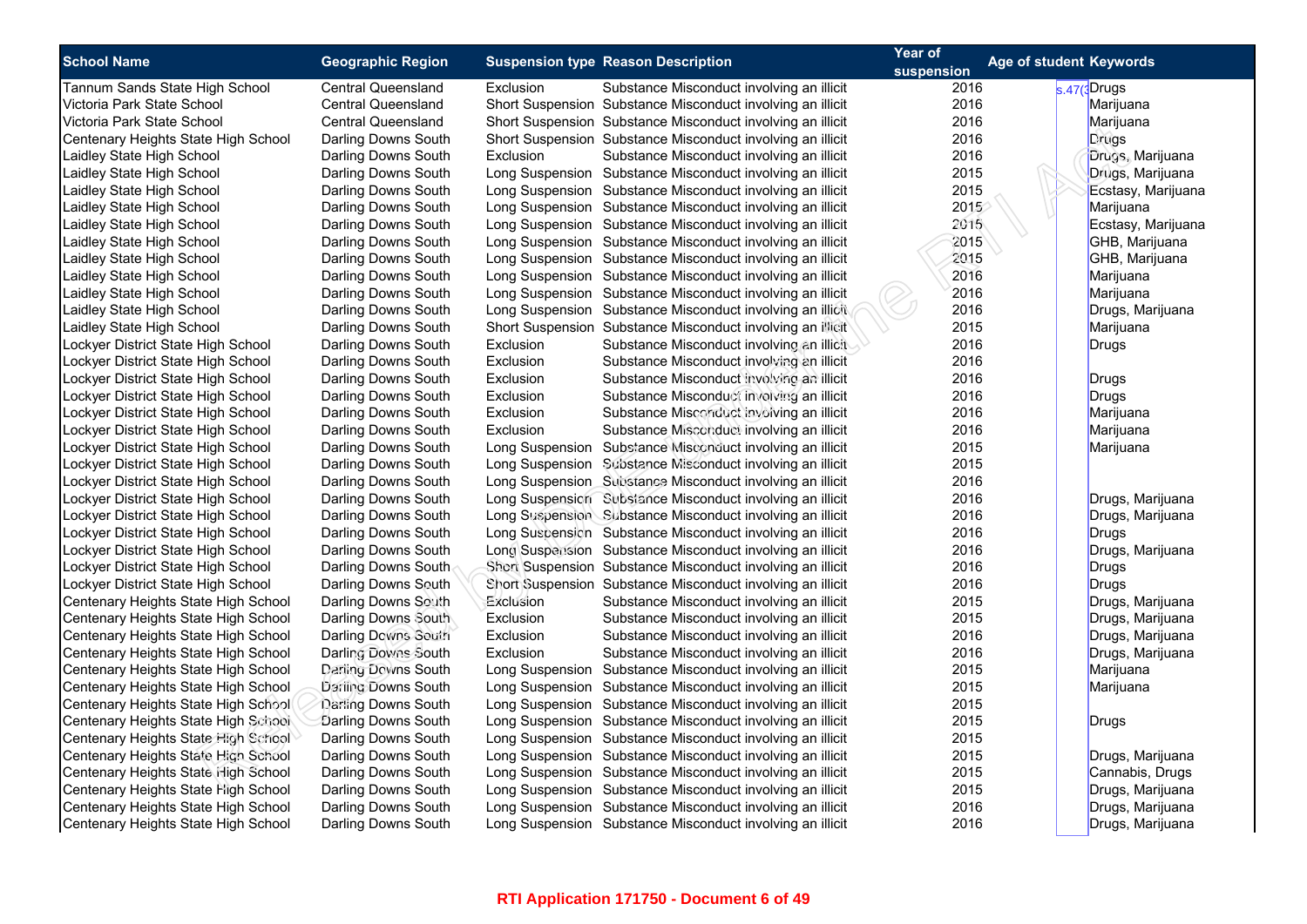| <b>School Name</b>                  | <b>Geographic Region</b> |                 | <b>Suspension type Reason Description</b>                  | Year of<br>suspension | <b>Age of student Keywords</b> |
|-------------------------------------|--------------------------|-----------------|------------------------------------------------------------|-----------------------|--------------------------------|
| Centenary Heights State High School | Darling Downs South      |                 | Long Suspension Substance Misconduct involving an illicit  | 2016                  | s.47(3Drugs                    |
| Centenary Heights State High School | Darling Downs South      |                 | Short Suspension Substance Misconduct involving an illicit | 2016                  | Drugs, Marijuana               |
| Centenary Heights State High School | Darling Downs South      |                 | Short Suspension Substance Misconduct involving an illicit | 2016                  | Drugs, Marijuana               |
| Centenary Heights State High School | Darling Downs South      |                 | Short Suspension Substance Misconduct involving an illicit | 2016                  |                                |
| Centenary Heights State High School | Darling Downs South      |                 | Short Suspension Substance Misconduct involving an illicit | 2016                  | Drugs, Marijuana               |
| Centenary Heights State High School | Darling Downs South      |                 | Short Suspension Substance Misconduct involving an illicit | 2016                  |                                |
| Cunnamulla P-12 State School        | Darling Downs South      |                 | Short Suspension Substance Misconduct involving an illicit | 2015                  |                                |
| Dalby State High School             | Darling Downs South      | Exclusion       | Substance Misconduct involving an illicit                  | 2015                  | Marijuana                      |
| Dalby State High School             | Darling Downs South      | Exclusion       | Substance Misconduct involving an illicit                  | 2016                  | Marijuana                      |
| Dalby State High School             | Darling Downs South      | Exclusion       | Substance Misconduct involving an illicit                  | 2016                  | Drugs, Marijuana               |
| Dalby State High School             | Darling Downs South      | Exclusion       | Substance Misconduct involving an illicit                  | 2016                  | Drugs, Marijuana               |
| Dalby State High School             | Darling Downs South      | Exclusion       | Substance Misconduct involving an illicit                  | 2016                  | Drugs, Marijuana               |
| Dalby State High School             | Darling Downs South      | Exclusion       | Substance Misconduct involving an illicit                  | 2016                  | Drugs, Marijuana               |
| Dalby State High School             | Darling Downs South      | Exclusion       | Substance Misconduct involving an illicit                  | 2016                  | Marijuana                      |
| Dalby State High School             | Darling Downs South      | Long Suspension | Substance Misconduct involving an illicit                  | 2015                  |                                |
| Harristown State High School        | Darling Downs South      | Exclusion       | Substance Misconduct involving an illicit                  | 2015                  | Marijuana                      |
| Harristown State High School        | Darling Downs South      | Exclusion       | Substance Misconduct involving an illicit                  | 2015                  | Marijuana                      |
| Harristown State High School        | Darling Downs South      |                 | Long Suspension Substance Misconduct involving an illicit  | 2015                  |                                |
| Harristown State High School        | Darling Downs South      |                 | Long Suspension Substance Misconduct involving an illicit  | 2015                  | Marijuana                      |
| Harristown State High School        | Darling Downs South      |                 | Long Suspension Substance Misconduct involving an illicit  | 2015                  | Marijuana                      |
| Harristown State High School        | Darling Downs South      |                 | Short Suspension Substance Misconduct involving an illicit | 2016                  |                                |
| Harristown State High School        | Darling Downs South      |                 | Short Suspension Substance Misconduct involving an illicit | 2016                  |                                |
| Harristown State High School        | Darling Downs South      |                 | Short Suspension Substance Misconduct involving an illicit | 2016                  |                                |
| Harristown State High School        | Darling Downs South      |                 | Short Suspension Substance Misconduct involving an illicit | 2016                  | Marijuana                      |
| Kingaroy State High School          | Darling Downs South      | Exclusion       | Substance Misconduct involving an illicit                  | 2015                  | Marijuana                      |
| Kingaroy State High School          | Darling Downs South      | Exclusion       | Substance Misconduct involving an illicit                  | 2015                  | Marijuana                      |
| Kingaroy State High School          | Darling Downs South      |                 | Long Suspension Substance Misconduct involving an illicit  | 2015                  | Marijuana                      |
| Kingaroy State High School          | Darling Downs South      |                 | Long Suspension Substance Misconduct involving an illicit  | 2015                  | Marijuana                      |
| Kingaroy State High School          | Darling Downs South      |                 | Short Suspension Substance Misconduct involving an illicit | 2015                  | Marijuana                      |
| Laidley State High School           | Darling Downs South      | Exclusion       | Substance Misconduct involving an illicit                  | 2015                  | GHB, Marijuana                 |
| Nanango State High School           | Darling Downs South      |                 | Long Suspension Substance Misconduct involving an illicit  | 2015                  | Marijuana                      |
| Nanango State High School           | Darling Downs South      | Long Suspension | Substance Misconduct involving an illicit                  | 2015                  | Drugs                          |
| Nanango State High School           | Darling Downs South      | Long Suspension | Substance Misconduct involving an illicit                  | 2015                  | Marijuana                      |
| Centenary Heights State High School | Darling Downs South      | Exclusion       | Substance Misconduct involving an illicit                  | 2015                  | Marijuana                      |
| Centenary Heights State High School | Darling Downs South      | Exclusion       | Substance Misconduct involving an illicit                  | 2015                  | Marijuana                      |
| Goondiwindi State High School       | Darling Downs South      | Exclusion       | Substance Misconduct involving an illicit                  | 2016                  | Marijuana                      |
| Goondiwindi State High School       | Darling Downs South      | Long Suspension | Substance Misconduct involving an illicit                  | 2015                  |                                |
| Goondiwindi State High School       | Darling Downs South      |                 | Long Suspension Substance Misconduct involving an illicit  | 2015                  |                                |
| Miles State High School             | Darling Downs South      |                 | Long Suspension Substance Misconduct involving an illicit  | 2016                  |                                |
| Miles State High School             | Darling Downs South      |                 | Long Suspension Substance Misconduct involving an illicit  | 2016                  |                                |
| Miles State High School             | Darling Downs South      |                 | Short Suspension Substance Misconduct involving an illicit | 2015                  |                                |
| Murgon State High School            | Darling Downs South      |                 | Short Suspension Substance Misconduct involving an illicit | 2015                  |                                |
| Stanthorpe State High School        | Darling Downs South      | Exclusion       | Substance Misconduct involving an illicit                  | 2016                  |                                |
| Stanthorpe State High School        | Darling Downs South      | Exclusion       | Substance Misconduct involving an illicit                  | 2016                  | Drugs, Marijuana               |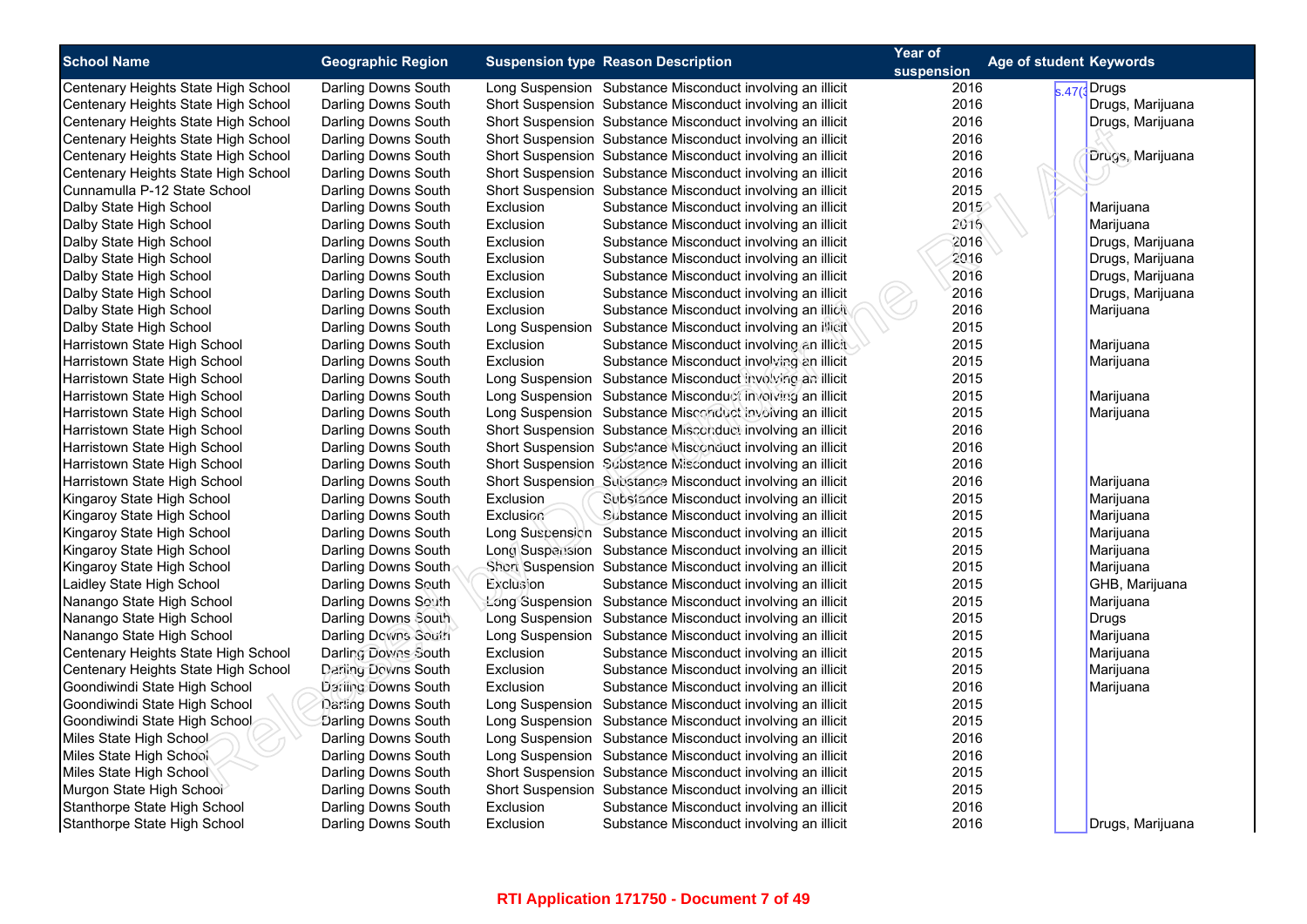| <b>School Name</b>            |                          |                  | <b>Suspension type Reason Description</b>                  | Year of<br><b>Age of student Keywords</b> |                                  |
|-------------------------------|--------------------------|------------------|------------------------------------------------------------|-------------------------------------------|----------------------------------|
|                               | <b>Geographic Region</b> |                  |                                                            | suspension                                |                                  |
| Stanthorpe State High School  | Darling Downs South      | Exclusion        | Substance Misconduct involving an illicit                  | 2016                                      | <sub>s 47</sub> Drugs, Marijuana |
| Stanthorpe State High School  | Darling Downs South      | Exclusion        | Substance Misconduct involving an illicit                  | 2016                                      | Cannabis                         |
| Wondai State School           | Darling Downs South      |                  | Short Suspension Substance Misconduct involving an illicit | 2015                                      | Drugs                            |
| Proston State School          | Darling Downs South      |                  | Short Suspension Substance Misconduct involving an illicit | 2015                                      |                                  |
| <b>Proston State School</b>   | Darling Downs South      |                  | Short Suspension Substance Misconduct involving an illicit | 2015                                      |                                  |
| Proston State School          | Darling Downs South      |                  | Short Suspension Substance Misconduct involving an illicit | 2015                                      |                                  |
| Toowoomba State High School   | Darling Downs South      | Exclusion        | Substance Misconduct involving an illicit                  | 2015                                      | Drugs, Marijuana                 |
| Toowoomba State High School   | Darling Downs South      | Exclusion        | Substance Misconduct involving an illicit                  | 2015                                      |                                  |
| Toowoomba State High School   | Darling Downs South      | Exclusion        | Substance Misconduct involving an illicit                  | 2016                                      | Cannabis                         |
| Toowoomba State High School   | Darling Downs South      | Exclusion        | Substance Misconduct involving an illicit                  | 2016                                      | GHB, Marijuana                   |
| Toowoomba State High School   | Darling Downs South      | Exclusion        | Substance Misconduct involving an illicit                  | 2016                                      | <b>Drugs</b>                     |
| Toowoomba State High School   | Darling Downs South      |                  | Long Suspension Substance Misconduct involving an illicit  | 2015                                      | Drugs, Marijuana                 |
| Toowoomba State High School   | Darling Downs South      |                  | Long Suspension Substance Misconduct involving an illicit  | 2015                                      | Drugs, Marijuana                 |
| Toowoomba State High School   | Darling Downs South      |                  | Long Suspension Substance Misconduct involving an illicit  | 2016                                      | Drugs, Marijuana                 |
| Toowoomba State High School   | Darling Downs South      |                  | Long Suspension Substance Misconduct involving an illicit  | 2016                                      | GHB, Marijuana                   |
| Toowoomba State High School   | Darling Downs South      |                  | Long Suspension Substance Misconduct involving an illicit  | 2016                                      | Drugs, Marijuana                 |
| Toowoomba State High School   | Darling Downs South      |                  | Long Suspension Substance Misconduct involving an illicit  | 2016                                      | GHB, Marijuana                   |
| Toowoomba State High School   | Darling Downs South      |                  | Long Suspension Substance Misconduct involving an illicit  | 2016                                      | GHB, Marijuana                   |
| Toowoomba State High School   | Darling Downs South      |                  | Long Suspension Substance Misconduct involving an illicit  | 2016                                      | GHB, Marijuana                   |
| Toowoomba State High School   | Darling Downs South      |                  | Long Suspension Substance Misconduct involving an illicit  | 2016                                      | GHB, Marijuana                   |
| Toowoomba State High School   | Darling Downs South      |                  | Short Suspension Substance Misconduct involving an illicit | 2016                                      | GHB, Marijuana                   |
| Toowoomba State High School   | Darling Downs South      |                  | Short Suspension Substance Misconduct involving an illicit | 2016                                      | GHB, Marijuana                   |
| Toowoomba State High School   | Darling Downs South      |                  | Short Suspension Substance Misconduct involving an illicit | 2016                                      | Marijuana                        |
| Warwick State High School     | Darling Downs South      | Exclusion        | Substance Misconduct involving an illicit                  | 2015                                      |                                  |
| Warwick State High School     | Darling Downs South      | Exclusion        | Substance Misconduct involving an illicit                  | 2015                                      | Marijuana                        |
| Warwick State High School     | Darling Downs South      | Exclusion        | Substance Misconduct involving an illicit                  | 2015                                      |                                  |
| Warwick State High School     | Darling Downs South      | <b>Exclusion</b> | Substance Misconduct involving an illicit                  | 2015                                      |                                  |
| Warwick State High School     | Darling Downs South      |                  | Short Suspension Substance Misconduct involving an illicit | 2016                                      |                                  |
| Tara Shire State College      | Darling Downs South      | Exclusion        | Substance Misconduct involving an illicit                  | 2016                                      | Marijuana                        |
| Tara Shire State College      | Darling Downs South      | Exclusion        | Substance Misconduct involving an illicit                  | 2016                                      | Marijuana                        |
| Toogoolawah State High School | Darling Downs South      | Exclusion        | Substance Misconduct involving an illicit                  | 2015                                      | Drugs, Marijuana                 |
| Toogoolawah State High School | Darling Downs South      | Exclusion        | Substance Misconduct involving an illicit                  | 2015                                      | Drugs, Marijuana                 |
| <b>Bentley Park College</b>   | Far North Queensland     | Exclusion        | Substance Misconduct involving an illicit                  | 2015                                      | Cannabis                         |
| <b>Bentley Park College</b>   | Far North Queensland     |                  | Long Suspension Substance Misconduct involving an illicit  | 2015                                      | Marijuana                        |
| <b>Bentley Park College</b>   | Far North Queensland     |                  | Long Suspension Substance Misconduct involving an illicit  | 2015                                      | Marijuana                        |
| <b>Bentley Park College</b>   | Far North Queensland     |                  | Long Suspension Substance Misconduct involving an illicit  | 2015                                      | Marijuana                        |
| <b>Bentley Park College</b>   | Far North Queensland     |                  | Long Suspension Substance Misconduct involving an illicit  | 2015                                      | Marijuana                        |
| <b>Bentley Park College</b>   | Far North Queensland     |                  | Long Suspension Substance Misconduct involving an illicit  | 2015                                      | Marijuana                        |
| <b>Bentley Park College</b>   | Far North Queensland     |                  | Long Suspension Substance Misconduct involving an illicit  | 2015                                      | Marijuana                        |
| Bentley Park College          | Far North Queensland     |                  | Long Suspension Substance Misconduct involving an illicit  | 2015                                      | Marijuana                        |
| <b>Bentley Park College</b>   | Far North Queensland     |                  | Long Suspension Substance Misconduct involving an illicit  | 2015                                      | Cannabis, Marijuana              |
| <b>Bentley Park College</b>   | Far North Queensland     |                  | Long Suspension Substance Misconduct involving an illicit  | 2015                                      | Marijuana                        |
| <b>Bentley Park College</b>   | Far North Queensland     |                  | Long Suspension Substance Misconduct involving an illicit  | 2015                                      |                                  |
| <b>Bentley Park College</b>   | Far North Queensland     |                  | Long Suspension Substance Misconduct involving an illicit  | 2015                                      |                                  |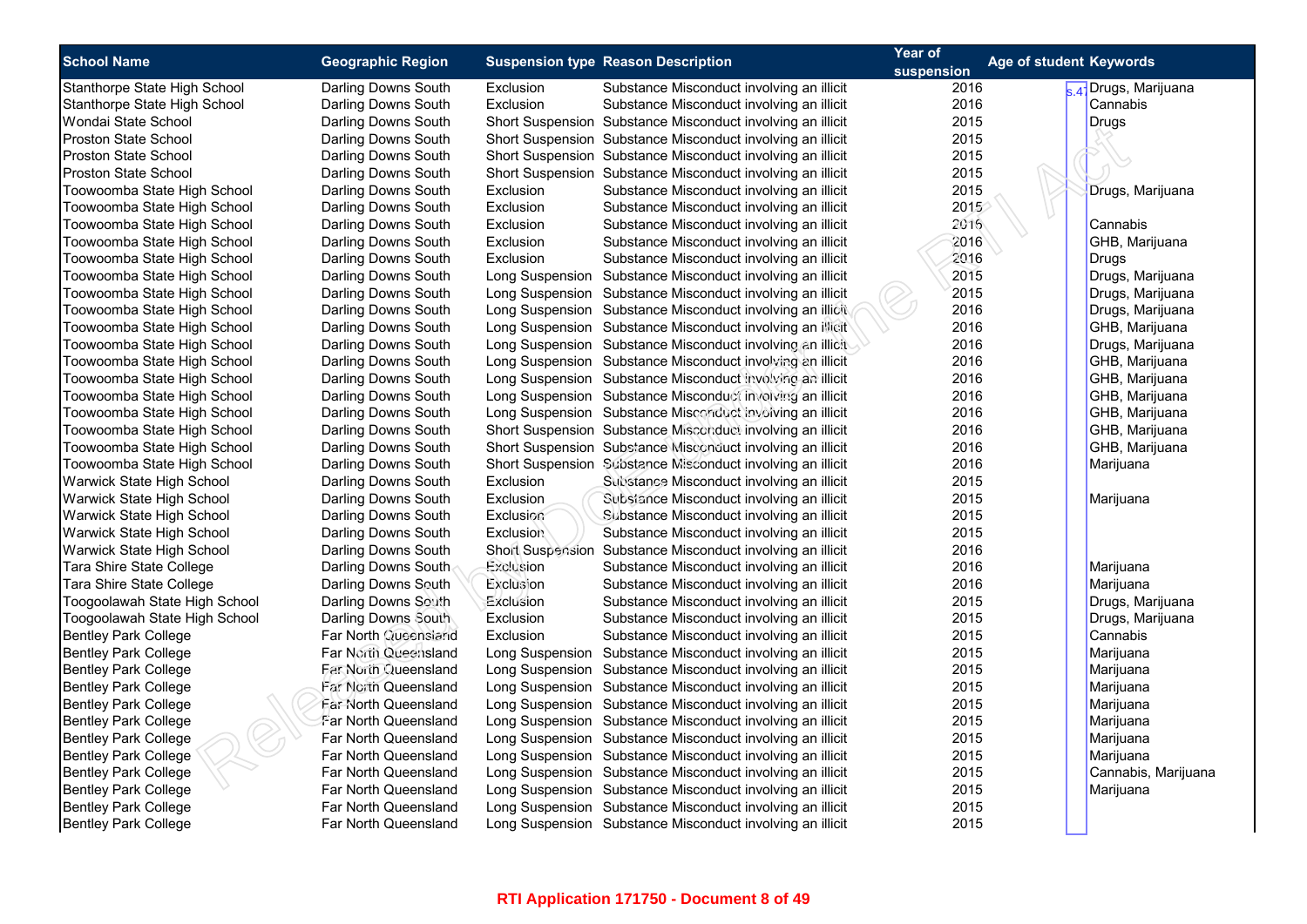| <b>School Name</b>          | <b>Geographic Region</b>    |           | <b>Suspension type Reason Description</b>                  | Year of    | <b>Age of student Keywords</b> |
|-----------------------------|-----------------------------|-----------|------------------------------------------------------------|------------|--------------------------------|
|                             |                             |           |                                                            | suspension |                                |
| Bentley Park College        | Far North Queensland        |           | Long Suspension Substance Misconduct involving an illicit  | 2015       |                                |
| <b>Bentley Park College</b> | Far North Queensland        |           | Long Suspension Substance Misconduct involving an illicit  | 2015       | Cannabis                       |
| <b>Bentley Park College</b> | Far North Queensland        |           | Long Suspension Substance Misconduct involving an illicit  | 2015       | Cannabis                       |
| <b>Bentley Park College</b> | Far North Queensland        |           | Long Suspension Substance Misconduct involving an illicit  | 2015       | Carinabis                      |
| Bentley Park College        | Far North Queensland        |           | Long Suspension Substance Misconduct involving an illicit  | 2016       | Marijuana                      |
| <b>Bentley Park College</b> | Far North Queensland        |           | Long Suspension Substance Misconduct involving an illicit  | 2016       | Cannabis, Marijuana            |
| <b>Bentley Park College</b> | Far North Queensland        |           | Long Suspension Substance Misconduct involving an illicit  | 2016       | Marijuana                      |
| Cairns State High School    | Far North Queensland        | Exclusion | Substance Misconduct involving an illicit                  | 2015       | Marijuana                      |
| Cairns State High School    | Far North Queensland        | Exclusion | Substance Misconduct involving an illicit                  | 2016       | Marijuana                      |
| Cairns State High School    | Far North Queensland        | Exclusion | Substance Misconduct involving an illicit                  | 2016       | Marijuana                      |
| Cairns State High School    | Far North Queensland        | Exclusion | Substance Misconduct involving an illicit                  | 2016       | Marijuana                      |
| Cairns State High School    | Far North Queensland        | Exclusion | Substance Misconduct involving an illicit                  | 2016       | Marijuana                      |
| Cairns State High School    | Far North Queensland        | Exclusion | Substance Misconduct involving an illicit                  | 2016       | Marijuana                      |
| Cairns State High School    | Far North Queensland        | Exclusion | Substance Misconduct involving an illicit                  | 2016       | Marijuana                      |
| Cairns State High School    | Far North Queensland        | Exclusion | Substance Misconduct involving an illicit                  | 2016       | Marijuana                      |
| Cairns State High School    | Far North Queensland        | Exclusion | Substance Misconduct involving an illicit                  | 2016       | Drugs, Marijuana               |
| Cairns State High School    | Far North Queensland        | Exclusion | Substance Misconduct involving an illicit                  | 2016       | Marijuana                      |
| Cairns State High School    | Far North Queensland        | Exclusion | Substance Misconduct involving an illicit                  | 2016       | Marijuana                      |
| Cairns State High School    | Far North Queensland        |           | Long Suspension Substance Misconduct involving an illicit  | 2015       | Marijuana                      |
| Cairns State High School    | Far North Queensland        |           | Long Suspension Substance Misconduct involving an illicit  | 2015       |                                |
| Cairns State High School    | Far North Queensland        |           | Long Suspension Substance Misconduct involving an illicit  | 2015       | Drugs, Marijuana               |
| Cairns State High School    | Far North Queensland        |           | Long Suspension Substance Misconduct involving an illicit  | 2015       | Marijuana                      |
| Cairns State High School    | Far North Queensland        |           | Long Suspension Substance Misconduct involving an illicit  | 2016       | Marijuana                      |
| Cairns State High School    | Far North Queensland        |           | Long Suspension Substance Misconduct involving an illicit  | 2016       | Marijuana                      |
| Cairns State High School    | Far North Queensland        |           | Long Suspension Substance Misconduct involving an illicit  | 2016       | Marijuana                      |
| Cairns State High School    | Far North Queensland        |           | Long Suspension Substance Misconduct involving an illicit  | 2016       | Marijuana                      |
| Cairns State High School    | <b>Far North Queensland</b> |           | Long Suspension Substance Misconduct involving an illicit  | 2016       | Marijuana                      |
| Cairns State High School    | Far North Queensland        |           | Long Suspension Substance Misconduct involving an illicit  | 2016       | Marijuana                      |
| Cairns State High School    | Far North Queensland        |           | Long Suspension Substance Misconduct involving an illicit  | 2016       | Marijuana                      |
| Cairns State High School    | Far North Queensland        |           | Long Suspension Substance Misconduct involving an illicit  | 2016       | Marijuana                      |
| Cairns State High School    | Far North Queensland        |           | Long Suspension Substance Misconduct involving an illicit  | 2016       | Drugs, Marijuana               |
| Cairns State High School    | Far North Queensland        |           | Long Suspension Substance Misconduct involving an illicit  | 2016       | Drugs, Marijuana               |
| Cairns State High School    | Far North Queensland        |           | Long Suspension Substance Misconduct involving an illicit  | 2016       | Drugs, Marijuana               |
| Cairns State High School    | Far North Queensland        |           | Long Suspension Substance Misconduct involving an illicit  | 2016       | Marijuana                      |
| Cairns State High School    | <b>Far North Queensland</b> |           | Long Suspension Substance Misconduct involving an illicit  | 2016       | Drugs, Marijuana               |
| Cairns State High School    | <b>Far North Queensland</b> |           | Long Suspension Substance Misconduct involving an illicit  | 2016       | Marijuana                      |
| Cairns State High School    | <b>Far North Queensland</b> |           | Long Suspension Substance Misconduct involving an illicit  | 2016       | Marijuana                      |
| Cairns State High School    | Far North Queensland        |           | Long Suspension Substance Misconduct involving an illicit  | 2016       | Marijuana                      |
| Cairns State High School    | Far North Queensland        |           | Long Suspension Substance Misconduct involving an illicit  | 2016       | Marijuana                      |
| Cairns State High School    | Far North Queensland        |           | Short Suspension Substance Misconduct involving an illicit | 2015       |                                |
| Cairns State High School    | Far North Queensland        |           | Short Suspension Substance Misconduct involving an illicit | 2015       |                                |
| Cairns State High School    | Far North Queensland        |           | Short Suspension Substance Misconduct involving an illicit | 2015       |                                |
| Cairns State High School    | Far North Queensland        |           | Short Suspension Substance Misconduct involving an illicit | 2016       | Marijuana                      |
| Cairns State High School    | Far North Queensland        |           | Short Suspension Substance Misconduct involving an illicit | 2016       | Marijuana                      |
|                             |                             |           |                                                            |            |                                |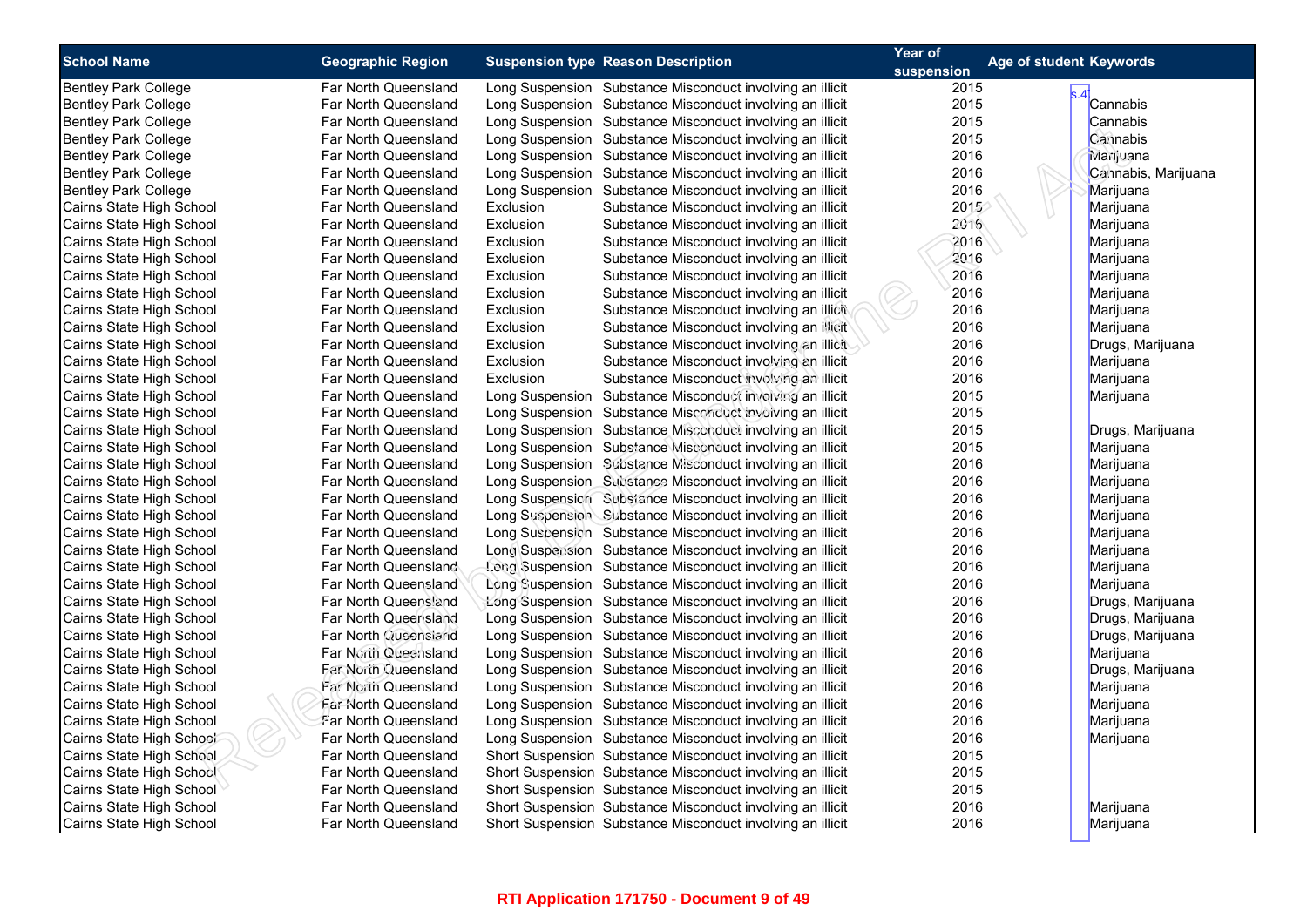| <b>School Name</b>             | <b>Geographic Region</b>    | <b>Suspension type Reason Description</b>                  | Year of    | Age of student Keywords |
|--------------------------------|-----------------------------|------------------------------------------------------------|------------|-------------------------|
|                                |                             |                                                            | suspension |                         |
| Cairns State High School       | Far North Queensland        | Short Suspension Substance Misconduct involving an illicit | 2016       | s.47 Marijuana          |
| <b>Herberton State School</b>  | Far North Queensland        | Long Suspension Substance Misconduct involving an illicit  | 2016       | Marijuana               |
| <b>Herberton State School</b>  | Far North Queensland        | Long Suspension Substance Misconduct involving an illicit  | 2016       | Marijuana               |
| Innisfail State College        | Far North Queensland        | Long Suspension Substance Misconduct involving an illicit  | 2015       |                         |
| Innisfail State College        | Far North Queensland        | Long Suspension Substance Misconduct involving an illicit  | 2015       | Marijuana               |
| Innisfail State College        | Far North Queensland        | Long Suspension Substance Misconduct involving an illicit  | 2015       | Marijuana               |
| Innisfail State College        | Far North Queensland        | Long Suspension Substance Misconduct involving an illicit  | 2015       | Marijuana               |
| Innisfail State College        | Far North Queensland        | Long Suspension Substance Misconduct involving an illicit  | 2015       | Marijuana               |
| Innisfail State College        | Far North Queensland        | Long Suspension Substance Misconduct involving an illicit  | 2016       | Marijuana               |
| Innisfail State College        | Far North Queensland        | Long Suspension Substance Misconduct involving an illicit  | 2016       | Marijuana               |
| Innisfail State College        | Far North Queensland        | Short Suspension Substance Misconduct involving an illicit | 2015       |                         |
| Innisfail State College        | Far North Queensland        | Short Suspension Substance Misconduct involving an illicit | 2015       |                         |
| Innisfail State College        | Far North Queensland        | Short Suspension Substance Misconduct involving an illicit | 2015       |                         |
| Innisfail State College        | Far North Queensland        | Short Suspension Substance Misconduct involving an illicit | 2015       |                         |
| Innisfail State College        | Far North Queensland        | Short Suspension Substance Misconduct involving an illicit | 2016       |                         |
| Innisfail State College        | Far North Queensland        | Short Suspension Substance Misconduct involving an illicit | 2016       |                         |
| Innisfail State College        | Far North Queensland        | Short Suspension Substance Misconduct involving an illicit | 2016       |                         |
| Innisfail State College        | Far North Queensland        | Short Suspension Substance Misconduct involving an illicit | 2016       |                         |
| Innisfail State College        | Far North Queensland        | Short Suspension Substance Misconduct involving an illicit | 2016       | Marijuana               |
| Innisfail State College        | Far North Queensland        | Short Suspension Substance Misconduct involving an illicit | 2016       | Marijuana               |
| Innisfail State College        | Far North Queensland        | Short Suspension Substance Misconduct involving an illicit | 2016       | Marijuana               |
| Innisfail State College        | Far North Queensland        | Short Suspension Substance Misconduct involving an illicit | 2016       | Marijuana               |
| Innisfail State College        | Far North Queensland        | Short Suspension Substance Misconduct involving an illicit | 2016       | Marijuana               |
| Atherton State High School     | Far North Queensland        | Short Suspension Substance Misconduct involving an illicit | 2016       | Marijuana               |
| Atherton State High School     | Far North Queensland        | Short Suspension Substance Misconduct involving an illicit | 2016       | Marijuana               |
| Balaclava State School         | Far North Queensland        | Long Suspension Substance Misconduct involving an illicit  | 2016       |                         |
| Balaclava State School         | Far North Queensland        | Long Suspension Substance Misconduct involving an illicit  | 2016       |                         |
| Kuranda District State College | Far North Queensland        | Long Suspension Substance Misconduct involving an illicit  | 2016       | Marijuana               |
| Kuranda District State College | Far North Queensland        | Long Suspension Substance Misconduct involving an illicit  | 2016       | Marijuana               |
| Kuranda District State College | Far North Queensland        | Long Suspension Substance Misconduct involving an illicit  | 2016       | Marijuana               |
| Kuranda District State College | Far North Queensland        | Short Suspension Substance Misconduct involving an illicit | 2016       |                         |
| Kuranda District State College | Far North Queensland        | Short Suspension Substance Misconduct involving an illicit | 2016       | Drugs, Marijuana        |
| Malanda State High School      | Far North Queensland        | Short Suspension Substance Misconduct involving an illicit | 2015       | Drugs, Marijuana        |
| Mareeba State High School      | Far North Queensland        | Exclusion<br>Substance Misconduct involving an illicit     | 2015       | Marijuana               |
| Mareeba State High School      | Far North Queensland        | Exclusion<br>Substance Misconduct involving an illicit     | 2016       | Drugs, Marijuana        |
| Mareeba State High School      | <b>Far North Queensland</b> | Exclusion<br>Substance Misconduct involving an illicit     | 2016       | Marijuana               |
| Mareeba State High School      | <b>Far North Queensland</b> | Long Suspension Substance Misconduct involving an illicit  | 2016       | Drugs, Marijuana        |
| Mareeba State High School      | Far North Queensland        | Long Suspension Substance Misconduct involving an illicit  | 2016       | Drugs, Marijuana        |
| Mareeba State High School      | Far North Queensland        | Long Suspension Substance Misconduct involving an illicit  | 2016       | Drugs, Marijuana        |
| Mareeba State High School      | Far North Queensland        | Short Suspension Substance Misconduct involving an illicit | 2016       | Marijuana               |
| Mareeba State High School      | Far North Queensland        | Short Suspension Substance Misconduct involving an illicit | 2016       | Marijuana               |
| Mareeba State School           | Far North Queensland        | Long Suspension Substance Misconduct involving an illicit  | 2015       | Marijuana               |
| Atherton State High School     | <b>Far North Queensland</b> | Exclusion<br>Substance Misconduct involving an illicit     | 2015       | Marijuana               |
| Atherton State High School     | Far North Queensland        | Long Suspension Substance Misconduct involving an illicit  | 2016       | Marijuana               |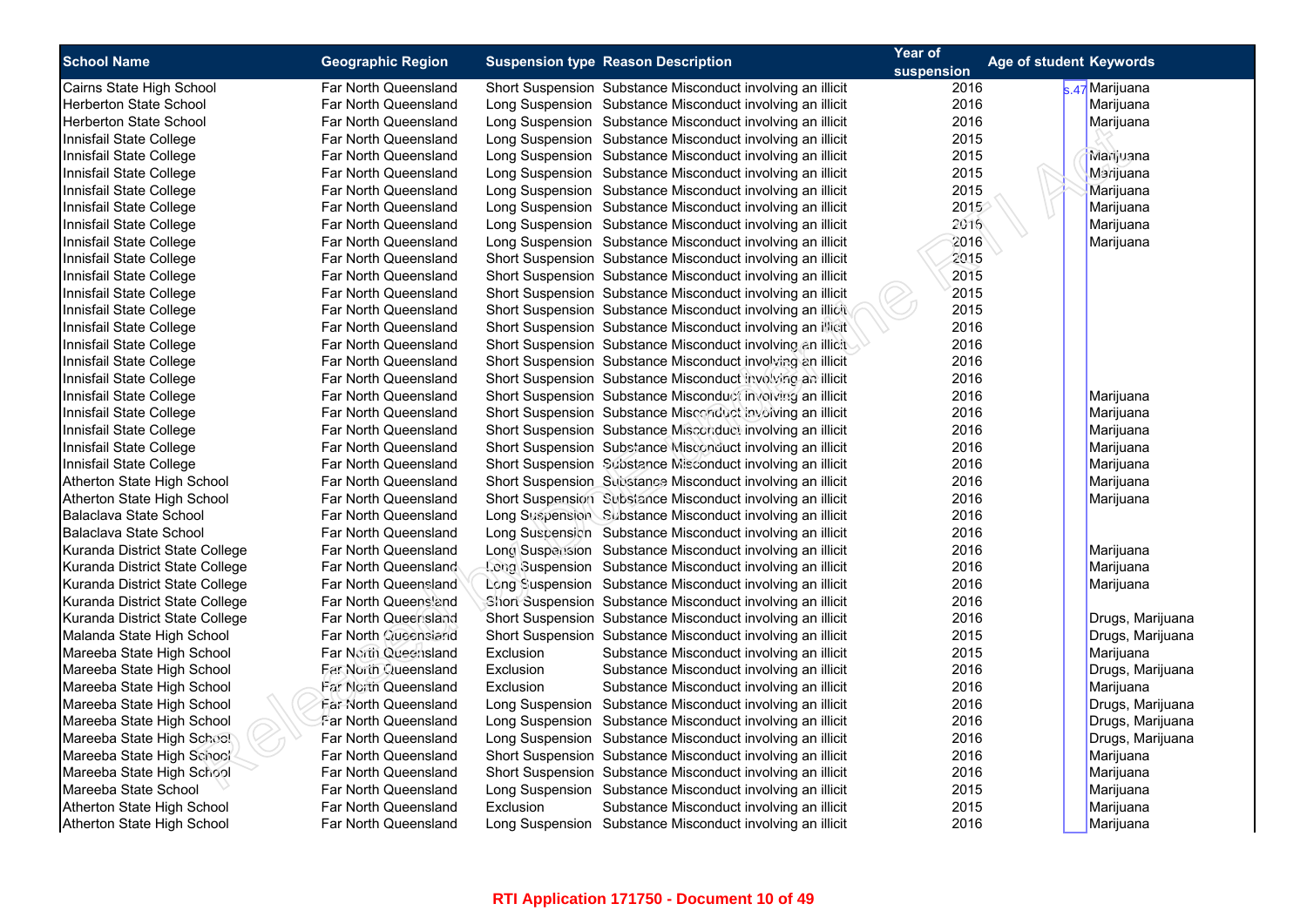| <b>School Name</b>           | <b>Geographic Region</b>    | <b>Suspension type Reason Description</b>                  | Year of    | Age of student Keywords |
|------------------------------|-----------------------------|------------------------------------------------------------|------------|-------------------------|
|                              |                             |                                                            | suspension |                         |
| Atherton State High School   | Far North Queensland        | Short Suspension Substance Misconduct involving an illicit | 2015       | s.47                    |
| Atherton State High School   | Far North Queensland        | Short Suspension Substance Misconduct involving an illicit | 2016       | Marijuana               |
| Atherton State High School   | Far North Queensland        | Short Suspension Substance Misconduct involving an illicit | 2016       | Marijuana               |
| <b>Bentley Park College</b>  | Far North Queensland        | Long Suspension Substance Misconduct involving an illicit  | 2016       | Marijuana               |
| <b>Bentley Park College</b>  | Far North Queensland        | Short Suspension Substance Misconduct involving an illicit | 2015       | Marijuana               |
| <b>Bentley Park College</b>  | Far North Queensland        | Short Suspension Substance Misconduct involving an illicit | 2015       | Cannabis, Marijuana     |
| <b>Bentley Park College</b>  | Far North Queensland        | Short Suspension Substance Misconduct involving an illicit | 2015       | Marijuana               |
| <b>Bentley Park College</b>  | Far North Queensland        | Short Suspension Substance Misconduct involving an illicit | 2015       | Marijuana               |
| <b>Bentley Park College</b>  | Far North Queensland        | Short Suspension Substance Misconduct involving an illicit | 2015       | Marijuana               |
| <b>Bentley Park College</b>  | Far North Queensland        | Short Suspension Substance Misconduct involving an illicit | 2015       |                         |
| <b>Bentley Park College</b>  | Far North Queensland        | Short Suspension Substance Misconduct involving an illicit | 2015       |                         |
| <b>Bentley Park College</b>  | Far North Queensland        | Short Suspension Substance Misconduct involving an illicit | 2015       |                         |
| <b>Bentley Park College</b>  | Far North Queensland        | Short Suspension Substance Misconduct involving an illicit | 2015       | Marijuana               |
| <b>Bentley Park College</b>  | Far North Queensland        | Short Suspension Substance Misconduct involving an illicit | 2015       | Marijuana               |
| <b>Bentley Park College</b>  | Far North Queensland        | Short Suspension Substance Misconduct involving an illicit | 2015       | Marijuana               |
| <b>Bentley Park College</b>  | Far North Queensland        | Short Suspension Substance Misconduct involving an illicit | 2015       | Marijuana               |
| <b>Bentley Park College</b>  | Far North Queensland        | Short Suspension Substance Misconduct involving an illicit | 2016       | Marijuana               |
| <b>Bentley Park College</b>  | Far North Queensland        | Short Suspension Substance Misconduct involving an illicit | 2016       | Marijuana               |
| Cooktown State School        | Far North Queensland        | Long Suspension Substance Misconduct involving an illicit  | 2016       | Marijuana               |
| Gordonvale State High School | Far North Queensland        | Long Suspension Substance Misconduct involving an illicit  | 2015       | Marijuana               |
| Gordonvale State High School | Far North Queensland        | Long Suspension Substance Misconduct involving an illicit  | 2015       | Marijuana               |
| Gordonvale State High School | Far North Queensland        | Long Suspension Substance Misconduct involving an illicit  | 2016       | Marijuana               |
| Gordonvale State High School | Far North Queensland        | Short Suspension Substance Misconduct involving an illicit | 2015       | Drugs                   |
| Gordonvale State High School | Far North Queensland        | Short Suspension Substance Misconduct involving an illicit | 2015       | Marijuana               |
| Gordonvale State High School | Far North Queensland        | Short Suspension Substance Misconduct involving an illicit | 2015       |                         |
| Gordonvale State High School | Far North Queensland        | Short Suspension Substance Misconduct involving an illicit | 2015       | Drugs                   |
| Gordonvale State High School | Far North Queensland        | Short Suspension Substance Misconduct involving an illicit | 2015       | Marijuana               |
| Gordonvale State High School | Far North Queensland        | Short Suspension Substance Misconduct involving an illicit | 2015       | Marijuana               |
| Gordonvale State High School | Far North Queensland        | Short Suspension Substance Misconduct involving an illicit | 2015       | Marijuana               |
| Gordonvale State High School | Far North Queensland        | Short Suspension Substance Misconduct involving an illicit | 2015       | Marijuana               |
| Gordonvale State High School | Far North Queensland        | Short Suspension Substance Misconduct involving an illicit | 2015       | Marijuana               |
| Gordonvale State High School | Far North Queensland        | Short Suspension Substance Misconduct involving an illicit | 2015       |                         |
| Gordonvale State High School | Far North Queensland        | Short Suspension Substance Misconduct involving an illicit | 2015       |                         |
| Gordonvale State High School | Far North Queensland        | Short Suspension Substance Misconduct involving an illicit | 2015       | Marijuana               |
| Gordonvale State High School | Far North Queensland        | Short Suspension Substance Misconduct involving an illicit | 2016       | Marijuana               |
| Gordonvale State High School | <b>Far North Queensland</b> | Short Suspension Substance Misconduct involving an illicit | 2016       | Marijuana               |
| Gordonvale State High School | Far North Queensland        | Short Suspension Substance Misconduct involving an illicit | 2016       | Marijuana               |
| Malanda State High School    | Far North Queensland        | Short Suspension Substance Misconduct involving an illicit | 2015       | Drugs, Marijuana        |
| Malanda State High School    | Far North Queensland        | Short Suspension Substance Misconduct involving an illicit | 2015       | Drugs, Marijuana        |
| Malanda State High School    | Far North Queensland        | Short Suspension Substance Misconduct involving an illicit | 2015       | Marijuana, Drugs        |
| Malanda State High School    | Far North Queensland        | Short Suspension Substance Misconduct involving an illicit | 2015       | Drugs, Marijuana        |
| Malanda State High School    | Far North Queensland        | Short Suspension Substance Misconduct involving an illicit | 2015       | Cannabis, Drugs         |
| Malanda State High School    | Far North Queensland        | Short Suspension Substance Misconduct involving an illicit | 2015       | Drugs, Marijuana        |
| Mossman State High School    | Far North Queensland        | Long Suspension Substance Misconduct involving an illicit  | 2015       | Marijuana               |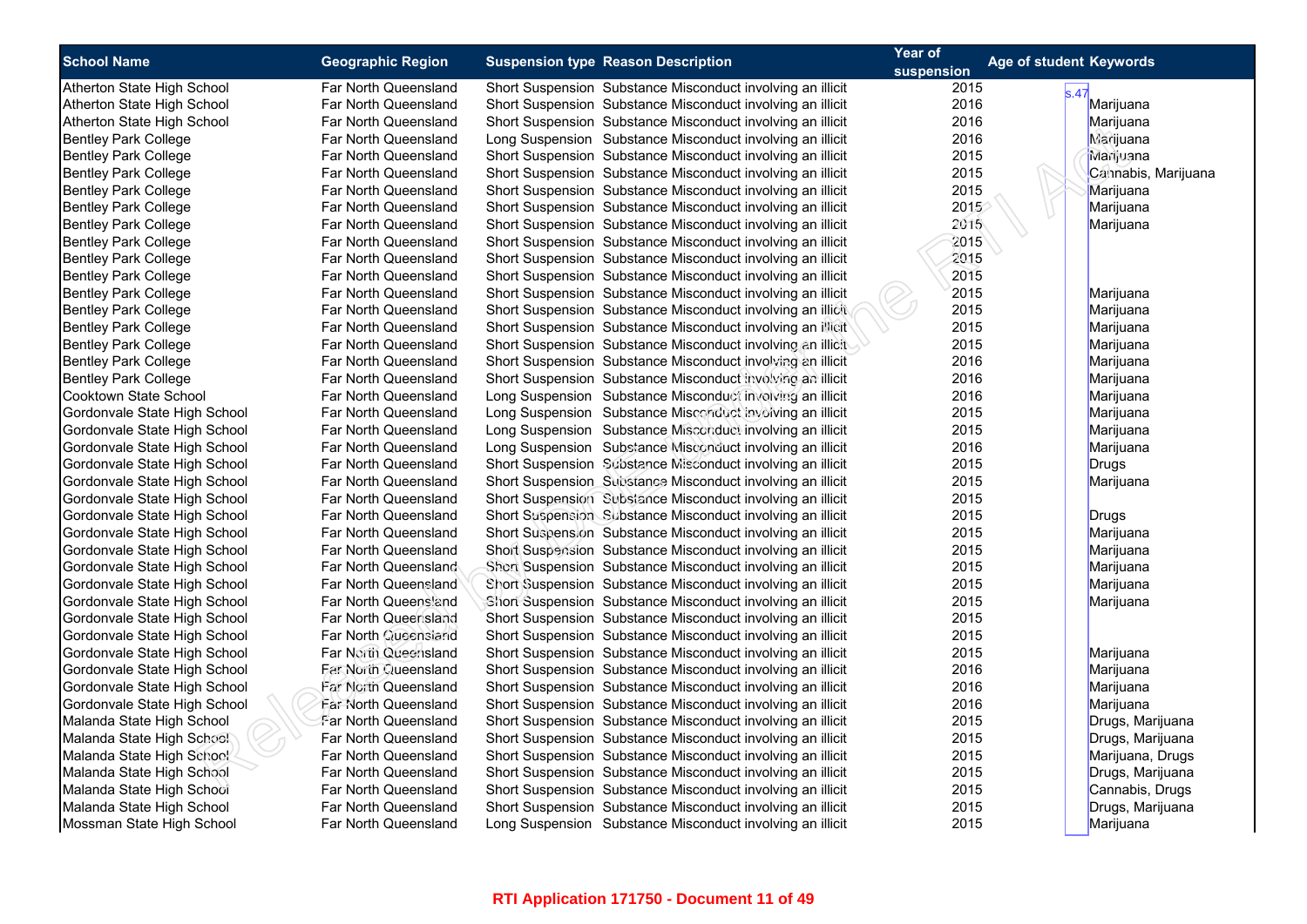| <b>School Name</b>                | <b>Geographic Region</b>          | <b>Suspension type Reason Description</b>                  | Year of    | <b>Age of student Keywords</b> |                  |
|-----------------------------------|-----------------------------------|------------------------------------------------------------|------------|--------------------------------|------------------|
|                                   |                                   |                                                            | suspension |                                |                  |
| Mossman State High School         | Far North Queensland              | Long Suspension Substance Misconduct involving an illicit  | 2015       |                                | s.47 Marijuana   |
| Mossman State High School         | Far North Queensland              | Long Suspension Substance Misconduct involving an illicit  | 2016       |                                | Drugs, Marijuana |
| Mossman State High School         | Far North Queensland              | Short Suspension Substance Misconduct involving an illicit | 2016       |                                | Drugs, Marijuana |
| Mossman State School              | Far North Queensland              | Short Suspension Substance Misconduct involving an illicit | 2016       |                                | <b>Marijuana</b> |
| Redlynch State College            | Far North Queensland<br>Exclusion | Substance Misconduct involving an illicit                  | 2016       |                                | <b>Drugs</b>     |
| Redlynch State College            | Exclusion<br>Far North Queensland | Substance Misconduct involving an illicit                  | 2016       |                                | Drugs, Marijuana |
| Redlynch State College            | Far North Queensland<br>Exclusion | Substance Misconduct involving an illicit                  | 2016       |                                | Marijuana        |
| Redlynch State College            | Exclusion<br>Far North Queensland | Substance Misconduct involving an illicit                  | 2016       |                                | Drugs, Marijuana |
| Redlynch State College            | Far North Queensland<br>Exclusion | Substance Misconduct involving an illicit                  | 2016       |                                | Drugs, Marijuana |
| Redlynch State College            | Far North Queensland              | Long Suspension Substance Misconduct involving an illicit  | 2015       |                                |                  |
| Redlynch State College            | Far North Queensland              | Long Suspension Substance Misconduct involving an illicit  | 2016       |                                | Marijuana        |
| Redlynch State College            | Far North Queensland              | Long Suspension Substance Misconduct involving an illicit  | 2016       |                                |                  |
| Redlynch State College            | Far North Queensland              | Short Suspension Substance Misconduct involving an illicit | 2015       |                                |                  |
| Redlynch State College            | Far North Queensland              | Short Suspension Substance Misconduct involving an illicit | 2015       |                                | Marijuana        |
| Redlynch State College            | Far North Queensland              | Short Suspension Substance Misconduct involving an illicit | 2016       |                                | Drugs, Marijuana |
| Redlynch State College            | Far North Queensland              | Short Suspension Substance Misconduct involving an illicit | 2016       |                                | Drugs, Marijuana |
| Redlynch State College            | Far North Queensland              | Short Suspension Substance Misconduct involving an illicit | 2016       |                                | Drugs, Marijuana |
| Redlynch State College            | Far North Queensland              | Short Suspension Substance Misconduct involving an illicit | 2016       |                                | Drugs, Marijuana |
| Redlynch State College            | Far North Queensland              | Short Suspension Substance Misconduct involving an illicit | 2016       |                                | Marijuana        |
| Redlynch State College            | Far North Queensland              | Short Suspension Substance Misconduct involving an illicit | 2016       |                                |                  |
| Redlynch State College            | Far North Queensland              | Short Suspension Substance Misconduct involving an illicit | 2016       |                                | Drugs, Marijuana |
| Redlynch State College            | Far North Queensland              | Short Suspension Substance Misconduct involving an illicit | 2016       |                                | Marijuana        |
| Trinity Bay State High School     | Far North Queensland<br>Exclusion | Substance Misconduct involving an illicit                  | 2016       |                                | Drugs, Marijuana |
| Trinity Bay State High School     | Far North Queensland              | Long Suspension Substance Misconduct involving an illicit  | 2016       |                                | Cannabis         |
| Trinity Bay State High School     | Far North Queensland              | Long Suspension Substance Misconduct involving an illicit  | 2016       |                                | Drugs, Marijuana |
| Trinity Bay State High School     | Far North Queensland              | Long Suspension Substance Misconduct involving an illicit  | 2016       |                                | Drugs, Marijuana |
| Trinity Bay State High School     | Far North Queensland              | Long Suspension Substance Misconduct involving an illicit  | 2016       |                                | Drugs, Marijuana |
| Trinity Bay State High School     | Far North Queensland              | Short Suspension Substance Misconduct involving an illicit | 2015       |                                |                  |
| Trinity Bay State High School     | Far North Queensland              | Short Suspension Substance Misconduct involving an illicit | 2015       |                                | <b>Drugs</b>     |
| Trinity Bay State High School     | Far North Queensland              | Short Suspension Substance Misconduct involving an illicit | 2015       |                                | <b>Drugs</b>     |
| Trinity Bay State High School     | Far North Queensland              | Short Suspension Substance Misconduct involving an illicit | 2015       |                                | Marijuana        |
| Trinity Bay State High School     | Far North Queensland              | Short Suspension Substance Misconduct involving an illicit | 2016       |                                | Drugs, Marijuana |
| Trinity Bay State High School     | Far North Queensland              | Short Suspension Substance Misconduct involving an illicit | 2016       |                                | Drugs, Marijuana |
| Trinity Bay State High School     | Far North Queensland              | Short Suspension Substance Misconduct involving an illicit | 2016       |                                | <b>Drugs</b>     |
| Trinity Bay State High School     | Far North Queensland              | Short Suspension Substance Misconduct involving an illicit | 2016       |                                | Drugs            |
| Trinity Bay State High School     | Far North Queensland              | Short Suspension Substance Misconduct involving an illicit | 2016       |                                | Drugs, Marijuana |
| Trinity Bay State High School     | Far North Queensland              | Short Suspension Substance Misconduct involving an illicit | 2016       |                                | Drugs, Marijuana |
| Tropical North Learning Academy   | Far North Queensland<br>Exclusion | Substance Misconduct involving an illicit                  | 2016       |                                |                  |
| Tropical North Learning Academy - | Far North Queensland<br>Exclusion | Substance Misconduct involving an illicit                  | 2016       |                                | <b>Drugs</b>     |
| Tropical North Learning Academy - | Far North Queensland              | Long Suspension Substance Misconduct involving an illicit  | 2015       |                                | Drugs            |
| Tropical North Learning Academy - | Far North Queensland              | Long Suspension Substance Misconduct involving an illicit  | 2016       |                                |                  |
| Tropical North Learning Academy - | Far North Queensland              | Long Suspension Substance Misconduct involving an illicit  | 2016       |                                | Marijuana        |
| Tropical North Learning Academy - | Far North Queensland              | Long Suspension Substance Misconduct involving an illicit  | 2016       |                                | Marijuana        |
| Tropical North Learning Academy - | Far North Queensland              | Long Suspension Substance Misconduct involving an illicit  | 2016       |                                | Cannabis, Drugs, |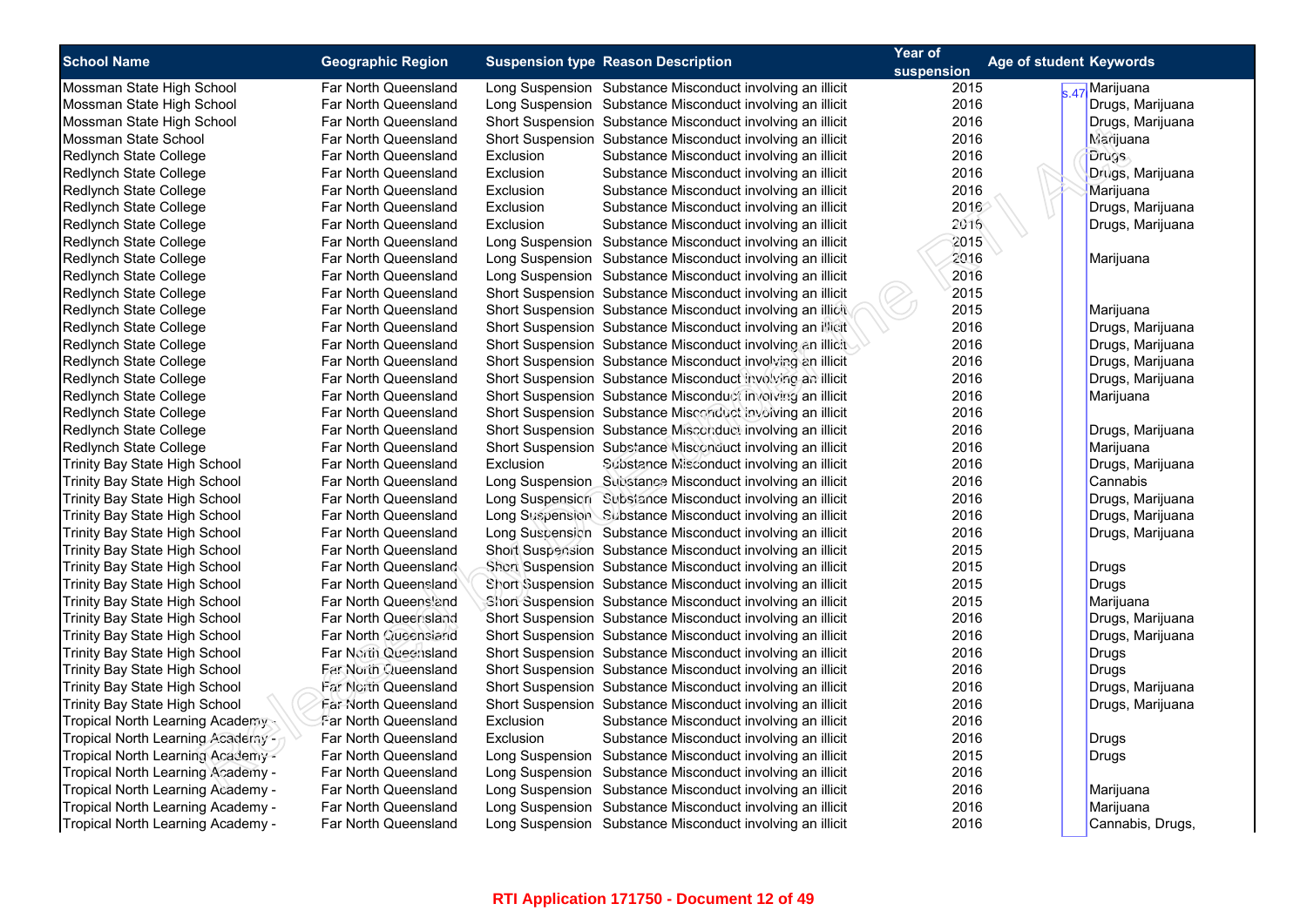| <b>School Name</b>                    | <b>Geographic Region</b>    | <b>Suspension type Reason Description</b>                  | Year of<br>suspension | Age of student Keywords |
|---------------------------------------|-----------------------------|------------------------------------------------------------|-----------------------|-------------------------|
| Tropical North Learning Academy -     | Far North Queensland        | Short Suspension Substance Misconduct involving an illicit | 2015                  | 47 Cannabis             |
| Tropical North Learning Academy -     | Far North Queensland        | Short Suspension Substance Misconduct involving an illicit | 2015                  | Marijuana               |
| Tropical North Learning Academy -     | Far North Queensland        | Short Suspension Substance Misconduct involving an illicit | 2015                  | Marijuana               |
| Tropical North Learning Academy -     | Far North Queensland        | Short Suspension Substance Misconduct involving an illicit | 2015                  | <b>Marijuana</b>        |
| Tropical North Learning Academy -     | Far North Queensland        | Short Suspension Substance Misconduct involving an illicit | 2015                  | Marijuana               |
| Tropical North Learning Academy -     | Far North Queensland        | Short Suspension Substance Misconduct involving an illicit | 2015                  | <b>Drugs</b>            |
| Tropical North Learning Academy -     | Far North Queensland        | Short Suspension Substance Misconduct involving an illicit | 2015                  | Marijuana               |
| Tropical North Learning Academy -     | Far North Queensland        | Short Suspension Substance Misconduct involving an illicit | 2015                  | Drugs                   |
| Tropical North Learning Academy -     | Far North Queensland        | Short Suspension Substance Misconduct involving an illicit | 2015                  | <b>Drugs</b>            |
| Tropical North Learning Academy -     | Far North Queensland        | Short Suspension Substance Misconduct involving an illicit | 2015                  | Drugs                   |
| Tropical North Learning Academy -     | Far North Queensland        | Short Suspension Substance Misconduct involving an illicit | 2015                  | <b>Drugs</b>            |
| Tropical North Learning Academy -     | Far North Queensland        | Short Suspension Substance Misconduct involving an illicit | 2016                  |                         |
| Tropical North Learning Academy -     | Far North Queensland        | Short Suspension Substance Misconduct involving an illicit | 2016                  | Marijuana               |
| Tropical North Learning Academy -     | Far North Queensland        | Short Suspension Substance Misconduct involving an illicit | 2016                  | Marijuana               |
| Tropical North Learning Academy -     | Far North Queensland        | Short Suspension Substance Misconduct involving an illicit | 2016                  | Cannabis, Drugs,        |
| Tropical North Learning Academy -     | Far North Queensland        | Short Suspension Substance Misconduct involving an illicit | 2016                  | Drugs, Marijuana        |
| Tropical North Learning Academy -     | Far North Queensland        | Short Suspension Substance Misconduct involving an illicit | 2016                  | Marijuana               |
| Tropical North Learning Academy -     | Far North Queensland        | Short Suspension Substance Misconduct involving an illicit | 2016                  | Drugs, Marijuana        |
| Tropical North Learning Academy -     | Far North Queensland        | Short Suspension Substance Misconduct involving an illicit | 2016                  |                         |
| Tropical North Learning Academy -     | Far North Queensland        | Short Suspension Substance Misconduct involving an illicit | 2016                  | Marijuana               |
| Tropical North Learning Academy -     | Far North Queensland        | Short Suspension Substance Misconduct involving an illicit | 2016                  | Drugs, Marijuana        |
| Ravenshoe State School                | Far North Queensland        | Short Suspension Substance Misconduct involving an illicit | 2016                  | <b>Drugs</b>            |
| Western Cape College - Weipa          | Far North Queensland        | Short Suspension Substance Misconduct involving an illicit | 2016                  |                         |
| Western Cape College - Weipa          | Far North Queensland        | Short Suspension Substance Misconduct involving an illicit | 2016                  |                         |
| <b>Whitfield State School</b>         | Far North Queensland        | Long Suspension Substance Misconduct involving an illicit  | 2015                  | Drugs, Pill             |
| Woree State High School               | Far North Queensland        | Long Suspension Substance Misconduct involving an illicit  | 2016                  | Marijuana               |
| Woree State High School               | Far North Queensland        | Short Suspension Substance Misconduct involving an illicit | 2015                  | Marijuana               |
| Woree State High School               | Far North Queensland        | Short Suspension Substance Misconduct involving an illicit | 2016                  |                         |
| Yarrabah State School                 | Far North Queensland        | Short Suspension Substance Misconduct involving an illicit | 2015                  | Marijuana               |
| Yarrabah State School                 | Far North Queensland        | Short Suspension Substance Misconduct involving an illicit | 2015                  | Marijuana               |
| Yarrabah State School                 | Far North Queensland        | Short Suspension Substance Misconduct involving an illicit | 2015                  | Marijuana               |
| Yarrabah State School                 | Far North Queensland        | Short Suspension Substance Misconduct involving an illicit | 2015                  | Marijuana               |
| Yarrabah State School                 | Far North Queensland        | Short Suspension Substance Misconduct involving an illicit | 2015                  | Marijuana               |
| Redlynch State College                | Far North Queensland        | Short Suspension Substance Misconduct involving an illicit | 2016                  | Drugs, Marijuana        |
| Redlynch State College                | Far North Queensland        | Short Suspension Substance Misconduct involving an illicit | 2016                  | Drugs, Marijuana        |
| Rossville State School                | Far North Queensland        | Short Suspension Substance Misconduct involving an illicit | 2016                  | <b>Drugs</b>            |
| Tagai State College - Thursday Island | <b>Far North Queensland</b> | Long Suspension Substance Misconduct involving an illicit  | 2016                  | Marijuana               |
| Tagai State College - Thursday Island | Far North Queensland        | Long Suspension Substance Misconduct involving an illicit  | 2016                  | Drugs                   |
| Tully State High School               | Far North Queensland        | Exclusion<br>Substance Misconduct involving an illicit     | 2015                  | Marijuana               |
| Tully State High School               | Far North Queensland        | Exclusion<br>Substance Misconduct involving an illicit     | 2015                  | Marijuana               |
| Tully State High School               | Far North Queensland        | Exclusion<br>Substance Misconduct involving an illicit     | 2016                  | Marijuana               |
| <b>Tully State High School</b>        | Far North Queensland        | Long Suspension Substance Misconduct involving an illicit  | 2016                  | Marijuana               |
| Tully State High School               | Far North Queensland        | Long Suspension Substance Misconduct involving an illicit  | 2016                  | Marijuana               |
| Tully State High School               | Far North Queensland        | Long Suspension Substance Misconduct involving an illicit  | 2016                  | Marijuana               |
|                                       |                             |                                                            |                       |                         |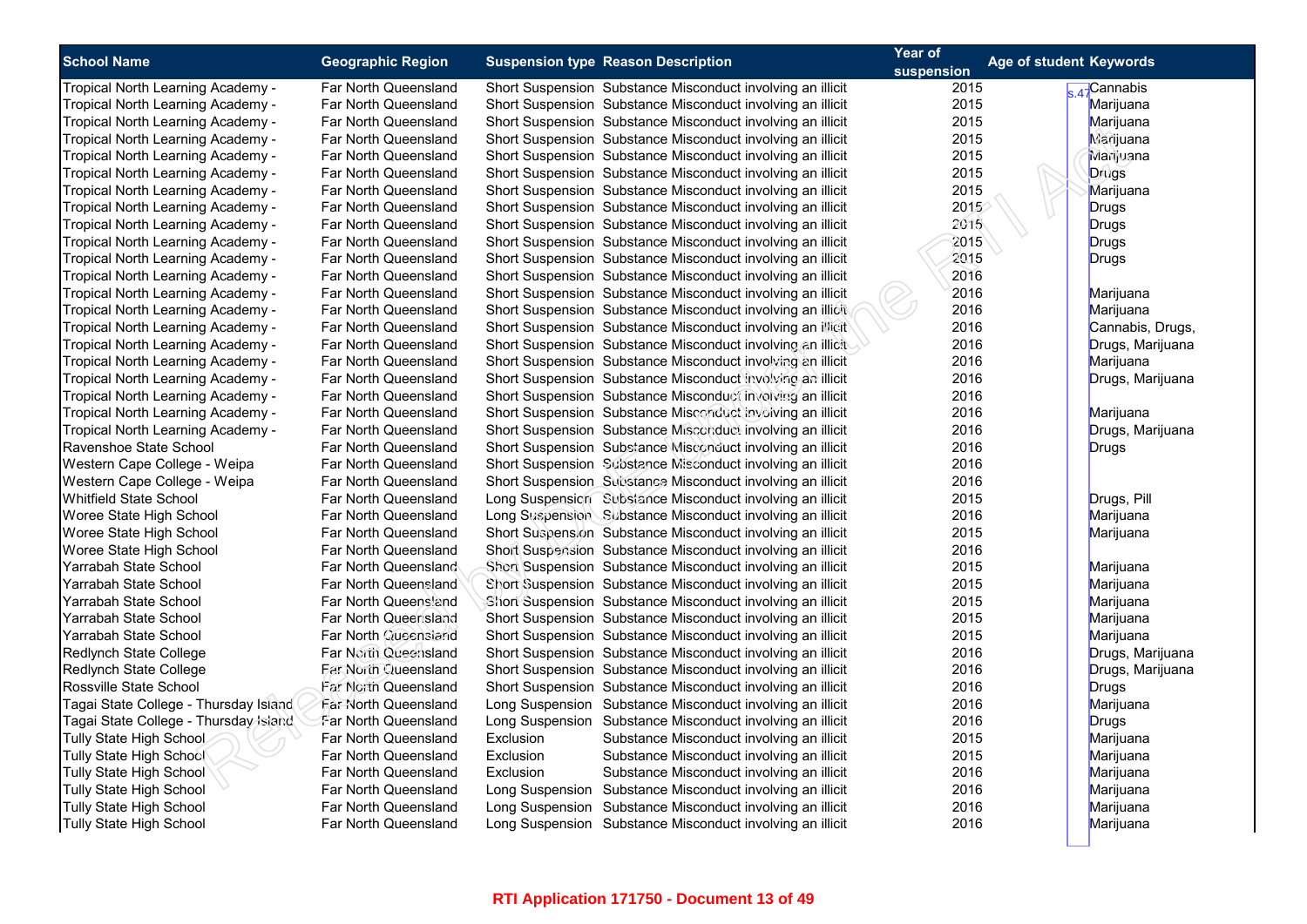| <b>School Name</b>                 |                          |           | <b>Suspension type Reason Description</b>                  | Year of    | Age of student Keywords |  |
|------------------------------------|--------------------------|-----------|------------------------------------------------------------|------------|-------------------------|--|
|                                    | <b>Geographic Region</b> |           |                                                            | suspension |                         |  |
| Tully State High School            | Far North Queensland     |           | Long Suspension Substance Misconduct involving an illicit  | 2016       | k 47 Marijuana          |  |
| <b>Tully State High School</b>     | Far North Queensland     |           | Short Suspension Substance Misconduct involving an illicit | 2015       | Marijuana               |  |
| Tully State High School            | Far North Queensland     |           | Short Suspension Substance Misconduct involving an illicit | 2015       | Marijuana               |  |
| Tully State High School            | Far North Queensland     |           | Short Suspension Substance Misconduct involving an illicit | 2015       | Marijuana               |  |
| <b>Tully State High School</b>     | Far North Queensland     |           | Short Suspension Substance Misconduct involving an illicit | 2015       | Marijuana               |  |
| Tully State High School            | Far North Queensland     |           | Short Suspension Substance Misconduct involving an illicit | 2015       | Marijuana               |  |
| <b>Tully State High School</b>     | Far North Queensland     |           | Short Suspension Substance Misconduct involving an illicit | 2015       | Marijuana               |  |
| Tully State High School            | Far North Queensland     |           | Short Suspension Substance Misconduct involving an illicit | 2015       | Marijuana               |  |
| Tully State High School            | Far North Queensland     |           | Short Suspension Substance Misconduct involving an illicit | 2016       | Marijuana               |  |
| Bundamba State Secondary College   | Metropolitan             |           | Short Suspension Substance Misconduct involving an illicit | 2015       |                         |  |
| Bundamba State Secondary College   | Metropolitan             |           | Short Suspension Substance Misconduct involving an illicit | 2016       | Marijuana               |  |
| Calamvale Community College        | Metropolitan             | Exclusion | Substance Misconduct involving an illicit                  | 2015       |                         |  |
| Calamvale Community College        | Metropolitan             | Exclusion | Substance Misconduct involving an illicit                  | 2015       |                         |  |
| Calamvale Community College        | Metropolitan             | Exclusion | Substance Misconduct involving an illicit                  | 2015       | Marijuana               |  |
| <b>Calamvale Community College</b> | Metropolitan             | Exclusion | Substance Misconduct involving an illicit                  | 2016       | Drugs, Marijuana        |  |
| Calamvale Community College        | Metropolitan             |           | Long Suspension Substance Misconduct involving an illicit  | 2015       |                         |  |
| Centenary State High School        | Metropolitan             | Exclusion | Substance Misconduct involving an illicit                  | 2016       | GHB, Marijuana          |  |
| Centenary State High School        | Metropolitan             | Exclusion | Substance Misconduct involving an illicit                  | 2016       | GHB, Marijuana          |  |
| Centenary State High School        | Metropolitan             | Exclusion | Substance Misconduct involving an illicit                  | 2016       | GHB, Marijuana          |  |
| Centenary State High School        | Metropolitan             |           | Long Suspension Substance Misconduct involving an illicit  | 2015       | <b>Drugs</b>            |  |
| Centenary State High School        | Metropolitan             |           | Long Suspension Substance Misconduct involving an illicit  | 2016       | GHB, Marijuana          |  |
| Centenary State High School        | Metropolitan             |           | Long Suspension Substance Misconduct involving an illicit  | 2016       | GHB, Marijuana          |  |
| Centenary State High School        | Metropolitan             |           | Long Suspension Substance Misconduct involving an illicit  | 2016       | GHB, Marijuana          |  |
| Centenary State High School        | Metropolitan             |           | Short Suspension Substance Misconduct involving an illicit | 2015       |                         |  |
| Centenary State High School        | Metropolitan             |           | Short Suspension Substance Misconduct involving an illicit | 2015       | <b>Drugs</b>            |  |
| Centenary State High School        | Metropolitan             |           | Short Suspension Substance Misconduct involving an illicit | 2015       | Drugs                   |  |
| Centenary State High School        | Metropolitan             |           | Short Suspension Substance Misconduct involving an illicit | 2015       | Drugs                   |  |
| Fernyale State School              | Metropolitan             |           | Short Suspension Substance Misconduct involving an illicit | 2015       | Cannabis                |  |
| Ferny Grove State High School      | Metropolitan             | Exclusion | Substance Misconduct involving an illicit                  | 2015       | Marijuana               |  |
| Ferny Grove State High School      | Metropolitan             | Exclusion | Substance Misconduct involving an illicit                  | 2015       | Marijuana               |  |
| Ferny Grove State High School      | Metropolitan             | Exclusion | Substance Misconduct involving an illicit                  | 2015       | Cannabis                |  |
| Ferny Grove State High School      | Metropolitan             | Exclusion | Substance Misconduct involving an illicit                  | 2015       | Marijuana               |  |
| Ferny Grove State High School      | Metropolitan             | Exclusion | Substance Misconduct involving an illicit                  | 2015       | Cannabis                |  |
| Ferny Grove State High School      | Metropolitan             | Exclusion | Substance Misconduct involving an illicit                  | 2015       | Cannabis                |  |
| Ferny Grove State High School      | Metropolitan             | Exclusion | Substance Misconduct involving an illicit                  | 2015       | Cannabis                |  |
| Ferny Grove State High School      | Metrocolitan             | Exclusion | Substance Misconduct involving an illicit                  | 2015       | Drugs, Marijuana        |  |
| Ferny Grove State High School      | Metropolitan             |           | Long Suspension Substance Misconduct involving an illicit  | 2015       |                         |  |
| Ferny Grove State High School      | Metropolitan             |           | Long Suspension Substance Misconduct involving an illicit  | 2015       |                         |  |
| Ferny Grove State High School      | Metropolitan             |           | Long Suspension Substance Misconduct involving an illicit  | 2016       | Drugs, Marijuana        |  |
| Ferny Grove State High School      | Metropolitan             |           | Short Suspension Substance Misconduct involving an illicit | 2015       | Cannabis                |  |
| Ferny Grove State High School      | Metropolitan             |           | Short Suspension Substance Misconduct involving an illicit | 2015       | Cannabis                |  |
| Ferny Grove State High School      | Metropolitan             |           | Short Suspension Substance Misconduct involving an illicit | 2015       | Cannabis                |  |
| Ferny Grove State High School      | Metropolitan             |           | Short Suspension Substance Misconduct involving an illicit | 2015       | Cannabis                |  |
| Ferny Grove State High School      | Metropolitan             |           | Short Suspension Substance Misconduct involving an illicit | 2015       | Drugs, Marijuana        |  |
|                                    |                          |           |                                                            |            |                         |  |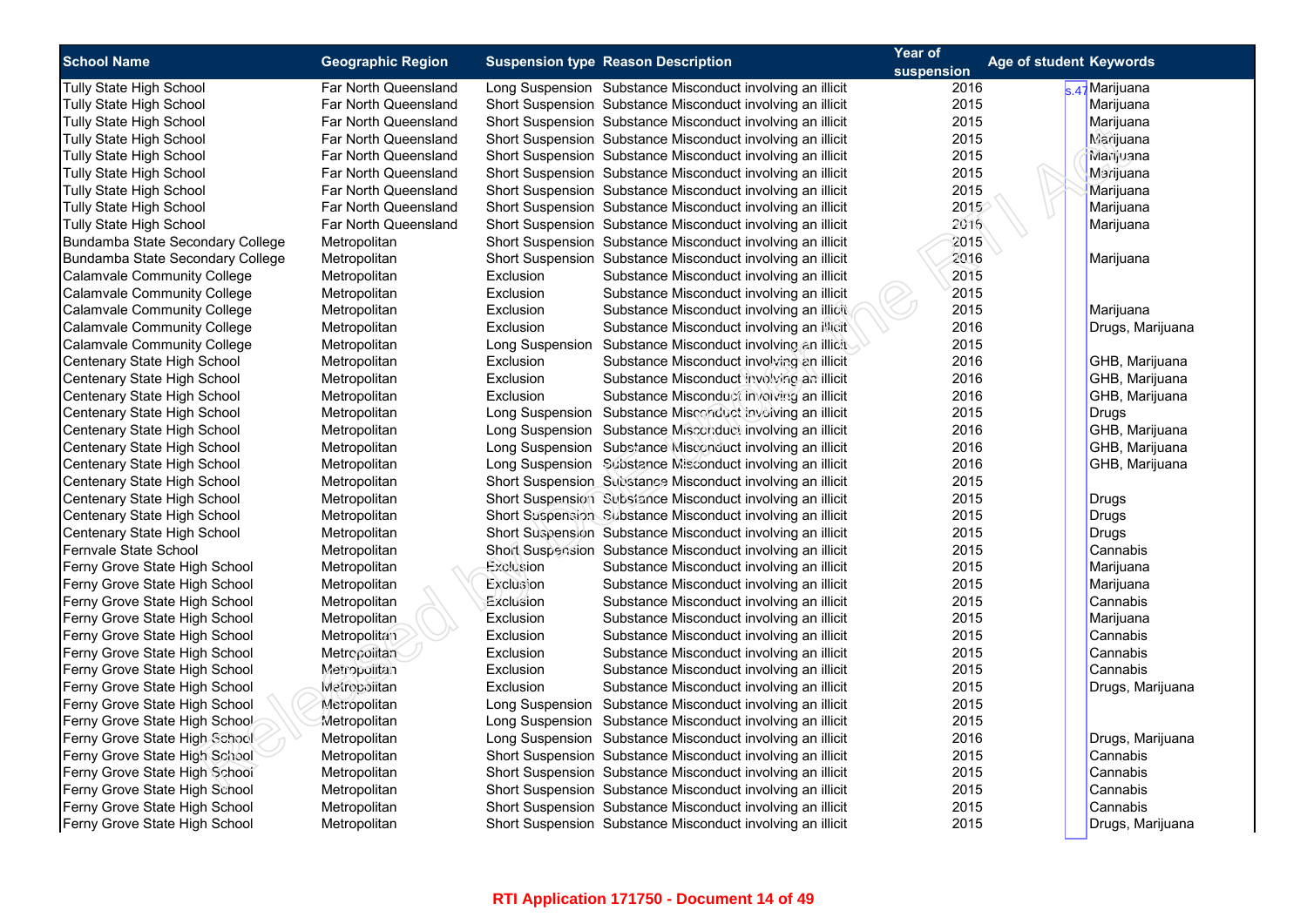|  | Age of student Keywords                                                                                                                                                                |  | Year of                                                                                      |                                                                                                                                                                                                                                                                                                                                                                                                                                                                                                                                                                                                                                                                                                                                                                                                                                                                                                                                                                                                                   |                                           | <b>Geographic Region</b>                                                                                                                                                                                                                                                     | <b>School Name</b>                                                                                                                                                                                                                                                                                                                                                                                                                                                                                                                                  |  |
|--|----------------------------------------------------------------------------------------------------------------------------------------------------------------------------------------|--|----------------------------------------------------------------------------------------------|-------------------------------------------------------------------------------------------------------------------------------------------------------------------------------------------------------------------------------------------------------------------------------------------------------------------------------------------------------------------------------------------------------------------------------------------------------------------------------------------------------------------------------------------------------------------------------------------------------------------------------------------------------------------------------------------------------------------------------------------------------------------------------------------------------------------------------------------------------------------------------------------------------------------------------------------------------------------------------------------------------------------|-------------------------------------------|------------------------------------------------------------------------------------------------------------------------------------------------------------------------------------------------------------------------------------------------------------------------------|-----------------------------------------------------------------------------------------------------------------------------------------------------------------------------------------------------------------------------------------------------------------------------------------------------------------------------------------------------------------------------------------------------------------------------------------------------------------------------------------------------------------------------------------------------|--|
|  |                                                                                                                                                                                        |  | suspension                                                                                   |                                                                                                                                                                                                                                                                                                                                                                                                                                                                                                                                                                                                                                                                                                                                                                                                                                                                                                                                                                                                                   | <b>Suspension type Reason Description</b> |                                                                                                                                                                                                                                                                              |                                                                                                                                                                                                                                                                                                                                                                                                                                                                                                                                                     |  |
|  | k 47 <sup>†</sup> Cannabis                                                                                                                                                             |  | 2015                                                                                         | Short Suspension Substance Misconduct involving an illicit                                                                                                                                                                                                                                                                                                                                                                                                                                                                                                                                                                                                                                                                                                                                                                                                                                                                                                                                                        |                                           | Metropolitan                                                                                                                                                                                                                                                                 | Ferny Grove State High School                                                                                                                                                                                                                                                                                                                                                                                                                                                                                                                       |  |
|  | Drugs, Marijuana                                                                                                                                                                       |  | 2015                                                                                         | Substance Misconduct involving an illicit                                                                                                                                                                                                                                                                                                                                                                                                                                                                                                                                                                                                                                                                                                                                                                                                                                                                                                                                                                         | Exclusion                                 | Metropolitan                                                                                                                                                                                                                                                                 | Forest Lake State High School                                                                                                                                                                                                                                                                                                                                                                                                                                                                                                                       |  |
|  | Drugs, Marijuana                                                                                                                                                                       |  | 2015                                                                                         | Substance Misconduct involving an illicit                                                                                                                                                                                                                                                                                                                                                                                                                                                                                                                                                                                                                                                                                                                                                                                                                                                                                                                                                                         | Exclusion                                 | Metropolitan                                                                                                                                                                                                                                                                 | Forest Lake State High School                                                                                                                                                                                                                                                                                                                                                                                                                                                                                                                       |  |
|  | Drugs, Marijuana                                                                                                                                                                       |  | 2015                                                                                         | Substance Misconduct involving an illicit                                                                                                                                                                                                                                                                                                                                                                                                                                                                                                                                                                                                                                                                                                                                                                                                                                                                                                                                                                         | Exclusion                                 | Metropolitan                                                                                                                                                                                                                                                                 | Forest Lake State High School                                                                                                                                                                                                                                                                                                                                                                                                                                                                                                                       |  |
|  | Drugs, Marijuana                                                                                                                                                                       |  | 2015                                                                                         | Substance Misconduct involving an illicit                                                                                                                                                                                                                                                                                                                                                                                                                                                                                                                                                                                                                                                                                                                                                                                                                                                                                                                                                                         | Exclusion                                 | Metropolitan                                                                                                                                                                                                                                                                 | Forest Lake State High School                                                                                                                                                                                                                                                                                                                                                                                                                                                                                                                       |  |
|  | Drugs, Marijuana                                                                                                                                                                       |  | 2015                                                                                         | Substance Misconduct involving an illicit                                                                                                                                                                                                                                                                                                                                                                                                                                                                                                                                                                                                                                                                                                                                                                                                                                                                                                                                                                         | Exclusion                                 | Metropolitan                                                                                                                                                                                                                                                                 | Forest Lake State High School                                                                                                                                                                                                                                                                                                                                                                                                                                                                                                                       |  |
|  | Drugs, Marijuana                                                                                                                                                                       |  | 2015                                                                                         | Substance Misconduct involving an illicit                                                                                                                                                                                                                                                                                                                                                                                                                                                                                                                                                                                                                                                                                                                                                                                                                                                                                                                                                                         | Exclusion                                 | Metropolitan                                                                                                                                                                                                                                                                 | Forest Lake State High School                                                                                                                                                                                                                                                                                                                                                                                                                                                                                                                       |  |
|  | Drugs, Marijuana                                                                                                                                                                       |  | 2015                                                                                         | Substance Misconduct involving an illicit                                                                                                                                                                                                                                                                                                                                                                                                                                                                                                                                                                                                                                                                                                                                                                                                                                                                                                                                                                         | Exclusion                                 | Metropolitan                                                                                                                                                                                                                                                                 | Forest Lake State High School                                                                                                                                                                                                                                                                                                                                                                                                                                                                                                                       |  |
|  | Drugs, Marijuana                                                                                                                                                                       |  | 2015                                                                                         | Substance Misconduct involving an illicit                                                                                                                                                                                                                                                                                                                                                                                                                                                                                                                                                                                                                                                                                                                                                                                                                                                                                                                                                                         | Exclusion                                 | Metropolitan                                                                                                                                                                                                                                                                 | Forest Lake State High School                                                                                                                                                                                                                                                                                                                                                                                                                                                                                                                       |  |
|  | Drugs, Marijuana                                                                                                                                                                       |  | 2015                                                                                         | Substance Misconduct involving an illicit                                                                                                                                                                                                                                                                                                                                                                                                                                                                                                                                                                                                                                                                                                                                                                                                                                                                                                                                                                         | Exclusion                                 | Metropolitan                                                                                                                                                                                                                                                                 | Forest Lake State High School                                                                                                                                                                                                                                                                                                                                                                                                                                                                                                                       |  |
|  | Drugs, Marijuana                                                                                                                                                                       |  | 2015                                                                                         | Substance Misconduct involving an illicit                                                                                                                                                                                                                                                                                                                                                                                                                                                                                                                                                                                                                                                                                                                                                                                                                                                                                                                                                                         | Exclusion                                 | Metropolitan                                                                                                                                                                                                                                                                 | Forest Lake State High School                                                                                                                                                                                                                                                                                                                                                                                                                                                                                                                       |  |
|  | Marijuana                                                                                                                                                                              |  | 2016                                                                                         | Substance Misconduct involving an illicit                                                                                                                                                                                                                                                                                                                                                                                                                                                                                                                                                                                                                                                                                                                                                                                                                                                                                                                                                                         | Exclusion                                 | Metropolitan                                                                                                                                                                                                                                                                 | Holland Park State High School                                                                                                                                                                                                                                                                                                                                                                                                                                                                                                                      |  |
|  | Marijuana                                                                                                                                                                              |  | 2016                                                                                         | Long Suspension Substance Misconduct involving an illicit                                                                                                                                                                                                                                                                                                                                                                                                                                                                                                                                                                                                                                                                                                                                                                                                                                                                                                                                                         |                                           | Metropolitan                                                                                                                                                                                                                                                                 | Holland Park State High School                                                                                                                                                                                                                                                                                                                                                                                                                                                                                                                      |  |
|  | Marijuana                                                                                                                                                                              |  | 2016                                                                                         | Long Suspension Substance Misconduct involving an illicit                                                                                                                                                                                                                                                                                                                                                                                                                                                                                                                                                                                                                                                                                                                                                                                                                                                                                                                                                         |                                           | Metropolitan                                                                                                                                                                                                                                                                 | Holland Park State High School                                                                                                                                                                                                                                                                                                                                                                                                                                                                                                                      |  |
|  | Marijuana                                                                                                                                                                              |  | 2016                                                                                         | Long Suspension Substance Misconduct involving an illicit                                                                                                                                                                                                                                                                                                                                                                                                                                                                                                                                                                                                                                                                                                                                                                                                                                                                                                                                                         |                                           | Metropolitan                                                                                                                                                                                                                                                                 | Holland Park State High School                                                                                                                                                                                                                                                                                                                                                                                                                                                                                                                      |  |
|  | Marijuana                                                                                                                                                                              |  | 2016                                                                                         | Long Suspension Substance Misconduct involving an illicit                                                                                                                                                                                                                                                                                                                                                                                                                                                                                                                                                                                                                                                                                                                                                                                                                                                                                                                                                         |                                           | Metropolitan                                                                                                                                                                                                                                                                 | Holland Park State High School                                                                                                                                                                                                                                                                                                                                                                                                                                                                                                                      |  |
|  | Marijuana                                                                                                                                                                              |  | 2016                                                                                         | Long Suspension Substance Misconduct involving an illicit                                                                                                                                                                                                                                                                                                                                                                                                                                                                                                                                                                                                                                                                                                                                                                                                                                                                                                                                                         |                                           | Metropolitan                                                                                                                                                                                                                                                                 | Holland Park State High School                                                                                                                                                                                                                                                                                                                                                                                                                                                                                                                      |  |
|  | Marijuana                                                                                                                                                                              |  | 2016                                                                                         | Long Suspension Substance Misconduct involving an illicit                                                                                                                                                                                                                                                                                                                                                                                                                                                                                                                                                                                                                                                                                                                                                                                                                                                                                                                                                         |                                           | Metropolitan                                                                                                                                                                                                                                                                 | Holland Park State High School                                                                                                                                                                                                                                                                                                                                                                                                                                                                                                                      |  |
|  |                                                                                                                                                                                        |  | 2015                                                                                         | Short Suspension Substance Misconduct involving an illicit                                                                                                                                                                                                                                                                                                                                                                                                                                                                                                                                                                                                                                                                                                                                                                                                                                                                                                                                                        |                                           | Metropolitan                                                                                                                                                                                                                                                                 | Holland Park State High School                                                                                                                                                                                                                                                                                                                                                                                                                                                                                                                      |  |
|  | Marijuana                                                                                                                                                                              |  | 2016                                                                                         | Short Suspension Substance Misconduct involving an illicit                                                                                                                                                                                                                                                                                                                                                                                                                                                                                                                                                                                                                                                                                                                                                                                                                                                                                                                                                        |                                           | Metropolitan                                                                                                                                                                                                                                                                 | Holland Park State High School                                                                                                                                                                                                                                                                                                                                                                                                                                                                                                                      |  |
|  | Marijuana                                                                                                                                                                              |  | 2016                                                                                         | Short Suspension Substance Misconduct involving an illicit                                                                                                                                                                                                                                                                                                                                                                                                                                                                                                                                                                                                                                                                                                                                                                                                                                                                                                                                                        |                                           | Metropolitan                                                                                                                                                                                                                                                                 | Holland Park State High School                                                                                                                                                                                                                                                                                                                                                                                                                                                                                                                      |  |
|  | Marijuana                                                                                                                                                                              |  | 2016                                                                                         | Short Suspension Substance Misconduct involving an illicit                                                                                                                                                                                                                                                                                                                                                                                                                                                                                                                                                                                                                                                                                                                                                                                                                                                                                                                                                        |                                           | Metropolitan                                                                                                                                                                                                                                                                 | Holland Park State High School                                                                                                                                                                                                                                                                                                                                                                                                                                                                                                                      |  |
|  |                                                                                                                                                                                        |  | 2016                                                                                         |                                                                                                                                                                                                                                                                                                                                                                                                                                                                                                                                                                                                                                                                                                                                                                                                                                                                                                                                                                                                                   |                                           | Metropolitan                                                                                                                                                                                                                                                                 | Holland Park State High School                                                                                                                                                                                                                                                                                                                                                                                                                                                                                                                      |  |
|  | Pill                                                                                                                                                                                   |  | 2015                                                                                         | Substance Misconduct involving an illicit                                                                                                                                                                                                                                                                                                                                                                                                                                                                                                                                                                                                                                                                                                                                                                                                                                                                                                                                                                         | Exclusion                                 | Metropolitan                                                                                                                                                                                                                                                                 | Indooroopilly State High School                                                                                                                                                                                                                                                                                                                                                                                                                                                                                                                     |  |
|  | Pill                                                                                                                                                                                   |  | 2015                                                                                         | Substance Misconduct involving an illicit                                                                                                                                                                                                                                                                                                                                                                                                                                                                                                                                                                                                                                                                                                                                                                                                                                                                                                                                                                         | Exclusion                                 |                                                                                                                                                                                                                                                                              |                                                                                                                                                                                                                                                                                                                                                                                                                                                                                                                                                     |  |
|  |                                                                                                                                                                                        |  | 2015                                                                                         | Long Suspension Substance Misconduct involving an illicit                                                                                                                                                                                                                                                                                                                                                                                                                                                                                                                                                                                                                                                                                                                                                                                                                                                                                                                                                         |                                           | Metropolitan                                                                                                                                                                                                                                                                 | Indooroopilly State High School                                                                                                                                                                                                                                                                                                                                                                                                                                                                                                                     |  |
|  |                                                                                                                                                                                        |  | 2016                                                                                         |                                                                                                                                                                                                                                                                                                                                                                                                                                                                                                                                                                                                                                                                                                                                                                                                                                                                                                                                                                                                                   |                                           |                                                                                                                                                                                                                                                                              |                                                                                                                                                                                                                                                                                                                                                                                                                                                                                                                                                     |  |
|  | Drugs, Marijuana                                                                                                                                                                       |  | 2016                                                                                         | Long Suspension Substance Misconduct involving an illicit                                                                                                                                                                                                                                                                                                                                                                                                                                                                                                                                                                                                                                                                                                                                                                                                                                                                                                                                                         |                                           | Metropolitan                                                                                                                                                                                                                                                                 | Indooroopilly State High School                                                                                                                                                                                                                                                                                                                                                                                                                                                                                                                     |  |
|  |                                                                                                                                                                                        |  | 2016                                                                                         |                                                                                                                                                                                                                                                                                                                                                                                                                                                                                                                                                                                                                                                                                                                                                                                                                                                                                                                                                                                                                   |                                           |                                                                                                                                                                                                                                                                              |                                                                                                                                                                                                                                                                                                                                                                                                                                                                                                                                                     |  |
|  |                                                                                                                                                                                        |  |                                                                                              |                                                                                                                                                                                                                                                                                                                                                                                                                                                                                                                                                                                                                                                                                                                                                                                                                                                                                                                                                                                                                   |                                           |                                                                                                                                                                                                                                                                              |                                                                                                                                                                                                                                                                                                                                                                                                                                                                                                                                                     |  |
|  |                                                                                                                                                                                        |  |                                                                                              |                                                                                                                                                                                                                                                                                                                                                                                                                                                                                                                                                                                                                                                                                                                                                                                                                                                                                                                                                                                                                   |                                           |                                                                                                                                                                                                                                                                              |                                                                                                                                                                                                                                                                                                                                                                                                                                                                                                                                                     |  |
|  |                                                                                                                                                                                        |  |                                                                                              |                                                                                                                                                                                                                                                                                                                                                                                                                                                                                                                                                                                                                                                                                                                                                                                                                                                                                                                                                                                                                   |                                           |                                                                                                                                                                                                                                                                              |                                                                                                                                                                                                                                                                                                                                                                                                                                                                                                                                                     |  |
|  |                                                                                                                                                                                        |  | 2015                                                                                         |                                                                                                                                                                                                                                                                                                                                                                                                                                                                                                                                                                                                                                                                                                                                                                                                                                                                                                                                                                                                                   |                                           |                                                                                                                                                                                                                                                                              |                                                                                                                                                                                                                                                                                                                                                                                                                                                                                                                                                     |  |
|  | Marijuana                                                                                                                                                                              |  |                                                                                              | Substance Misconduct involving an illicit                                                                                                                                                                                                                                                                                                                                                                                                                                                                                                                                                                                                                                                                                                                                                                                                                                                                                                                                                                         | Exclusion                                 |                                                                                                                                                                                                                                                                              |                                                                                                                                                                                                                                                                                                                                                                                                                                                                                                                                                     |  |
|  |                                                                                                                                                                                        |  | 2015                                                                                         |                                                                                                                                                                                                                                                                                                                                                                                                                                                                                                                                                                                                                                                                                                                                                                                                                                                                                                                                                                                                                   |                                           |                                                                                                                                                                                                                                                                              |                                                                                                                                                                                                                                                                                                                                                                                                                                                                                                                                                     |  |
|  |                                                                                                                                                                                        |  |                                                                                              |                                                                                                                                                                                                                                                                                                                                                                                                                                                                                                                                                                                                                                                                                                                                                                                                                                                                                                                                                                                                                   |                                           |                                                                                                                                                                                                                                                                              |                                                                                                                                                                                                                                                                                                                                                                                                                                                                                                                                                     |  |
|  |                                                                                                                                                                                        |  |                                                                                              |                                                                                                                                                                                                                                                                                                                                                                                                                                                                                                                                                                                                                                                                                                                                                                                                                                                                                                                                                                                                                   |                                           |                                                                                                                                                                                                                                                                              |                                                                                                                                                                                                                                                                                                                                                                                                                                                                                                                                                     |  |
|  |                                                                                                                                                                                        |  |                                                                                              |                                                                                                                                                                                                                                                                                                                                                                                                                                                                                                                                                                                                                                                                                                                                                                                                                                                                                                                                                                                                                   |                                           |                                                                                                                                                                                                                                                                              |                                                                                                                                                                                                                                                                                                                                                                                                                                                                                                                                                     |  |
|  | Amphetamines, Marijuana                                                                                                                                                                |  |                                                                                              |                                                                                                                                                                                                                                                                                                                                                                                                                                                                                                                                                                                                                                                                                                                                                                                                                                                                                                                                                                                                                   |                                           |                                                                                                                                                                                                                                                                              |                                                                                                                                                                                                                                                                                                                                                                                                                                                                                                                                                     |  |
|  |                                                                                                                                                                                        |  |                                                                                              |                                                                                                                                                                                                                                                                                                                                                                                                                                                                                                                                                                                                                                                                                                                                                                                                                                                                                                                                                                                                                   |                                           |                                                                                                                                                                                                                                                                              |                                                                                                                                                                                                                                                                                                                                                                                                                                                                                                                                                     |  |
|  |                                                                                                                                                                                        |  |                                                                                              |                                                                                                                                                                                                                                                                                                                                                                                                                                                                                                                                                                                                                                                                                                                                                                                                                                                                                                                                                                                                                   |                                           |                                                                                                                                                                                                                                                                              |                                                                                                                                                                                                                                                                                                                                                                                                                                                                                                                                                     |  |
|  |                                                                                                                                                                                        |  |                                                                                              |                                                                                                                                                                                                                                                                                                                                                                                                                                                                                                                                                                                                                                                                                                                                                                                                                                                                                                                                                                                                                   |                                           |                                                                                                                                                                                                                                                                              |                                                                                                                                                                                                                                                                                                                                                                                                                                                                                                                                                     |  |
|  |                                                                                                                                                                                        |  |                                                                                              |                                                                                                                                                                                                                                                                                                                                                                                                                                                                                                                                                                                                                                                                                                                                                                                                                                                                                                                                                                                                                   |                                           |                                                                                                                                                                                                                                                                              |                                                                                                                                                                                                                                                                                                                                                                                                                                                                                                                                                     |  |
|  |                                                                                                                                                                                        |  |                                                                                              |                                                                                                                                                                                                                                                                                                                                                                                                                                                                                                                                                                                                                                                                                                                                                                                                                                                                                                                                                                                                                   |                                           |                                                                                                                                                                                                                                                                              |                                                                                                                                                                                                                                                                                                                                                                                                                                                                                                                                                     |  |
|  | Marijuana<br>Drugs, Marijuana<br>Drugs, Marijuana<br>Marijuana, Pill<br>Drugs, Marijuana<br>Marijuana<br>Marijuana<br>Marijuana<br>Marijuana<br><b>Drugs</b><br>Marijuana<br>Marijuana |  | 2015<br>2015<br>2015<br>2016<br>2016<br>2016<br>2016<br>2016<br>2016<br>2016<br>2016<br>2016 | Short Suspension Substance Misconduct involving an illicit<br>Long Suspension Substance Misconduct involving an illicit<br>Long Suspension Substance Misconduct involving an illicit<br>Short Suspension Substance Misconduct involving an illicit<br>Short Suspension Substance Misconduct involving an illicit<br>Short Suspension Substance Misconduct involving an illicit<br>Short Suspension Substance Misconduct involving an illicit<br>Long Suspension Substance Misconduct involving an illicit<br>Long Suspension Substance Misconduct involving an illicit<br>Long Suspension Substance Misconduct involving an illicit<br>Long Suspension Substance Misconduct involving an illicit<br>Long Suspension Substance Misconduct involving an illicit<br>Long Suspension Substance Misconduct involving an illicit<br>Long Suspension Substance Misconduct involving an illicit<br>Long Suspension Substance Misconduct involving an illicit<br>Long Suspension Substance Misconduct involving an illicit |                                           | Metropolitan<br>Metropolitan<br>Metropolitan<br>Metropolitan<br>Metropolitan<br>Metropolitan<br>Metropolitan<br>Metropolitan<br>Metropolitan<br>Metropolitan<br>Metropolitan<br>Metropolitan<br>Metropolitan<br>Metropolitan<br>Metropolitan<br>Metropolitan<br>Metropolitan | Indooroopilly State High School<br>Indooroopilly State High School<br>Indooroopilly State High School<br>Indooroopilly State High School<br>Indooroopilly State High School<br>Indooroopilly State High School<br>Indooroopilly State High School<br>Ipswich State High School<br>Ipswich State High School<br>Ipswich State High School<br>Ipswich State High School<br>Ipswich State High School<br>Ipswich State High School<br>Ipswich State High School<br>Ipswich State High School<br>Ipswich State High School<br>Ipswich State High School |  |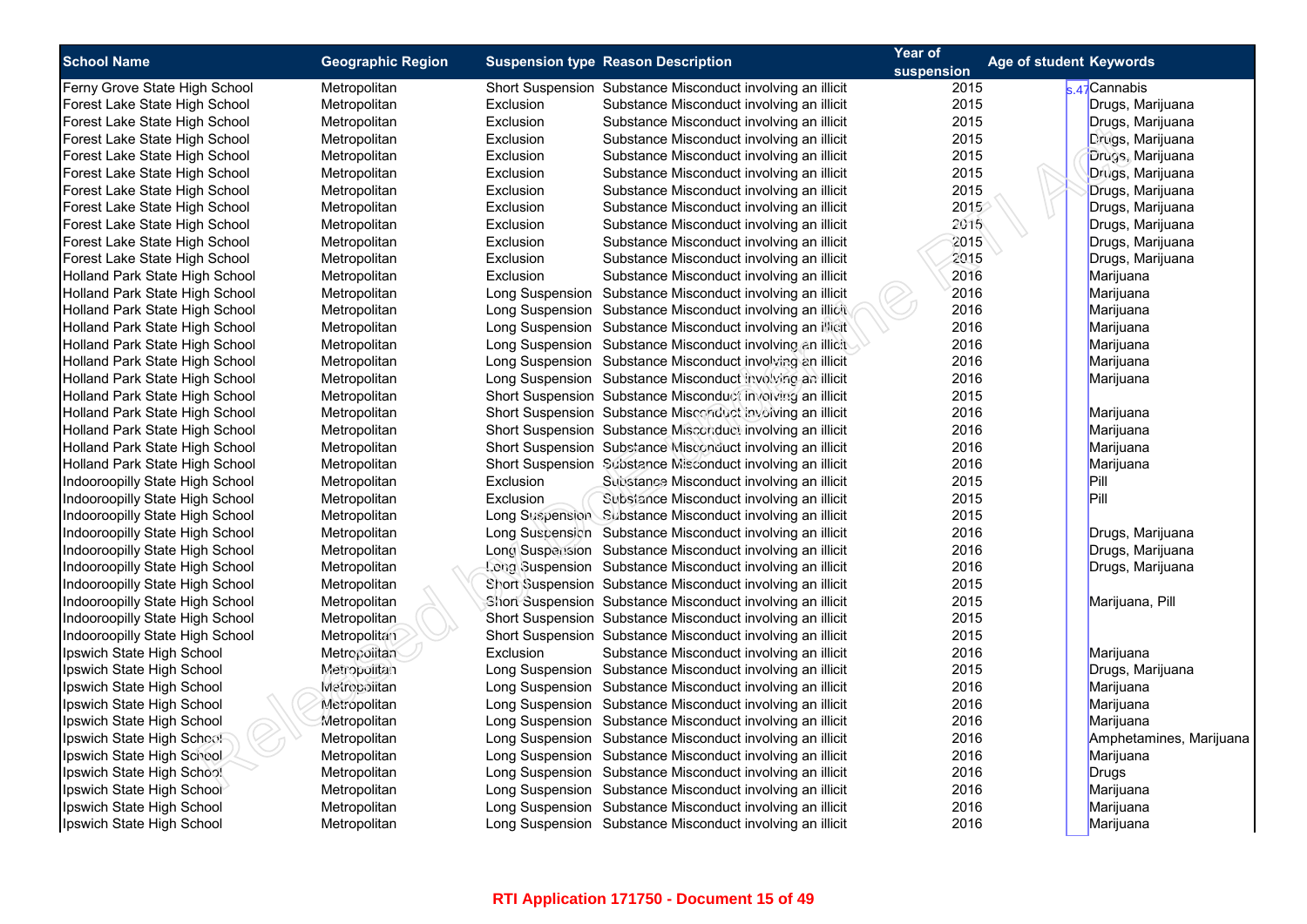| <b>School Name</b>   |                                   | <b>Geographic Region</b> |                  | <b>Suspension type Reason Description</b>                  | Year of    | Age of student Keywords |                  |
|----------------------|-----------------------------------|--------------------------|------------------|------------------------------------------------------------|------------|-------------------------|------------------|
|                      |                                   |                          |                  |                                                            | suspension |                         |                  |
|                      | Ipswich State High School         | Metropolitan             |                  | Long Suspension Substance Misconduct involving an illicit  | 2016       |                         | s.47 Marijuana   |
|                      | Ipswich State High School         | Metropolitan             |                  | Long Suspension Substance Misconduct involving an illicit  | 2016       |                         | Marijuana        |
|                      | Ipswich State High School         | Metropolitan             |                  | Long Suspension Substance Misconduct involving an illicit  | 2016       |                         |                  |
|                      | Ipswich State High School         | Metropolitan             |                  | Long Suspension Substance Misconduct involving an illicit  | 2016       |                         | Drugs            |
|                      | Ipswich State High School         | Metropolitan             |                  | Short Suspension Substance Misconduct involving an illicit | 2015       |                         |                  |
|                      | Ipswich State High School         | Metropolitan             |                  | Short Suspension Substance Misconduct involving an illicit | 2015       |                         |                  |
|                      | Ipswich State High School         | Metropolitan             |                  | Short Suspension Substance Misconduct involving an illicit | 2015       |                         |                  |
|                      | Ipswich State High School         | Metropolitan             |                  | Short Suspension Substance Misconduct involving an illicit | 2015       |                         |                  |
|                      | Ipswich State High School         | Metropolitan             |                  | Short Suspension Substance Misconduct involving an illicit | 2016       |                         | Marijuana        |
|                      | Ipswich State High School         | Metropolitan             |                  | Short Suspension Substance Misconduct involving an illicit | 2016       |                         |                  |
|                      | Ipswich State High School         | Metropolitan             |                  | Short Suspension Substance Misconduct involving an illicit | 2016       |                         |                  |
|                      | Ipswich State High School         | Metropolitan             |                  | Short Suspension Substance Misconduct involving an illicit | 2016       |                         | Marijuana        |
|                      | Ipswich State High School         | Metropolitan             |                  | Short Suspension Substance Misconduct involving an illicit | 2016       |                         | Marijuana        |
|                      | Ipswich State High School         | Metropolitan             |                  | Short Suspension Substance Misconduct involving an illicit | 2016       |                         | Marijuana        |
|                      | Lowood State High School          | Metropolitan             | Exclusion        | Substance Misconduct involving an illicit                  | 2015       |                         | Drugs, Marijuana |
|                      | Lowood State High School          | Metropolitan             | Exclusion        | Substance Misconduct involving an illicit                  | 2015       |                         | Drugs            |
|                      | Lowood State High School          | Metropolitan             | Exclusion        | Substance Misconduct involving an illicit                  | 2016       |                         |                  |
|                      | Lowood State High School          | Metropolitan             | Exclusion        | Substance Misconduct involving an illicit                  | 2016       |                         |                  |
|                      | Lowood State High School          | Metropolitan             | Exclusion        | Substance Misconduct involving an illicit                  | 2016       |                         |                  |
|                      | Lowood State High School          | Metropolitan             | Exclusion        | Substance Misconduct involving an illicit                  | 2016       |                         |                  |
| <b>Aviation High</b> |                                   | Metropolitan             | Exclusion        | Substance Misconduct involving an illicit                  | 2015       |                         |                  |
| <b>Aviation High</b> |                                   | Metropolitan             |                  | Long Suspension Substance Misconduct involving an illicit  | 2015       |                         |                  |
| <b>Aviation High</b> |                                   | Metropolitan             |                  | Long Suspension Substance Misconduct involving an illicit  | 2015       |                         |                  |
| <b>Aviation High</b> |                                   | Metropolitan             |                  | Long Suspension Substance Misconduct involving an illicit  | 2015       |                         |                  |
| <b>Aviation High</b> |                                   | Metropolitan             |                  | Long Suspension Substance Misconduct involving an illicit  | 2015       |                         |                  |
| <b>Aviation High</b> |                                   | Metropolitan             |                  | Short Suspension Substance Misconduct involving an illicit | 2015       |                         | Marijuana        |
| <b>Aviation High</b> |                                   | Metropolitan             |                  | Short Suspension Substance Misconduct involving an illicit | 2016       |                         |                  |
|                      | Balmoral State High School        | Metropolitan             | <b>Exclusion</b> | Substance Misconduct involving an illicit                  | 2015       |                         | Drugs, Marijuana |
|                      | Balmoral State High School        | Metropolitan             | Exclusion        | Substance Misconduct involving an illicit                  | 2016       |                         | Drugs, Marijuana |
|                      | Balmoral State High School        | Metropolitan             |                  | Long Suspension Substance Misconduct involving an illicit  | 2015       |                         | Drugs            |
|                      | Balmoral State High School        | Metropolitan             |                  | Long Suspension Substance Misconduct involving an illicit  | 2015       |                         | Drugs            |
|                      | <b>Balmoral State High School</b> | Metropolitan             |                  | Long Suspension Substance Misconduct involving an illicit  | 2016       |                         | Drugs, Marijuana |
|                      | Balmoral State High School        | Metropolitan             |                  | Long Suspension Substance Misconduct involving an illicit  | 2016       |                         | Drugs, Marijuana |
|                      | Balmoral State High School        | Metropolitan             |                  | Long Suspension Substance Misconduct involving an illicit  | 2016       |                         | Drugs, Marijuana |
|                      | Balmoral State High School        | Metropolitan             |                  | Long Suspension Substance Misconduct involving an illicit  | 2016       |                         | Drugs, Marijuana |
|                      | Balmoral State High School        | Metrocolitan             |                  | Short Suspension Substance Misconduct involving an illicit | 2015       |                         | Drugs, Marijuana |
|                      | Balmoral State High School        | Metropolitan             |                  | Short Suspension Substance Misconduct involving an illicit | 2015       |                         | Drugs, Marijuana |
|                      | Balmoral State High School        | Metropolitan             |                  | Short Suspension Substance Misconduct involving an illicit | 2015       |                         | Drugs, Marijuana |
|                      | Balmoral State High School        | Metropolitan             |                  | Short Suspension Substance Misconduct involving an illicit | 2015       |                         | <b>Drugs</b>     |
|                      | Brisbane Bayside State College    | Metropolitan             |                  | Long Suspension Substance Misconduct involving an illicit  | 2016       |                         | Marijuana        |
|                      | Brisbane Bayside State College    | Metropolitan             |                  | Short Suspension Substance Misconduct involving an illicit | 2016       |                         | Marijuana        |
|                      | Brisbane Bayside State College    | Metropolitan             |                  | Short Suspension Substance Misconduct involving an illicit | 2016       |                         | Marijuana        |
|                      | Brisbane Bayside State College    | Metropolitan             |                  | Short Suspension Substance Misconduct involving an illicit | 2016       |                         | Marijuana        |
|                      | Brisbane Bayside State College    | Metropolitan             |                  | Short Suspension Substance Misconduct involving an illicit | 2016       |                         | Marijuana        |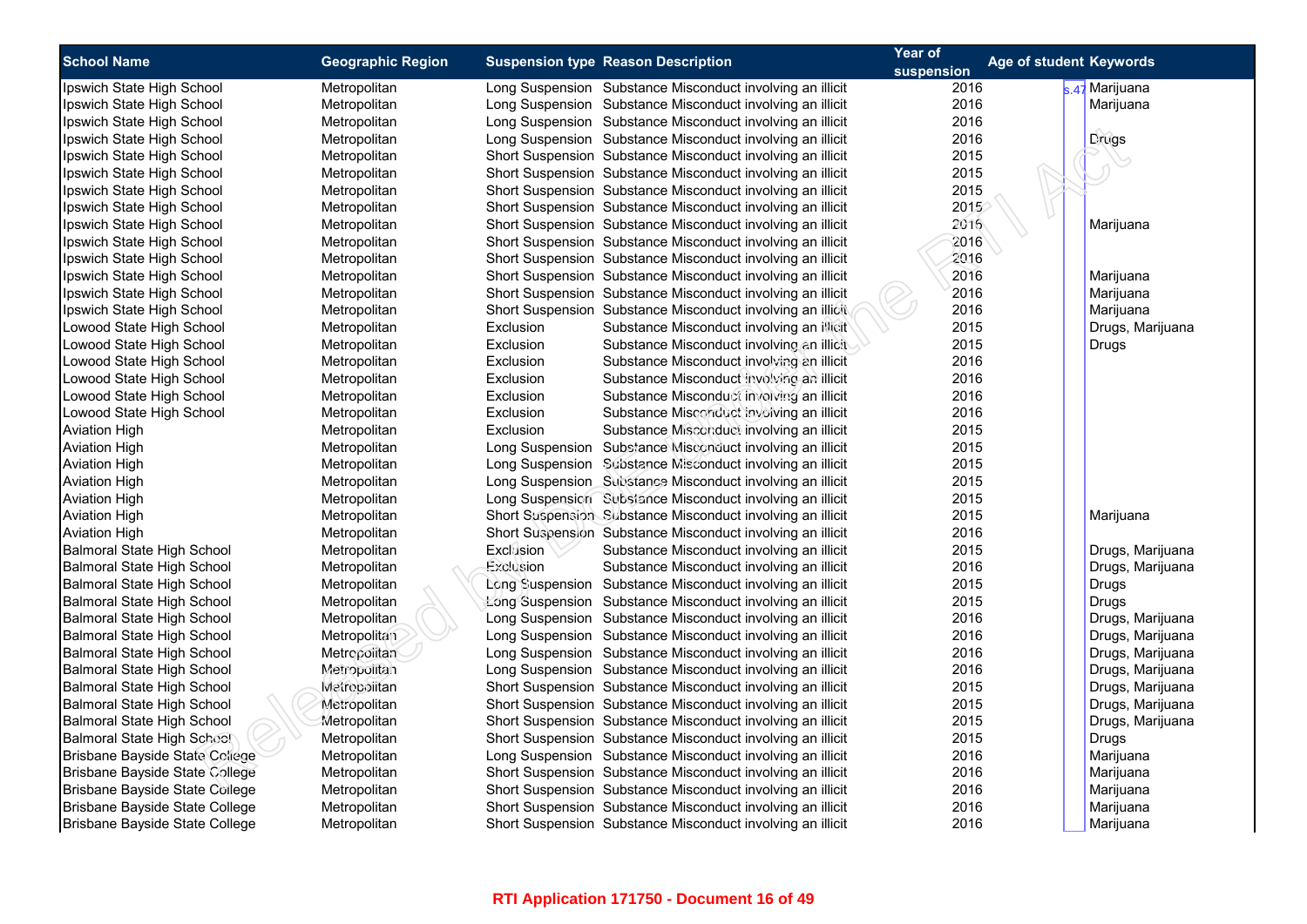| <b>School Name</b>              | <b>Geographic Region</b> |                                           |                                                            | Year of | Age of student Keywords |
|---------------------------------|--------------------------|-------------------------------------------|------------------------------------------------------------|---------|-------------------------|
|                                 |                          | <b>Suspension type Reason Description</b> | suspension                                                 |         |                         |
| Brisbane Bayside State College  | Metropolitan             |                                           | Short Suspension Substance Misconduct involving an illicit | 2016    | s.47(                   |
| Brisbane Bayside State College  | Metropolitan             |                                           | Short Suspension Substance Misconduct involving an illicit | 2016    |                         |
| Brisbane State High School      | Metropolitan             | Exclusion                                 | Substance Misconduct involving an illicit                  | 2015    | Marijuana               |
| Brisbane State High School      | Metropolitan             | Exclusion                                 | Substance Misconduct involving an illicit                  | 2015    | Marijuana               |
| Brisbane State High School      | Metropolitan             | Exclusion                                 | Substance Misconduct involving an illicit                  | 2015    | Cannabis                |
| Brisbane State High School      | Metropolitan             | Exclusion                                 | Substance Misconduct involving an illicit                  | 2015    | <b>Drugs</b>            |
| Brisbane State High School      | Metropolitan             | Exclusion                                 | Substance Misconduct involving an illicit                  | 2015    | <b>Drugs</b>            |
| Brisbane State High School      | Metropolitan             | Exclusion                                 | Substance Misconduct involving an illicit                  | 2015    | Cannabis                |
| Brisbane State High School      | Metropolitan             | Exclusion                                 | Substance Misconduct involving an illicit                  | 2015    | Cannabis                |
| Brisbane State High School      | Metropolitan             |                                           | Long Suspension Substance Misconduct involving an illicit  | 2015    | Marijuana               |
| Brisbane State High School      | Metropolitan             |                                           | Long Suspension Substance Misconduct involving an illicit  | 2015    |                         |
| Corinda State High School       | Metropolitan             |                                           | Long Suspension Substance Misconduct involving an illicit  | 2015    |                         |
| Corinda State High School       | Metropolitan             |                                           | Short Suspension Substance Misconduct involving an illicit | 2015    |                         |
| Craigslea State High School     | Metropolitan             | Exclusion                                 | Substance Misconduct involving an illicit                  | 2015    |                         |
| Craigslea State High School     | Metropolitan             | Exclusion                                 | Substance Misconduct involving an illicit                  | 2015    | Drugs, Marijuana        |
| Craigslea State High School     | Metropolitan             | Exclusion                                 | Substance Misconduct involving an illicit                  | 2016    | Marijuana               |
| Craigslea State High School     | Metropolitan             |                                           | Long Suspension Substance Misconduct involving an illicit  | 2015    | Marijuana               |
| Craigslea State High School     | Metropolitan             |                                           | Long Suspension Substance Misconduct involving an illicit  | 2015    | Marijuana               |
| Craigslea State High School     | Metropolitan             |                                           | Long Suspension Substance Misconduct involving an illicit  | 2015    |                         |
| Craigslea State High School     | Metropolitan             |                                           | Short Suspension Substance Misconduct involving an illicit | 2016    |                         |
| Kelvin Grove State College      | Metropolitan             | Exclusion                                 | Substance Misconduct involving an illicit                  | 2016    | Marijuana               |
| Kenmore State High School       | Metropolitan             | Exclusion                                 | Substance Misconduct involving an illicit                  | 2016    | Drugs, Marijuana        |
| Kenmore State High School       | Metropolitan             | Exclusion                                 | Substance Misconduct involving an illicit                  | 2016    | <b>Drugs</b>            |
| Kenmore State High School       | Metropolitan             | Exclusion                                 | Substance Misconduct involving an illicit                  | 2016    | Drugs, Marijuana        |
| Kenmore State High School       | Metropolitan             | Exclusion                                 | Subsiance Misconduct involving an illicit                  | 2016    | Drugs, Marijuana        |
| Mansfield State High School     | Metropolitan             | Exclusion                                 | Substance Misconduct involving an illicit                  | 2015    | Marijuana               |
| Mansfield State High School     | Metropolitan             | <b>Exclusion</b>                          | Substance Misconduct involving an illicit                  | 2015    | Drugs                   |
| Mansfield State High School     | Metropolitan             | Exclusion                                 | Substance Misconduct involving an illicit                  | 2016    | Marijuana               |
| Mansfield State High School     | Metropolitan             |                                           | Short Suspension Substance Misconduct involving an illicit | 2015    |                         |
| Albany Creek State High School  | Metropolitan             | Exclusion                                 | Substance Misconduct involving an illicit                  | 2016    | Drugs, Marijuana        |
| Aspley State High School        | Metropolitan             | Exclusion                                 | Substance Misconduct involving an illicit                  | 2015    | <b>Drugs</b>            |
| Aspley State High School        | <b>Metropolitan</b>      | Exclusion                                 | Substance Misconduct involving an illicit                  | 2015    | Drugs                   |
| Aspley State High School        | Metropolitan             | Exclusion                                 | Substance Misconduct involving an illicit                  | 2016    |                         |
| Aspley State High School        | Metropolitan             | Exclusion                                 | Substance Misconduct involving an illicit                  | 2016    |                         |
| Aspley State High School        | Metropolitan             |                                           | Long Suspension Substance Misconduct involving an illicit  | 2016    |                         |
| Aspley State High School        | Metropolitan             |                                           | Short Suspension Substance Misconduct involving an illicit | 2015    | Drugs                   |
| Aspley State High School        | Metropolitan             |                                           | Short Suspension Substance Misconduct involving an illicit | 2015    | Drugs                   |
| Bracken Ridge State High School | Metropolitan             | Exclusion                                 | Substance Misconduct involving an illicit                  | 2015    | Marijuana               |
| Bracken Ridge State High School | Metropolitan             | Exclusion                                 | Substance Misconduct involving an illicit                  | 2016    | Marijuana               |
| Bracken Ridge State High School | Metropolitan             |                                           | Long Suspension Substance Misconduct involving an illicit  | 2015    | Marijuana               |
| Bracken Ridge State High School | Metropolitan             |                                           | Short Suspension Substance Misconduct involving an illicit | 2015    | Marijuana               |
| Bracken Ridge State High School | Metropolitan             |                                           | Short Suspension Substance Misconduct involving an illicit | 2015    | Marijuana               |
| Bremer State High School        | Metropolitan             | Exclusion                                 | Substance Misconduct involving an illicit                  | 2015    | Marijuana               |
| Bremer State High School        | Metropolitan             | Exclusion                                 | Substance Misconduct involving an illicit                  | 2015    | Marijuana               |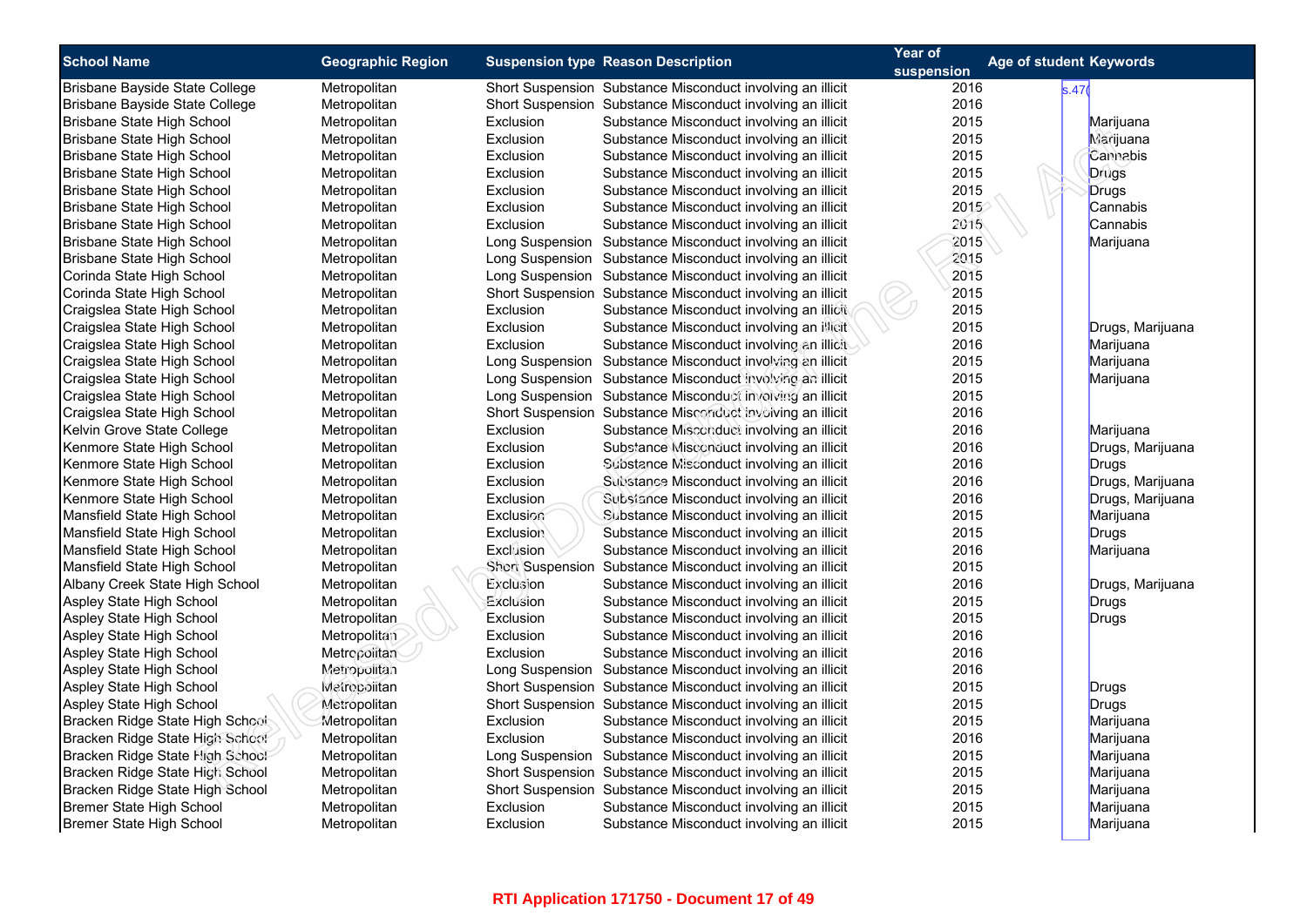| <b>School Name</b>               | <b>Geographic Region</b> |                 | <b>Suspension type Reason Description</b>                  | Year of    | Age of student Keywords |                       |
|----------------------------------|--------------------------|-----------------|------------------------------------------------------------|------------|-------------------------|-----------------------|
|                                  |                          |                 |                                                            | suspension |                         |                       |
| Bremer State High School         | Metropolitan             | Exclusion       | Substance Misconduct involving an illicit                  | 2015       |                         | s.47 Drugs, Marijuana |
| Bremer State High School         | Metropolitan             | Exclusion       | Substance Misconduct involving an illicit                  | 2015       |                         | Drugs, Marijuana      |
| Bremer State High School         | Metropolitan             | Exclusion       | Substance Misconduct involving an illicit                  | 2015       |                         | Drugs, Marijuana      |
| Bremer State High School         | Metropolitan             | Exclusion       | Substance Misconduct involving an illicit                  | 2015       |                         | Drugs                 |
| Bremer State High School         | Metropolitan             | Exclusion       | Substance Misconduct involving an illicit                  | 2016       |                         | Marijuana             |
| Bremer State High School         | Metropolitan             | Exclusion       | Substance Misconduct involving an illicit                  | 2016       |                         | Marijuana             |
| Bremer State High School         | Metropolitan             | Exclusion       | Substance Misconduct involving an illicit                  | 2016       |                         | Marijuana             |
| Bremer State High School         | Metropolitan             | Exclusion       | Substance Misconduct involving an illicit                  | 2016       |                         |                       |
| Bremer State High School         | Metropolitan             | Exclusion       | Substance Misconduct involving an illicit                  | 2016       |                         |                       |
| Bremer State High School         | Metropolitan             | Exclusion       | Substance Misconduct involving an illicit                  | 2016       |                         | Drugs, Marijuana      |
| Bremer State High School         | Metropolitan             | Exclusion       | Substance Misconduct involving an illicit                  | 2016       |                         | Marijuana             |
| Bremer State High School         | Metropolitan             | Exclusion       | Substance Misconduct involving an illicit                  | 2016       |                         |                       |
| Bremer State High School         | Metropolitan             |                 | Long Suspension Substance Misconduct involving an illicit  | 2015       |                         | Drugs, Marijuana      |
| Bremer State High School         | Metropolitan             |                 | Long Suspension Substance Misconduct involving an illicit  | 2016       |                         | Drugs, Marijuana      |
| Bremer State High School         | Metropolitan             | Long Suspension | Substance Misconduct involving an illicit                  | 2016       |                         | Marijuana             |
| Cavendish Road State High School | Metropolitan             | Exclusion       | Substance Misconduct involving an illicit                  | 2016       |                         | Drugs                 |
| Cavendish Road State High School | Metropolitan             | Exclusion       | Substance Misconduct involving an illicit                  | 2016       |                         | Drugs, GHB, Marijuana |
| Cavendish Road State High School | Metropolitan             | Exclusion       | Substance Misconduct involving an illicit                  | 2016       |                         |                       |
| Cavendish Road State High School | Metropolitan             | Exclusion       | Substance Misconduct involving an illicit                  | 2016       |                         | Marijuana             |
| Cavendish Road State High School | Metropolitan             | Exclusion       | Substance Misconduct involving an illicit                  | 2016       |                         |                       |
| Cavendish Road State High School | Metropolitan             |                 | Long Suspension Substance Misconduct involving an illicit  | 2015       |                         | Marijuana             |
| Cavendish Road State High School | Metropolitan             |                 | Long Suspension Substance Misconduct involving an illicit  | 2015       |                         | Marijuana             |
| Cavendish Road State High School | Metropolitan             |                 | Long Suspension Substance Misconduct involving an illicit  | 2016       |                         | Marijuana             |
| Coorparoo Secondary College      | Metropolitan             | Exclusion       | Substance Misconduct involving an illicit                  | 2015       |                         | Marijuana             |
| Coorparoo Secondary College      | Metropolitan             | Exclusion       | Substance Misconduct involving an illicit                  | 2015       |                         |                       |
| Coorparoo Secondary College      | Metropolitan             | Exclusion       | Substance Misconduct involving an illicit                  | 2016       |                         |                       |
| Coorparoo Secondary College      | Metropolitan             |                 | Long Suspension Substance Misconduct involving an illicit  | 2016       |                         |                       |
| Coorparoo Secondary College      | Metropolitan             |                 | Long Suspension Substance Misconduct involving an illicit  | 2016       |                         |                       |
| Coorparoo Secondary College      | Metropolitan             |                 | Long Suspension Substance Misconduct involving an illicit  | 2016       |                         |                       |
| Coorparoo Secondary College      | Metropolitan             |                 | Short Suspension Substance Misconduct involving an illicit | 2016       |                         |                       |
| Coorparoo Secondary College      | Metropolitan             |                 | Short Suspension Substance Misconduct involving an illicit | 2016       |                         |                       |
| Coorparoo Secondary College      | Metropolitan             |                 | Short Suspension Substance Misconduct involving an illicit | 2016       |                         |                       |
| Corinda State High School        | Metropolitan             | Exclusion       | Substance Misconduct involving an illicit                  | 2015       |                         |                       |
| Corinda State High School        | Metropolitan             | Exclusion       | Substance Misconduct involving an illicit                  | 2016       |                         | Marijuana             |
| Corinda State High School        | Metropolitan             | Exclusion       | Substance Misconduct involving an illicit                  | 2016       |                         | Marijuana             |
| Corinda State High School        | Metropolitan             | Exclusion       | Substance Misconduct involving an illicit                  | 2016       |                         | Marijuana             |
| Corinda State High School        | Metropolitan             | Exclusion       | Substance Misconduct involving an illicit                  | 2016       |                         | Marijuana             |
| Corinda State High School        | Metropolitan             | Exclusion       | Substance Misconduct involving an illicit                  | 2016       |                         | Marijuana             |
| Corinda State High School        | Metropolitan             | Exclusion       | Substance Misconduct involving an illicit                  | 2016       |                         | Marijuana             |
| Corinda State High School        | Metropolitan             | Exclusion       | Substance Misconduct involving an illicit                  | 2016       |                         | Marijuana             |
| Corinda State High School        | Metropolitan             | Exclusion       | Substance Misconduct involving an illicit                  | 2016       |                         | Marijuana             |
| Corinda State High School        | Metropolitan             | Exclusion       | Substance Misconduct involving an illicit                  | 2016       |                         |                       |
|                                  |                          |                 |                                                            | 2016       |                         | Marijuana             |
| Corinda State High School        | Metropolitan             | Exclusion       | Substance Misconduct involving an illicit                  |            |                         | Marijuana             |
| Corinda State High School        | Metropolitan             | Exclusion       | Substance Misconduct involving an illicit                  | 2016       |                         | Marijuana             |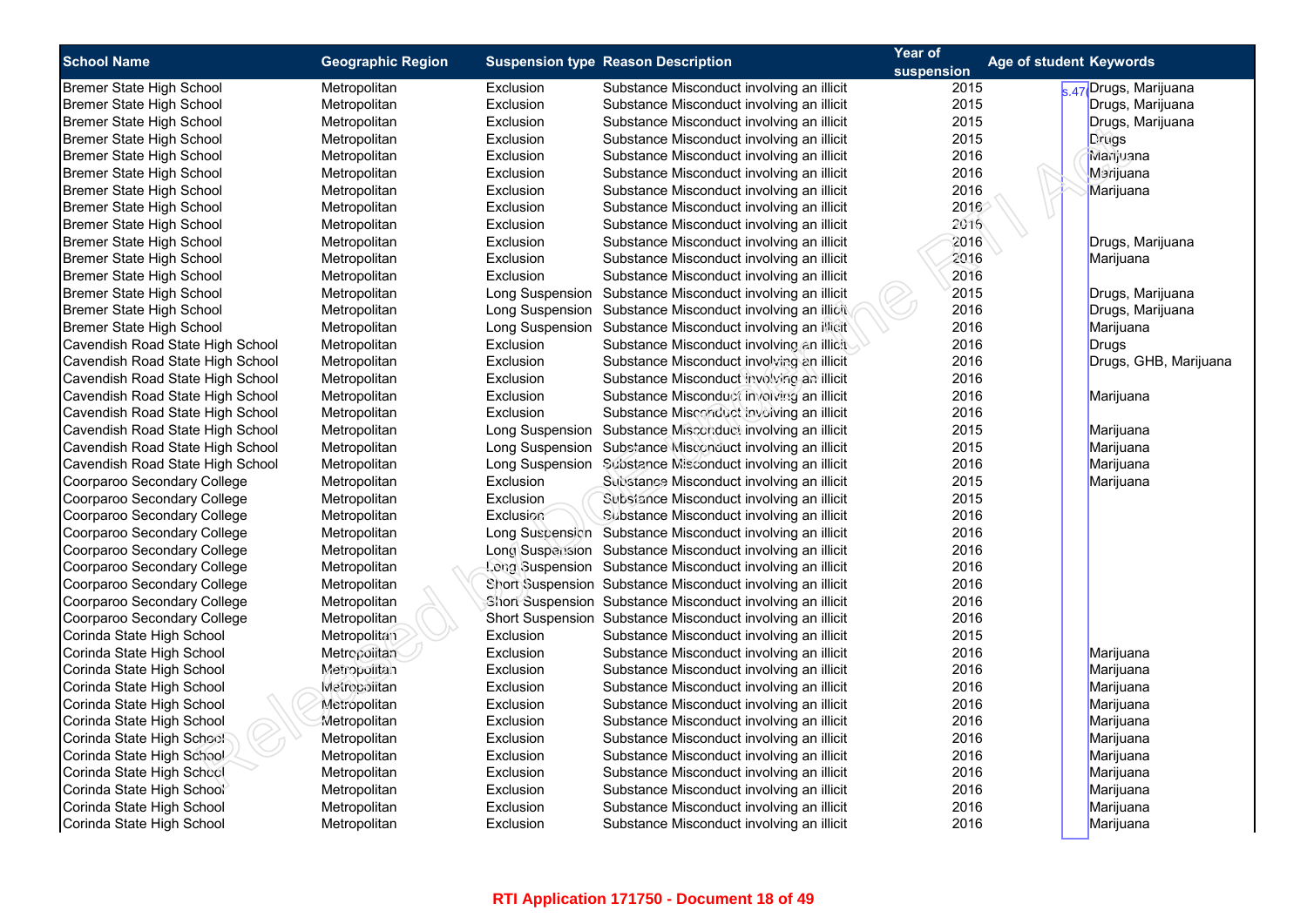| <b>School Name</b>                                                             |                          |           |                                                            | Year of    |                         |  |
|--------------------------------------------------------------------------------|--------------------------|-----------|------------------------------------------------------------|------------|-------------------------|--|
|                                                                                | <b>Geographic Region</b> |           | <b>Suspension type Reason Description</b>                  | suspension | Age of student Keywords |  |
| Corinda State High School                                                      | Metropolitan             | Exclusion | Substance Misconduct involving an illicit                  | 2016       | k 47 Marijuana          |  |
| Forest Lake State High School                                                  | Metropolitan             | Exclusion | Substance Misconduct involving an illicit                  | 2015       |                         |  |
| Forest Lake State High School                                                  | Metropolitan             | Exclusion | Substance Misconduct involving an illicit                  | 2015       |                         |  |
| Forest Lake State High School                                                  | Metropolitan             | Exclusion | Substance Misconduct involving an illicit                  | 2015       |                         |  |
| Forest Lake State High School                                                  | Metropolitan             | Exclusion | Substance Misconduct involving an illicit                  | 2015       | Marijuana               |  |
| Forest Lake State High School                                                  | Metropolitan             | Exclusion | Substance Misconduct involving an illicit                  | 2016       | Drugs, Marijuana        |  |
| Forest Lake State High School                                                  | Metropolitan             | Exclusion | Substance Misconduct involving an illicit                  | 2016       | Drugs, Marijuana        |  |
| Forest Lake State High School                                                  | Metropolitan             | Exclusion | Substance Misconduct involving an illicit                  | 2016       | Marijuana               |  |
| Forest Lake State High School                                                  | Metropolitan             |           | Long Suspension Substance Misconduct involving an illicit  | 2015       | Drugs, Marijuana        |  |
| Forest Lake State High School                                                  | Metropolitan             |           | Long Suspension Substance Misconduct involving an illicit  | 2015       | Drugs, Marijuana        |  |
| Forest Lake State High School                                                  | Metropolitan             |           | Long Suspension Substance Misconduct involving an illicit  | 2016       | Marijuana               |  |
| Forest Lake State High School                                                  | Metropolitan             |           | Short Suspension Substance Misconduct involving an illicit | 2015       |                         |  |
| Glenala State High School                                                      | Metropolitan             |           | Long Suspension Substance Misconduct involving an illicit  | 2016       | Drugs, Marijuana        |  |
| Glenala State High School                                                      | Metropolitan             |           | Long Suspension Substance Misconduct involving an illicit  | 2016       | GHB, Marijuana          |  |
| Kedron State High School                                                       | Metropolitan             | Exclusion | Substance Misconduct involving an illicit                  | 2015       | Marijuana               |  |
| Kedron State High School                                                       | Metropolitan             |           | Short Suspension Substance Misconduct involving an illicit | 2015       | Marijuana               |  |
| Kelvin Grove State College                                                     | Metropolitan             | Exclusion | Substance Misconduct involving an illicit                  | 2016       | Marijuana               |  |
| Kelvin Grove State College                                                     | Metropolitan             | Exclusion | Substance Misconduct involving an illicit                  | 2016       | Marijuana               |  |
| Kelvin Grove State College                                                     | Metropolitan             | Exclusion | Substance Misconduct involving an illicit                  | 2016       | Marijuana               |  |
| Kelvin Grove State College                                                     | Metropolitan             | Exclusion | Substance Misconduct involving an illicit                  | 2016       | Marijuana               |  |
| Kelvin Grove State College                                                     | Metropolitan             | Exclusion | Substance Misconduct involving an illicit                  | 2016       | Marijuana               |  |
| Kelvin Grove State College                                                     | Metropolitan             | Exclusion | Substance Misconduct involving an illicit                  | 2016       | Marijuana               |  |
| Lowood State High School                                                       | Metropolitan             |           | Long Suspension Substance Misconduct involving an illicit  | 2016       | Drugs, Marijuana        |  |
| Lowood State High School                                                       | Metropolitan             |           | Long Suspension Substance Misconduct involving an illicit  | 2016       |                         |  |
| Lowood State High School                                                       | Metropolitan             |           | Short Suspension Subsiance Misconduct involving an illicit | 2015       | Drugs                   |  |
| Lowood State High School                                                       | Metropolitan             |           | Short Suspension Substance Misconduct involving an illicit | 2015       | Drugs                   |  |
| Mitchelton State High School                                                   | Metropolitan             |           | Long Suspension Substance Misconduct involving an illicit  | 2016       | Cannabis                |  |
| Mount Gravatt State High School                                                | Metropolitan             | Exclusion | Substance Misconduct involving an illicit                  | 2015       |                         |  |
| Mount Gravatt State High School                                                | Metropolitan             | Exclusion | Substance Misconduct involving an illicit                  | 2015       | Marijuana               |  |
| Mount Gravatt State High School                                                | Metropolitan             | Exclusion | Substance Misconduct involving an illicit                  | 2015       | Marijuana               |  |
| Springfield Central State High School                                          | Metropolitan             | Exclusion | Substance Misconduct involving an illicit                  | 2015       | Drugs, Marijuana        |  |
| Springfield Central State High School                                          |                          | Exclusion |                                                            | 2015       |                         |  |
|                                                                                | Metropolitan             |           | Substance Misconduct involving an illicit                  | 2015       | Drugs, Marijuana        |  |
| Springfield Central State High School                                          | Metropolitan             | Exclusion | Substance Misconduct involving an illicit                  | 2015       | Drugs, Marijuana        |  |
| Springfield Central State High School<br>Springfield Central State High School | Metropolitan             | Exclusion | Substance Misconduct involving an illicit                  | 2015       |                         |  |
|                                                                                | Metropolitan             | Exclusion | Substance Misconduct involving an illicit                  |            |                         |  |
| Springfield Central State High School                                          | Metropolitan             | Exclusion | Substance Misconduct involving an illicit                  | 2015       | Marijuana               |  |
| Springfield Central State High School                                          | Metropolitan             |           | Long Suspension Substance Misconduct involving an illicit  | 2015       | Marijuana               |  |
| Springfield Central State High School                                          | Metropolitan             |           | Long Suspension Substance Misconduct involving an illicit  | 2015       | Marijuana               |  |
| Springfield Central State High School                                          | Metropolitan             |           | Long Suspension Substance Misconduct involving an illicit  | 2015       | Marijuana               |  |
| Springfield Central State High School                                          | Metropolitan             |           | Long Suspension Substance Misconduct involving an illicit  | 2015       | Marijuana               |  |
| Springfield Central State High School                                          | Metropolitan             |           | Long Suspension Substance Misconduct involving an illicit  | 2015       | Marijuana               |  |
| Springfield Central State High School                                          | Metropolitan             |           | Long Suspension Substance Misconduct involving an illicit  | 2015       | Marijuana               |  |
| Springfield Central State High School                                          | Metropolitan             |           | Long Suspension Substance Misconduct involving an illicit  | 2015       | Marijuana               |  |
| Springfield Central State High School                                          | Metropolitan             |           | Long Suspension Substance Misconduct involving an illicit  | 2016       |                         |  |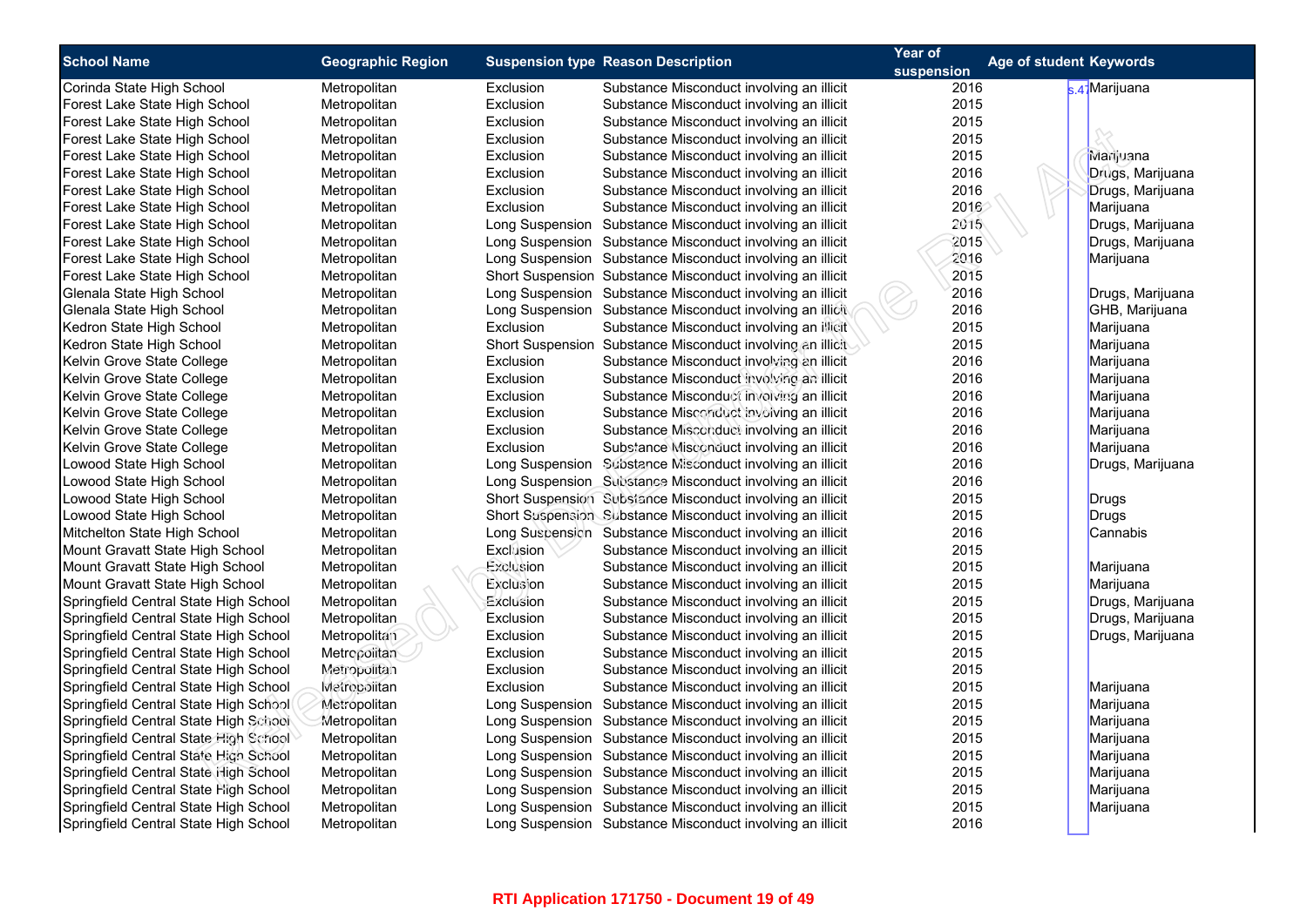| <b>School Name</b>                                                   | <b>Geographic Region</b> |                        | <b>Suspension type Reason Description</b>                  | Year of    | Age of student Keywords |
|----------------------------------------------------------------------|--------------------------|------------------------|------------------------------------------------------------|------------|-------------------------|
|                                                                      |                          |                        |                                                            | suspension |                         |
| Springfield Central State High School                                | Metropolitan             |                        | Long Suspension Substance Misconduct involving an illicit  | 2016       | s.47                    |
| Springfield Central State High School                                | Metropolitan             |                        | Short Suspension Substance Misconduct involving an illicit | 2016       |                         |
| <b>Stretton State College</b>                                        | Metropolitan             |                        | Short Suspension Substance Misconduct involving an illicit | 2016       |                         |
| <b>Stretton State College</b>                                        | Metropolitan             |                        | Short Suspension Substance Misconduct involving an illicit | 2016       |                         |
| <b>Stretton State College</b>                                        | Metropolitan             |                        | Short Suspension Substance Misconduct involving an illicit | 2016       |                         |
| <b>Stretton State College</b>                                        | Metropolitan             |                        | Short Suspension Substance Misconduct involving an illicit | 2016       |                         |
| <b>Stretton State College</b>                                        | Metropolitan             |                        | Short Suspension Substance Misconduct involving an illicit | 2016       |                         |
| Sunnybank State High School                                          | Metropolitan             | Exclusion              | Substance Misconduct involving an illicit                  | 2015       |                         |
| Sunnybank State High School                                          | Metropolitan             | Exclusion              | Substance Misconduct involving an illicit                  | 2015       | Marijuana               |
| Sunnybank State High School                                          | Metropolitan             | Exclusion              | Substance Misconduct involving an illicit                  | 2015       |                         |
| Sunnybank State High School                                          | Metropolitan             | Exclusion              | Substance Misconduct involving an illicit                  | 2015       | Marijuana               |
| Sunnybank State High School                                          | Metropolitan             | Exclusion              | Substance Misconduct involving an illicit                  | 2015       | Marijuana               |
| Sunnybank State High School                                          | Metropolitan             | Exclusion              | Substance Misconduct involving an illicit                  | 2015       |                         |
| Sunnybank State High School                                          | Metropolitan             | Exclusion              | Substance Misconduct involving an illicit                  | 2015       |                         |
| Sunnybank State High School                                          | Metropolitan             | Exclusion              | Substance Misconduct involving an illicit                  | 2015       |                         |
| Sunnybank State High School                                          | Metropolitan             | Exclusion              | Substance Misconduct involving an illicit                  | 2015       | Marijuana               |
| Sunnybank State High School                                          | Metropolitan             | Exclusion              | Substance Misconduct involving an illicit                  | 2016       | Marijuana               |
| Sunnybank State High School                                          | Metropolitan             | Exclusion              | Substance Misconduct involving an illicit                  | 2016       | Marijuana               |
| Sunnybank State High School                                          | Metropolitan             | Exclusion              | Substance Misconduct involving an illicit                  | 2016       | Marijuana               |
| Sunnybank State High School                                          | Metropolitan             | Exclusion              | Substance Misconduct involving an illicit                  | 2016       | Marijuana               |
| Sunnybank State High School                                          | Metropolitan             | Exclusion              | Substance Misconduct involving an illicit                  | 2016       | Marijuana               |
| Sunnybank State High School                                          | Metropolitan             | Exclusion              | Substance Misconduct involving an illicit                  | 2016       | Marijuana               |
| Sunnybank State High School                                          | Metropolitan             | Exclusion              | Substance Misconduct involving an illicit                  | 2016       | Marijuana               |
| Sunnybank State High School                                          | Metropolitan             | Exclusion              | Substance Misconduct involving an illicit                  | 2016       | Marijuana               |
| Sunnybank State High School                                          | Metropolitan             |                        | Short Suspension Substance Misconduct involving an illicit | 2016       |                         |
| <b>Woodcrest State College</b>                                       | Metropolitan             | Exclusion              | Substance Misconduct involving an illicit                  | 2016       | Cannabis, GHB           |
| Woodcrest State College                                              | Metropolitan             | <b>Exclusion</b>       | Substance Misconduct involving an illicit                  | 2016       | Cannabis, GHB           |
| <b>Woodcrest State College</b>                                       | Metropolitan             | Exclusion              | Substance Misconduct involving an illicit                  | 2016       | Cannabis, GHB           |
| <b>Woodcrest State College</b>                                       | Metropolitan             | Exclusion              | Substance Misconduct involving an illicit                  | 2016       | Cannabis, GHB           |
| Woodcrest State College                                              | Metropolitan             | <b>Exclusion</b>       | Substance Misconduct involving an illicit                  | 2016       | Cannabis, GHB           |
| Woodcrest State College                                              | Metropolitan             | Exclusion              | Substance Misconduct involving an illicit                  | 2016       | Marijuana               |
| Woodcrest State College                                              | Metropolitan             | Exclusion              | Substance Misconduct involving an illicit                  | 2016       | Marijuana               |
| Yeronga State High School                                            | Metropolitan             | Exclusion              | Substance Misconduct involving an illicit                  | 2016       | Drugs, Marijuana        |
| Yeronga State High School                                            | Metropolitan             |                        | Long Suspension Substance Misconduct involving an illicit  | 2016       | Drugs, Marijuana        |
| Yeronga State High School                                            | Metropolitan             |                        | Short Suspension Substance Misconduct involving an illicit | 2016       | Drugs, Marijuana        |
| Redbank Plains State High School                                     | Metrocolitan             | Exclusion              | Substance Misconduct involving an illicit                  | 2015       | Marijuana               |
| Redbank Plains State High School                                     | Metropolitan             | Exclusion              | Substance Misconduct involving an illicit                  | 2015       |                         |
| Redbank Plains State High School                                     | Metropolitan             | Exclusion              | Substance Misconduct involving an illicit                  | 2015       | Marijuana               |
| Redbank Plains State High School                                     | Metropolitan             | Exclusion              | Substance Misconduct involving an illicit                  | 2015       |                         |
| Redbank Plains State High School                                     | Metropolitan             | <b>Exclusion</b>       | Substance Misconduct involving an illicit                  | 2015       |                         |
| Redbank Plains State High School                                     | Metropolitan             | Exclusion              | Substance Misconduct involving an illicit                  | 2015       | Marijuana               |
| Redbank Plains State High School                                     | Metropolitan             | Exclusion              | Substance Misconduct involving an illicit                  | 2015       | Marijuana               |
|                                                                      |                          |                        |                                                            | 2015       |                         |
| Redbank Plains State High School<br>Redbank Plains State High School | Metropolitan             | Exclusion<br>Exclusion | Substance Misconduct involving an illicit                  | 2015       | Marijuana               |
|                                                                      | Metropolitan             |                        | Substance Misconduct involving an illicit                  |            | Marijuana               |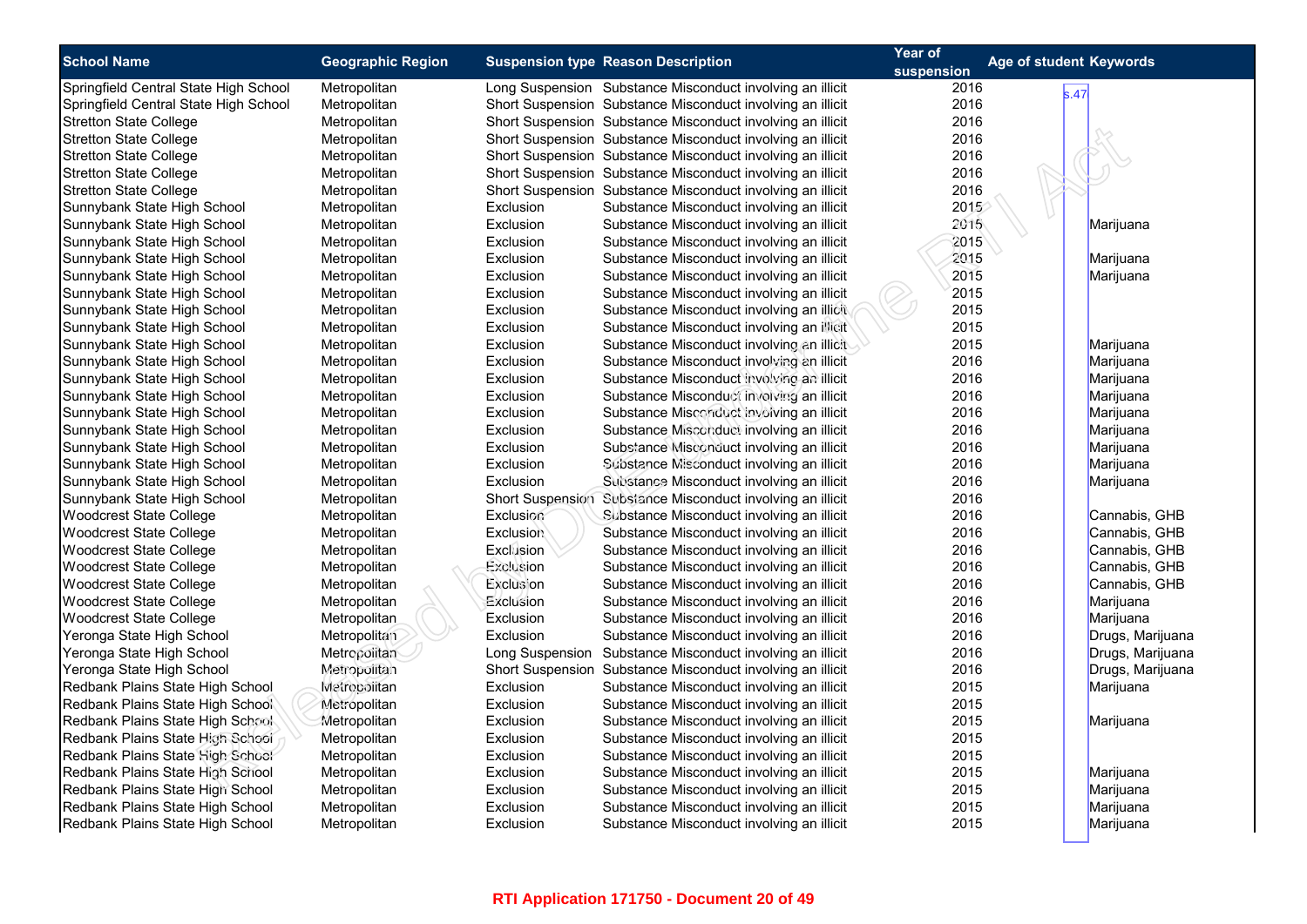| <b>School Name</b>                  | <b>Geographic Region</b> |                  | <b>Suspension type Reason Description</b>                  | Year of<br>suspension | Age of student Keywords |
|-------------------------------------|--------------------------|------------------|------------------------------------------------------------|-----------------------|-------------------------|
| Redbank Plains State High School    | Metropolitan             | Exclusion        | Substance Misconduct involving an illicit                  | 2015                  | s.47 Marijuana          |
| Redbank Plains State High School    | Metropolitan             | Exclusion        | Substance Misconduct involving an illicit                  | 2015                  |                         |
| Redbank Plains State High School    | Metropolitan             | Exclusion        | Substance Misconduct involving an illicit                  | 2015                  | Marijuana               |
| Redbank Plains State High School    | Metropolitan             | Exclusion        | Substance Misconduct involving an illicit                  | 2015                  | Marijuana               |
| Redbank Plains State High School    | Metropolitan             | Exclusion        | Substance Misconduct involving an illicit                  | 2015                  | Marijuana               |
| Redbank Plains State High School    | Metropolitan             | Exclusion        | Substance Misconduct involving an illicit                  | 2015                  | Marijuana               |
| Redbank Plains State High School    | Metropolitan             | Exclusion        | Substance Misconduct involving an illicit                  | 2015                  | Marijuana               |
| Redbank Plains State High School    | Metropolitan             | Exclusion        | Substance Misconduct involving an illicit                  | 2015                  | Marijuana               |
| Redbank Plains State High School    | Metropolitan             | Exclusion        | Substance Misconduct involving an illicit                  | 2016                  |                         |
| Redbank Plains State High School    | Metropolitan             | Exclusion        | Substance Misconduct involving an illicit                  | 2016                  | Drugs, Marijuana        |
| Redbank Plains State High School    | Metropolitan             | Exclusion        | Substance Misconduct involving an illicit                  | 2016                  |                         |
| Redbank Plains State High School    | Metropolitan             | Exclusion        | Substance Misconduct involving an illicit                  | 2016                  |                         |
| Redbank Plains State High School    | Metropolitan             | Exclusion        | Substance Misconduct involving an illicit                  | 2016                  | Marijuana               |
| Redbank Plains State High School    | Metropolitan             |                  | Long Suspension Substance Misconduct involving an illicit  | 2015                  |                         |
| Redbank Plains State High School    | Metropolitan             |                  | Long Suspension Substance Misconduct involving an illicit  | 2015                  | Marijuana               |
| Redbank Plains State High School    | Metropolitan             |                  | Long Suspension Substance Misconduct involving an illicit  | 2015                  | Marijuana               |
| Redbank Plains State High School    | Metropolitan             |                  | Long Suspension Substance Misconduct involving an illicit  | 2015                  |                         |
| Redbank Plains State High School    | Metropolitan             |                  | Long Suspension Substance Misconduct involving an illicit  | 2015                  | Marijuana               |
| Redbank Plains State High School    | Metropolitan             |                  | Long Suspension Substance Misconduct involving an illicit  | 2015                  | Marijuana               |
| Redbank Plains State High School    | Metropolitan             |                  | Long Suspension Substance Misconduct involving an illicit  | 2016                  |                         |
| Redbank Plains State High School    | Metropolitan             |                  | Long Suspension Substance Misconduct involving an illicit  | 2016                  |                         |
| Redbank Plains State High School    | Metropolitan             |                  | Long Suspension Substance Misconduct involving an illicit  | 2016                  | Drugs, Marijuana        |
| Redbank Plains State High School    | Metropolitan             |                  | Long Suspension Substance Misconduct involving an illicit  | 2016                  |                         |
| Redbank Plains State High School    | Metropolitan             |                  | Short Suspension Substance Misconduct involving an illicit | 2015                  | Marijuana               |
| Redbank Plains State High School    | Metropolitan             |                  | Short Suspension Substance Misconduct involving an illicit | 2015                  |                         |
| Sandgate District State High School | Metropolitan             | Exclusion        | Substance Misconduct involving an illicit                  | 2015                  | Drugs, Marijuana        |
| Sandgate District State High School | Metropolitan             | <b>Exclusion</b> | Substance Misconduct involving an illicit                  | 2016                  | Marijuana               |
| Sandgate District State High School | Metropolitan             |                  | Short Suspension Substance Misconduct involving an illicit | 2016                  | Marijuana               |
| Wavell State High School            | Metropolitan             | Exclusion        | Substance Misconduct involving an illicit                  | 2015                  |                         |
| Wavell State High School            | Metropolitan             | Exclusion        | Substance Misconduct involving an illicit                  | 2015                  | Drugs, Marijuana        |
| Wavell State High School            | Metropolitan             | Exclusion        | Substance Misconduct involving an illicit                  | 2015                  | Drugs, Marijuana        |
| Wavell State High School            | Metropolitan             | Exclusion        | Substance Misconduct involving an illicit                  | 2015                  | Drugs, Marijuana        |
| Wavell State High School            | Metropolitan             | Exclusion        | Substance Misconduct involving an illicit                  | 2015                  | Drugs, Marijuana        |
| Whites Hill State College           | Metropolitan             | Exclusion        | Substance Misconduct involving an illicit                  | 2016                  | Marijuana               |
| Whites Hill State College           | Metropolitan             | Exclusion        | Substance Misconduct involving an illicit                  | 2016                  | Marijuana               |
| Whites Hill State College           | Metropolitan             |                  | Long Suspension Substance Misconduct involving an illicit  | 2015                  |                         |
| Whites Hill State College           | Metropolitan             |                  | Long Suspension Substance Misconduct involving an illicit  | 2015                  |                         |
| Whites Hill State College           | Metropolitan             |                  | Long Suspension Substance Misconduct involving an illicit  | 2015                  |                         |
| Whites Hill State College           | Metropolitan             |                  | Long Suspension Substance Misconduct involving an illicit  | 2016                  | Marijuana               |
| Whites Hill State College           | Metropolitan             |                  | Long Suspension Substance Misconduct involving an illicit  | 2016                  | Marijuana               |
| Whites Hill State College           | Metropolitan             |                  | Long Suspension Substance Misconduct involving an illicit  | 2016                  | Marijuana               |
| Whites Hill State College           | Metropolitan             |                  | Short Suspension Substance Misconduct involving an illicit | 2016                  | Marijuana               |
| Wynnum State High School            | Metropolitan             | Exclusion        | Substance Misconduct involving an illicit                  | 2015                  | Drugs, Marijuana        |
| Wynnum State High School            | Metropolitan             | Exclusion        | Substance Misconduct involving an illicit                  | 2016                  | Marijuana               |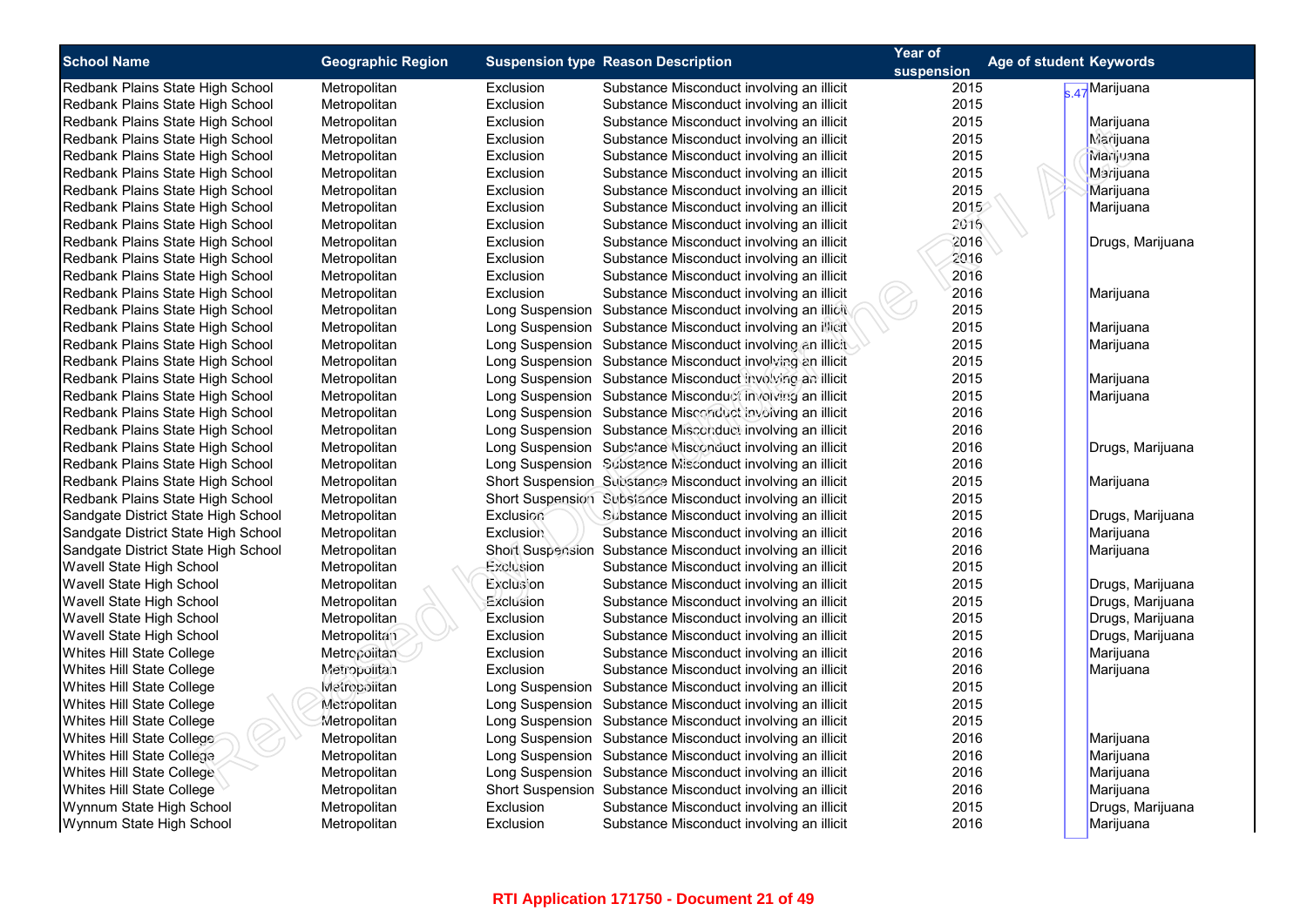| <b>School Name</b>                  | <b>Geographic Region</b> |           | <b>Suspension type Reason Description</b>                  | Year of    | Age of student Keywords |                              |
|-------------------------------------|--------------------------|-----------|------------------------------------------------------------|------------|-------------------------|------------------------------|
|                                     |                          |           |                                                            | suspension |                         |                              |
| Wynnum State High School            | Metropolitan             | Exclusion | Substance Misconduct involving an illicit                  | 2016       |                         | $\overline{\text{s.47}}$ ICE |
| Wynnum State High School            | Metropolitan             | Exclusion | Substance Misconduct involving an illicit                  | 2016       |                         | Marijuana                    |
| Wynnum State High School            | Metropolitan             |           | Long Suspension Substance Misconduct involving an illicit  | 2016       |                         | Marijuana                    |
| Wynnum State High School            | Metropolitan             |           | Long Suspension Substance Misconduct involving an illicit  | 2016       |                         | Marijuana                    |
| Wynnum State High School            | Metropolitan             |           | Long Suspension Substance Misconduct involving an illicit  | 2016       |                         | Marijuana                    |
| Wynnum State High School            | Metropolitan             |           | Long Suspension Substance Misconduct involving an illicit  | 2016       |                         | Marijuana                    |
| Wynnum State High School            | Metropolitan             |           | Long Suspension Substance Misconduct involving an illicit  | 2016       |                         | Marijuana                    |
| Wynnum State High School            | Metropolitan             |           | Long Suspension Substance Misconduct involving an illicit  | 2016       |                         | Marijuana                    |
| Wynnum State High School            | Metropolitan             |           | Short Suspension Substance Misconduct involving an illicit | 2015       |                         |                              |
| Wynnum State High School            | Metropolitan             |           | Short Suspension Substance Misconduct involving an illicit | 2015       |                         |                              |
| Wynnum State High School            | Metropolitan             |           | Short Suspension Substance Misconduct involving an illicit | 2016       |                         | Drugs, Marijuana             |
| Yeronga State High School           | Metropolitan             | Exclusion | Substance Misconduct involving an illicit                  | 2016       |                         |                              |
| Rochedale State High School         | Metropolitan             | Exclusion | Substance Misconduct involving an illicit                  | 2015       |                         | Drugs, Marijuana             |
| Rochedale State High School         | Metropolitan             | Exclusion | Substance Misconduct involving an illicit                  | 2016       |                         | Marijuana                    |
| Rochedale State High School         | Metropolitan             | Exclusion | Substance Misconduct involving an illicit                  | 2016       |                         | Marijuana                    |
| Rochedale State High School         | Metropolitan             | Exclusion | Substance Misconduct involving an illicit                  | 2016       |                         | Marijuana                    |
| Rochedale State High School         | Metropolitan             | Exclusion | Substance Misconduct involving an illicit                  | 2016       |                         | Marijuana                    |
| Rochedale State High School         | Metropolitan             | Exclusion | Substance Misconduct involving an illicit                  | 2016       |                         | Drugs                        |
| Rochedale State High School         | Metropolitan             | Exclusion | Substance Misconduct involving an illicit                  | 2016       |                         | Drugs                        |
| Rochedale State High School         | Metropolitan             |           | Long Suspension Substance Misconduct involving an illicit  | 2015       |                         |                              |
| Rochedale State High School         | Metropolitan             |           | Long Suspension Substance Misconduct involving an illicit  | 2015       |                         | Marijuana                    |
| Rochedale State High School         | Metropolitan             |           | Long Suspension Substance Misconduct involving an illicit  | 2015       |                         | Marijuana                    |
| Rochedale State High School         | Metropolitan             |           | Long Suspension Substance Misconduct involving an illicit  | 2016       |                         |                              |
| Rochedale State High School         | Metropolitan             |           | Short Suspension Substance Misconduct involving an illicit | 2015       |                         | Drugs, Marijuana             |
| Rochedale State High School         | Metropolitan             |           | Short Suspension Subsiance Misconduct involving an illicit | 2015       |                         | Drugs, Marijuana             |
| Rochedale State High School         | Metropolitan             |           | Short Suspension Substance Misconduct involving an illicit | 2015       |                         | <b>Drugs</b>                 |
| Rochedale State High School         | Metropolitan             |           | Short Suspension Substance Misconduct involving an illicit | 2015       |                         | <b>Drugs</b>                 |
| Rochedale State High School         | Metropolitan             |           | Short Suspension Substance Misconduct involving an illicit | 2016       |                         | Drugs, Marijuana             |
| Rosewood State High School          | Metropolitan             | Exclusion | Substance Misconduct involving an illicit                  | 2015       |                         | Marijuana                    |
| Rosewood State High School          | Metropolitan             |           | Short Suspension Substance Misconduct involving an illicit | 2016       |                         |                              |
| Rosewood State High School          | Metropolitan             |           | Short Suspension Substance Misconduct involving an illicit | 2016       |                         |                              |
| Rosewood State High School          | Metropolitan             |           | Short Suspension Substance Misconduct involving an illicit | 2016       |                         |                              |
| Rosewood State High School          | Metropolitan             |           | Short Suspension Substance Misconduct involving an illicit | 2016       |                         | Marijuana                    |
| Runcorn State High School           | Metropolitan             | Exclusion | Substance Misconduct involving an illicit                  | 2016       |                         | Marijuana                    |
| Runcorn State High School           | Metropolitan             | Exclusion | Substance Misconduct involving an illicit                  | 2016       |                         | Marijuana                    |
| Runcorn State High School           | Metrocolitan             | Exclusion | Substance Misconduct involving an illicit                  | 2016       |                         | Drugs, Marijuana             |
| Runcorn State High School           | Metropolitan             | Exclusion | Substance Misconduct involving an illicit                  | 2016       |                         | Marijuana                    |
| Sandgate District State High School | Metropolitan             | Exclusion | Substance Misconduct involving an illicit                  | 2015       |                         | Marijuana                    |
| The Gap State High School           | Metropolitan             | Exclusion | Substance Misconduct involving an illicit                  | 2015       |                         | Drugs, Marijuana             |
| The Gap State High School           | Metropolitan             | Exclusion | Substance Misconduct involving an illicit                  | 2015       |                         |                              |
| The Gap State High School           | Metropolitan             | Exclusion | Substance Misconduct involving an illicit                  | 2016       |                         | Marijuana                    |
| The Gap State High School           | Metropolitan             |           | Long Suspension Substance Misconduct involving an illicit  | 2015       |                         |                              |
| The Gap State High School           | Metropolitan             |           | Long Suspension Substance Misconduct involving an illicit  | 2016       |                         | Marijuana                    |
| The Gap State High School           | Metropolitan             |           | Long Suspension Substance Misconduct involving an illicit  | 2016       |                         | Marijuana                    |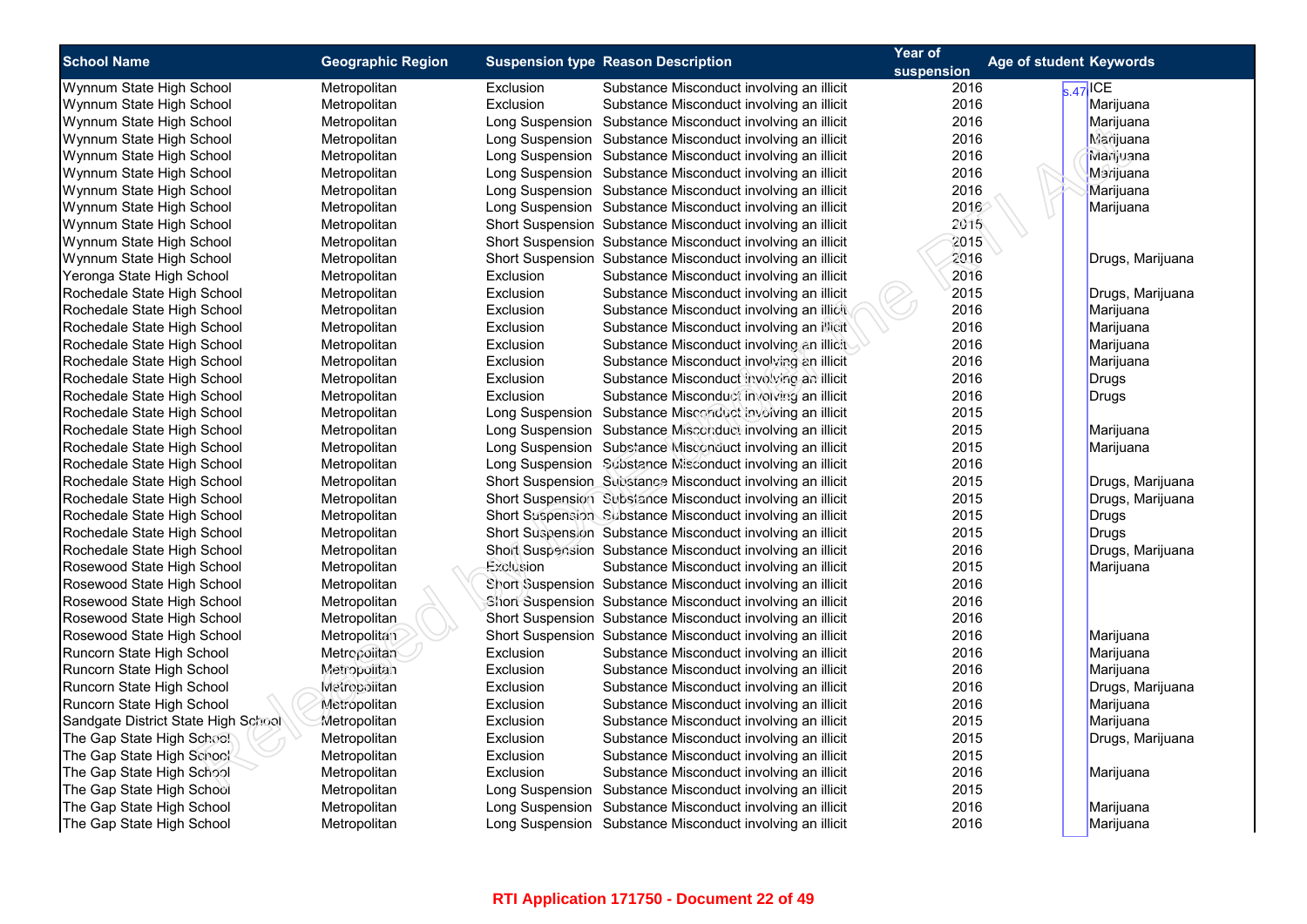| <b>School Name</b>             | <b>Geographic Region</b> | <b>Suspension type Reason Description</b> | Year of                                                    | Age of student Keywords |                     |
|--------------------------------|--------------------------|-------------------------------------------|------------------------------------------------------------|-------------------------|---------------------|
|                                |                          |                                           |                                                            | suspension              |                     |
| The Gap State High School      | Metropolitan             |                                           | Long Suspension Substance Misconduct involving an illicit  | 2016                    | A-Marijuana         |
| The Gap State High School      | Metropolitan             |                                           | Short Suspension Substance Misconduct involving an illicit | 2015                    | Marijuana           |
| The Gap State High School      | Metropolitan             |                                           | Short Suspension Substance Misconduct involving an illicit | 2015                    | Marijuana           |
| The Gap State High School      | Metropolitan             |                                           | Short Suspension Substance Misconduct involving an illicit | 2016                    | Marijuana           |
| The Gap State High School      | Metropolitan             |                                           | Short Suspension Substance Misconduct involving an illicit | 2016                    | Marijuana           |
| <b>Woodcrest State College</b> | Metropolitan             |                                           | Long Suspension Substance Misconduct involving an illicit  | 2015                    | Marijuana           |
| <b>Woodcrest State College</b> | Metropolitan             |                                           | Long Suspension Substance Misconduct involving an illicit  | 2015                    | Marijuana           |
| <b>Woodcrest State College</b> | Metropolitan             |                                           | Long Suspension Substance Misconduct involving an illicit  | 2016                    | Cannabis, Drugs,    |
| <b>Woodcrest State College</b> | Metropolitan             |                                           | Long Suspension Substance Misconduct involving an illicit  | 2016                    | Cannabis            |
| <b>Woodcrest State College</b> | Metropolitan             |                                           | Long Suspension Substance Misconduct involving an illicit  | 2016                    | Cannabis            |
| <b>Woodcrest State College</b> | Metropolitan             |                                           | Long Suspension Substance Misconduct involving an illicit  | 2016                    | Cannabis, Marijuana |
| <b>Woodcrest State College</b> | Metropolitan             |                                           | Long Suspension Substance Misconduct involving an illicit  | 2016                    | Marijuana, Cannabis |
| <b>Woodcrest State College</b> | Metropolitan             |                                           | Long Suspension Substance Misconduct involving an illicit  | 2016                    | Cannabis            |
| <b>Woodcrest State College</b> | Metropolitan             |                                           | Long Suspension Substance Misconduct involving an illicit  | 2016                    | Cannabis, Marijuana |
| <b>Woodcrest State College</b> | Metropolitan             |                                           | Short Suspension Substance Misconduct involving an illicit | 2016                    | Cannabis, Drugs,    |
| <b>Woodcrest State College</b> | Metropolitan             |                                           | Short Suspension Substance Misconduct involving an illicit | 2016                    | Cannabis, Drugs,    |
| <b>Woodcrest State College</b> | Metropolitan             |                                           | Short Suspension Substance Misconduct involving an illicit | 2016                    | Drugs, Marijuana,   |
| <b>Woodcrest State College</b> | Metropolitan             |                                           | Short Suspension Substance Misconduct involving an illicit | 2016                    | Cannabis, Drugs,    |
| <b>Woodcrest State College</b> | Metropolitan             |                                           | Short Suspension Substance Misconduct involving an illicit | 2016                    | Cannabis, Drugs     |
| <b>Woodcrest State College</b> | Metropolitan             |                                           | Short Suspension Substance Misconduct involving an illicit | 2016                    | Cannabis, Drugs,    |
| Beerwah State High School      | <b>North Coast</b>       | Exclusion                                 | Substance Misconduct involving an illicit                  | 2016                    |                     |
| Beerwah State High School      | <b>North Coast</b>       |                                           | Long Suspension Substance Misconduct involving an illicit  | 2016                    | Marijuana           |
| Beerwah State High School      | <b>North Coast</b>       |                                           | Long Suspension Substance Misconduct involving an illicit  | 2016                    |                     |
| Beerwah State High School      | North Coast              |                                           | Long Suspension Substance Misconduct involving an illicit  | 2016                    |                     |
| Beerwah State High School      | <b>North Coast</b>       |                                           | Long Suspension Substance Misconduct involving an illicit  | 2016                    | Drugs               |
| Beerwah State High School      | <b>North Coast</b>       |                                           | Long Suspension Substance Misconduct involving an illicit  | 2016                    | Marijuana           |
| Beerwah State High School      | <b>North Coast</b>       |                                           | Short Suspension Substance Misconduct involving an illicit | 2015                    |                     |
| Beerwah State High School      | <b>North Coast</b>       |                                           | Short Suspension Substance Misconduct involving an illicit | 2016                    | Marijuana           |
| Beerwah State High School      | North Coast              |                                           | Short Suspension Substance Misconduct involving an illicit | 2016                    | Marijuana           |
| Beerwah State High School      | North Coast              |                                           | Short Suspension Substance Misconduct involving an illicit | 2016                    | Marijuana           |
| Beerwah State High School      | North Coast              |                                           | Short Suspension Substance Misconduct involving an illicit | 2016                    |                     |
| Beerwah State High School      | North Coast              |                                           | Short Suspension Substance Misconduct involving an illicit | 2016                    |                     |
| Beerwah State High School      | North Coast              |                                           | Short Suspension Substance Misconduct involving an illicit | 2016                    |                     |
| Bundaberg State High School    | North Coast              |                                           | Short Suspension Substance Misconduct involving an illicit | 2015                    | Marijuana           |
| Bundaberg State High School    | North Coast              |                                           | Short Suspension Substance Misconduct involving an illicit | 2016                    | Marijuana           |
| Burnside State High School     | North Coast              | <b>Exclusion</b>                          | Substance Misconduct involving an illicit                  | 2016                    |                     |
| Burnside State High School     | North Coast              | Exclusion                                 | Substance Misconduct involving an illicit                  | 2016                    | Marijuana           |
| Burnside State High School     | North Coast              |                                           | Long Suspension Substance Misconduct involving an illicit  | 2015                    |                     |
| Burnside State High School     | <b>North Coast</b>       |                                           | Long Suspension Substance Misconduct involving an illicit  | 2016                    |                     |
| Burnside State High School     | <b>North Coast</b>       |                                           | Short Suspension Substance Misconduct involving an illicit | 2015                    |                     |
| Burnside State High School     | North Coast              |                                           | Short Suspension Substance Misconduct involving an illicit | 2015                    |                     |
| Burnside State High School     | North Coast              |                                           | Short Suspension Substance Misconduct involving an illicit | 2015                    | Marijuana           |
| Burnside State High School     | <b>North Coast</b>       |                                           | Short Suspension Substance Misconduct involving an illicit | 2015                    | Marijuana           |
| Burnside State High School     | <b>North Coast</b>       |                                           | Short Suspension Substance Misconduct involving an illicit | 2015                    | Marijuana           |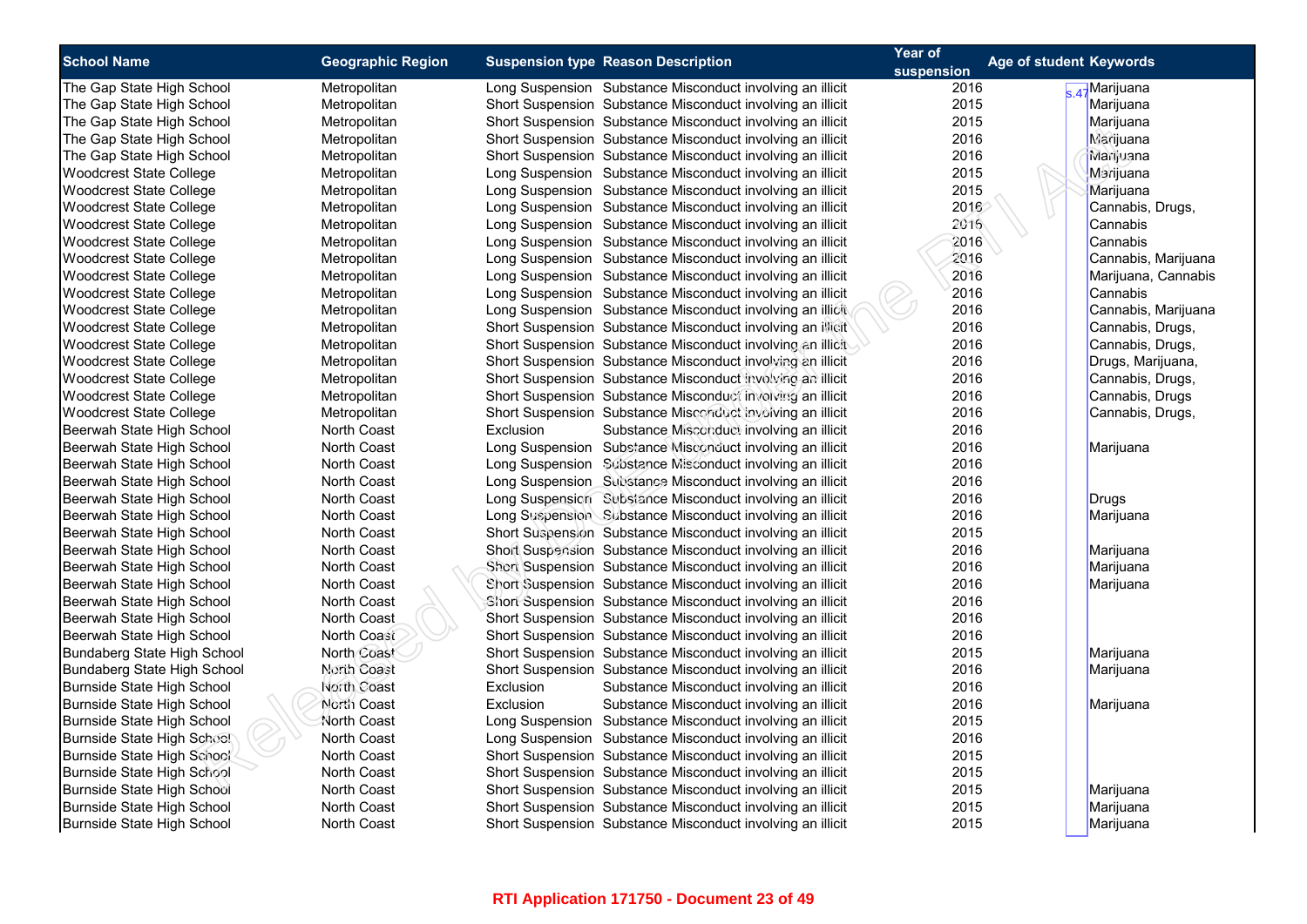| <b>School Name</b>                        | <b>Geographic Region</b> | <b>Suspension type Reason Description</b> | Year of<br>Age of student Keywords                         |            |                  |
|-------------------------------------------|--------------------------|-------------------------------------------|------------------------------------------------------------|------------|------------------|
|                                           |                          |                                           |                                                            | suspension |                  |
| Burnside State High School                | North Coast              |                                           | Short Suspension Substance Misconduct involving an illicit | 2015       | s.47 Marijuana   |
| Burnside State High School                | <b>North Coast</b>       |                                           | Short Suspension Substance Misconduct involving an illicit | 2015       | Marijuana        |
| Burnside State High School                | <b>North Coast</b>       |                                           | Short Suspension Substance Misconduct involving an illicit | 2016       | Marijuana        |
| <b>Burpengary State Secondary College</b> | <b>North Coast</b>       | Exclusion                                 | Substance Misconduct involving an illicit                  | 2015       | <b>Marijuana</b> |
| <b>Burpengary State Secondary College</b> | North Coast              | Exclusion                                 | Substance Misconduct involving an illicit                  | 2015       | Drugs, Marijuana |
| <b>Burpengary State Secondary College</b> | <b>North Coast</b>       |                                           | Short Suspension Substance Misconduct involving an illicit | 2015       | Marijuana        |
| <b>Burpengary State Secondary College</b> | <b>North Coast</b>       |                                           | Short Suspension Substance Misconduct involving an illicit | 2016       |                  |
| Caboolture East State School              | <b>North Coast</b>       | Exclusion                                 | Substance Misconduct involving an illicit                  | 2016       |                  |
| Caboolture Special School                 | North Coast              |                                           | Short Suspension Substance Misconduct involving an illicit | 2016       | GHB              |
| Caboolture State High School              | <b>North Coast</b>       | Exclusion                                 | Substance Misconduct involving an illicit                  | 2016       | Marijuana        |
| Caboolture State High School              | North Coast              |                                           | Long Suspension Substance Misconduct involving an illicit  | 2016       |                  |
| Caboolture State High School              | <b>North Coast</b>       |                                           | Long Suspension Substance Misconduct involving an illicit  | 2016       | Marijuana        |
| Caboolture State High School              | <b>North Coast</b>       |                                           | Long Suspension Substance Misconduct involving an illicit  | 2016       | Marijuana        |
| Caboolture State High School              | <b>North Coast</b>       |                                           | Long Suspension Substance Misconduct involving an illicit  | 2016       | Marijuana        |
| Caboolture State High School              | North Coast              |                                           | Long Suspension Substance Misconduct involving an illicit  | 2016       | Marijuana        |
| Caloundra State High School               | <b>North Coast</b>       | Exclusion                                 | Substance Misconduct involving an illicit                  | 2015       |                  |
| Caloundra State High School               | North Coast              | Exclusion                                 | Substance Misconduct involving an illicit                  | 2015       | Marijuana        |
| Caloundra State High School               | <b>North Coast</b>       | Exclusion                                 | Substance Misconduct involving an illicit                  | 2016       | Marijuana        |
| Caloundra State High School               | North Coast              | Exclusion                                 | Substance Misconduct involving an illicit                  | 2016       | Marijuana        |
| Caloundra State High School               | <b>North Coast</b>       |                                           | Long Suspension Substance Misconduct involving an illicit  | 2015       | Marijuana        |
| Caloundra State High School               | North Coast              |                                           | Long Suspension Substance Misconduct involving an illicit  | 2015       | Marijuana        |
| Caloundra State High School               | <b>North Coast</b>       |                                           | Long Suspension Substance Misconduct involving an illicit  | 2015       | Marijuana        |
| <b>Chancellor State College</b>           | North Coast              | Exclusion                                 | Substance Misconduct involving an illicit                  | 2015       | Drugs, Marijuana |
| <b>Chancellor State College</b>           | <b>North Coast</b>       | Exclusion                                 | Substance Misconduct involving an illicit                  | 2015       | Drugs, Marijuana |
| <b>Chancellor State College</b>           | North Coast              |                                           | Long Suspension Substance Misconduct involving an illicit  | 2015       |                  |
| <b>Chancellor State College</b>           | <b>North Coast</b>       |                                           | Long Suspension Substance Misconduct involving an illicit  | 2015       | Marijuana        |
| <b>Chancellor State College</b>           | North Coast              |                                           | Long Suspension Substance Misconduct involving an illicit  | 2016       | Drugs            |
| <b>Chancellor State College</b>           | <b>North Coast</b>       |                                           | Short Suspension Substance Misconduct involving an illicit | 2015       | Drugs, Marijuana |
| <b>Chancellor State College</b>           | North Coast              |                                           | Short Suspension Substance Misconduct involving an illicit | 2015       |                  |
| Hervey Bay State High School              | <b>North Coast</b>       | Exclusion                                 | Substance Misconduct involving an illicit                  | 2015       | Marijuana        |
| Hervey Bay State High School              | North Coast              | Exclusion                                 | Substance Misconduct involving an illicit                  | 2015       | Marijuana        |
| Hervey Bay State High School              | <b>North Coast</b>       | Exclusion                                 | Substance Misconduct involving an illicit                  | 2016       | Marijuana        |
| Hervey Bay State High School              | North Coast              | Exclusion                                 | Substance Misconduct involving an illicit                  | 2016       | Marijuana        |
| Hervey Bay State High School              | North Coast              |                                           | Long Suspension Substance Misconduct involving an illicit  | 2016       | Marijuana        |
| Hervey Bay State High School              | North Coast              |                                           | Long Suspension Substance Misconduct involving an illicit  | 2016       | Marijuana        |
| Hervey Bay State High School              | North Coast              |                                           | Short Suspension Substance Misconduct involving an illicit | 2015       |                  |
| Hervey Bay State High School              | North Coast              |                                           | Short Suspension Substance Misconduct involving an illicit | 2016       | Marijuana        |
| Hervey Bay State High School              | North Coast              |                                           | Short Suspension Substance Misconduct involving an illicit | 2016       | Marijuana        |
| Hervey Bay State High School              | North Coast              |                                           | Short Suspension Substance Misconduct involving an illicit | 2016       | Marijuana        |
| Hervey Bay State High School              | <b>North Coast</b>       |                                           | Short Suspension Substance Misconduct involving an illicit | 2016       |                  |
| Hervey Bay State High School              | North Coast              |                                           | Short Suspension Substance Misconduct involving an illicit | 2016       | Marijuana        |
| Hervey Bay State High School              | <b>North Coast</b>       |                                           | Short Suspension Substance Misconduct involving an illicit | 2016       |                  |
| Hervey Bay State High School              | North Coast              |                                           | Short Suspension Substance Misconduct involving an illicit | 2016       | Marijuana        |
| Hervey Bay State High School              | <b>North Coast</b>       |                                           | Short Suspension Substance Misconduct involving an illicit | 2016       | Marijuana        |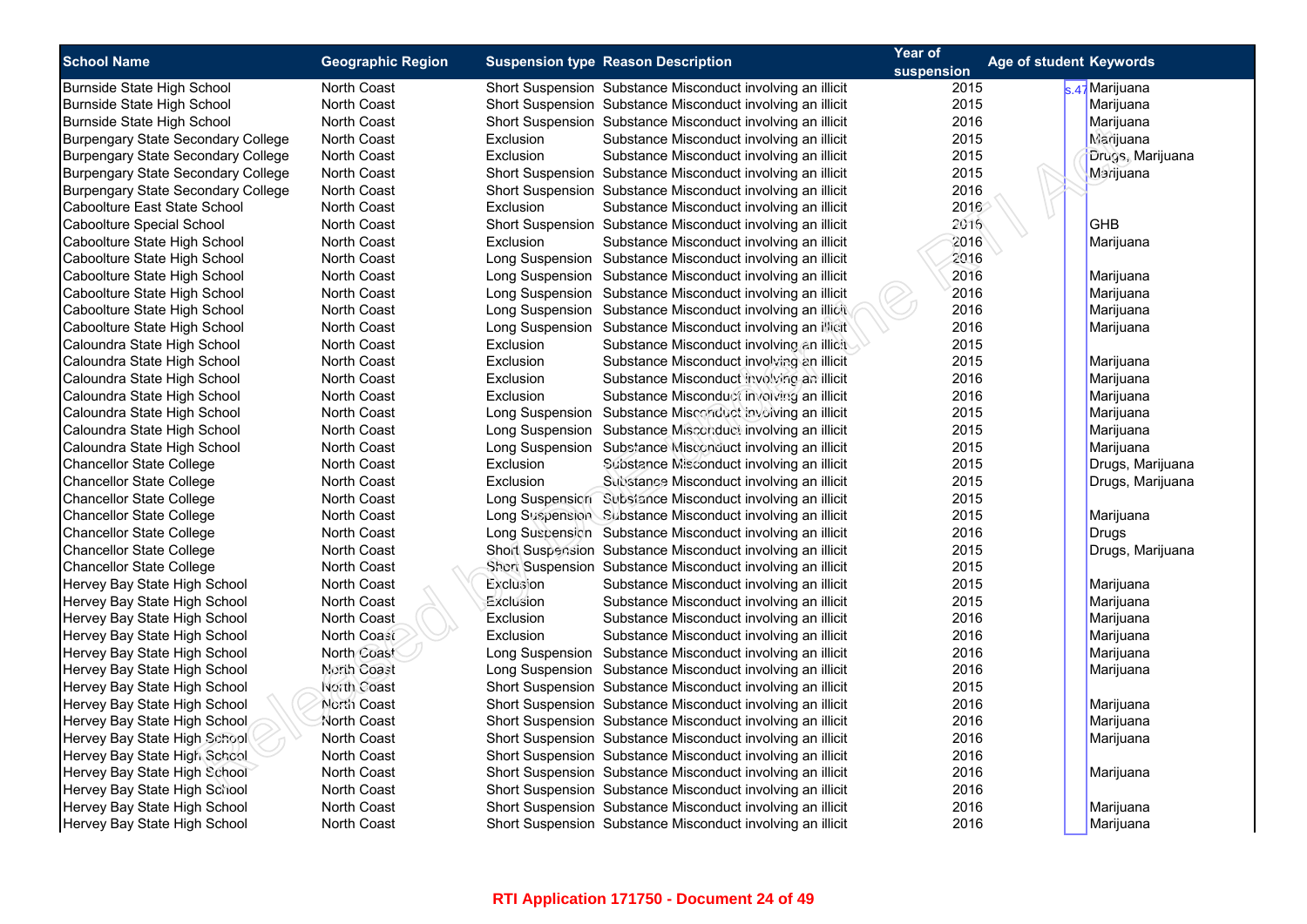| <b>School Name</b>                                                                                                                                                                                                                                                                                                                                                                                                                                                                                                                                                             | <b>Geographic Region</b>                                        | <b>Suspension type Reason Description</b>                                                                                                                                                                                                                                                                                                                                                                                                                                                                                                                                                                                                                                                                                                                                                                                    | Year of              | <b>Age of student Keywords</b>                                                                                                                                                |
|--------------------------------------------------------------------------------------------------------------------------------------------------------------------------------------------------------------------------------------------------------------------------------------------------------------------------------------------------------------------------------------------------------------------------------------------------------------------------------------------------------------------------------------------------------------------------------|-----------------------------------------------------------------|------------------------------------------------------------------------------------------------------------------------------------------------------------------------------------------------------------------------------------------------------------------------------------------------------------------------------------------------------------------------------------------------------------------------------------------------------------------------------------------------------------------------------------------------------------------------------------------------------------------------------------------------------------------------------------------------------------------------------------------------------------------------------------------------------------------------------|----------------------|-------------------------------------------------------------------------------------------------------------------------------------------------------------------------------|
|                                                                                                                                                                                                                                                                                                                                                                                                                                                                                                                                                                                |                                                                 |                                                                                                                                                                                                                                                                                                                                                                                                                                                                                                                                                                                                                                                                                                                                                                                                                              | suspension           |                                                                                                                                                                               |
| Isis District State High School                                                                                                                                                                                                                                                                                                                                                                                                                                                                                                                                                | North Coast                                                     | Long Suspension Substance Misconduct involving an illicit                                                                                                                                                                                                                                                                                                                                                                                                                                                                                                                                                                                                                                                                                                                                                                    | 2016                 | s.47 Marijuana                                                                                                                                                                |
| Mary Valley State College                                                                                                                                                                                                                                                                                                                                                                                                                                                                                                                                                      | North Coast                                                     | Short Suspension Substance Misconduct involving an illicit                                                                                                                                                                                                                                                                                                                                                                                                                                                                                                                                                                                                                                                                                                                                                                   | 2016                 | <b>Drugs</b>                                                                                                                                                                  |
| Mary Valley State College                                                                                                                                                                                                                                                                                                                                                                                                                                                                                                                                                      | <b>North Coast</b>                                              | Short Suspension Substance Misconduct involving an illicit                                                                                                                                                                                                                                                                                                                                                                                                                                                                                                                                                                                                                                                                                                                                                                   | 2016                 | Drugs                                                                                                                                                                         |
| Mary Valley State College                                                                                                                                                                                                                                                                                                                                                                                                                                                                                                                                                      | <b>North Coast</b>                                              | Short Suspension Substance Misconduct involving an illicit                                                                                                                                                                                                                                                                                                                                                                                                                                                                                                                                                                                                                                                                                                                                                                   | 2016                 | Drugs                                                                                                                                                                         |
| Maryborough Central State School                                                                                                                                                                                                                                                                                                                                                                                                                                                                                                                                               | North Coast                                                     | Short Suspension Substance Misconduct involving an illicit                                                                                                                                                                                                                                                                                                                                                                                                                                                                                                                                                                                                                                                                                                                                                                   | 2016                 | Cannabis                                                                                                                                                                      |
| Maryborough Central State School                                                                                                                                                                                                                                                                                                                                                                                                                                                                                                                                               | North Coast                                                     | Short Suspension Substance Misconduct involving an illicit                                                                                                                                                                                                                                                                                                                                                                                                                                                                                                                                                                                                                                                                                                                                                                   | 2016                 |                                                                                                                                                                               |
| Maryborough State High School                                                                                                                                                                                                                                                                                                                                                                                                                                                                                                                                                  | <b>North Coast</b>                                              | Exclusion<br>Substance Misconduct involving an illicit                                                                                                                                                                                                                                                                                                                                                                                                                                                                                                                                                                                                                                                                                                                                                                       | 2015                 |                                                                                                                                                                               |
| Maryborough State High School                                                                                                                                                                                                                                                                                                                                                                                                                                                                                                                                                  | North Coast                                                     | Exclusion<br>Substance Misconduct involving an illicit                                                                                                                                                                                                                                                                                                                                                                                                                                                                                                                                                                                                                                                                                                                                                                       | 2015                 |                                                                                                                                                                               |
| Maryborough State High School                                                                                                                                                                                                                                                                                                                                                                                                                                                                                                                                                  | <b>North Coast</b>                                              | Substance Misconduct involving an illicit<br>Exclusion                                                                                                                                                                                                                                                                                                                                                                                                                                                                                                                                                                                                                                                                                                                                                                       | 2015                 |                                                                                                                                                                               |
| Maryborough State High School                                                                                                                                                                                                                                                                                                                                                                                                                                                                                                                                                  | North Coast                                                     | Long Suspension Substance Misconduct involving an illicit                                                                                                                                                                                                                                                                                                                                                                                                                                                                                                                                                                                                                                                                                                                                                                    | 2015                 |                                                                                                                                                                               |
| Maryborough State High School                                                                                                                                                                                                                                                                                                                                                                                                                                                                                                                                                  | <b>North Coast</b>                                              | Long Suspension Substance Misconduct involving an illicit                                                                                                                                                                                                                                                                                                                                                                                                                                                                                                                                                                                                                                                                                                                                                                    | 2015                 |                                                                                                                                                                               |
| Maryborough State High School                                                                                                                                                                                                                                                                                                                                                                                                                                                                                                                                                  | North Coast                                                     | Short Suspension Substance Misconduct involving an illicit                                                                                                                                                                                                                                                                                                                                                                                                                                                                                                                                                                                                                                                                                                                                                                   | 2016                 | Drugs, Marijuana                                                                                                                                                              |
| Maryborough State High School                                                                                                                                                                                                                                                                                                                                                                                                                                                                                                                                                  | North Coast                                                     | Short Suspension Substance Misconduct involving an illicit                                                                                                                                                                                                                                                                                                                                                                                                                                                                                                                                                                                                                                                                                                                                                                   | 2016                 | Drugs, Marijuana                                                                                                                                                              |
| Meridan State College                                                                                                                                                                                                                                                                                                                                                                                                                                                                                                                                                          | North Coast                                                     | Long Suspension Substance Misconduct involving an illicit                                                                                                                                                                                                                                                                                                                                                                                                                                                                                                                                                                                                                                                                                                                                                                    | 2016                 | Marijuana, Pill                                                                                                                                                               |
| Meridan State College                                                                                                                                                                                                                                                                                                                                                                                                                                                                                                                                                          | <b>North Coast</b>                                              | Long Suspension Substance Misconduct involving an illicit                                                                                                                                                                                                                                                                                                                                                                                                                                                                                                                                                                                                                                                                                                                                                                    | 2016                 | Marijuana                                                                                                                                                                     |
| Meridan State College                                                                                                                                                                                                                                                                                                                                                                                                                                                                                                                                                          | North Coast                                                     | Short Suspension Substance Misconduct involving an illicit                                                                                                                                                                                                                                                                                                                                                                                                                                                                                                                                                                                                                                                                                                                                                                   | 2015                 |                                                                                                                                                                               |
| Meridan State College                                                                                                                                                                                                                                                                                                                                                                                                                                                                                                                                                          | North Coast                                                     | Short Suspension Substance Misconduct involving an illicit                                                                                                                                                                                                                                                                                                                                                                                                                                                                                                                                                                                                                                                                                                                                                                   | 2015                 |                                                                                                                                                                               |
| Meridan State College                                                                                                                                                                                                                                                                                                                                                                                                                                                                                                                                                          | North Coast                                                     | Short Suspension Substance Misconduct involving an illicit                                                                                                                                                                                                                                                                                                                                                                                                                                                                                                                                                                                                                                                                                                                                                                   | 2015                 |                                                                                                                                                                               |
| Meridan State College                                                                                                                                                                                                                                                                                                                                                                                                                                                                                                                                                          | <b>North Coast</b>                                              | Short Suspension Substance Misconduct involving an illicit                                                                                                                                                                                                                                                                                                                                                                                                                                                                                                                                                                                                                                                                                                                                                                   | 2015                 | Drugs                                                                                                                                                                         |
| Meridan State College                                                                                                                                                                                                                                                                                                                                                                                                                                                                                                                                                          | <b>North Coast</b>                                              | Short Suspension Substance Misconduct involving an illicit                                                                                                                                                                                                                                                                                                                                                                                                                                                                                                                                                                                                                                                                                                                                                                   | 2016                 |                                                                                                                                                                               |
| Bribie Island State High School                                                                                                                                                                                                                                                                                                                                                                                                                                                                                                                                                | North Coast                                                     | Exclusion<br>Substance Misconduct involving an illicit                                                                                                                                                                                                                                                                                                                                                                                                                                                                                                                                                                                                                                                                                                                                                                       | 2016                 | Cannabis, Drugs                                                                                                                                                               |
| Bribie Island State High School                                                                                                                                                                                                                                                                                                                                                                                                                                                                                                                                                | North Coast                                                     | Exclusion<br>Substance Misconduct involving an illicit                                                                                                                                                                                                                                                                                                                                                                                                                                                                                                                                                                                                                                                                                                                                                                       | 2016                 | Cannabis, Drugs                                                                                                                                                               |
| Bribie Island State High School                                                                                                                                                                                                                                                                                                                                                                                                                                                                                                                                                | North Coast                                                     | Long Suspension Substance Misconduct involving an illicit                                                                                                                                                                                                                                                                                                                                                                                                                                                                                                                                                                                                                                                                                                                                                                    | 2016                 | Drugs                                                                                                                                                                         |
| Bribie Island State High School                                                                                                                                                                                                                                                                                                                                                                                                                                                                                                                                                | <b>North Coast</b>                                              | Long Suspension Substance Misconduct involving an illicit                                                                                                                                                                                                                                                                                                                                                                                                                                                                                                                                                                                                                                                                                                                                                                    | 2016                 | <b>Drugs</b>                                                                                                                                                                  |
| Bribie Island State High School                                                                                                                                                                                                                                                                                                                                                                                                                                                                                                                                                | North Coast                                                     | Short Suspension Substance Misconduct involving an illicit                                                                                                                                                                                                                                                                                                                                                                                                                                                                                                                                                                                                                                                                                                                                                                   | 2016                 | Marijuana                                                                                                                                                                     |
| Bribie Island State High School                                                                                                                                                                                                                                                                                                                                                                                                                                                                                                                                                | North Coast                                                     | Short Suspension Substance Misconduct involving an illicit                                                                                                                                                                                                                                                                                                                                                                                                                                                                                                                                                                                                                                                                                                                                                                   | 2016                 | Cannabis, Drugs                                                                                                                                                               |
| Bribie Island State High School                                                                                                                                                                                                                                                                                                                                                                                                                                                                                                                                                | North Coast                                                     | Short Suspension Substance Misconduct involving an illicit                                                                                                                                                                                                                                                                                                                                                                                                                                                                                                                                                                                                                                                                                                                                                                   | 2016                 | Cannabis, Drugs                                                                                                                                                               |
| Bribie Island State High School                                                                                                                                                                                                                                                                                                                                                                                                                                                                                                                                                | <b>North Coast</b>                                              | Short Suspension Substance Misconduct involving an illicit                                                                                                                                                                                                                                                                                                                                                                                                                                                                                                                                                                                                                                                                                                                                                                   | 2016                 | Drugs, Marijuana                                                                                                                                                              |
| Bundaberg North State High School                                                                                                                                                                                                                                                                                                                                                                                                                                                                                                                                              | North Coast                                                     | Exclusion<br>Substance Misconduct involving an illicit                                                                                                                                                                                                                                                                                                                                                                                                                                                                                                                                                                                                                                                                                                                                                                       | 2015                 | Marijuana                                                                                                                                                                     |
|                                                                                                                                                                                                                                                                                                                                                                                                                                                                                                                                                                                | North Coast                                                     | Exclusion<br>Substance Misconduct involving an illicit                                                                                                                                                                                                                                                                                                                                                                                                                                                                                                                                                                                                                                                                                                                                                                       | 2016                 | Marijuana                                                                                                                                                                     |
|                                                                                                                                                                                                                                                                                                                                                                                                                                                                                                                                                                                | North Coast                                                     |                                                                                                                                                                                                                                                                                                                                                                                                                                                                                                                                                                                                                                                                                                                                                                                                                              | 2015                 |                                                                                                                                                                               |
|                                                                                                                                                                                                                                                                                                                                                                                                                                                                                                                                                                                | <b>North Coast</b>                                              |                                                                                                                                                                                                                                                                                                                                                                                                                                                                                                                                                                                                                                                                                                                                                                                                                              | 2015                 |                                                                                                                                                                               |
|                                                                                                                                                                                                                                                                                                                                                                                                                                                                                                                                                                                | North Coast                                                     | Long Suspension Substance Misconduct involving an illicit                                                                                                                                                                                                                                                                                                                                                                                                                                                                                                                                                                                                                                                                                                                                                                    | 2016                 | Marijuana                                                                                                                                                                     |
|                                                                                                                                                                                                                                                                                                                                                                                                                                                                                                                                                                                |                                                                 |                                                                                                                                                                                                                                                                                                                                                                                                                                                                                                                                                                                                                                                                                                                                                                                                                              | 2016                 |                                                                                                                                                                               |
|                                                                                                                                                                                                                                                                                                                                                                                                                                                                                                                                                                                | North Coast                                                     |                                                                                                                                                                                                                                                                                                                                                                                                                                                                                                                                                                                                                                                                                                                                                                                                                              | 2016                 | Marijuana                                                                                                                                                                     |
|                                                                                                                                                                                                                                                                                                                                                                                                                                                                                                                                                                                | North Coast                                                     |                                                                                                                                                                                                                                                                                                                                                                                                                                                                                                                                                                                                                                                                                                                                                                                                                              | 2016                 |                                                                                                                                                                               |
|                                                                                                                                                                                                                                                                                                                                                                                                                                                                                                                                                                                | North Coast                                                     |                                                                                                                                                                                                                                                                                                                                                                                                                                                                                                                                                                                                                                                                                                                                                                                                                              | 2016                 |                                                                                                                                                                               |
|                                                                                                                                                                                                                                                                                                                                                                                                                                                                                                                                                                                |                                                                 |                                                                                                                                                                                                                                                                                                                                                                                                                                                                                                                                                                                                                                                                                                                                                                                                                              |                      |                                                                                                                                                                               |
|                                                                                                                                                                                                                                                                                                                                                                                                                                                                                                                                                                                | North Coast                                                     |                                                                                                                                                                                                                                                                                                                                                                                                                                                                                                                                                                                                                                                                                                                                                                                                                              | 2015                 |                                                                                                                                                                               |
|                                                                                                                                                                                                                                                                                                                                                                                                                                                                                                                                                                                | North Coast                                                     |                                                                                                                                                                                                                                                                                                                                                                                                                                                                                                                                                                                                                                                                                                                                                                                                                              |                      |                                                                                                                                                                               |
|                                                                                                                                                                                                                                                                                                                                                                                                                                                                                                                                                                                | <b>North Coast</b>                                              |                                                                                                                                                                                                                                                                                                                                                                                                                                                                                                                                                                                                                                                                                                                                                                                                                              | 2016                 |                                                                                                                                                                               |
|                                                                                                                                                                                                                                                                                                                                                                                                                                                                                                                                                                                |                                                                 |                                                                                                                                                                                                                                                                                                                                                                                                                                                                                                                                                                                                                                                                                                                                                                                                                              |                      |                                                                                                                                                                               |
|                                                                                                                                                                                                                                                                                                                                                                                                                                                                                                                                                                                | <b>North Coast</b>                                              |                                                                                                                                                                                                                                                                                                                                                                                                                                                                                                                                                                                                                                                                                                                                                                                                                              | 2016                 |                                                                                                                                                                               |
|                                                                                                                                                                                                                                                                                                                                                                                                                                                                                                                                                                                |                                                                 |                                                                                                                                                                                                                                                                                                                                                                                                                                                                                                                                                                                                                                                                                                                                                                                                                              | 2016                 |                                                                                                                                                                               |
| Bundaberg North State High School<br>Bundaberg North State High School<br>Bundaberg North State High School<br>Bundaberg North State High School<br>Bundaberg North State High School<br>Bundaberg North State High School<br>Bundaberg North State High School<br>Bundaberg North State High School<br><b>Bundaberg North State High School</b><br>Bundaberg North State High School<br>Bundaberg North State High School<br>Bundaberg North State High School<br>Bundaberg North State High School<br>Bundaberg North State High School<br>Bundaberg North State High School | North Coast<br>North Coast<br>North Coast<br><b>North Coast</b> | Long Suspension Substance Misconduct involving an illicit<br>Long Suspension Substance Misconduct involving an illicit<br>Long Suspension Substance Misconduct involving an illicit<br>Long Suspension Substance Misconduct involving an illicit<br>Long Suspension Substance Misconduct involving an illicit<br>Long Suspension Substance Misconduct involving an illicit<br>Short Suspension Substance Misconduct involving an illicit<br>Short Suspension Substance Misconduct involving an illicit<br>Short Suspension Substance Misconduct involving an illicit<br>Short Suspension Substance Misconduct involving an illicit<br>Short Suspension Substance Misconduct involving an illicit<br>Short Suspension Substance Misconduct involving an illicit<br>Short Suspension Substance Misconduct involving an illicit | 2015<br>2015<br>2016 | Marijuana<br>Drugs, Marijuana<br>Marijuana<br>Marijuana<br>Marijuana<br>Marijuana<br>Drugs, Marijuana<br>Drugs, Marijuana<br>Marijuana<br>Marijuana<br>Marijuana<br>Marijuana |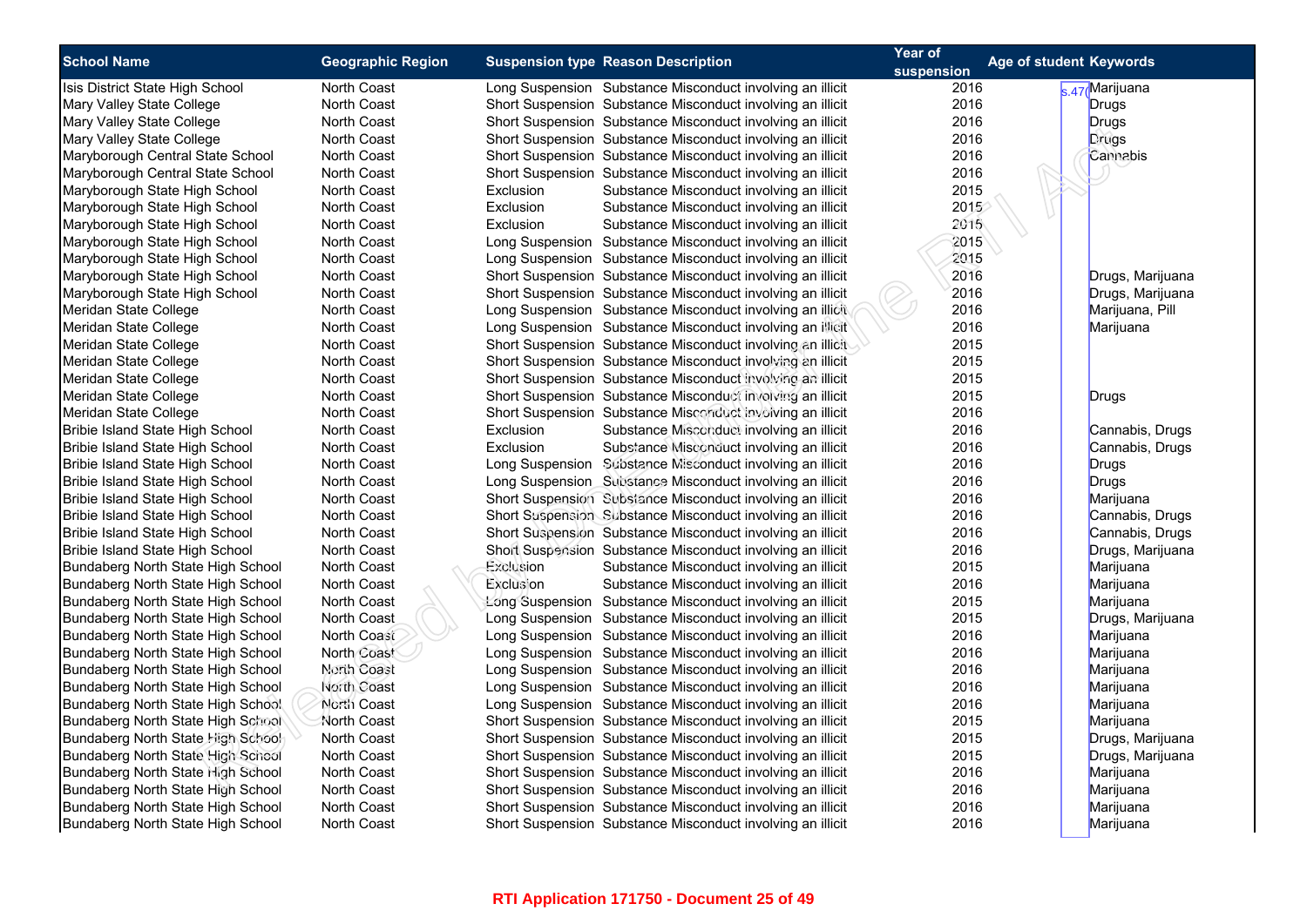| <b>School Name</b>                | <b>Geographic Region</b> |                                           |                                                            | Year of | Age of student Keywords |
|-----------------------------------|--------------------------|-------------------------------------------|------------------------------------------------------------|---------|-------------------------|
|                                   |                          | <b>Suspension type Reason Description</b> | suspension                                                 |         |                         |
| Bundaberg North State High School | <b>North Coast</b>       |                                           | Short Suspension Substance Misconduct involving an illicit | 2016    | s 47 Marijuana          |
| Bundaberg North State High School | <b>North Coast</b>       |                                           | Short Suspension Substance Misconduct involving an illicit | 2016    | Marijuana               |
| Bundaberg North State High School | <b>North Coast</b>       |                                           | Short Suspension Substance Misconduct involving an illicit | 2016    | Marijuana               |
| Bundaberg North State High School | <b>North Coast</b>       |                                           | Short Suspension Substance Misconduct involving an illicit | 2016    | Marijuana               |
| Bundaberg North State High School | <b>North Coast</b>       |                                           | Short Suspension Substance Misconduct involving an illicit | 2016    | Marijuana               |
| Bundaberg State High School       | <b>North Coast</b>       | Exclusion                                 | Substance Misconduct involving an illicit                  | 2016    | Marijuana               |
| Bundaberg State High School       | <b>North Coast</b>       |                                           | Long Suspension Substance Misconduct involving an illicit  | 2016    | Drugs, Marijuana        |
| Bundaberg State High School       | North Coast              |                                           | Short Suspension Substance Misconduct involving an illicit | 2015    | Marijuana               |
| Bundaberg State High School       | <b>North Coast</b>       |                                           | Short Suspension Substance Misconduct involving an illicit | 2015    | Marijuana               |
| Bundaberg State High School       | North Coast              |                                           | Short Suspension Substance Misconduct involving an illicit | 2015    | Marijuana               |
| Dakabin State High School         | <b>North Coast</b>       | Exclusion                                 | Substance Misconduct involving an illicit                  | 2015    | Drugs, Marijuana        |
| Dakabin State High School         | <b>North Coast</b>       | Exclusion                                 | Substance Misconduct involving an illicit                  | 2015    | Marijuana               |
| Dakabin State High School         | <b>North Coast</b>       | Exclusion                                 | Substance Misconduct involving an illicit                  | 2015    | Marijuana               |
| Dakabin State High School         | North Coast              | Exclusion                                 | Substance Misconduct involving an illicit                  | 2015    | Marijuana               |
| Dakabin State High School         | <b>North Coast</b>       | Exclusion                                 | Substance Misconduct involving an illicit                  | 2016    | Marijuana               |
| Dakabin State High School         | North Coast              | Exclusion                                 | Substance Misconduct involving an illicit                  | 2016    | Marijuana               |
| Dakabin State High School         | <b>North Coast</b>       |                                           | Short Suspension Substance Misconduct involving an illicit | 2015    |                         |
| Dakabin State High School         | <b>North Coast</b>       |                                           | Short Suspension Substance Misconduct involving an illicit | 2015    |                         |
| Deception Bay State High School   | <b>North Coast</b>       | Exclusion                                 | Substance Misconduct involving an illicit                  | 2016    | Drugs, Marijuana        |
| Deception Bay State High School   | <b>North Coast</b>       |                                           | Long Suspension Substance Misconduct involving an illicit  | 2016    | Marijuana               |
| Deception Bay State High School   | North Coast              |                                           | Long Suspension Substance Misconduct involving an illicit  | 2016    | Marijuana               |
| Deception Bay State High School   | <b>North Coast</b>       |                                           | Long Suspension Substance Misconduct involving an illicit  | 2016    | Marijuana               |
| Deception Bay State High School   | North Coast              |                                           | Long Suspension Substance Misconduct involving an illicit  | 2016    | Marijuana               |
| Deception Bay State High School   | <b>North Coast</b>       |                                           | Long Suspension Substance Misconduct involving an illicit  | 2016    | Marijuana               |
| Deception Bay State High School   | North Coast              |                                           | Short Suspension Substance Misconduct involving an illicit | 2015    | Drugs                   |
| Deception Bay State High School   | <b>North Coast</b>       |                                           | Short Suspension Substance Misconduct involving an illicit | 2016    |                         |
| Deception Bay State High School   | North Coast              |                                           | Short Suspension Substance Misconduct involving an illicit | 2016    | Marijuana               |
| Deception Bay State High School   | <b>North Coast</b>       |                                           | Short Suspension Substance Misconduct involving an illicit | 2016    | Marijuana               |
| Deception Bay State High School   | <b>North Coast</b>       |                                           | Short Suspension Substance Misconduct involving an illicit | 2016    |                         |
| Gympie State High School          | <b>North Coast</b>       |                                           | Long Suspension Substance Misconduct involving an illicit  | 2015    | Drugs, Marijuana        |
| Gympie State High School          | <b>North Coast</b>       |                                           | Long Suspension Substance Misconduct involving an illicit  | 2016    | Marijuana               |
| Gympie State High School          | <b>North Coast</b>       |                                           | Long Suspension Substance Misconduct involving an illicit  | 2016    | Marijuana               |
| Gympie State High School          | North Coast              |                                           | Short Suspension Substance Misconduct involving an illicit | 2015    | Marijuana               |
| Gympie State High School          | North Coast              |                                           | Short Suspension Substance Misconduct involving an illicit | 2015    | Marijuana               |
| Gympie State High School          | North Coast              |                                           | Short Suspension Substance Misconduct involving an illicit | 2015    | Marijuana               |
| Gympie State High School          | North Coast              |                                           | Short Suspension Substance Misconduct involving an illicit | 2015    | Marijuana               |
| Gympie State High School          | North Coast              |                                           | Short Suspension Substance Misconduct involving an illicit | 2016    | Marijuana               |
| Gympie State High School          | North Coast              |                                           | Short Suspension Substance Misconduct involving an illicit | 2016    | Marijuana               |
| Gympie State High School          | <b>North Coast</b>       |                                           | Short Suspension Substance Misconduct involving an illicit | 2016    | Marijuana               |
| Gympie State High School          | North Coast              |                                           | Short Suspension Substance Misconduct involving an illicit | 2016    | Drugs                   |
| Gympie State High School          | <b>North Coast</b>       |                                           | Short Suspension Substance Misconduct involving an illicit | 2016    |                         |
| Gympie West State School          | North Coast              |                                           | Short Suspension Substance Misconduct involving an illicit | 2015    | Marijuana               |
| Gympie West State School          | <b>North Coast</b>       |                                           | Short Suspension Substance Misconduct involving an illicit | 2015    | Marijuana               |
| Gympie West State School          | <b>North Coast</b>       |                                           | Short Suspension Substance Misconduct involving an illicit | 2015    | Marijuana               |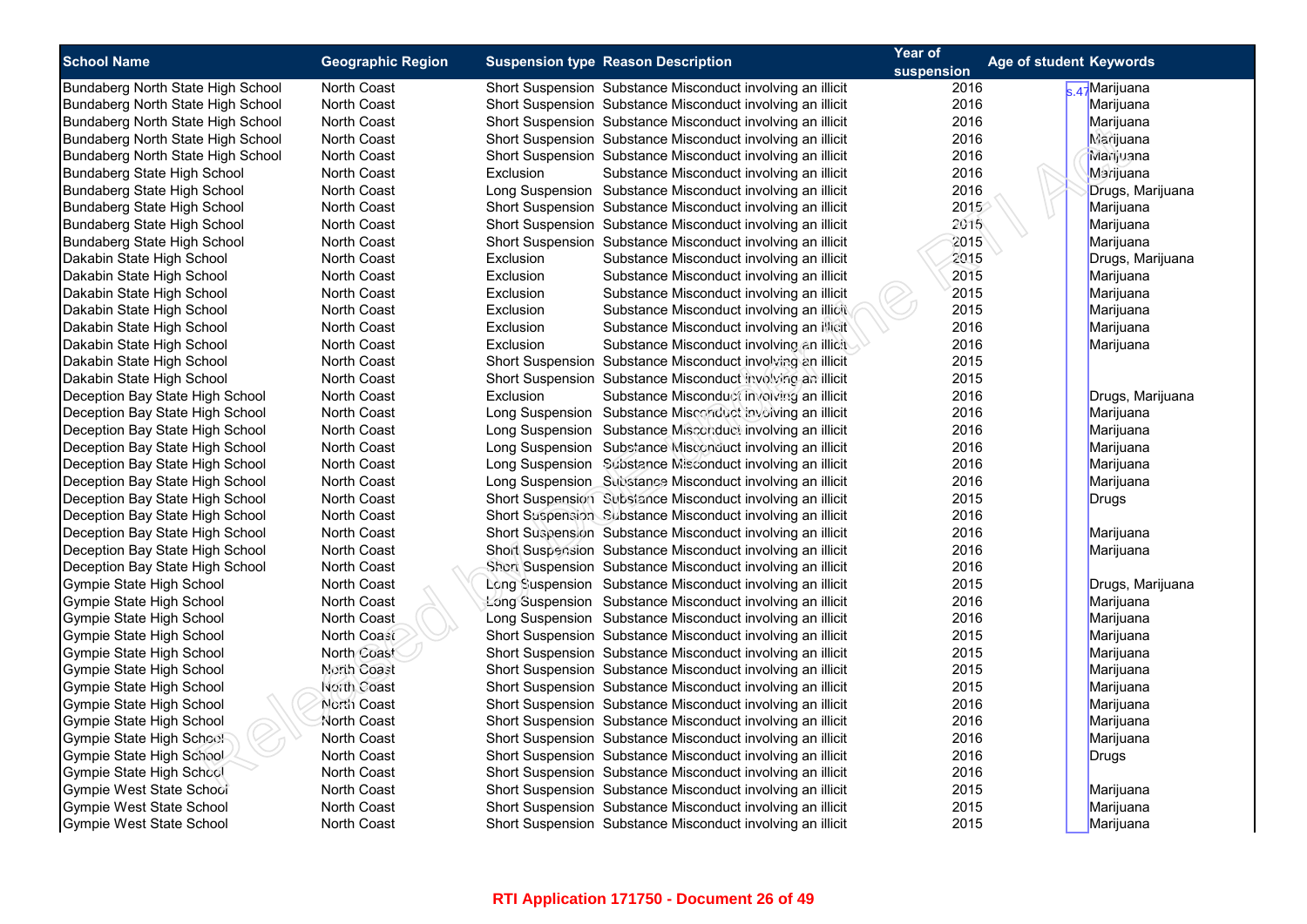| <b>School Name</b>                | <b>Geographic Region</b>   | <b>Suspension type Reason Description</b>                  | Year of            | <b>Age of student Keywords</b> |
|-----------------------------------|----------------------------|------------------------------------------------------------|--------------------|--------------------------------|
| Gympie West State School          | North Coast                | Short Suspension Substance Misconduct involving an illicit | suspension<br>2015 | s.47 Marijuana                 |
| Gympie West State School          | <b>North Coast</b>         | Short Suspension Substance Misconduct involving an illicit | 2015               | Marijuana                      |
| Kepnock State High School         | North Coast                | Exclusion<br>Substance Misconduct involving an illicit     | 2016               | Cannabis                       |
| Kepnock State High School         | <b>North Coast</b>         | Long Suspension Substance Misconduct involving an illicit  | 2015               | <b>Marijuana</b>               |
| Kepnock State High School         | North Coast                | Long Suspension Substance Misconduct involving an illicit  | 2016               | Cannabis                       |
| Kepnock State High School         | <b>North Coast</b>         | Long Suspension Substance Misconduct involving an illicit  | 2016               | Marijuana                      |
| Kepnock State High School         | North Coast                | Long Suspension Substance Misconduct involving an illicit  | 2016               | Marijuana                      |
| Kepnock State High School         | <b>North Coast</b>         | Long Suspension Substance Misconduct involving an illicit  | 2016               | Marijuana                      |
| Kepnock State High School         | North Coast                | Long Suspension Substance Misconduct involving an illicit  | 2016               | Marijuana                      |
| Kepnock State High School         | <b>North Coast</b>         | Long Suspension Substance Misconduct involving an illicit  | 2016               | Cannabis, Marijuana            |
| Kepnock State High School         | North Coast                | Long Suspension Substance Misconduct involving an illicit  | 2016               | Cannabis, Marijuana            |
| Kepnock State High School         | <b>North Coast</b>         | Long Suspension Substance Misconduct involving an illicit  | 2016               | Marijuana                      |
| Kepnock State High School         | <b>North Coast</b>         | Long Suspension Substance Misconduct involving an illicit  | 2016               | Marijuana                      |
| Kepnock State High School         | <b>North Coast</b>         | Long Suspension Substance Misconduct involving an illicit  | 2016               | Cannabis                       |
| Kepnock State High School         | <b>North Coast</b>         | Long Suspension Substance Misconduct involving an illicit  | 2016               | Marijuana                      |
| Kepnock State High School         | <b>North Coast</b>         | Long Suspension Substance Misconduct involving an illicit  | 2016               |                                |
| Kepnock State High School         | North Coast                | Long Suspension Substance Misconduct involving an illicit  | 2016               |                                |
| Kepnock State High School         | <b>North Coast</b>         | Short Suspension Substance Misconduct involving an illicit | 2015               |                                |
| Kepnock State High School         | North Coast                | Short Suspension Substance Misconduct involving an illicit | 2015               |                                |
| Kepnock State High School         | <b>North Coast</b>         | Short Suspension Substance Misconduct involving an illicit | 2016               |                                |
| Kepnock State High School         | North Coast                | Short Suspension Substance Misconduct involving an illicit | 2016               |                                |
| Kepnock State High School         | <b>North Coast</b>         | Short Suspension Substance Misconduct involving an illicit | 2016               | Drugs                          |
| Kilcoy State High School          | North Coast                | Exclusion<br>Substance Misconduct involving an illicit     | 2016               | Drugs<br>Drugs, Marijuana      |
| Kilcoy State High School          | <b>North Coast</b>         | Short Suspension Substance Misconduct involving an illicit | 2016               | Drugs, Marijuana               |
| Kilcoy State High School          | <b>North Coast</b>         | Short Suspension Subsiance Misconduct involving an illicit | 2016               | Drugs, Marijuana               |
|                                   | North Coast                | Long Suspension Substance Misconduct involving an illicit  | 2016               |                                |
| Maleny State High School          |                            |                                                            | 2015               | Marijuana                      |
| Maleny State High School          | North Coast<br>North Coast | Short Suspension Substance Misconduct involving an illicit | 2016               | Marijuana                      |
| Maleny State High School          | <b>North Coast</b>         | Short Suspension Substance Misconduct involving an illicit | 2016               | Marijuana                      |
| Maleny State High School          |                            | Short Suspension Substance Misconduct involving an illicit |                    | Marijuana                      |
| Maleny State High School          | North Coast                | Short Suspension Substance Misconduct involving an illicit | 2016               | Marijuana                      |
| Maleny State High School          | North Coast                | Short Suspension Substance Misconduct involving an illicit | 2016               | Marijuana                      |
| Mapleton State School             | North Coast                | Short Suspension Substance Misconduct involving an illicit | 2016<br>2016       | Marijuana                      |
| Maroochydore State High School    | North Coast                | Long Suspension Substance Misconduct involving an illicit  |                    | Drugs, Marijuana               |
| Maroochydore State High School    | North Coast                | Short Suspension Substance Misconduct involving an illicit | 2016               | Marijuana                      |
| Mary Valley State College         | North Coast                | Short Suspension Substance Misconduct involving an illicit | 2016               | Drugs                          |
| Nambour State College             | North Coast                | Long Suspension Substance Misconduct involving an illicit  | 2015               | Marijuana                      |
| Nambour State College             | North Coast                | Long Suspension Substance Misconduct involving an illicit  | 2016               | Marijuana                      |
| Nambour State College             | North Coast                | Long Suspension Substance Misconduct involving an illicit  | 2016               | Drugs                          |
| Nambour State College             | <b>North Coast</b>         | Long Suspension Substance Misconduct involving an illicit  | 2016               | Drugs                          |
| Nambour State College             | North Coast                | Long Suspension Substance Misconduct involving an illicit  | 2016               | Marijuana                      |
| Nambour State College             | North Coast                | Short Suspension Substance Misconduct involving an illicit | 2015               |                                |
| Narangba Valley State High School | North Coast                | Exclusion<br>Substance Misconduct involving an illicit     | 2015               | Drugs                          |
| Narangba Valley State High School | <b>North Coast</b>         | Long Suspension Substance Misconduct involving an illicit  | 2015               | Drugs                          |
| Narangba Valley State High School | <b>North Coast</b>         | Long Suspension Substance Misconduct involving an illicit  | 2016               |                                |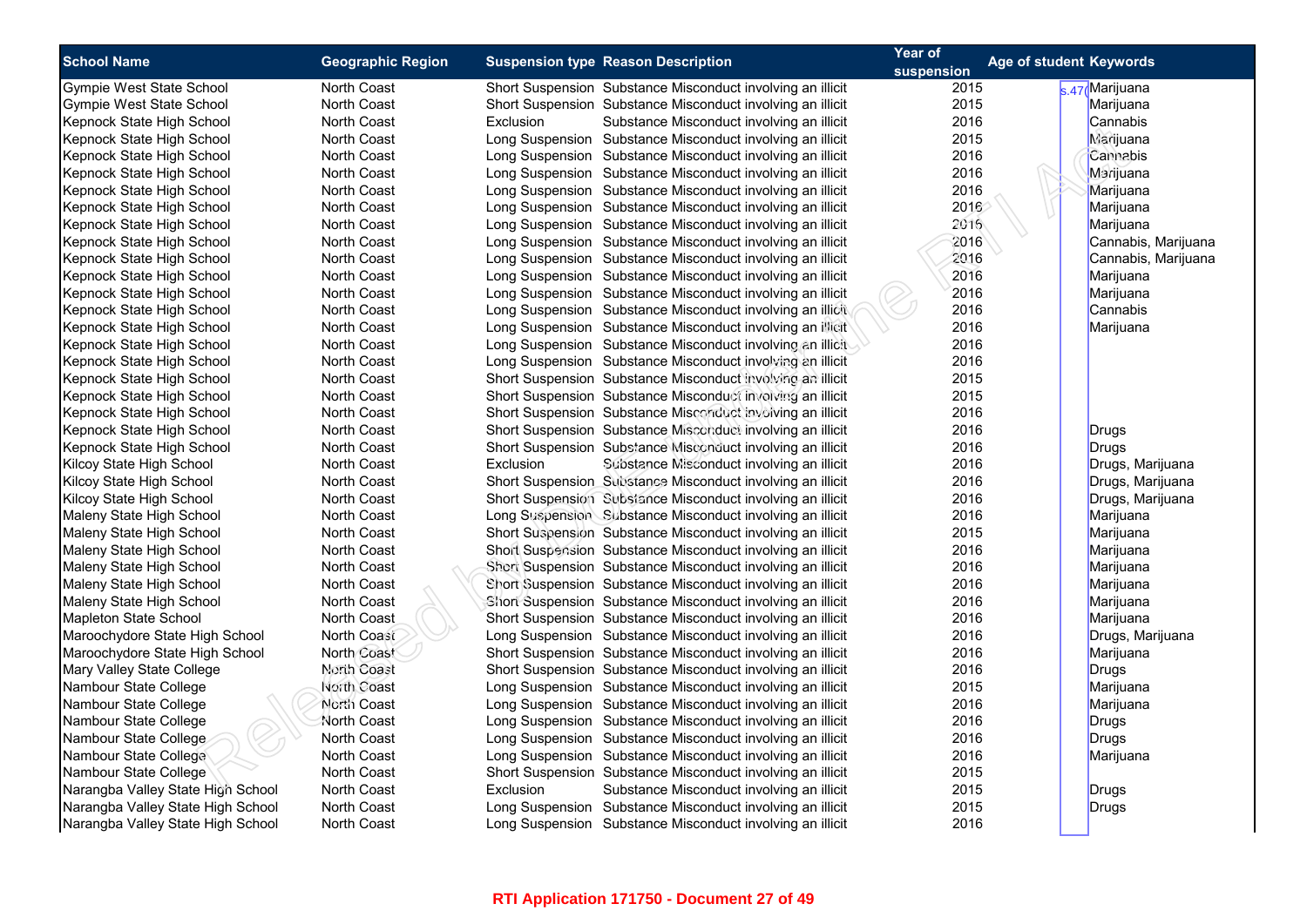| <b>School Name</b>                                                   | <b>Geographic Region</b> | <b>Suspension type Reason Description</b>                  | Year of            | Age of student Keywords |
|----------------------------------------------------------------------|--------------------------|------------------------------------------------------------|--------------------|-------------------------|
| Narangba Valley State High School                                    | North Coast              | Long Suspension Substance Misconduct involving an illicit  | suspension<br>2016 |                         |
| Narangba Valley State High School                                    | <b>North Coast</b>       | Long Suspension Substance Misconduct involving an illicit  | 2016               | s.47<br>Cannabis        |
| Narangba Valley State High School                                    | North Coast              | Long Suspension Substance Misconduct involving an illicit  | 2016               | Drugs, Marijuana        |
| Narangba Valley State High School                                    | North Coast              | Long Suspension Substance Misconduct involving an illicit  | 2016               | Drugs                   |
| Narangba Valley State High School                                    | North Coast              | Short Suspension Substance Misconduct involving an illicit | 2015               | Marijuana               |
| Narangba Valley State High School                                    | North Coast              | Short Suspension Substance Misconduct involving an illicit | 2015               | Drugs                   |
| Narangba Valley State High School                                    | <b>North Coast</b>       | Short Suspension Substance Misconduct involving an illicit | 2015               | Drugs                   |
| Narangba Valley State High School                                    | North Coast              | Short Suspension Substance Misconduct involving an illicit | 2016               |                         |
| Narangba Valley State High School                                    | North Coast              | Short Suspension Substance Misconduct involving an illicit | 2016               | Cannabis                |
| Narangba Valley State High School                                    | North Coast              | Short Suspension Substance Misconduct involving an illicit | 2016               |                         |
| Noosa District State High School                                     | North Coast              | Exclusion<br>Substance Misconduct involving an illicit     | 2015               | Marijuana               |
| Noosa District State High School                                     | North Coast              | Short Suspension Substance Misconduct involving an illicit | 2015               |                         |
| Noosa District State High School                                     | <b>North Coast</b>       | Short Suspension Substance Misconduct involving an illicit | 2015               | Marijuana<br>Marijuana  |
|                                                                      | North Coast              | Short Suspension Substance Misconduct involving an illicit | 2015               |                         |
| Noosa District State High School<br>Noosa District State High School | <b>North Coast</b>       | Short Suspension Substance Misconduct involving an illicit | 2015               | Marijuana               |
|                                                                      |                          |                                                            | 2015               |                         |
| Noosa District State High School                                     | <b>North Coast</b>       | Short Suspension Substance Misconduct involving an illicit | 2015               | Marijuana               |
| Noosa District State High School                                     | <b>North Coast</b>       | Short Suspension Substance Misconduct involving an illicit |                    | Marijuana               |
| Noosa District State High School                                     | <b>North Coast</b>       | Short Suspension Substance Misconduct involving an illicit | 2015               | Marijuana               |
| Noosa District State High School                                     | North Coast              | Short Suspension Substance Misconduct involving an illicit | 2016               |                         |
| Noosa District State High School                                     | <b>North Coast</b>       | Short Suspension Substance Misconduct involving an illicit | 2016               | Marijuana               |
| Noosa District State High School                                     | North Coast              | Short Suspension Substance Misconduct involving an illicit | 2016               |                         |
| Noosa District State High School                                     | North Coast              | Short Suspension Substance Misconduct involving an illicit | 2016               | Marijuana               |
| Noosa District State High School                                     | North Coast              | Short Suspension Substance Misconduct involving an illicit | 2016               | Marijuana               |
| Noosa District State High School                                     | <b>North Coast</b>       | Short Suspension Substance Misconduct involving an illicit | 2016               | Marijuana               |
| Noosa District State High School                                     | North Coast              | Short Suspension Substance Misconduct involving an illicit | 2016               | Marijuana               |
| Noosa District State High School -                                   | <b>North Coast</b>       | Short Suspension Substance Misconduct involving an illicit | 2015               | Drugs                   |
| Noosa District State High School -                                   | North Coast              | Short Suspension Substance Misconduct involving an illicit | 2015               | Marijuana               |
| Noosa District State High School -                                   | <b>North Coast</b>       | Short Suspension Substance Misconduct involving an illicit | 2015               | Marijuana               |
| North Lakes State College                                            | <b>North Coast</b>       | Exclusion<br>Substance Misconduct involving an illicit     | 2016               | Drugs, Marijuana        |
| North Lakes State College                                            | North Coast              | Exclusion<br>Substance Misconduct involving an illicit     | 2016               | Drugs, Marijuana        |
| North Lakes State College                                            | <b>North Coast</b>       | Long Suspension Substance Misconduct involving an illicit  | 2015               |                         |
| North Lakes State College                                            | North Coast              | Long Suspension Substance Misconduct involving an illicit  | 2016               |                         |
| North Lakes State College                                            | North Coast              | Long Suspension Substance Misconduct involving an illicit  | 2016               | Drugs, Marijuana        |
| North Lakes State College                                            | North Coast              | Short Suspension Substance Misconduct involving an illicit | 2015               | Marijuana               |
| North Lakes State College                                            | North Coast              | Short Suspension Substance Misconduct involving an illicit | 2016               | Drugs, Marijuana        |
| Aldridge State High School                                           | North Coast              | Exclusion<br>Substance Misconduct involving an illicit     | 2015               |                         |
| Aldridge State High School                                           | North Coast              | Exclusion<br>Substance Misconduct involving an illicit     | 2016               | Marijuana               |
| Aldridge State High School                                           | North Coast              | Exclusion<br>Substance Misconduct involving an illicit     | 2016               | Marijuana               |
| Aldridge State High School                                           | North Coast              | Long Suspension Substance Misconduct involving an illicit  | 2015               | Marijuana               |
| Aldridge State High School                                           | <b>North Coast</b>       | Long Suspension Substance Misconduct involving an illicit  | 2015               | Marijuana               |
| Aldridge State High School                                           | <b>North Coast</b>       | Long Suspension Substance Misconduct involving an illicit  | 2015               | Marijuana               |
| Aldridge State High School                                           | <b>North Coast</b>       | Long Suspension Substance Misconduct involving an illicit  | 2015               | Marijuana               |
| Aldridge State High School                                           | North Coast              | Long Suspension Substance Misconduct involving an illicit  | 2015               | Marijuana               |
| Aldridge State High School                                           | <b>North Coast</b>       | Long Suspension Substance Misconduct involving an illicit  | 2016               | Drugs                   |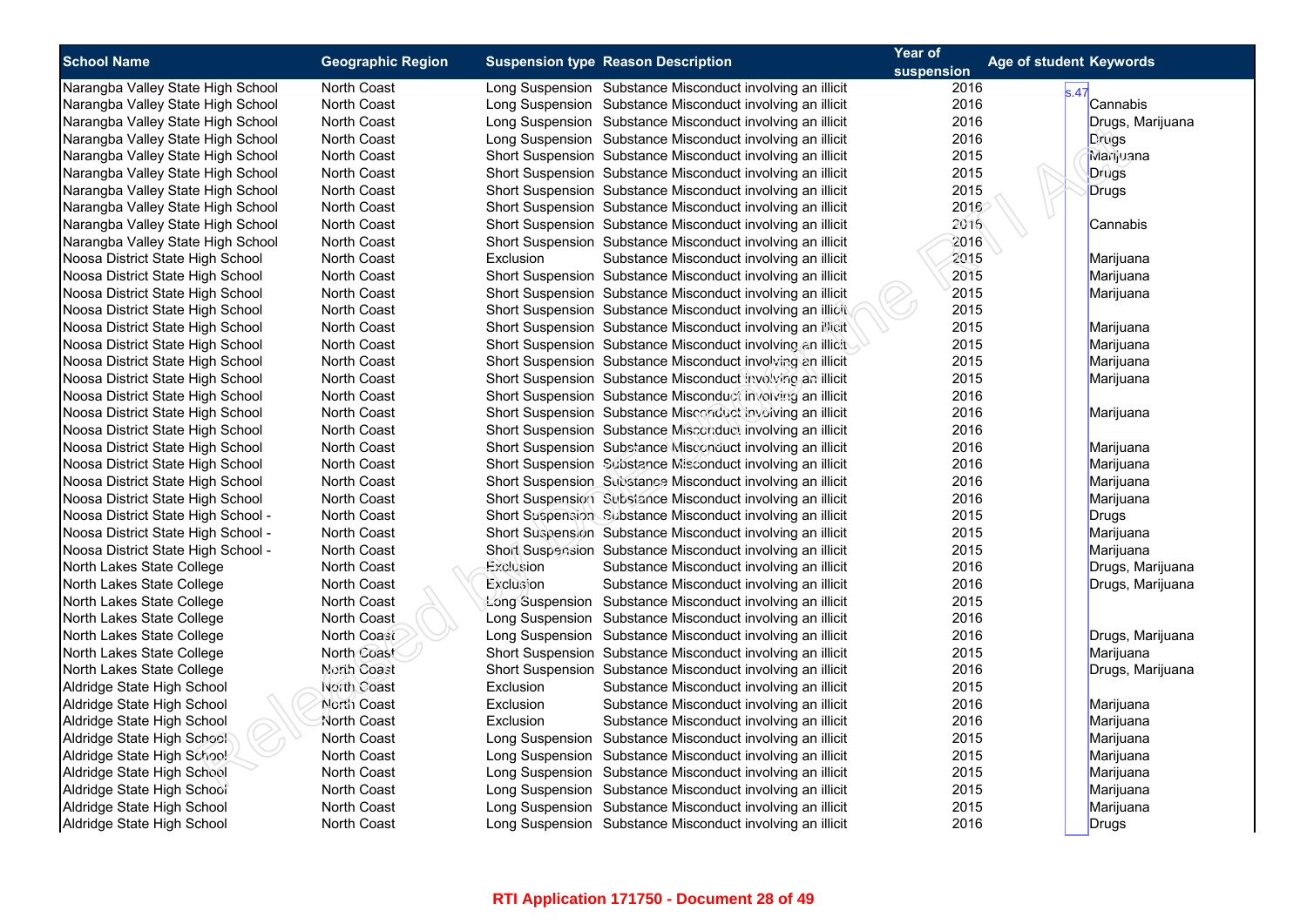| <b>School Name</b>              |                          |                                                            | Year of    | Age of student Keywords |
|---------------------------------|--------------------------|------------------------------------------------------------|------------|-------------------------|
|                                 | <b>Geographic Region</b> | <b>Suspension type Reason Description</b>                  | suspension |                         |
| Aldridge State High School      | North Coast              | Long Suspension Substance Misconduct involving an illicit  | 2016       | s.47 Drugs, Marijuana   |
| Aldridge State High School      | <b>North Coast</b>       | Long Suspension Substance Misconduct involving an illicit  | 2016       | Marijuana               |
| Aldridge State High School      | North Coast              | Long Suspension Substance Misconduct involving an illicit  | 2016       | Marijuana               |
| Aldridge State High School      | <b>North Coast</b>       | Short Suspension Substance Misconduct involving an illicit | 2015       |                         |
| Aldridge State High School      | <b>North Coast</b>       | Short Suspension Substance Misconduct involving an illicit | 2016       |                         |
| Aldridge State High School      | <b>North Coast</b>       | Short Suspension Substance Misconduct involving an illicit | 2016       |                         |
| Aldridge State High School      | North Coast              | Short Suspension Substance Misconduct involving an illicit | 2016       |                         |
| Aldridge State High School      | <b>North Coast</b>       | Short Suspension Substance Misconduct involving an illicit | 2016       |                         |
| Aldridge State High School      | <b>North Coast</b>       | Short Suspension Substance Misconduct involving an illicit | 2016       |                         |
| Aldridge State High School      | <b>North Coast</b>       | Short Suspension Substance Misconduct involving an illicit | 2016       | <b>Drugs</b>            |
| Aldridge State High School      | North Coast              | Short Suspension Substance Misconduct involving an illicit | 2016       | <b>Drugs</b>            |
| Aldridge State High School      | <b>North Coast</b>       | Short Suspension Substance Misconduct involving an illicit | 2016       | Marijuana               |
| Aldridge State High School      | North Coast              | Short Suspension Substance Misconduct involving an illicit | 2016       | Marijuana               |
| Bray Park State High School     | <b>North Coast</b>       | Exclusion<br>Substance Misconduct involving an illicit     | 2015       | Marijuana               |
| Bray Park State High School     | <b>North Coast</b>       | Exclusion<br>Substance Misconduct involving an illicit     | 2015       | Cannabis                |
| Bray Park State High School     | <b>North Coast</b>       | Exclusion<br>Substance Misconduct involving an illicit     | 2015       | Marijuana               |
| Bray Park State High School     | North Coast              | Exclusion<br>Substance Misconduct involving an illicit     | 2015       | Cannabis                |
| Bray Park State High School     | <b>North Coast</b>       | Long Suspension Substance Misconduct involving an illicit  | 2015       | Marijuana               |
| Bribie Island State High School | North Coast              | Exclusion<br>Substance Misconduct involving an illicit     | 2016       | Marijuana               |
| Bribie Island State High School | <b>North Coast</b>       | Exclusion<br>Substance Misconduct involving an illicit     | 2016       | Marijuana               |
| Bribie Island State High School | North Coast              | Exclusion<br>Substance Misconduct involving an illicit     | 2016       | Marijuana               |
| Bribie Island State High School | <b>North Coast</b>       | Exclusion<br>Substance Misconduct involving an illicit     | 2016       | Cannabis, Drugs         |
| Bribie Island State High School | North Coast              | Exclusion<br>Substance Misconduct involving an illicit     | 2016       | Cannabis, Drugs         |
| Bribie Island State High School | <b>North Coast</b>       | Exclusion<br>Substance Misconduct involving an illicit     | 2016       | Cannabis, Drugs         |
| Caloundra State High School     | <b>North Coast</b>       | Long Suspension Subsiance Misconduct involving an illicit  | 2015       | Marijuana               |
| Caloundra State High School     | <b>North Coast</b>       | Long Suspension Substance Misconduct involving an illicit  | 2015       | Marijuana               |
| Caloundra State High School     | North Coast              | Long Suspension Substance Misconduct involving an illicit  | 2015       | Marijuana               |
| Caloundra State High School     | <b>North Coast</b>       | Long Suspension Substance Misconduct involving an illicit  | 2015       | Marijuana               |
| Caloundra State High School     | North Coast              | Long Suspension Substance Misconduct involving an illicit  | 2015       | Marijuana               |
| Caloundra State High School     | <b>North Coast</b>       | Long Suspension Substance Misconduct involving an illicit  | 2015       | Marijuana               |
| Caloundra State High School     | North Coast              | Long Suspension Substance Misconduct involving an illicit  | 2016       | Marijuana               |
| Caloundra State High School     | <b>North Coast</b>       | Long Suspension Substance Misconduct involving an illicit  | 2016       | Drugs                   |
| Caloundra State High School     | North Coast              | Long Suspension Substance Misconduct involving an illicit  | 2016       | Marijuana               |
| Caloundra State High School     | North Coast              | Long Suspension Substance Misconduct involving an illicit  | 2016       | Marijuana               |
| Caloundra State High School     | North Coast              | Long Suspension Substance Misconduct involving an illicit  | 2016       | Marijuana               |
| Caloundra State High School     | North Coast              | Long Suspension Substance Misconduct involving an illicit  | 2016       |                         |
| Caloundra State High School     | North Coast              | Short Suspension Substance Misconduct involving an illicit | 2015       | Marijuana               |
| Caloundra State High School     | <b>North Coast</b>       | Short Suspension Substance Misconduct involving an illicit | 2015       | Marijuana               |
| Caloundra State High School     | North Coast              | Short Suspension Substance Misconduct involving an illicit | 2015       | Marijuana               |
| Caloundra State High School     | <b>North Coast</b>       | Short Suspension Substance Misconduct involving an illicit | 2015       | Marijuana               |
| Caloundra State High School     | <b>North Coast</b>       | Short Suspension Substance Misconduct involving an illicit | 2015       | Drugs, Marijuana        |
| Caloundra State High School     | <b>North Coast</b>       | Short Suspension Substance Misconduct involving an illicit | 2016       | Drugs                   |
| Caloundra State High School     | North Coast              | Short Suspension Substance Misconduct involving an illicit | 2016       | <b>Drugs</b>            |
| Caloundra State High School     | <b>North Coast</b>       | Short Suspension Substance Misconduct involving an illicit | 2016       | Drugs                   |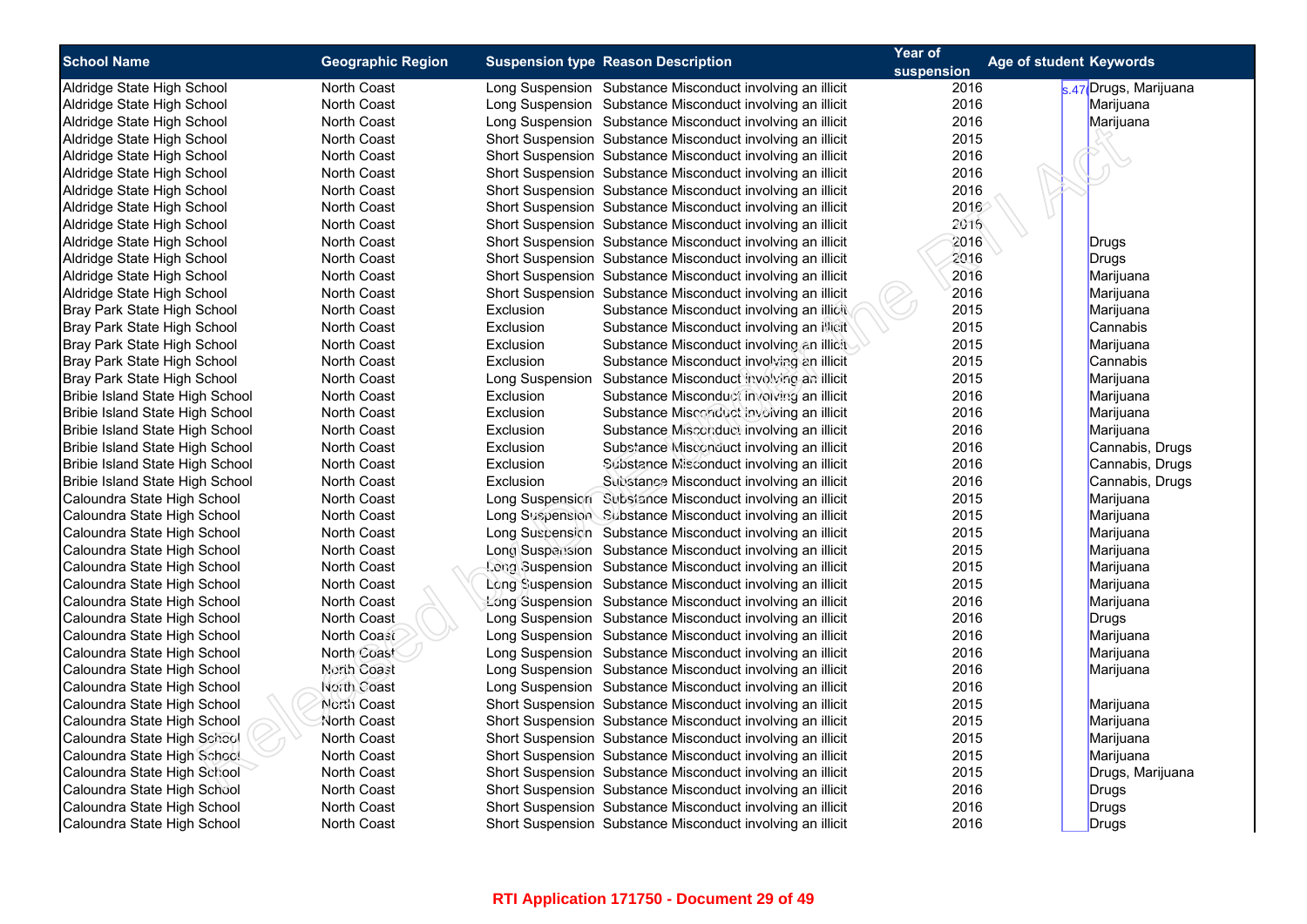| <b>School Name</b>                                                                                                                                                                                                                                                                | <b>Geographic Region</b>                                                                                                   | <b>Suspension type Reason Description</b>                                                                                                                                                                                                                                                                                                                                                                                                                                                                                              | Year of                                              | Age of student Keywords                                                                                          |
|-----------------------------------------------------------------------------------------------------------------------------------------------------------------------------------------------------------------------------------------------------------------------------------|----------------------------------------------------------------------------------------------------------------------------|----------------------------------------------------------------------------------------------------------------------------------------------------------------------------------------------------------------------------------------------------------------------------------------------------------------------------------------------------------------------------------------------------------------------------------------------------------------------------------------------------------------------------------------|------------------------------------------------------|------------------------------------------------------------------------------------------------------------------|
|                                                                                                                                                                                                                                                                                   |                                                                                                                            |                                                                                                                                                                                                                                                                                                                                                                                                                                                                                                                                        | suspension                                           |                                                                                                                  |
| Caloundra State School                                                                                                                                                                                                                                                            | <b>North Coast</b>                                                                                                         | Short Suspension Substance Misconduct involving an illicit                                                                                                                                                                                                                                                                                                                                                                                                                                                                             | 2015                                                 | s.47                                                                                                             |
| Caloundra State School                                                                                                                                                                                                                                                            | <b>North Coast</b>                                                                                                         | Short Suspension Substance Misconduct involving an illicit                                                                                                                                                                                                                                                                                                                                                                                                                                                                             | 2015                                                 |                                                                                                                  |
| Caloundra State School                                                                                                                                                                                                                                                            | <b>North Coast</b>                                                                                                         | Short Suspension Substance Misconduct involving an illicit                                                                                                                                                                                                                                                                                                                                                                                                                                                                             | 2015                                                 |                                                                                                                  |
| Caloundra State School                                                                                                                                                                                                                                                            | <b>North Coast</b>                                                                                                         | Short Suspension Substance Misconduct involving an illicit                                                                                                                                                                                                                                                                                                                                                                                                                                                                             | 2015                                                 |                                                                                                                  |
| Caloundra State School                                                                                                                                                                                                                                                            | North Coast                                                                                                                | Short Suspension Substance Misconduct involving an illicit                                                                                                                                                                                                                                                                                                                                                                                                                                                                             | 2015                                                 |                                                                                                                  |
| Caloundra State School                                                                                                                                                                                                                                                            | <b>North Coast</b>                                                                                                         | Short Suspension Substance Misconduct involving an illicit                                                                                                                                                                                                                                                                                                                                                                                                                                                                             | 2015                                                 |                                                                                                                  |
| Clontarf Beach State High School                                                                                                                                                                                                                                                  | <b>North Coast</b>                                                                                                         | Exclusion<br>Substance Misconduct involving an illicit                                                                                                                                                                                                                                                                                                                                                                                                                                                                                 | 2016                                                 | Drugs, Marijuana                                                                                                 |
| Clontarf Beach State High School                                                                                                                                                                                                                                                  | <b>North Coast</b>                                                                                                         | Long Suspension Substance Misconduct involving an illicit                                                                                                                                                                                                                                                                                                                                                                                                                                                                              | 2015                                                 | Marijuana                                                                                                        |
| Clontarf Beach State High School                                                                                                                                                                                                                                                  | North Coast                                                                                                                | Long Suspension Substance Misconduct involving an illicit                                                                                                                                                                                                                                                                                                                                                                                                                                                                              | 2015                                                 | Drugs, Marijuana                                                                                                 |
| Clontarf Beach State High School                                                                                                                                                                                                                                                  | <b>North Coast</b>                                                                                                         | Long Suspension Substance Misconduct involving an illicit                                                                                                                                                                                                                                                                                                                                                                                                                                                                              | 2016                                                 |                                                                                                                  |
| Clontarf Beach State High School                                                                                                                                                                                                                                                  | <b>North Coast</b>                                                                                                         | Long Suspension Substance Misconduct involving an illicit                                                                                                                                                                                                                                                                                                                                                                                                                                                                              | 2016                                                 | Drugs, Marijuana                                                                                                 |
| Clontarf Beach State High School                                                                                                                                                                                                                                                  | <b>North Coast</b>                                                                                                         | Short Suspension Substance Misconduct involving an illicit                                                                                                                                                                                                                                                                                                                                                                                                                                                                             | 2015                                                 |                                                                                                                  |
| Clontarf Beach State High School                                                                                                                                                                                                                                                  | North Coast                                                                                                                | Short Suspension Substance Misconduct involving an illicit                                                                                                                                                                                                                                                                                                                                                                                                                                                                             | 2016                                                 | Marijuana                                                                                                        |
| Clontarf Beach State High School                                                                                                                                                                                                                                                  | <b>North Coast</b>                                                                                                         | Short Suspension Substance Misconduct involving an illicit                                                                                                                                                                                                                                                                                                                                                                                                                                                                             | 2016                                                 |                                                                                                                  |
| Clontarf Beach State High School                                                                                                                                                                                                                                                  | North Coast                                                                                                                | Short Suspension Substance Misconduct involving an illicit                                                                                                                                                                                                                                                                                                                                                                                                                                                                             | 2016                                                 | Ecstasy                                                                                                          |
| Clontarf Beach State School                                                                                                                                                                                                                                                       | <b>North Coast</b>                                                                                                         | Short Suspension Substance Misconduct involving an illicit                                                                                                                                                                                                                                                                                                                                                                                                                                                                             | 2016                                                 | Drugs, Marijuana                                                                                                 |
| Coolum State High School                                                                                                                                                                                                                                                          | North Coast                                                                                                                | Exclusion<br>Substance Misconduct involving an illicit                                                                                                                                                                                                                                                                                                                                                                                                                                                                                 | 2015                                                 | Marijuana                                                                                                        |
| Coolum State High School                                                                                                                                                                                                                                                          | <b>North Coast</b>                                                                                                         | Exclusion<br>Substance Misconduct involving an illicit                                                                                                                                                                                                                                                                                                                                                                                                                                                                                 | 2015                                                 | Marijuana                                                                                                        |
| Coolum State High School                                                                                                                                                                                                                                                          | North Coast                                                                                                                | Short Suspension Substance Misconduct involving an illicit                                                                                                                                                                                                                                                                                                                                                                                                                                                                             | 2015                                                 |                                                                                                                  |
| Coolum State High School                                                                                                                                                                                                                                                          | <b>North Coast</b>                                                                                                         | Short Suspension Substance Misconduct involving an illicit                                                                                                                                                                                                                                                                                                                                                                                                                                                                             | 2015                                                 |                                                                                                                  |
| Coolum State High School                                                                                                                                                                                                                                                          | North Coast                                                                                                                | Short Suspension Substance Misconduct involving an illicit                                                                                                                                                                                                                                                                                                                                                                                                                                                                             | 2015                                                 | Marijuana                                                                                                        |
| Coolum State High School                                                                                                                                                                                                                                                          | <b>North Coast</b>                                                                                                         | Short Suspension Substance Misconduct involving an illicit                                                                                                                                                                                                                                                                                                                                                                                                                                                                             | 2015                                                 |                                                                                                                  |
| Coolum State High School                                                                                                                                                                                                                                                          | <b>North Coast</b>                                                                                                         | Short Suspension Substance Misconduct involving an illicit                                                                                                                                                                                                                                                                                                                                                                                                                                                                             | 2015                                                 |                                                                                                                  |
| Coolum State High School                                                                                                                                                                                                                                                          | <b>North Coast</b>                                                                                                         | Short Suspension Substance Misconduct involving an illicit                                                                                                                                                                                                                                                                                                                                                                                                                                                                             | 2015                                                 | Marijuana                                                                                                        |
| Coolum State High School                                                                                                                                                                                                                                                          | North Coast                                                                                                                | Short Suspension Substance Misconduct involving an illicit                                                                                                                                                                                                                                                                                                                                                                                                                                                                             | 2015                                                 | Marijuana                                                                                                        |
| Coolum State High School                                                                                                                                                                                                                                                          | <b>North Coast</b>                                                                                                         | Short Suspension Substance Misconduct involving an illicit                                                                                                                                                                                                                                                                                                                                                                                                                                                                             | 2015                                                 | Drugs, Marijuana                                                                                                 |
| Coolum State High School                                                                                                                                                                                                                                                          | North Coast                                                                                                                | Short Suspension Substance Misconduct involving an illicit                                                                                                                                                                                                                                                                                                                                                                                                                                                                             | 2016                                                 | Drugs                                                                                                            |
| Coolum State High School                                                                                                                                                                                                                                                          | <b>North Coast</b>                                                                                                         | Short Suspension Substance Misconduct involving an illicit                                                                                                                                                                                                                                                                                                                                                                                                                                                                             | 2016                                                 | Drugs, Marijuana                                                                                                 |
| Coolum State High School                                                                                                                                                                                                                                                          | North Coast                                                                                                                | Short Suspension Substance Misconduct involving an illicit                                                                                                                                                                                                                                                                                                                                                                                                                                                                             | 2016                                                 | Drugs, Marijuana                                                                                                 |
| Coolum State High School                                                                                                                                                                                                                                                          | <b>North Coast</b>                                                                                                         | Short Suspension Substance Misconduct involving an illicit                                                                                                                                                                                                                                                                                                                                                                                                                                                                             | 2016                                                 | Cannabis                                                                                                         |
| Coolum State High School                                                                                                                                                                                                                                                          | North Coast                                                                                                                | Short Suspension Substance Misconduct involving an illicit                                                                                                                                                                                                                                                                                                                                                                                                                                                                             | 2016                                                 |                                                                                                                  |
| Gin Gin State High School                                                                                                                                                                                                                                                         | <b>North Coast</b>                                                                                                         | Short Suspension Substance Misconduct involving an illicit                                                                                                                                                                                                                                                                                                                                                                                                                                                                             | 2016                                                 | Marijuana                                                                                                        |
| Gympie State High School                                                                                                                                                                                                                                                          | North Coast                                                                                                                | Exclusion<br>Substance Misconduct involving an illicit                                                                                                                                                                                                                                                                                                                                                                                                                                                                                 | 2015                                                 | Drugs, Marijuana                                                                                                 |
| Gympie State High School                                                                                                                                                                                                                                                          | North Coast                                                                                                                | Exclusion<br>Substance Misconduct involving an illicit                                                                                                                                                                                                                                                                                                                                                                                                                                                                                 | 2015                                                 | Marijuana                                                                                                        |
| Gympie State High School                                                                                                                                                                                                                                                          | North Coast                                                                                                                | Exclusion<br>Substance Misconduct involving an illicit                                                                                                                                                                                                                                                                                                                                                                                                                                                                                 | 2015                                                 | Drugs, Marijuana                                                                                                 |
|                                                                                                                                                                                                                                                                                   |                                                                                                                            |                                                                                                                                                                                                                                                                                                                                                                                                                                                                                                                                        |                                                      |                                                                                                                  |
|                                                                                                                                                                                                                                                                                   | North Coast                                                                                                                |                                                                                                                                                                                                                                                                                                                                                                                                                                                                                                                                        |                                                      |                                                                                                                  |
|                                                                                                                                                                                                                                                                                   |                                                                                                                            | Exclusion                                                                                                                                                                                                                                                                                                                                                                                                                                                                                                                              | 2015                                                 |                                                                                                                  |
|                                                                                                                                                                                                                                                                                   |                                                                                                                            |                                                                                                                                                                                                                                                                                                                                                                                                                                                                                                                                        |                                                      |                                                                                                                  |
|                                                                                                                                                                                                                                                                                   |                                                                                                                            |                                                                                                                                                                                                                                                                                                                                                                                                                                                                                                                                        |                                                      |                                                                                                                  |
|                                                                                                                                                                                                                                                                                   |                                                                                                                            |                                                                                                                                                                                                                                                                                                                                                                                                                                                                                                                                        |                                                      |                                                                                                                  |
|                                                                                                                                                                                                                                                                                   |                                                                                                                            |                                                                                                                                                                                                                                                                                                                                                                                                                                                                                                                                        |                                                      |                                                                                                                  |
|                                                                                                                                                                                                                                                                                   |                                                                                                                            |                                                                                                                                                                                                                                                                                                                                                                                                                                                                                                                                        |                                                      |                                                                                                                  |
|                                                                                                                                                                                                                                                                                   | <b>North Coast</b>                                                                                                         |                                                                                                                                                                                                                                                                                                                                                                                                                                                                                                                                        | 2016                                                 |                                                                                                                  |
| Gympie State High School<br>Isis District State High School<br>Kawana Waters State College<br>Kawana Waters State College<br>Kawana Waters State College<br>Minimbah State School<br>Morayfield State High School<br>Morayfield State High School<br>Morayfield State High School | North Coast<br><b>North Coast</b><br>North Coast<br><b>North Coast</b><br>North Coast<br><b>North Coast</b><br>North Coast | Long Suspension Substance Misconduct involving an illicit<br>Short Suspension Substance Misconduct involving an illicit<br>Substance Misconduct involving an illicit<br>Exclusion<br>Substance Misconduct involving an illicit<br>Exclusion<br>Substance Misconduct involving an illicit<br>Substance Misconduct involving an illicit<br>Exclusion<br>Substance Misconduct involving an illicit<br>Exclusion<br>Long Suspension Substance Misconduct involving an illicit<br>Long Suspension Substance Misconduct involving an illicit | 2015<br>2016<br>2015<br>2016<br>2015<br>2015<br>2016 | Marijuana<br>Drugs<br>Drugs<br>Marijuana<br>Drugs, Marijuana<br>Marijuana<br>Marijuana<br>Marijuana<br>Marijuana |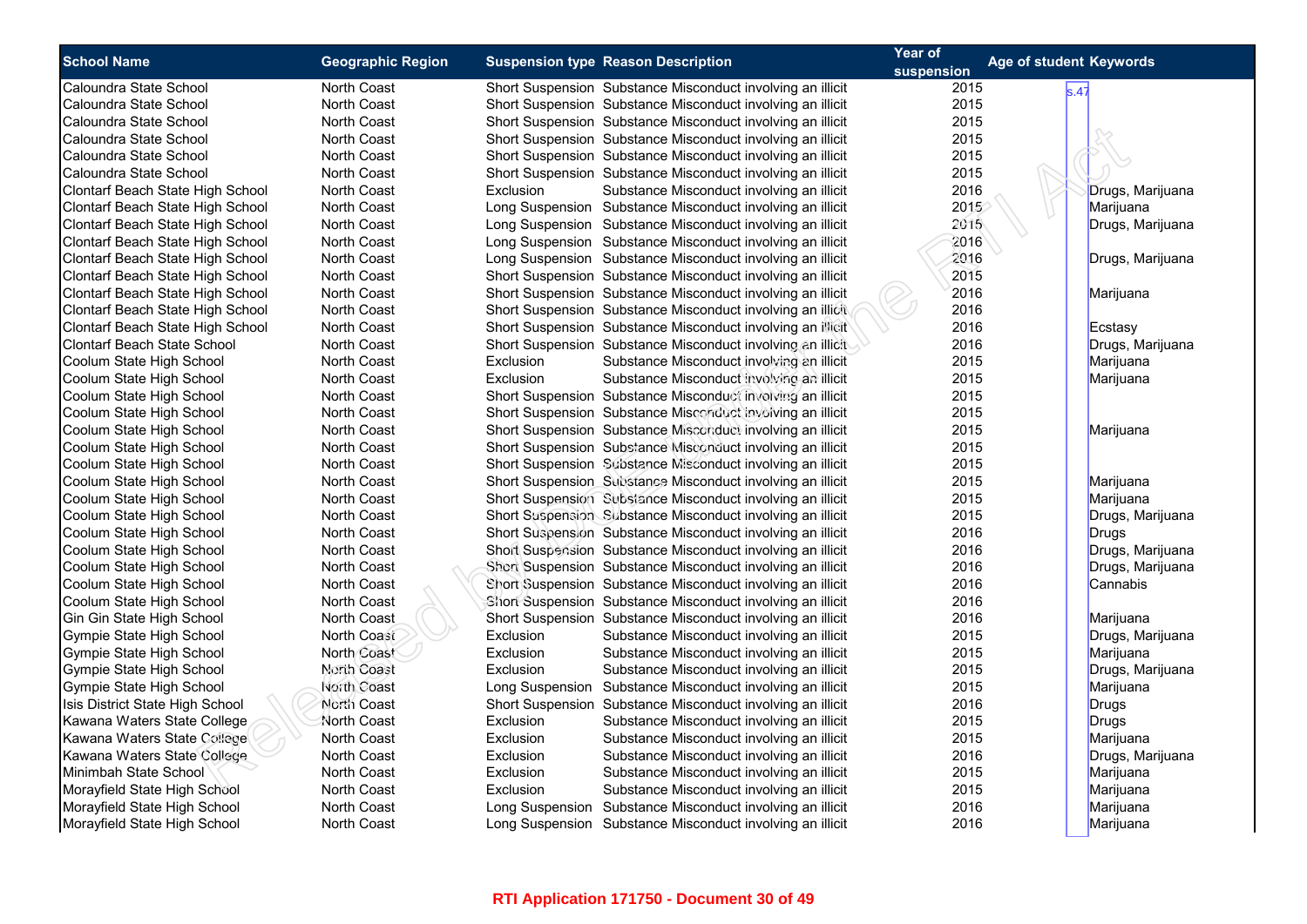| <b>School Name</b>               | <b>Geographic Region</b> | <b>Suspension type Reason Description</b>                                                                              | Year of            | Age of student Keywords   |
|----------------------------------|--------------------------|------------------------------------------------------------------------------------------------------------------------|--------------------|---------------------------|
| Morayfield State High School     | North Coast              | Long Suspension Substance Misconduct involving an illicit                                                              | suspension<br>2016 | 4 <sup>-</sup> Marijuana  |
| Morayfield State High School     | North Coast              | Long Suspension Substance Misconduct involving an illicit                                                              | 2016               | Marijuana                 |
| Morayfield State High School     | North Coast              | Long Suspension Substance Misconduct involving an illicit                                                              | 2016               | Marijuana                 |
| Mountain Creek State High School | North Coast              | Long Suspension Substance Misconduct involving an illicit                                                              | 2016               | Marijuana                 |
| Mountain Creek State High School | North Coast              | Short Suspension Substance Misconduct involving an illicit                                                             | 2015               | Drugs, Marijuana          |
| Mountain Creek State High School | North Coast              | Short Suspension Substance Misconduct involving an illicit                                                             | 2015               | Drugs, Marijuana          |
| Mountain Creek State High School | <b>North Coast</b>       | Short Suspension Substance Misconduct involving an illicit                                                             | 2016               | Marijuana                 |
| Mountain Creek State High School | North Coast              | Short Suspension Substance Misconduct involving an illicit                                                             | 2016               | Drugs, Marijuana          |
| Mountain Creek State High School | North Coast              | Short Suspension Substance Misconduct involving an illicit                                                             | 2016               |                           |
| Mountain Creek State High School | <b>North Coast</b>       | Short Suspension Substance Misconduct involving an illicit                                                             | 2016               | Drugs, Marijuana          |
| Murrumba State Secondary College | <b>North Coast</b>       | Exclusion<br>Substance Misconduct involving an illicit                                                                 | 2016               | Marijuana                 |
| Murrumba State Secondary College | North Coast              | Long Suspension Substance Misconduct involving an illicit                                                              | 2016               |                           |
| Murrumba State Secondary College | North Coast              | Long Suspension Substance Misconduct involving an illicit                                                              | 2016               | Marijuana                 |
| Murrumba State Secondary College | North Coast              | Long Suspension Substance Misconduct involving an illicit                                                              | 2016               |                           |
| Murrumba State Secondary College | <b>North Coast</b>       | Long Suspension Substance Misconduct involving an illicit                                                              | 2016               | Marijuana                 |
| Sunshine Beach State High School | North Coast              | Exclusion<br>Substance Misconduct involving an illicit                                                                 | 2016               | Marijuana                 |
| Sunshine Beach State High School | North Coast              | Long Suspension Substance Misconduct involving an illicit                                                              | 2015               | Marijuana                 |
| Sunshine Beach State High School | North Coast              | Long Suspension Substance Misconduct involving an illicit                                                              | 2015               | Marijuana                 |
| Sunshine Beach State High School | <b>North Coast</b>       | Long Suspension Substance Misconduct involving an illicit                                                              | 2015               | Drugs, Marijuana          |
| Sunshine Beach State High School | North Coast              | Long Suspension Substance Misconduct involving an illicit                                                              | 2016               | Marijuana                 |
| Sunshine Beach State High School | North Coast              | Long Suspension Substance Misconduct involving an illicit                                                              | 2016               | Marijuana                 |
| Sunshine Beach State High School | North Coast              | Long Suspension Substance Misconduct involving an illicit                                                              | 2016               | Marijuana                 |
| Sunshine Beach State High School | North Coast              | Short Suspension Substance Misconduct involving an illicit                                                             | 2015               | Drugs, Marijuana          |
| Sunshine Beach State High School | <b>North Coast</b>       | Short Suspension Substance Misconduct involving an illicit                                                             | 2015               | Marijuana                 |
| Sunshine Beach State High School | North Coast              | Short Suspension Substance Misconduct involving an illicit                                                             | 2016               | Marijuana                 |
| Tullawong State High School      | North Coast              | Exclusion<br>Substance Misconduct involving an illicit                                                                 | 2016               | Marijuana                 |
| Redcliffe State High School      | <b>North Coast</b>       | <b>Exclusion</b>                                                                                                       | 2016               |                           |
| Redcliffe State High School      | <b>North Coast</b>       | Substance Misconduct involving an illicit                                                                              | 2015               | Drugs, Marijuana          |
| Redcliffe State High School      | <b>North Coast</b>       | Long Suspension Substance Misconduct involving an illicit<br>Long Suspension Substance Misconduct involving an illicit | 2016               | Drugs<br>Drugs, Marijuana |
| Pine Rivers State High School    |                          | Exclusion                                                                                                              | 2015               |                           |
| Pine Rivers State High School    | North Coast              | Substance Misconduct involving an illicit                                                                              | 2015               | Marijuana                 |
|                                  | <b>North Coast</b>       | Exclusion<br>Substance Misconduct involving an illicit                                                                 |                    | Marijuana                 |
| Pine Rivers State High School    | <b>North Coast</b>       | Exclusion<br>Substance Misconduct involving an illicit                                                                 | 2015               | Marijuana                 |
| Pine Rivers State High School    | North Coast              | Exclusion<br>Substance Misconduct involving an illicit                                                                 | 2016               | Cannabis, Drugs           |
| Rosedale State School            | North Coast              | Exclusion<br>Substance Misconduct involving an illicit                                                                 | 2016<br>2016       | Marijuana                 |
| Rosedale State School            | North Coast              | Exclusion<br>Substance Misconduct involving an illicit                                                                 |                    | Drugs, Marijuana          |
| Rosedale State School            | North Coast              | Exclusion<br>Substance Misconduct involving an illicit                                                                 | 2016               | Marijuana                 |
| Rosedale State School            | North Coast              | Long Suspension Substance Misconduct involving an illicit                                                              | 2015               | Marijuana                 |
| Rosedale State School            | <b>North Coast</b>       | Long Suspension Substance Misconduct involving an illicit                                                              | 2015               | Marijuana                 |
| Rosedale State School            | <b>North Coast</b>       | Long Suspension Substance Misconduct involving an illicit                                                              | 2016               | Marijuana                 |
| Rosedale State School            | <b>North Coast</b>       | Short Suspension Substance Misconduct involving an illicit                                                             | 2015               | Marijuana                 |
| Rosedale State School            | North Coast              | Short Suspension Substance Misconduct involving an illicit                                                             | 2015               | Marijuana                 |
| Rosedale State School            | <b>North Coast</b>       | Short Suspension Substance Misconduct involving an illicit                                                             | 2016               |                           |
| Rosedale State School            | <b>North Coast</b>       | Short Suspension Substance Misconduct involving an illicit                                                             | 2016               | Marijuana                 |
| Rosedale State School            | <b>North Coast</b>       | Short Suspension Substance Misconduct involving an illicit                                                             | 2016               | Drugs, Marijuana          |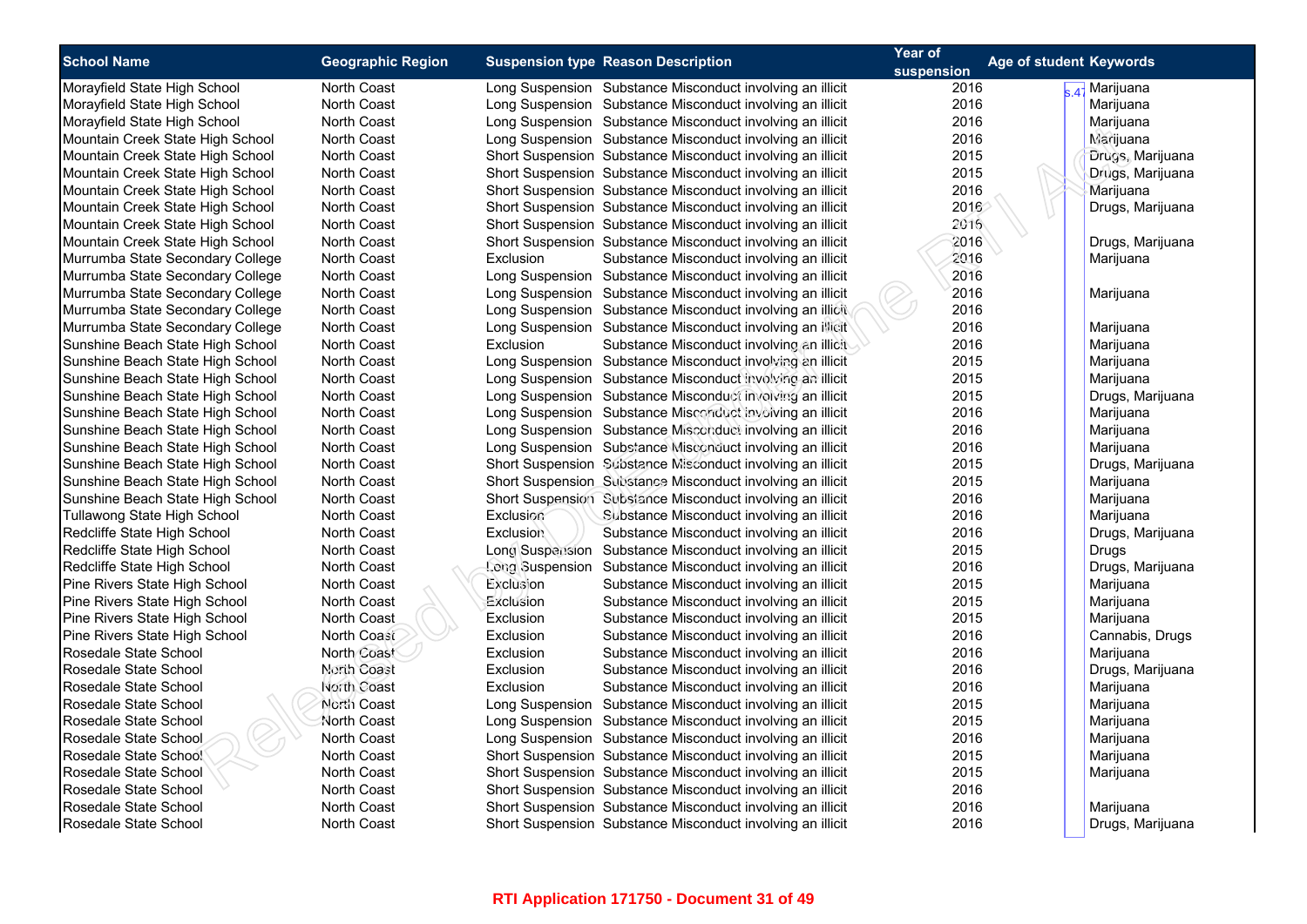| <b>School Name</b>                       | <b>Geographic Region</b> |                  |                                                            | Year of<br>Age of student Keywords |                  |
|------------------------------------------|--------------------------|------------------|------------------------------------------------------------|------------------------------------|------------------|
|                                          |                          |                  | <b>Suspension type Reason Description</b>                  | suspension                         |                  |
| Rosedale State School                    | <b>North Coast</b>       |                  | Short Suspension Substance Misconduct involving an illicit | 2016                               | $s.47$ Drugs     |
| Rosedale State School                    | North Coast              |                  | Short Suspension Substance Misconduct involving an illicit | 2016                               | Drugs            |
| Sunshine Beach State High School         | <b>North Coast</b>       |                  | Short Suspension Substance Misconduct involving an illicit | 2016                               |                  |
| Sunshine Beach State High School         | North Coast              |                  | Short Suspension Substance Misconduct involving an illicit | 2016                               | Drugs, Marijuana |
| Sunshine Beach State High School         | North Coast              |                  | Short Suspension Substance Misconduct involving an illicit | 2016                               | Marijuana        |
| Sunshine Beach State High School         | North Coast              |                  | Short Suspension Substance Misconduct involving an illicit | 2016                               | Marijuana        |
| Sunshine Beach State High School         | <b>North Coast</b>       |                  | Short Suspension Substance Misconduct involving an illicit | 2016                               | Marijuana        |
| Sunshine Beach State High School         | North Coast              |                  | Short Suspension Substance Misconduct involving an illicit | 2016                               | Marijuana        |
| Sunshine Beach State High School         | North Coast              |                  | Short Suspension Substance Misconduct involving an illicit | 2016                               | Marijuana        |
| Sunshine Beach State High School         | <b>North Coast</b>       |                  | Short Suspension Substance Misconduct involving an illicit | 2016                               | Drugs, Marijuana |
| Tin Can Bay State School                 | <b>North Coast</b>       | Exclusion        | Substance Misconduct involving an illicit                  | 2015                               | Drugs, Marijuana |
| Tin Can Bay State School                 | North Coast              | Exclusion        | Substance Misconduct involving an illicit                  | 2016                               | Marijuana        |
| Tin Can Bay State School                 | North Coast              |                  | Long Suspension Substance Misconduct involving an illicit  | 2016                               | Marijuana        |
| Tin Can Bay State School                 | <b>North Coast</b>       |                  | Short Suspension Substance Misconduct involving an illicit | 2016                               |                  |
| Tullawong State High School              | <b>North Coast</b>       | Exclusion        | Substance Misconduct involving an illicit                  | 2016                               | Marijuana        |
| Tullawong State High School              | North Coast              | Exclusion        | Substance Misconduct involving an illicit                  | 2016                               | Marijuana        |
| Tullawong State High School              | North Coast              |                  | Long Suspension Substance Misconduct involving an illicit  | 2016                               | Marijuana        |
| Tullawong State High School              | <b>North Coast</b>       |                  | Short Suspension Substance Misconduct involving an illicit | 2015                               | <b>Drugs</b>     |
| Tullawong State High School              | <b>North Coast</b>       |                  | Short Suspension Substance Misconduct involving an illicit | 2016                               |                  |
| Urangan Point State School               | North Coast              |                  | Long Suspension Substance Misconduct involving an illicit  | 2016                               | Marijuana        |
| Urangan Point State School               | <b>North Coast</b>       |                  | Short Suspension Substance Misconduct involving an illicit | 2016                               | Marijuana        |
| Urangan State High School                | <b>North Coast</b>       | <b>Exclusion</b> | Substance Misconduct involving an illicit                  | 2016                               | Drugs            |
| Urangan State High School                | North Coast              |                  | Long Suspension Substance Misconduct involving an illicit  | 2015                               | Drugs, Marijuana |
| Urangan State High School                | <b>North Coast</b>       |                  | Long Suspension Substance Misconduct involving an illicit  | 2016                               | Marijuana        |
| Urangan State High School                | <b>North Coast</b>       |                  | Long Suspension Subsiance Misconduct involving an illicit  | 2016                               | Drugs            |
| Urangan State High School                | North Coast              |                  | Long Suspension Substance Misconduct involving an illicit  | 2016                               |                  |
| Urangan State High School                | <b>North Coast</b>       |                  | Short Suspension Substance Misconduct involving an illicit | 2015                               | Drugs, Marijuana |
| Urangan State High School                | North Coast              |                  | Short Suspension Substance Misconduct involving an illicit | 2015                               | Drugs, Marijuana |
| Urangan State High School                | North Coast              |                  | Short Suspension Substance Misconduct involving an illicit | 2015                               | Drugs, Marijuana |
| Urangan State High School                | North Coast              |                  | Short Suspension Substance Misconduct involving an illicit | 2015                               |                  |
| Urangan State High School                | North Coast              |                  | Short Suspension Substance Misconduct involving an illicit | 2015                               | Drugs, Marijuana |
| Urangan State High School                | North Coast              |                  | Short Suspension Substance Misconduct involving an illicit | 2015                               | Drugs, Marijuana |
| Urangan State High School                | North Coast              |                  | Short Suspension Substance Misconduct involving an illicit | 2015                               | Drugs, Marijuana |
| Urangan State High School                | North Coast              |                  | Short Suspension Substance Misconduct involving an illicit | 2016                               | Marijuana        |
| Urangan State High School                | North Coast              |                  | Short Suspension Substance Misconduct involving an illicit | 2016                               | Marijuana        |
| Urangan State High School                | North Coast              |                  | Short Suspension Substance Misconduct involving an illicit | 2016                               | <b>Drugs</b>     |
| Urangan State High School                | North Coast              |                  | Short Suspension Substance Misconduct involving an illicit | 2016                               |                  |
| Urangan State High School                | North Coast              |                  | Short Suspension Substance Misconduct involving an illicit | 2016                               | <b>Drugs</b>     |
| Urangan State High School                | <b>North Coast</b>       |                  | Short Suspension Substance Misconduct involving an illicit | 2016                               |                  |
| Charters Towers State High School        | North Queensland         |                  | Long Suspension Substance Misconduct involving an illicit  | 2015                               | Drugs, Marijuana |
| <b>Charters Towers State High School</b> | North Queensland         |                  | Long Suspension Substance Misconduct involving an illicit  | 2015                               | Drugs, Marijuana |
| Charters Towers State High School        | North Queensland         |                  | Long Suspension Substance Misconduct involving an illicit  | 2015                               | Drugs, Marijuana |
| <b>Charters Towers State High School</b> | North Queensland         |                  | Long Suspension Substance Misconduct involving an illicit  | 2016                               | Cannabis         |
| Charters Towers State High School        | North Queensland         |                  | Long Suspension Substance Misconduct involving an illicit  | 2016                               | Marijuana        |
|                                          |                          |                  |                                                            |                                    |                  |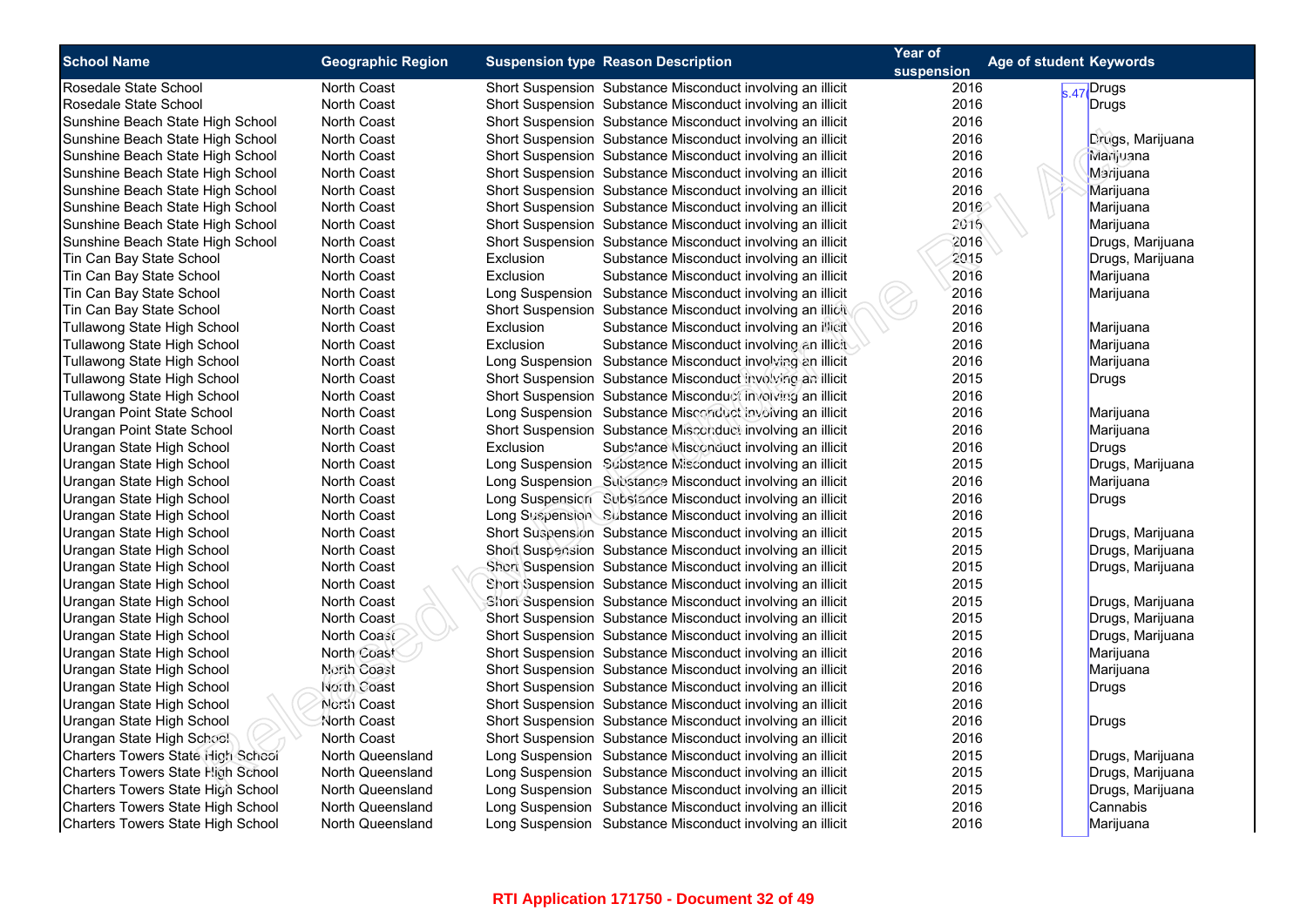| <b>School Name</b>                 | <b>Geographic Region</b> |           | <b>Suspension type Reason Description</b>                  | Year of    | Age of student Keywords |
|------------------------------------|--------------------------|-----------|------------------------------------------------------------|------------|-------------------------|
|                                    |                          |           |                                                            | suspension |                         |
| Charters Towers State High School  | North Queensland         |           | Short Suspension Substance Misconduct involving an illicit | 2016       | A-Marijuana             |
| Ingham State High School           | North Queensland         |           | Long Suspension Substance Misconduct involving an illicit  | 2015       | Marijuana               |
| Ingham State High School           | North Queensland         |           | Short Suspension Substance Misconduct involving an illicit | 2015       |                         |
| Ingham State High School           | North Queensland         |           | Short Suspension Substance Misconduct involving an illicit | 2015       | Drugs                   |
| Ingham State High School           | North Queensland         |           | Short Suspension Substance Misconduct involving an illicit | 2015       | Drugs                   |
| Ingham State High School           | North Queensland         |           | Short Suspension Substance Misconduct involving an illicit | 2016       |                         |
| Northern Beaches State High School | North Queensland         | Exclusion | Substance Misconduct involving an illicit                  | 2015       | Marijuana               |
| Northern Beaches State High School | North Queensland         | Exclusion | Substance Misconduct involving an illicit                  | 2015       | Marijuana               |
| Northern Beaches State High School | North Queensland         | Exclusion | Substance Misconduct involving an illicit                  | 2015       | Marijuana               |
| Northern Beaches State High School | North Queensland         | Exclusion | Substance Misconduct involving an illicit                  | 2015       | Marijuana               |
| Northern Beaches State High School | North Queensland         | Exclusion | Substance Misconduct involving an illicit                  | 2016       | Marijuana               |
| Northern Beaches State High School | North Queensland         |           | Long Suspension Substance Misconduct involving an illicit  | 2015       | Marijuana               |
| Northern Beaches State High School | North Queensland         |           | Long Suspension Substance Misconduct involving an illicit  | 2015       | Marijuana               |
| Northern Beaches State High School | North Queensland         |           | Long Suspension Substance Misconduct involving an illicit  | 2015       | Marijuana               |
| Northern Beaches State High School | North Queensland         |           | Long Suspension Substance Misconduct involving an illicit  | 2015       |                         |
| Northern Beaches State High School | North Queensland         |           | Long Suspension Substance Misconduct involving an illicit  | 2015       |                         |
| Northern Beaches State High School | North Queensland         |           | Long Suspension Substance Misconduct involving an illicit  | 2015       |                         |
| Northern Beaches State High School | North Queensland         |           | Long Suspension Substance Misconduct involving an illicit  | 2015       | Marijuana               |
| Northern Beaches State High School | North Queensland         |           | Long Suspension Substance Misconduct involving an illicit  | 2016       | Marijuana               |
| Northern Beaches State High School | North Queensland         |           | Long Suspension Substance Misconduct involving an illicit  | 2016       | <b>Drugs</b>            |
| Northern Beaches State High School | North Queensland         |           | Long Suspension Substance Misconduct involving an illicit  | 2016       | Marijuana               |
| Northern Beaches State High School | North Queensland         |           | Short Suspension Substance Misconduct involving an illicit | 2015       | Marijuana               |
| Northern Beaches State High School | North Queensland         |           | Short Suspension Substance Misconduct involving an illicit | 2015       |                         |
| Northern Beaches State High School | North Queensland         |           | Short Suspension Substance Misconduct involving an illicit | 2016       |                         |
| Northern Beaches State High School | North Queensland         |           | Short Suspension Substance Misconduct involving an illicit | 2016       | Drugs                   |
| Northern Beaches State High School | North Queensland         |           | Short Suspension Substance Misconduct involving an illicit | 2016       | <b>Drugs</b>            |
| Ayr State High School              | North Queensland         |           | Long Suspension Substance Misconduct involving an illicit  | 2015       | Marijuana               |
| Ayr State High School              | North Queensland         |           | Long Suspension Substance Misconduct involving an illicit  | 2015       | Marijuana               |
| Ayr State High School              | North Queensland         |           | Short Suspension Substance Misconduct involving an illicit | 2015       | Marijuana               |
| Ayr State High School              | North Queensland         |           | Short Suspension Substance Misconduct involving an illicit | 2015       | Marijuana               |
| Ayr State High School              | North Queensland         |           | Short Suspension Substance Misconduct involving an illicit | 2015       | Marijuana               |
| Ayr State High School              | North Queensland         |           | Short Suspension Substance Misconduct involving an illicit | 2015       | Marijuana               |
| Ayr State High School              | North Queensiand         |           | Short Suspension Substance Misconduct involving an illicit | 2015       | Marijuana               |
| Ayr State High School              | North Queensland         |           | Short Suspension Substance Misconduct involving an illicit | 2016       |                         |
| Ayr State High School              | North Queensland         |           | Short Suspension Substance Misconduct involving an illicit | 2016       | Cannabis, Drugs         |
| Ayr State High School              | North Queensland         |           | Short Suspension Substance Misconduct involving an illicit | 2016       | Cannabis, Drugs         |
| Ayr State High School              | North Queensland         |           | Short Suspension Substance Misconduct involving an illicit | 2016       | Cannabis, Drugs         |
| Ayr State School                   | North Queensland         |           | Short Suspension Substance Misconduct involving an illicit | 2016       | Drugs                   |
| Ayr State School                   | North Queensland         |           | Short Suspension Substance Misconduct involving an illicit | 2016       | <b>Drugs</b>            |
| Heatley Secondary College          | North Queensland         |           | Long Suspension Substance Misconduct involving an illicit  | 2016       |                         |
| Kirwan State High School           | North Queensland         | Exclusion | Substance Misconduct involving an illicit                  | 2015       | Drugs, Marijuana        |
| Kirwan State High School           | North Queensland         | Exclusion | Substance Misconduct involving an illicit                  | 2015       | Marijuana               |
| Kirwan State High School           | North Queensland         | Exclusion |                                                            | 2015       |                         |
|                                    |                          | Exclusion | Substance Misconduct involving an illicit                  | 2016       | Marijuana               |
| Kirwan State High School           | North Queensland         |           | Substance Misconduct involving an illicit                  |            | Marijuana               |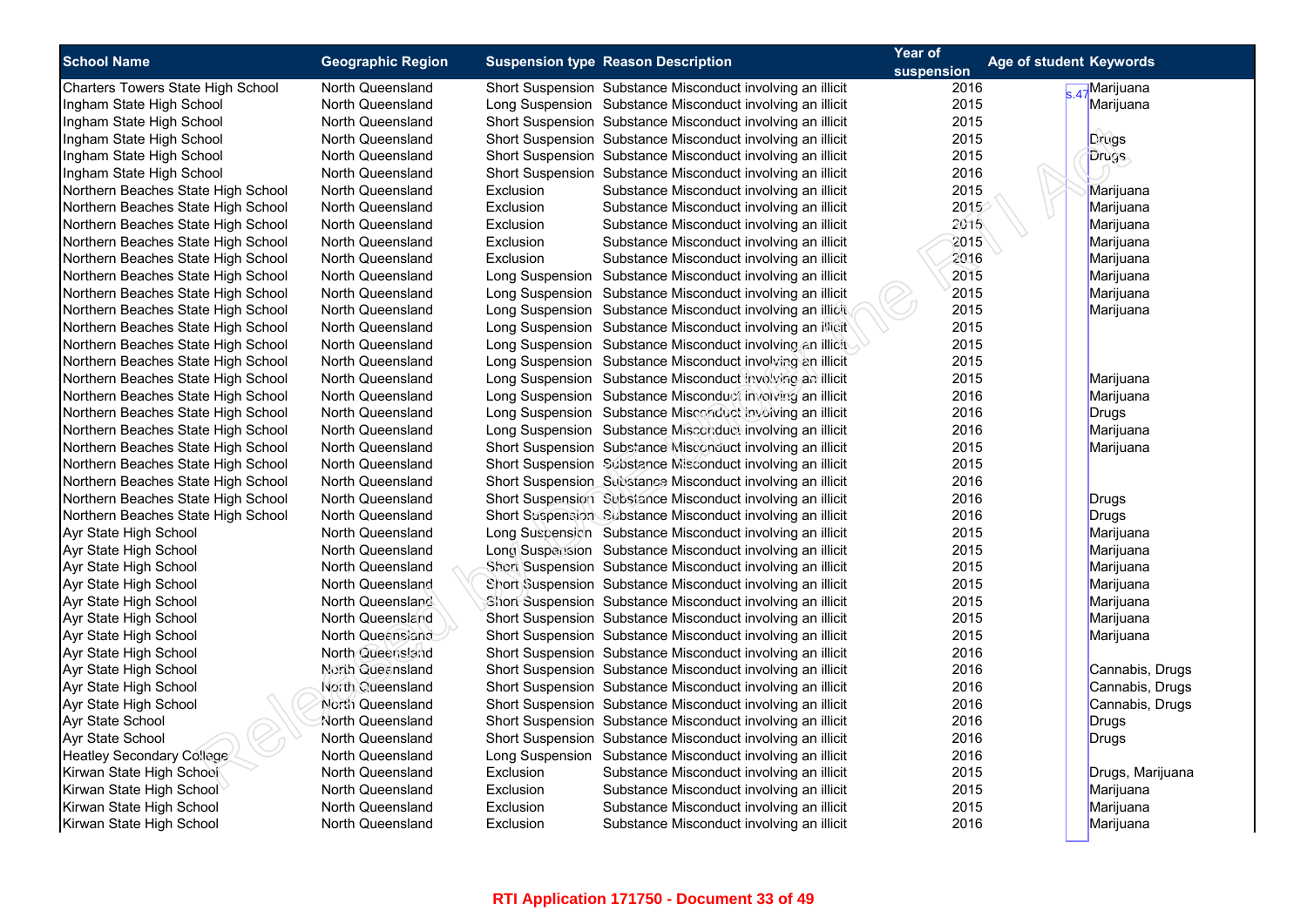| Drugs, Marijuana         |
|--------------------------|
|                          |
|                          |
|                          |
|                          |
|                          |
|                          |
|                          |
|                          |
|                          |
|                          |
| Drugs, Marijuana         |
|                          |
|                          |
|                          |
|                          |
|                          |
|                          |
|                          |
|                          |
| Drugs, Marijuana         |
| Drugs, Marijuana         |
| Drugs, Marijuana         |
|                          |
| Drugs, Marijuana         |
| Cannabis, Drugs, Ecstasy |
| Drugs, Marijuana         |
| Drugs, Marijuana         |
|                          |
|                          |
|                          |
|                          |
|                          |
|                          |
| Drugs, Marijuana         |
| GHB, Marijuana           |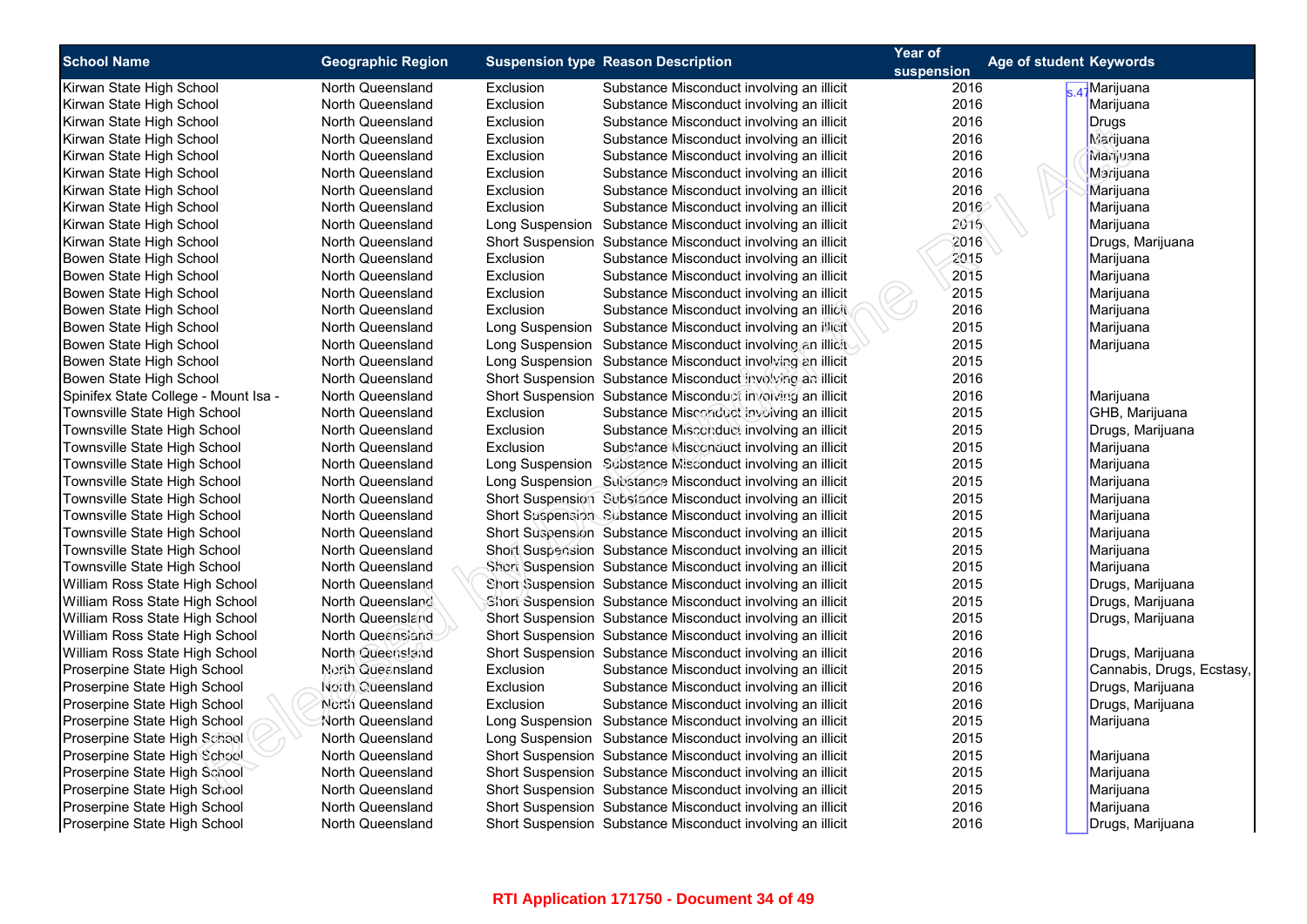| <b>School Name</b>                   |                          |           |                                                            | Year of    | Age of student Keywords |                                |
|--------------------------------------|--------------------------|-----------|------------------------------------------------------------|------------|-------------------------|--------------------------------|
|                                      | <b>Geographic Region</b> |           | <b>Suspension type Reason Description</b>                  | suspension |                         |                                |
| Proserpine State High School         | North Queensland         |           | Short Suspension Substance Misconduct involving an illicit | 2016       |                         | <sub>4</sub> ∤Drugs, Marijuana |
| Proserpine State High School         | North Queensland         |           | Short Suspension Substance Misconduct involving an illicit | 2016       |                         | Drugs, Marijuana               |
| Proserpine State High School         | North Queensland         |           | Short Suspension Substance Misconduct involving an illicit | 2016       |                         | Drugs, Marijuana               |
| Proserpine State High School         | North Queensland         |           | Short Suspension Substance Misconduct involving an illicit | 2016       |                         | Drugs, Marijuana               |
| Railway Estate State School          | North Queensland         |           | Short Suspension Substance Misconduct involving an illicit | 2015       |                         | Marijuana                      |
| Spinifex State College - Mount Isa - | North Queensland         | Exclusion | Substance Misconduct involving an illicit                  | 2015       |                         | Marijuana                      |
| Spinifex State College - Mount Isa - | North Queensland         |           | Long Suspension Substance Misconduct involving an illicit  | 2015       |                         | <b>Drugs</b>                   |
| Spinifex State College - Mount Isa - | North Queensland         |           | Long Suspension Substance Misconduct involving an illicit  | 2015       |                         | <b>Drugs</b>                   |
| Spinifex State College - Mount Isa - | North Queensland         |           | Long Suspension Substance Misconduct involving an illicit  | 2015       |                         | Marijuana                      |
| Spinifex State College - Mount Isa - | North Queensland         |           | Long Suspension Substance Misconduct involving an illicit  | 2015       |                         | Marijuana                      |
| Spinifex State College - Mount Isa - | North Queensland         |           | Long Suspension Substance Misconduct involving an illicit  | 2015       |                         | Marijuana                      |
| Spinifex State College - Mount Isa - | North Queensland         |           | Short Suspension Substance Misconduct involving an illicit | 2015       |                         | <b>Drugs</b>                   |
| Spinifex State College - Mount Isa - | North Queensland         |           | Short Suspension Substance Misconduct involving an illicit | 2016       |                         | Marijuana                      |
| Townsville Central State School      | North Queensland         |           | Short Suspension Substance Misconduct involving an illicit | 2016       |                         | Drugs                          |
| Townsville State High School         | North Queensland         | Exclusion | Substance Misconduct involving an inicit                   | 2015       |                         | GHB, Marijuana                 |
| Townsville State High School         | North Queensland         | Exclusion | Substance Misconduct involving an illicit                  | 2015       |                         | Drugs, Marijuana               |
| Townsville State High School         | North Queensland         | Exclusion | Substance Misconduct involving an illicit                  | 2015       |                         | Marijuana                      |
| Townsville State High School         | North Queensland         | Exclusion | Substance Misconduct involving an illicit                  | 2015       |                         | GHB, Marijuana                 |
| William Ross State High School       | North Queensland         | Exclusion | Substance Misconduct involving an illicit                  | 2016       |                         | Drugs, Marijuana               |
| William Ross State High School       | North Queensland         | Exclusion | Substance Misconduct involving an illicit                  | 2016       |                         | Drugs, Marijuana               |
| William Ross State High School       | North Queensland         |           | Long Suspension Substance Misconduct involving an illicit  | 2015       |                         | Marijuana                      |
| William Ross State High School       | North Queensland         |           | Long Suspension Substance Misconduct involving an illicit  | 2015       |                         | Marijuana                      |
| William Ross State High School       | North Queensland         |           | Long Suspension Substance Misconduct involving an illicit  | 2015       |                         | Drugs, Marijuana               |
| William Ross State High School       | North Queensland         |           | Long Suspension Substance Misconduct involving an illicit  | 2015       |                         | Marijuana                      |
| William Ross State High School       | North Queensland         |           | Long Suspension Substance Misconduct involving an illicit  | 2015       |                         | Marijuana                      |
| William Ross State High School       | North Queensland         |           | Long Suspension Substance Misconduct involving an illicit  | 2016       |                         | Drugs, Marijuana               |
| William Ross State High School       | North Queensland         |           | Short Suspension Substance Misconduct involving an illicit | 2015       |                         | Drugs, Marijuana               |
| Pimlico State High School            | North Queensland         | Exclusion | Substance Misconduct involving an illicit                  | 2015       |                         | Marijuana                      |
| Pimlico State High School            | North Queensland         | Exclusion | Substance Misconduct involving an illicit                  | 2015       |                         | Marijuana                      |
| Pimlico State High School            | North Queensland         | Exclusion | Substance Misconduct involving an illicit                  | 2016       |                         | Marijuana                      |
| Pimlico State High School            | North Queensland         |           | Long Suspension Substance Misconduct involving an illicit  | 2015       |                         | Drugs, ICE, Marijuana          |
| Pimlico State High School            | North Queensland         |           | Long Suspension Substance Misconduct involving an illicit  | 2015       |                         | Drugs, ICE, Marijuana          |
| Pimlico State High School            | North Queensiand         |           | Long Suspension Substance Misconduct involving an illicit  | 2015       |                         | Marijuana                      |
| Pimlico State High School            | North Queensland         |           | Long Suspension Substance Misconduct involving an illicit  | 2015       |                         | Marijuana                      |
| Pimlico State High School            | <b>North Queensland</b>  |           | Long Suspension Substance Misconduct involving an illicit  | 2015       |                         | Marijuana                      |
| Pimlico State High School            | North Queensland         |           | Long Suspension Substance Misconduct involving an illicit  | 2016       |                         | Cannabis                       |
| Pimlico State High School            | North Queensland         |           | Long Suspension Substance Misconduct involving an illicit  | 2016       |                         | Marijuana                      |
| Pimlico State High School            | North Queensland         |           | Long Suspension Substance Misconduct involving an illicit  | 2016       |                         | Marijuana                      |
| Pimlico State High School            | North Queensland         |           | Long Suspension Substance Misconduct involving an illicit  | 2016       |                         | Marijuana                      |
| Pimlico State High School            | North Queensland         |           | Long Suspension Substance Misconduct involving an illicit  | 2016       |                         | Marijuana                      |
| Pimlico State High School            | North Queensland         |           | Long Suspension Substance Misconduct involving an illicit  | 2016       |                         | Marijuana                      |
| Pimlico State High School            | North Queensland         |           | Long Suspension Substance Misconduct involving an illicit  | 2016       |                         | Marijuana                      |
| Pimlico State High School            | North Queensland         |           | Short Suspension Substance Misconduct involving an illicit | 2015       |                         | Marijuana                      |
| Pimlico State High School            | North Queensland         |           | Short Suspension Substance Misconduct involving an illicit | 2015       |                         | Marijuana                      |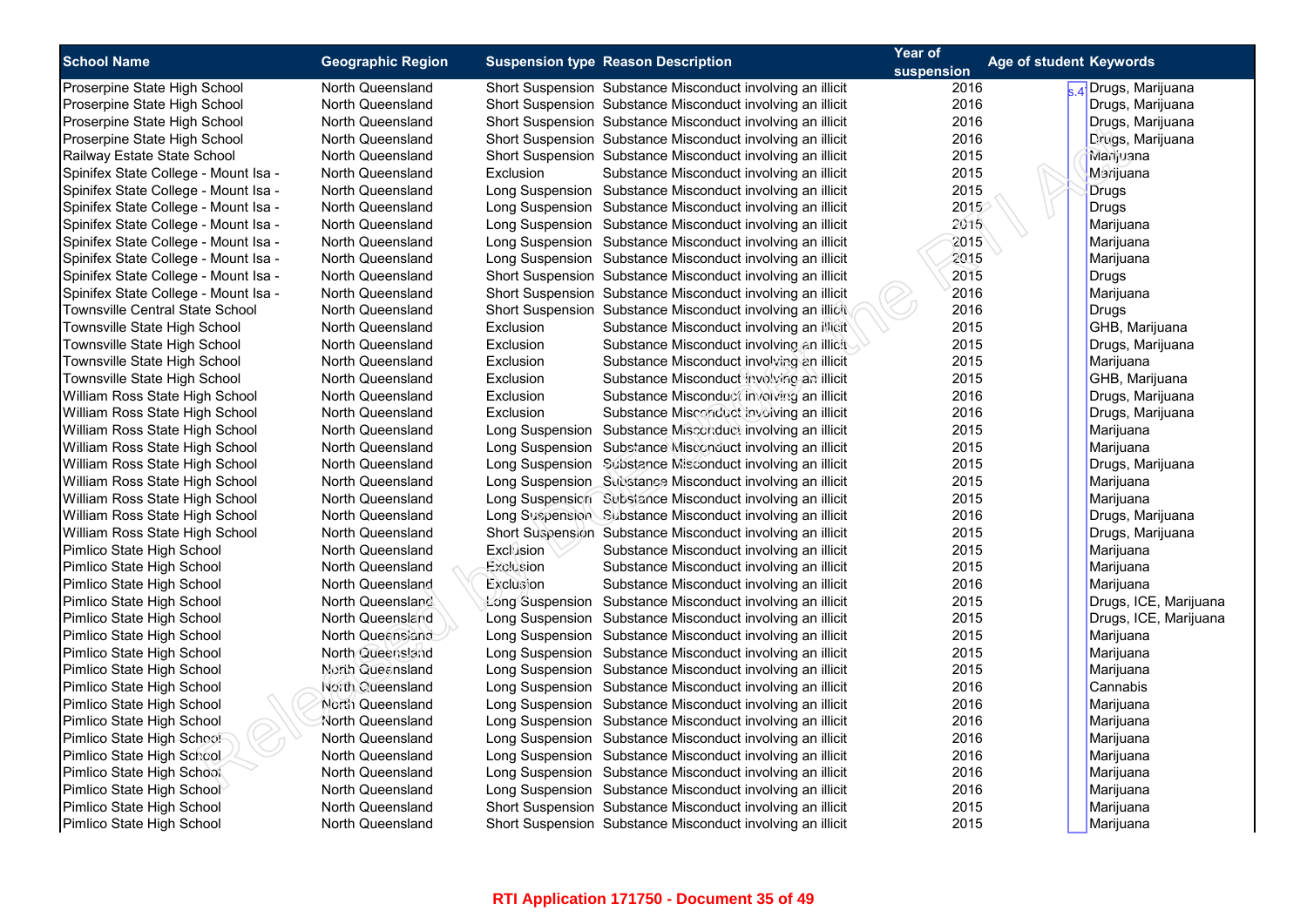| <b>School Name</b>             | <b>Geographic Region</b> | <b>Suspension type Reason Description</b> |                                                            | Year of    | Age of student Keywords   |
|--------------------------------|--------------------------|-------------------------------------------|------------------------------------------------------------|------------|---------------------------|
|                                |                          |                                           |                                                            | suspension |                           |
| Pimlico State High School      | North Queensland         |                                           | Short Suspension Substance Misconduct involving an illicit | 2015       | <sub>s.47</sub> Drugs     |
| Pimlico State High School      | North Queensland         |                                           | Short Suspension Substance Misconduct involving an illicit | 2016       | Marijuana                 |
| Proserpine State High School   | North Queensland         | Exclusion                                 | Substance Misconduct involving an illicit                  | 2015       | Cannabis, Drugs, Ecstasy, |
| Thuringowa State High School   | North Queensland         | Exclusion                                 | Substance Misconduct involving an illicit                  | 2015       | Marijuana                 |
| Thuringowa State High School   | North Queensland         | Exclusion                                 | Substance Misconduct involving an illicit                  | 2016       | <b>Drugs</b>              |
| Thuringowa State High School   | <b>North Queensland</b>  | Exclusion                                 | Substance Misconduct involving an illicit                  | 2016       | Drugs                     |
| Thuringowa State High School   | North Queensland         |                                           | Long Suspension Substance Misconduct involving an illicit  | 2016       | Marijuana                 |
| Thuringowa State High School   | North Queensland         |                                           | Long Suspension Substance Misconduct involving an illicit  | 2016       | Marijuana                 |
| Thuringowa State High School   | <b>North Queensland</b>  |                                           | Long Suspension Substance Misconduct involving an illicit  | 2016       | Marijuana                 |
| Thuringowa State High School   | North Queensland         |                                           | Long Suspension Substance Misconduct involving an illicit  | 2016       | Marijuana                 |
| Thuringowa State High School   | <b>North Queensland</b>  |                                           | Long Suspension Substance Misconduct involving an illicit  | 2016       | Marijuana                 |
| Thuringowa State High School   | <b>North Queensland</b>  |                                           | Short Suspension Substance Misconduct involving an illicit | 2015       | Marijuana                 |
| Thuringowa State High School   | North Queensland         |                                           | Short Suspension Substance Misconduct involving an illicit | 2016       |                           |
| Thuringowa State High School   | <b>North Queensland</b>  |                                           | Short Suspension Substance Misconduct involving an illicit | 2016       | Drugs                     |
| Thuringowa State High School   | North Queensland         |                                           | Short Suspension Substance Misconduct involving an illicit | 2016       | Marijuana                 |
| Thuringowa State High School   | <b>North Queensland</b>  |                                           | Short Suspension Substance Misconduct involving an illicit | 2016       |                           |
| Thuringowa State High School   | North Queensland         |                                           | Short Suspension Substance Misconduct involving an illicit | 2016       |                           |
| Thuringowa State High School   | <b>North Queensland</b>  |                                           | Short Suspension Substance Misconduct involving an illicit | 2016       | Marijuana                 |
| Thuringowa State High School   | North Queensland         |                                           | Short Suspension Substance Misconduct involving an illicit | 2016       | Marijuana                 |
| Thuringowa State High School   | <b>North Queensland</b>  |                                           | Short Suspension Substance Misconduct involving an illicit | 2016       |                           |
| Thuringowa State High School   | North Queensland         |                                           | Short Suspension Substance Misconduct involving an illicit | 2016       |                           |
| Thuringowa State High School   | <b>North Queensland</b>  |                                           | Short Suspension Substance Misconduct involving an illicit | 2016       |                           |
| Thuringowa State High School   | North Queensland         |                                           | Short Suspension Substance Misconduct involving an illicit | 2016       |                           |
| Beaudesert State High School   | South East               |                                           | Long Suspension Substance Misconduct involving an illicit  | 2016       | Drugs, Marijuana          |
| Beaudesert State High School   | South East               |                                           | Short Suspension Subsiance Misconduct involving an illicit | 2015       |                           |
| Beaudesert State High School   | South East               |                                           | Short Suspension Substance Misconduct involving an illicit | 2016       | Drugs, Marijuana          |
| Beaudesert State High School   | South East               |                                           | Short Suspension Substance Misconduct involving an illicit | 2016       |                           |
| <b>Beaudesert State School</b> | South East               |                                           | Long Suspension Substance Misconduct involving an illicit  | 2016       | Marijuana                 |
| Beenleigh State High School    | South East               | Exclusion                                 | Substance Misconduct involving an illicit                  | 2015       | Marijuana                 |
| Beenleigh State High School    | South East               | Exclusion                                 | Substance Misconduct involving an illicit                  | 2015       |                           |
| Beenleigh State High School    | South East               | Exclusion                                 | Substance Misconduct involving an illicit                  | 2015       |                           |
| Beenleigh State High School    | South East               | Exclusion                                 | Substance Misconduct involving an illicit                  | 2015       | Marijuana                 |
| Beenleigh State High School    | South East               | Exclusion                                 | Substance Misconduct involving an illicit                  | 2016       | Drugs, Marijuana          |
| Beenleigh State High School    | South East               | Exclusion                                 | Substance Misconduct involving an illicit                  | 2016       | Drugs, Marijuana          |
| Beenleigh State High School    | South East               | Exclusion                                 | Substance Misconduct involving an illicit                  | 2016       | Marijuana                 |
| Beenleigh State High School    | South East               | Exclusion                                 | Substance Misconduct involving an illicit                  | 2016       | Marijuana                 |
| Beenleigh State High School    | South East               | Exclusion                                 | Substance Misconduct involving an illicit                  | 2016       | Marijuana                 |
| Beenleigh State High School    | South East               | Exclusion                                 | Substance Misconduct involving an illicit                  | 2016       | Marijuana                 |
| Beenleigh State High School    | South East               |                                           | Short Suspension Substance Misconduct involving an illicit | 2015       | Marijuana                 |
| Beenleigh State High School    | South East               |                                           | Short Suspension Substance Misconduct involving an illicit | 2016       | Marijuana                 |
| Benowa State High School       | South East               | Exclusion                                 | Substance Misconduct involving an illicit                  | 2015       |                           |
| Benowa State High School       | South East               |                                           | Long Suspension Substance Misconduct involving an illicit  | 2015       | Marijuana                 |
| Benowa State High School       | South East               |                                           | Long Suspension Substance Misconduct involving an illicit  | 2015       | Marijuana                 |
| Benowa State High School       | South East               |                                           | Long Suspension Substance Misconduct involving an illicit  | 2015       |                           |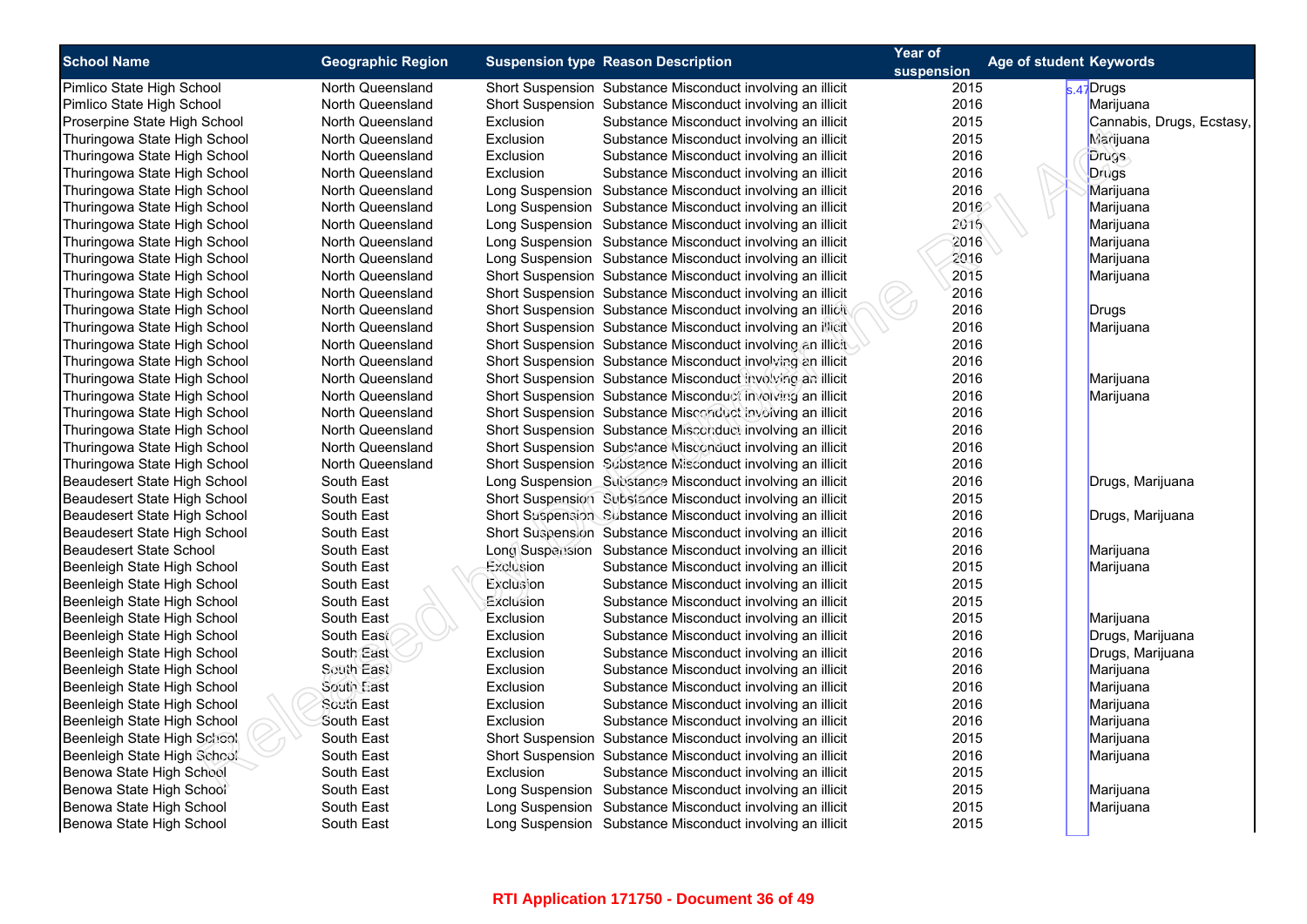| <b>School Name</b>                          | <b>Geographic Region</b> | <b>Suspension type Reason Description</b> |                                                            | Year of    | <b>Age of student Keywords</b> |  |  |
|---------------------------------------------|--------------------------|-------------------------------------------|------------------------------------------------------------|------------|--------------------------------|--|--|
|                                             |                          |                                           |                                                            | suspension |                                |  |  |
| Benowa State High School                    | South East               |                                           | Long Suspension Substance Misconduct involving an illicit  | 2016       | <sub>s 4</sub> ∤Marijuana      |  |  |
| Benowa State High School                    | South East               |                                           | Long Suspension Substance Misconduct involving an illicit  | 2016       | Cannabis, Marijuana            |  |  |
| Benowa State High School                    | South East               |                                           | Long Suspension Substance Misconduct involving an illicit  | 2016       | Cannabis, Marijuana            |  |  |
| Benowa State High School                    | South East               |                                           | Long Suspension Substance Misconduct involving an illicit  | 2016       | Carinabis, Marijuana           |  |  |
| Benowa State High School                    | South East               |                                           | Short Suspension Substance Misconduct involving an illicit | 2015       | Drugs, Marijuana               |  |  |
| Benowa State High School                    | South East               |                                           | Short Suspension Substance Misconduct involving an illicit | 2015       |                                |  |  |
| Benowa State High School                    | South East               |                                           | Short Suspension Substance Misconduct involving an illicit | 2015       |                                |  |  |
| Benowa State High School                    | South East               |                                           | Short Suspension Substance Misconduct involving an illicit | 2015       |                                |  |  |
| Benowa State High School                    | South East               |                                           | Short Suspension Substance Misconduct involving an illicit | 2016       | Drugs                          |  |  |
| Benowa State High School                    | South East               |                                           | Short Suspension Substance Misconduct involving an illicit | 2016       | <b>Drugs</b>                   |  |  |
| Cleveland District State High School        | South East               | Exclusion                                 | Substance Misconduct involving an illicit                  | 2015       | Drugs, Marijuana               |  |  |
| Cleveland District State High School        | South East               | Exclusion                                 | Substance Misconduct involving an illicit                  | 2015       | Drugs, Marijuana               |  |  |
| Cleveland District State High School        | South East               | Exclusion                                 | Substance Misconduct involving an illicit                  | 2015       | Marijuana                      |  |  |
| Cleveland District State High School        | South East               | Exclusion                                 | Substance Misconduct involving an illicit                  | 2015       | Marijuana                      |  |  |
| Cleveland District State High School        | South East               | Exclusion                                 | Substance Misconduct involving an illicit                  | 2015       | Marijuana                      |  |  |
| Cleveland District State High School        | South East               | Exclusion                                 | Substance Misconduct involving an illicit                  | 2015       | Drugs, Marijuana               |  |  |
| Cleveland District State High School        | South East               | Exclusion                                 | Substance Misconduct involving an illicit                  | 2015       | Drugs, Marijuana               |  |  |
| Cleveland District State High School        | South East               | Exclusion                                 | Substance Misconduct involving an illicit                  | 2015       | Marijuana                      |  |  |
| Cleveland District State High School        | South East               | Exclusion                                 | Substance Misconduct involving an illicit                  | 2015       | Marijuana                      |  |  |
| Cleveland District State High School        | South East               | Exclusion                                 | Substance Misconduct involving an illicit                  | 2016       | Marijuana                      |  |  |
| Cleveland District State High School        | South East               | Exclusion                                 | Substance Misconduct involving an illicit                  | 2016       | Marijuana                      |  |  |
| Cleveland District State High School        | South East               | Exclusion                                 | Substance Misconduct involving an illicit                  | 2016       | Marijuana                      |  |  |
| Cleveland District State High School        | South East               | Exclusion                                 | Substance Misconduct involving an illicit                  | 2016       | Marijuana                      |  |  |
| Cleveland District State High School        | South East               | Exclusion                                 | Substance Misconduct involving an illicit                  | 2016       | Marijuana                      |  |  |
| Cleveland District State High School        | South East               | Exclusion                                 | Substance Misconduct involving an illicit                  | 2016       | Marijuana                      |  |  |
| Cleveland District State High School        | South East               | Exclusion                                 | Substance Misconduct involving an illicit                  | 2016       | Marijuana                      |  |  |
| Cleveland District State High School        | South East               |                                           | Long Suspension Substance Misconduct involving an illicit  | 2015       | Drugs, Marijuana               |  |  |
| Cleveland District State High School        | South East               |                                           | Long Suspension Substance Misconduct involving an illicit  | 2015       |                                |  |  |
| <b>Cleveland District State High School</b> | South East               |                                           | Long Suspension Substance Misconduct involving an illicit  | 2015       | Marijuana                      |  |  |
| Cleveland District State High School        | South East               |                                           | Long Suspension Substance Misconduct involving an illicit  | 2015       | Marijuana                      |  |  |
| Cleveland District State High School        | South East               |                                           | Long Suspension Substance Misconduct involving an illicit  | 2015       | Marijuana                      |  |  |
| Cleveland District State High School        | South East               |                                           | Long Suspension Substance Misconduct involving an illicit  | 2015       | Marijuana                      |  |  |
| Cleveland District State High School        | South East               |                                           | Long Suspension Substance Misconduct involving an illicit  | 2015       | Marijuana                      |  |  |
| Cleveland District State High School        | South East               |                                           | Long Suspension Substance Misconduct involving an illicit  | 2015       | Drugs, Marijuana               |  |  |
| Cleveland District State High School        | South East               |                                           | Long Suspension Substance Misconduct involving an illicit  | 2015       | Marijuana                      |  |  |
| Cleveland District State High School        | South East               |                                           | Long Suspension Substance Misconduct involving an illicit  | 2015       | Marijuana                      |  |  |
| Cleveland District State High School        | South East               |                                           | Long Suspension Substance Misconduct involving an illicit  | 2015       | Marijuana                      |  |  |
| Cleveland District State High School        | South East               |                                           | Long Suspension Substance Misconduct involving an illicit  | 2015       | Marijuana                      |  |  |
| Cleveland District State High School        | South East               |                                           | Long Suspension Substance Misconduct involving an illicit  | 2015       | Marijuana                      |  |  |
| Cleveland District State High School        | South East               |                                           | Long Suspension Substance Misconduct involving an illicit  | 2016       | Marijuana                      |  |  |
| Cleveland District State High School        | South East               |                                           | Long Suspension Substance Misconduct involving an illicit  | 2016       | Marijuana                      |  |  |
| Cleveland District State High School        | South East               |                                           | Long Suspension Substance Misconduct involving an illicit  | 2016       | Marijuana                      |  |  |
| Cleveland District State High School        | South East               |                                           | Long Suspension Substance Misconduct involving an illicit  | 2016       | Drugs, Marijuana               |  |  |
| Cleveland District State High School        | South East               |                                           | Long Suspension Substance Misconduct involving an illicit  | 2016       | Marijuana                      |  |  |
|                                             |                          |                                           |                                                            |            |                                |  |  |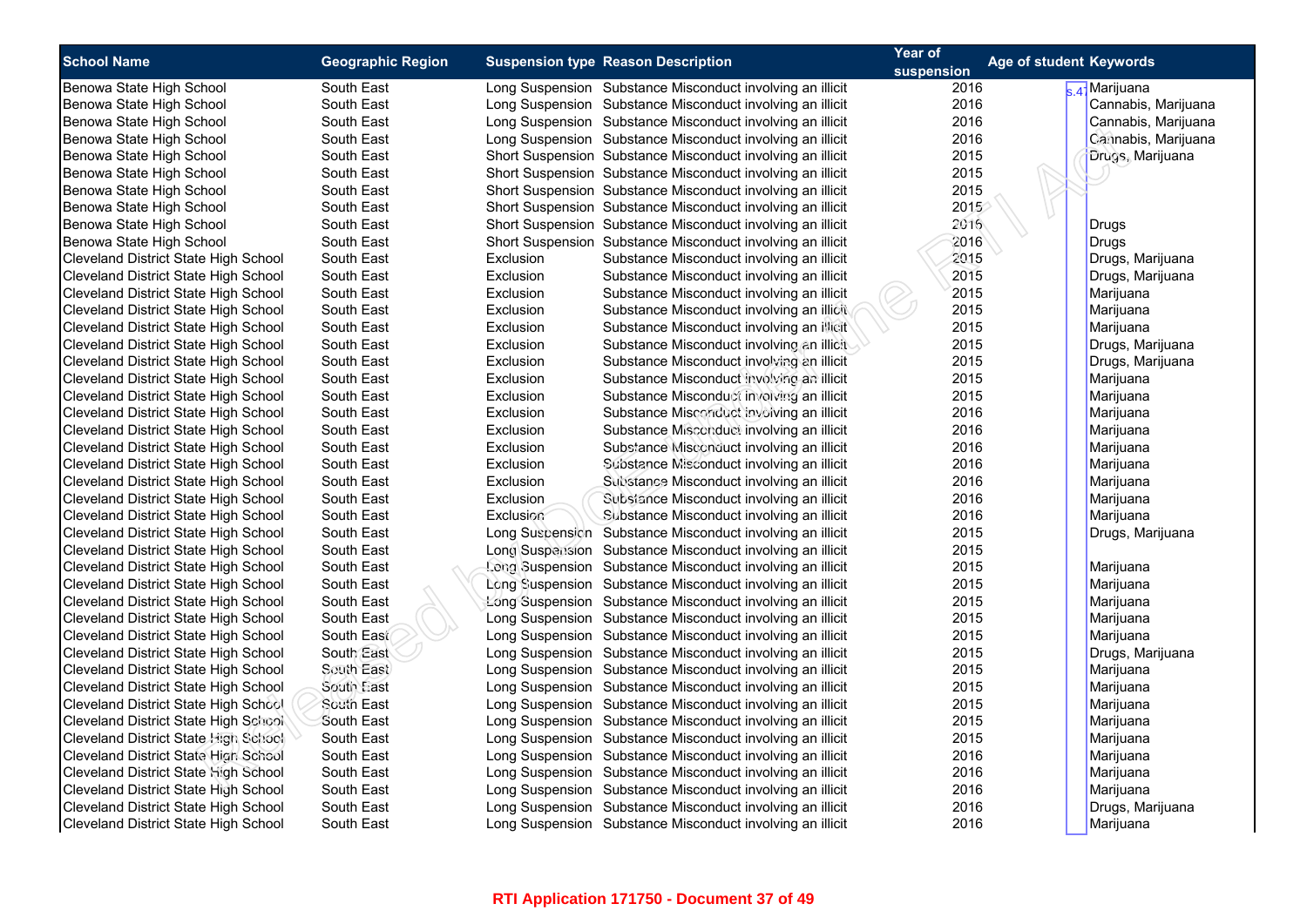| <b>School Name</b>                       | <b>Geographic Region</b> |           | <b>Suspension type Reason Description</b>                  | Year of<br>suspension | <b>Age of student Keywords</b> |                  |
|------------------------------------------|--------------------------|-----------|------------------------------------------------------------|-----------------------|--------------------------------|------------------|
| <b>Flagstone State Community College</b> | South East               | Exclusion | Substance Misconduct involving an illicit                  | 2015                  | s.47                           |                  |
| <b>Flagstone State Community College</b> | South East               | Exclusion | Substance Misconduct involving an illicit                  | 2015                  |                                |                  |
| <b>Flagstone State Community College</b> | South East               | Exclusion | Substance Misconduct involving an illicit                  | 2015                  |                                | Marijuana        |
| <b>Flagstone State Community College</b> | South East               | Exclusion | Substance Misconduct involving an illicit                  | 2016                  |                                | <b>Marijuana</b> |
| <b>Flagstone State Community College</b> | South East               | Exclusion | Substance Misconduct involving an illicit                  | 2016                  |                                | Marijuana        |
| Flagstone State Community College        | South East               | Exclusion | Substance Misconduct involving an illicit                  | 2016                  |                                | Marijuana        |
| <b>Flagstone State Community College</b> | South East               | Exclusion | Substance Misconduct involving an illicit                  | 2016                  |                                | Marijuana        |
| <b>Flagstone State Community College</b> | South East               | Exclusion | Substance Misconduct involving an illicit                  | 2016                  |                                | Marijuana        |
| <b>Flagstone State Community College</b> | South East               |           | Long Suspension Substance Misconduct involving an illicit  | 2015                  |                                | Marijuana        |
| Flagstone State Community College        | South East               |           | Long Suspension Substance Misconduct involving an illicit  | 2016                  |                                | Drugs, Marijuana |
| <b>Flagstone State Community College</b> | South East               |           | Short Suspension Substance Misconduct involving an illicit | 2015                  |                                | Drugs, Marijuana |
| Flagstone State Community College        | South East               |           | Short Suspension Substance Misconduct involving an illicit | 2015                  |                                |                  |
| Helensvale State High School             | South East               |           | Short Suspension Substance Misconduct involving an illicit | 2016                  |                                | Marijuana        |
| Helensvale State High School             | South East               |           | Short Suspension Substance Misconduct involving an illicit | 2016                  |                                | Marijuana        |
| Helensvale State High School             | South East               |           | Short Suspension Substance Misconduct involving an illicit | 2016                  |                                | Marijuana        |
| Helensvale State High School             | South East               |           | Short Suspension Substance Misconduct involving an illicit | 2016                  |                                | Marijuana        |
| Helensvale State High School             | South East               |           | Short Suspension Substance Misconduct involving an illicit | 2016                  |                                | Marijuana        |
| Helensvale State High School             | South East               |           | Short Suspension Substance Misconduct involving an illicit | 2016                  |                                |                  |
| Helensvale State High School             | South East               |           | Short Suspension Substance Misconduct involving an illicit | 2016                  |                                | Marijuana        |
| Helensvale State High School             | South East               |           | Short Suspension Substance Misconduct involving an illicit | 2016                  |                                | Marijuana        |
| Helensvale State High School             | South East               |           | Short Suspension Substance Misconduct involving an illicit | 2016                  |                                | Marijuana        |
| Helensvale State High School             | South East               |           | Short Suspension Substance Misconduct involving an illicit | 2016                  |                                | Marijuana        |
| Logan City Special School                | South East               |           | Short Suspension Substance Misconduct involving an illicit | 2015                  |                                |                  |
| Logan City Special School                | South East               |           | Short Suspension Substance Misconduct involving an illicit | 2015                  |                                | Marijuana        |
| Logan City Special School                | South East               |           | Short Suspension Substance Misconduct involving an illicit | 2016                  |                                | Marijuana, Pill  |
| Logan City Special School                | South East               |           | Short Suspension Substance Misconduct involving an illicit | 2016                  |                                | Marijuana, Pill  |
| Logan Village State School               | South East               |           | Short Suspension Substance Misconduct involving an illicit | 2015                  |                                | Marijuana        |
| Logan Village State School               | South East               |           | Short Suspension Substance Misconduct involving an illicit | 2015                  |                                | Marijuana        |
| Loganlea State High School               | South East               | Exclusion | Substance Misconduct involving an illicit                  | 2015                  |                                | <b>Drugs</b>     |
| Loganlea State High School               | South East               | Exclusion | Substance Misconduct involving an illicit                  | 2015                  |                                | Marijuana        |
| Loganlea State High School               | South East               |           | Short Suspension Substance Misconduct involving an illicit | 2015                  |                                | <b>Drugs</b>     |
| Merrimac State High School               | South East               | Exclusion | Substance Misconduct involving an illicit                  | 2015                  |                                | Drugs, Marijuana |
| Merrimac State High School               | South East               | Exclusion | Substance Misconduct involving an illicit                  | 2015                  |                                | Drugs, Marijuana |
| Merrimac State High School               | South East               | Exclusion | Substance Misconduct involving an illicit                  | 2015                  |                                | Drugs, Marijuana |
| Merrimac State High School               | South East               | Exclusion | Substance Misconduct involving an illicit                  | 2015                  |                                | Drugs, Marijuana |
| Merrimac State High School               | South East               | Exclusion | Substance Misconduct involving an illicit                  | 2015                  |                                | Drugs, Marijuana |
| Merrimac State High School               | South East               | Exclusion | Substance Misconduct involving an illicit                  | 2015                  |                                | Marijuana, Drugs |
| Merrimac State High School               | South East               | Exclusion | Substance Misconduct involving an illicit                  | 2016                  |                                | Drugs, Marijuana |
| Merrimac State High School               | South East               | Exclusion | Substance Misconduct involving an illicit                  | 2016                  |                                | Drugs, Marijuana |
| Merrimac State High School               | South East               | Exclusion | Substance Misconduct involving an illicit                  | 2016                  |                                | Drugs            |
| Merrimac State High School               | South East               | Exclusion | Substance Misconduct involving an illicit                  | 2016                  |                                | Drugs            |
| Merrimac State High School               | South East               | Exclusion | Substance Misconduct involving an illicit                  | 2016                  |                                | Marijuana        |
| Merrimac State High School               | South East               | Exclusion | Substance Misconduct involving an illicit                  | 2016                  |                                |                  |
| Merrimac State High School               | South East               |           | Long Suspension Substance Misconduct involving an illicit  | 2016                  |                                | Drugs, Marijuana |
|                                          |                          |           |                                                            |                       |                                |                  |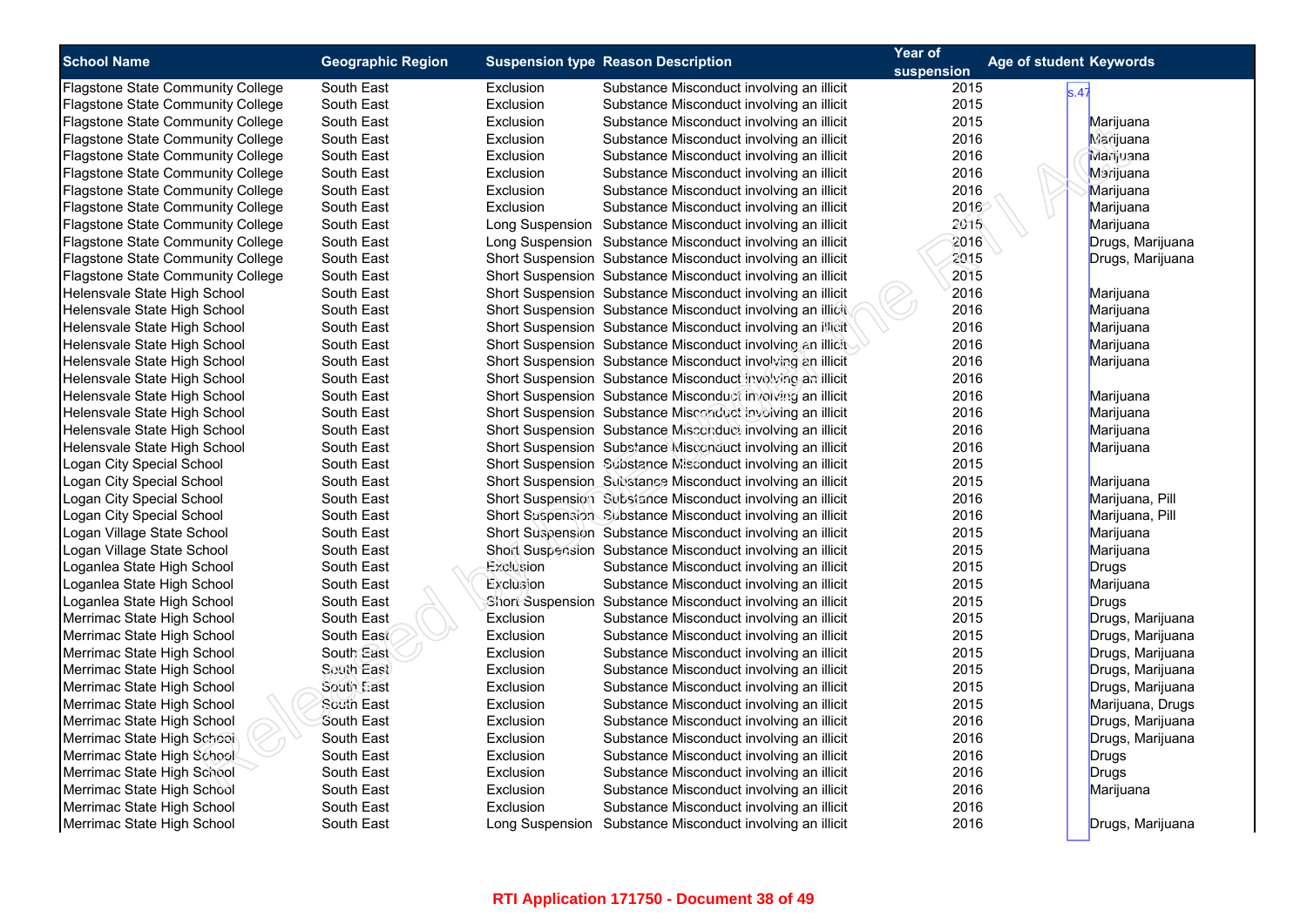| <b>School Name</b>              | <b>Geographic Region</b> |           | <b>Suspension type Reason Description</b>                  | Year of    | Age of student Keywords |                    |
|---------------------------------|--------------------------|-----------|------------------------------------------------------------|------------|-------------------------|--------------------|
|                                 |                          |           |                                                            | suspension |                         |                    |
| Merrimac State High School      | South East               |           | Long Suspension Substance Misconduct involving an illicit  | 2016       |                         | 4 Drugs, Marijuana |
| Merrimac State High School      | South East               |           | Long Suspension Substance Misconduct involving an illicit  | 2016       |                         | Drugs, Marijuana   |
| Merrimac State High School      | South East               |           | Long Suspension Substance Misconduct involving an illicit  | 2016       |                         | Marijuana          |
| Merrimac State High School      | South East               |           | Long Suspension Substance Misconduct involving an illicit  | 2016       |                         | Drugs, Marijuana   |
| Merrimac State High School      | South East               |           | Long Suspension Substance Misconduct involving an illicit  | 2016       |                         | Drugs, Marijuana   |
| Ormeau Woods State High School  | South East               | Exclusion | Substance Misconduct involving an illicit                  | 2016       |                         | Marijuana          |
| Ormeau Woods State High School  | South East               | Exclusion | Substance Misconduct involving an illicit                  | 2016       |                         | Marijuana          |
| Ormeau Woods State High School  | South East               |           | Long Suspension Substance Misconduct involving an illicit  | 2015       |                         | Marijuana          |
| Ormeau Woods State High School  | South East               |           | Long Suspension Substance Misconduct involving an illicit  | 2015       |                         | Marijuana          |
| Ormeau Woods State High School  | South East               |           | Short Suspension Substance Misconduct involving an illicit | 2016       |                         | Drugs, Marijuana   |
| Ormeau Woods State High School  | South East               |           | Short Suspension Substance Misconduct involving an illicit | 2016       |                         | Marijuana          |
| Ormeau Woods State High School  | South East               |           | Short Suspension Substance Misconduct involving an illicit | 2016       |                         | Marijuana          |
| Pacific Pines State High School | South East               | Charge    | Substance Misconduct involving an illicit                  | 2016       |                         | Cannabis, Drugs,   |
| Pacific Pines State High School | South East               | Exclusion | Substance Misconduct involving an illicit                  | 2015       |                         |                    |
| Pacific Pines State High School | South East               | Exclusion | Substance Misconduct involving an illicit                  | 2015       |                         | <b>Drugs</b>       |
| Pacific Pines State High School | South East               | Exclusion | Substance Misconduct involving an illicit                  | 2016       |                         | <b>Drugs</b>       |
| Pacific Pines State High School | South East               | Exclusion | Substance Misconduct involving an illicit                  | 2016       |                         | Marijuana          |
| Pacific Pines State High School | South East               | Exclusion | Substance Misconduct involving an illicit                  | 2016       |                         | Marijuana          |
| Pacific Pines State High School | South East               | Exclusion | Substance Misconduct involving an illicit                  | 2016       |                         | Drugs, Marijuana   |
| Pacific Pines State High School | South East               | Exclusion | Substance Misconduct involving an illicit                  | 2016       |                         | Marijuana          |
| Pacific Pines State High School | South East               | Exclusion | Substance Misconduct involving an illicit                  | 2016       |                         |                    |
| Pacific Pines State High School | South East               | Exclusion | Substance Misconduct involving an illicit                  | 2016       |                         | Marijuana          |
| Pacific Pines State High School | South East               | Exclusion | Substance Misconduct involving an illicit                  | 2016       |                         | Marijuana          |
| Pacific Pines State High School | South East               | Exclusion | Substance Misconduct involving an illicit                  | 2016       |                         | Marijuana          |
| Pacific Pines State High School | South East               |           | Long Suspension Substance Misconduct involving an illicit  | 2015       |                         | Marijuana          |
| Pacific Pines State High School | South East               |           | Long Suspension Substance Misconduct involving an illicit  | 2016       |                         |                    |
| Pacific Pines State High School | South East               |           | Short Suspension Substance Misconduct involving an illicit | 2015       |                         | Marijuana          |
| Pacific Pines State High School | South East               |           | Short Suspension Substance Misconduct involving an illicit | 2015       |                         |                    |
| Pacific Pines State High School | South East               |           | Short Suspension Substance Misconduct involving an illicit | 2015       |                         | Marijuana          |
| Pacific Pines State High School | South East               |           | Short Suspension Substance Misconduct involving an illicit | 2015       |                         | Drugs, Marijuana   |
| Pacific Pines State High School | South East               |           | Short Suspension Substance Misconduct involving an illicit | 2015       |                         |                    |
| Pacific Pines State High School | South East               |           | Short Suspension Substance Misconduct involving an illicit | 2015       |                         | Marijuana          |
| Pacific Pines State High School | South East               |           | Short Suspension Substance Misconduct involving an illicit | 2015       |                         | Marijuana          |
| Pacific Pines State High School | South East               |           | Short Suspension Substance Misconduct involving an illicit | 2016       |                         | Marijuana          |
| Pacific Pines State High School | South East               |           | Short Suspension Substance Misconduct involving an illicit | 2016       |                         | Marijuana          |
| Pacific Pines State High School | South East               |           | Short Suspension Substance Misconduct involving an illicit | 2016       |                         |                    |
| Palm Beach-Currumbin State High | South East               | Exclusion | Substance Misconduct involving an illicit                  | 2015       |                         | Marijuana          |
| Palm Beach-Currumbin State High | South East               | Exclusion | Substance Misconduct involving an illicit                  | 2015       |                         | Drugs              |
| Palm Beach-Currumbin State High | South East               | Exclusion | Substance Misconduct involving an illicit                  | 2015       |                         |                    |
| Palm Beach-Currumbin State High | South East               | Exclusion | Substance Misconduct involving an illicit                  | 2015       |                         |                    |
| Palm Beach-Currumbin State High | South East               | Exclusion | Substance Misconduct involving an illicit                  | 2015       |                         |                    |
| Palm Beach-Currumbin State High | South East               | Exclusion | Substance Misconduct involving an illicit                  | 2015       |                         |                    |
| Palm Beach-Currumbin State High | South East               | Exclusion | Substance Misconduct involving an illicit                  | 2015       |                         |                    |
| Palm Beach-Currumbin State High | South East               | Exclusion | Substance Misconduct involving an illicit                  | 2015       |                         |                    |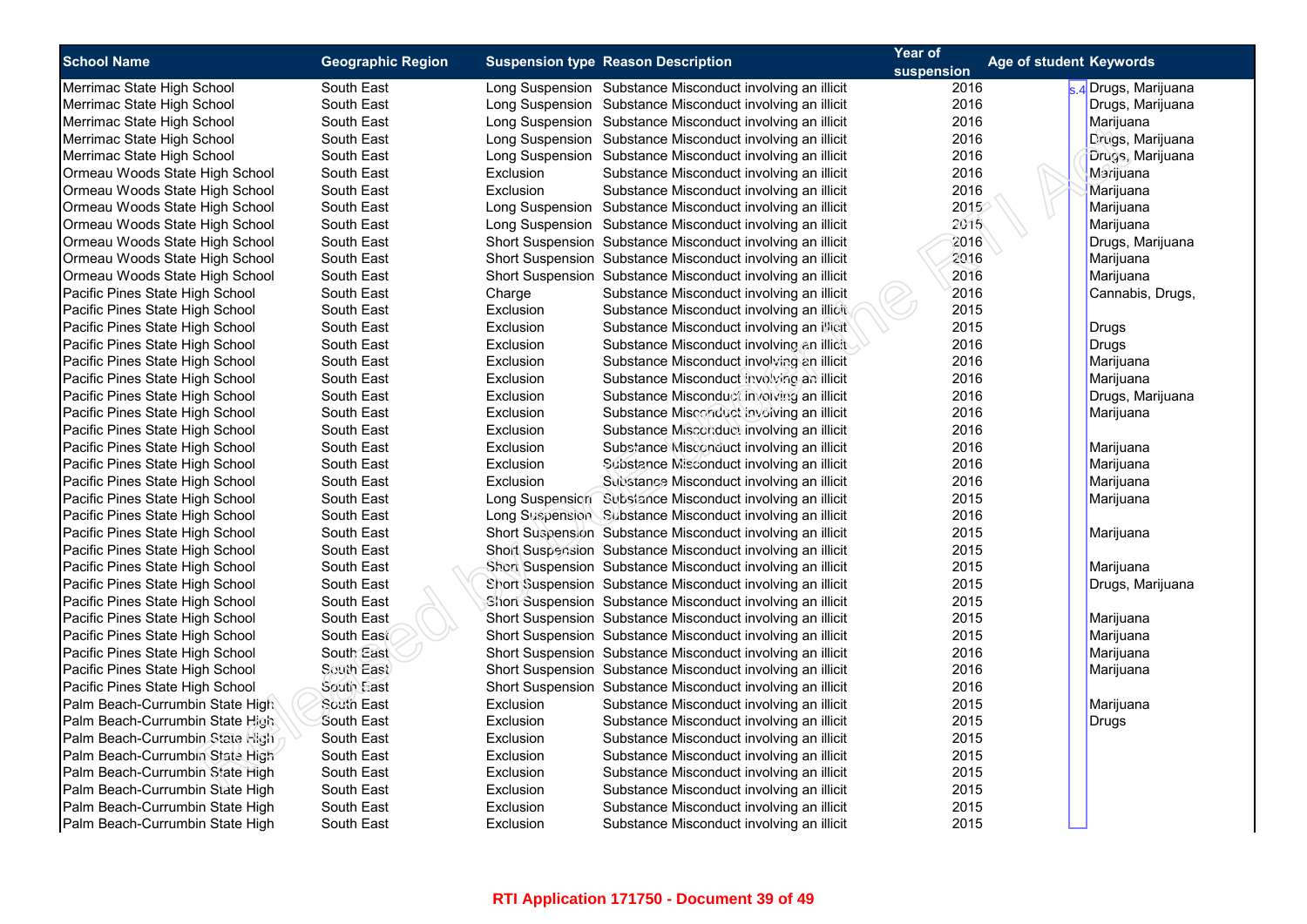| <b>School Name</b>              | <b>Geographic Region</b> |                  | <b>Suspension type Reason Description</b>                  | Year of<br>suspension | Age of student Keywords |                  |
|---------------------------------|--------------------------|------------------|------------------------------------------------------------|-----------------------|-------------------------|------------------|
| Palm Beach-Currumbin State High | South East               | Exclusion        | Substance Misconduct involving an illicit                  | 2015                  | s.4                     |                  |
| Palm Beach-Currumbin State High | South East               | Exclusion        | Substance Misconduct involving an illicit                  | 2015                  |                         |                  |
| Palm Beach-Currumbin State High | South East               | Exclusion        | Substance Misconduct involving an illicit                  | 2016                  |                         | Marijuana        |
| Palm Beach-Currumbin State High | South East               | Exclusion        | Substance Misconduct involving an illicit                  | 2016                  |                         |                  |
| Palm Beach-Currumbin State High | South East               | Exclusion        | Substance Misconduct involving an illicit                  | 2016                  |                         | Marijuana        |
| Palm Beach-Currumbin State High | South East               |                  | Long Suspension Substance Misconduct involving an illicit  | 2015                  |                         | <b>Drugs</b>     |
| Palm Beach-Currumbin State High | South East               |                  | Long Suspension Substance Misconduct involving an illicit  | 2015                  |                         | <b>Drugs</b>     |
| Palm Beach-Currumbin State High | South East               |                  | Long Suspension Substance Misconduct involving an illicit  | 2015                  |                         | <b>Drugs</b>     |
| Palm Beach-Currumbin State High | South East               |                  | Long Suspension Substance Misconduct involving an illicit  | 2015                  |                         |                  |
| Palm Beach-Currumbin State High | South East               |                  | Long Suspension Substance Misconduct involving an illicit  | 2016                  |                         | Marijuana        |
| Palm Beach-Currumbin State High | South East               |                  | Long Suspension Substance Misconduct involving an illicit  | 2016                  |                         | Marijuana        |
| Palm Beach-Currumbin State High | South East               |                  | Short Suspension Substance Misconduct involving an illicit | 2015                  |                         |                  |
| Palm Beach-Currumbin State High | South East               |                  | Short Suspension Substance Misconduct involving an illicit | 2015                  |                         |                  |
| Park Ridge State High School    | South East               | Exclusion        | Substance Misconduct involving an illicit                  | 2015                  |                         | Marijuana        |
| Park Ridge State High School    | South East               | Exclusion        | Substance Misconduct involving an illicit                  | 2016                  |                         | Drugs, Marijuana |
| Park Ridge State High School    | South East               | Exclusion        | Substance Misconduct involving an illicit                  | 2016                  |                         | Marijuana        |
| Park Ridge State High School    | South East               | Exclusion        | Substance Misconduct involving an illicit                  | 2016                  |                         | Drugs, Marijuana |
| Park Ridge State High School    | South East               | Exclusion        | Substance Misconduct involving an illicit                  | 2016                  |                         | Drugs, Marijuana |
| Park Ridge State High School    | South East               | Exclusion        | Substance Misconduct involving an illicit                  | 2016                  |                         | Drugs            |
| Park Ridge State High School    | South East               | Exclusion        | Substance Misconduct involving an illicit                  | 2016                  |                         | Marijuana        |
| Park Ridge State High School    | South East               | Exclusion        | Substance Misconduct involving an illicit                  | 2016                  |                         | Marijuana        |
| Park Ridge State High School    | South East               | Exclusion        | Substance Misconduct involving an illicit                  | 2016                  |                         | Marijuana        |
| Park Ridge State High School    | South East               | Exclusion        | Substance Misconduct involving an illicit                  | 2016                  |                         | Marijuana        |
| Park Ridge State High School    | South East               | Exclusion        | Substance Misconduct involving an illicit                  | 2016                  |                         | Marijuana        |
| Beaudesert State High School    | South East               | Exclusion        | Subsiance Misconduct involving an illicit                  | 2015                  |                         | Marijuana        |
| Beaudesert State High School    | South East               | Exclusion        | Substance Misconduct involving an illicit                  | 2015                  |                         | Marijuana        |
| Beaudesert State High School    | South East               | <b>Exclusion</b> | Substance Misconduct involving an illicit                  | 2015                  |                         |                  |
| Beaudesert State High School    | South East               | Exclusion        | Substance Misconduct involving an illicit                  | 2015                  |                         | Drugs, Marijuana |
| Beaudesert State High School    | South East               | Exclusion        | Substance Misconduct involving an illicit                  | 2015                  |                         | Marijuana        |
| Beaudesert State High School    | South East               | Exclusion        | Substance Misconduct involving an illicit                  | 2015                  |                         |                  |
| Beaudesert State High School    | South East               | Exclusion        | Substance Misconduct involving an illicit                  | 2015                  |                         |                  |
| Beaudesert State High School    | South East               | Exclusion        | Substance Misconduct involving an illicit                  | 2015                  |                         | Marijuana        |
| Beaudesert State High School    | South East               | Exclusion        | Substance Misconduct involving an illicit                  | 2015                  |                         | Marijuana        |
| Beaudesert State High School    | South East               | Exclusion        | Substance Misconduct involving an illicit                  | 2015                  |                         | Marijuana        |
| Beaudesert State High School    | South East               | Exclusion        | Substance Misconduct involving an illicit                  | 2015                  |                         | Marijuana        |
| Beaudesert State High School    | South East               | Exclusion        | Substance Misconduct involving an illicit                  | 2016                  |                         | Drugs, Marijuana |
| Beaudesert State High School    | South East               | Exclusion        | Substance Misconduct involving an illicit                  | 2016                  |                         | Drugs, Marijuana |
| Beaudesert State High School    | South East               | Exclusion        | Substance Misconduct involving an illicit                  | 2016                  |                         | Marijuana        |
| Beaudesert State High School    | South East               | Exclusion        | Substance Misconduct involving an illicit                  | 2016                  |                         | Drugs, Marijuana |
| Beaudesert State High School    | South East               | Exclusion        | Substance Misconduct involving an illicit                  | 2016                  |                         |                  |
| Beaudesert State High School    | South East               |                  | Long Suspension Substance Misconduct involving an illicit  | 2015                  |                         | Marijuana        |
| Beaudesert State High School    | South East               |                  | Long Suspension Substance Misconduct involving an illicit  | 2015                  |                         | Marijuana        |
| Beaudesert State High School    | South East               |                  | Long Suspension Substance Misconduct involving an illicit  | 2015                  |                         | Marijuana        |
| Beaudesert State High School    | South East               |                  | Long Suspension Substance Misconduct involving an illicit  | 2015                  |                         | Marijuana        |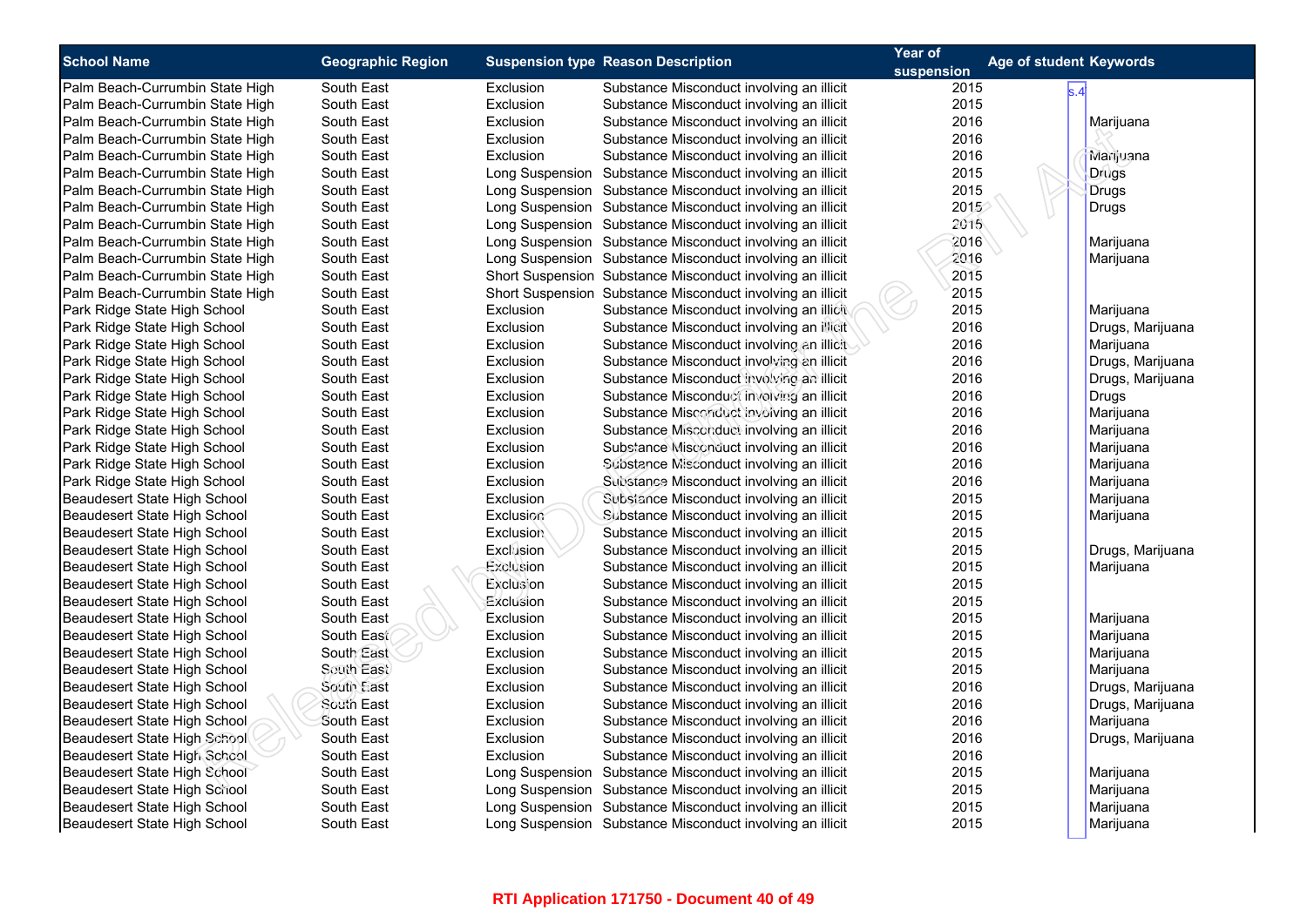| <b>School Name</b>              | <b>Geographic Region</b> | <b>Suspension type Reason Description</b> |                                                            | Year of    | <b>Age of student Keywords</b> |
|---------------------------------|--------------------------|-------------------------------------------|------------------------------------------------------------|------------|--------------------------------|
|                                 |                          |                                           |                                                            | suspension |                                |
| Beaudesert State High School    | South East               |                                           | Long Suspension Substance Misconduct involving an illicit  | 2015       | s.4                            |
| Beaudesert State High School    | South East               |                                           | Long Suspension Substance Misconduct involving an illicit  | 2016       | Drugs, Marijuana               |
| Browns Plains State High School | South East               |                                           | Long Suspension Substance Misconduct involving an illicit  | 2016       | Marijuana                      |
| Browns Plains State High School | South East               |                                           | Short Suspension Substance Misconduct involving an illicit | 2016       |                                |
| <b>Crestmead State School</b>   | South East               |                                           | Short Suspension Substance Misconduct involving an illicit | 2015       |                                |
| <b>Crestmead State School</b>   | South East               |                                           | Short Suspension Substance Misconduct involving an illicit | 2015       |                                |
| Elanora State High School       | South East               | Exclusion                                 | Substance Misconduct involving an illicit                  | 2015       | Marijuana                      |
| Elanora State High School       | South East               |                                           | Long Suspension Substance Misconduct involving an illicit  | 2015       | Marijuana                      |
| Elanora State High School       | South East               |                                           | Long Suspension Substance Misconduct involving an illicit  | 2015       | Marijuana                      |
| Elanora State High School       | South East               |                                           | Long Suspension Substance Misconduct involving an illicit  | 2015       | Drugs                          |
| Elanora State High School       | South East               |                                           | Long Suspension Substance Misconduct involving an illicit  | 2016       | Marijuana                      |
| Elanora State High School       | South East               |                                           | Short Suspension Substance Misconduct involving an illicit | 2015       | Marijuana                      |
| Elanora State High School       | South East               |                                           | Short Suspension Substance Misconduct involving an illicit | 2015       |                                |
| Elanora State High School       | South East               |                                           | Short Suspension Substance Misconduct involving an illicit | 2015       | Marijuana                      |
| Elanora State High School       | South East               |                                           | Short Suspension Substance Misconduct involving an illicit | 2015       | Marijuana                      |
| Elanora State High School       | South East               |                                           | Short Suspension Substance Misconduct involving an illicit | 2015       | Marijuana                      |
| Elanora State High School       | South East               |                                           | Short Suspension Substance Misconduct involving an illicit | 2015       | Marijuana                      |
| Elanora State High School       | South East               |                                           | Short Suspension Substance Misconduct involving an illicit | 2016       | Marijuana                      |
| Helensvale State High School    | South East               | Exclusion                                 | Substance Misconduct involving an illicit                  | 2015       | Marijuana                      |
| Helensvale State High School    | South East               | Exclusion                                 | Substance Misconduct involving an illicit                  | 2015       | Marijuana                      |
| Helensvale State High School    | South East               | Exclusion                                 | Substance Misconduct involving an illicit                  | 2015       | Marijuana                      |
| Helensvale State High School    | South East               | Exclusion                                 | Substance Misconduct involving an illicit                  | 2015       | Marijuana                      |
| Helensvale State High School    | South East               | Exclusion                                 | Substance Misconduct involving an illicit                  | 2015       | Marijuana                      |
| Helensvale State High School    | South East               | Exclusion                                 | Substance Misconduct involving an illicit                  | 2016       |                                |
| Helensvale State High School    | South East               | Exclusion                                 | Subsiance Misconduct involving an illicit                  | 2016       | Marijuana                      |
| Helensvale State High School    | South East               | Exclusion                                 | Substance Misconduct involving an illicit                  | 2016       | Marijuana                      |
| Helensvale State High School    | South East               |                                           | Long Suspension Substance Misconduct involving an illicit  | 2015       | Drugs, Marijuana               |
| Helensvale State High School    | South East               |                                           | Short Suspension Substance Misconduct involving an illicit | 2015       | Drugs, Marijuana               |
| Helensvale State High School    | South East               |                                           | Short Suspension Substance Misconduct involving an illicit | 2015       | Drugs, Marijuana               |
| Helensvale State High School    | South East               |                                           | Short Suspension Substance Misconduct involving an illicit | 2015       | Drugs, Marijuana               |
| Helensvale State High School    | South East               |                                           | Short Suspension Substance Misconduct involving an illicit | 2015       | Marijuana, Pill                |
| Helensvale State High School    | South East               |                                           | Short Suspension Substance Misconduct involving an illicit | 2015       |                                |
| Helensvale State High School    | South East               |                                           | Short Suspension Substance Misconduct involving an illicit | 2015       | Drugs, Marijuana               |
| Helensvale State High School    | South East               |                                           | Short Suspension Substance Misconduct involving an illicit | 2015       | Drugs, Marijuana               |
| Helensvale State High School    | South East               |                                           | Short Suspension Substance Misconduct involving an illicit | 2015       | Drugs, Marijuana               |
| Helensvale State High School    | South East               |                                           | Short Suspension Substance Misconduct involving an illicit | 2015       | Drugs, Marijuana               |
| Helensvale State High School    | South East               |                                           | Short Suspension Substance Misconduct involving an illicit | 2015       | Drugs, Marijuana               |
| Helensvale State High School    | South East               |                                           | Short Suspension Substance Misconduct involving an illicit | 2015       | Drugs, Marijuana               |
| Helensvale State High School    | South East               |                                           | Short Suspension Substance Misconduct involving an illicit | 2015       | Drugs, Marijuana               |
| Helensvale State High School    | South East               |                                           | Short Suspension Substance Misconduct involving an illicit | 2015       | Drugs, Marijuana               |
| Helensvale State High School    | South East               |                                           | Short Suspension Substance Misconduct involving an illicit | 2015       | Marijuana, Pill                |
| Helensvale State High School    | South East               |                                           | Short Suspension Substance Misconduct involving an illicit | 2015       | Drugs, Marijuana               |
| Helensvale State High School    | South East               |                                           | Short Suspension Substance Misconduct involving an illicit | 2015       | Drugs, Marijuana               |
| Helensvale State High School    | South East               |                                           | Short Suspension Substance Misconduct involving an illicit | 2015       | Drugs, Marijuana               |
|                                 |                          |                                           |                                                            |            |                                |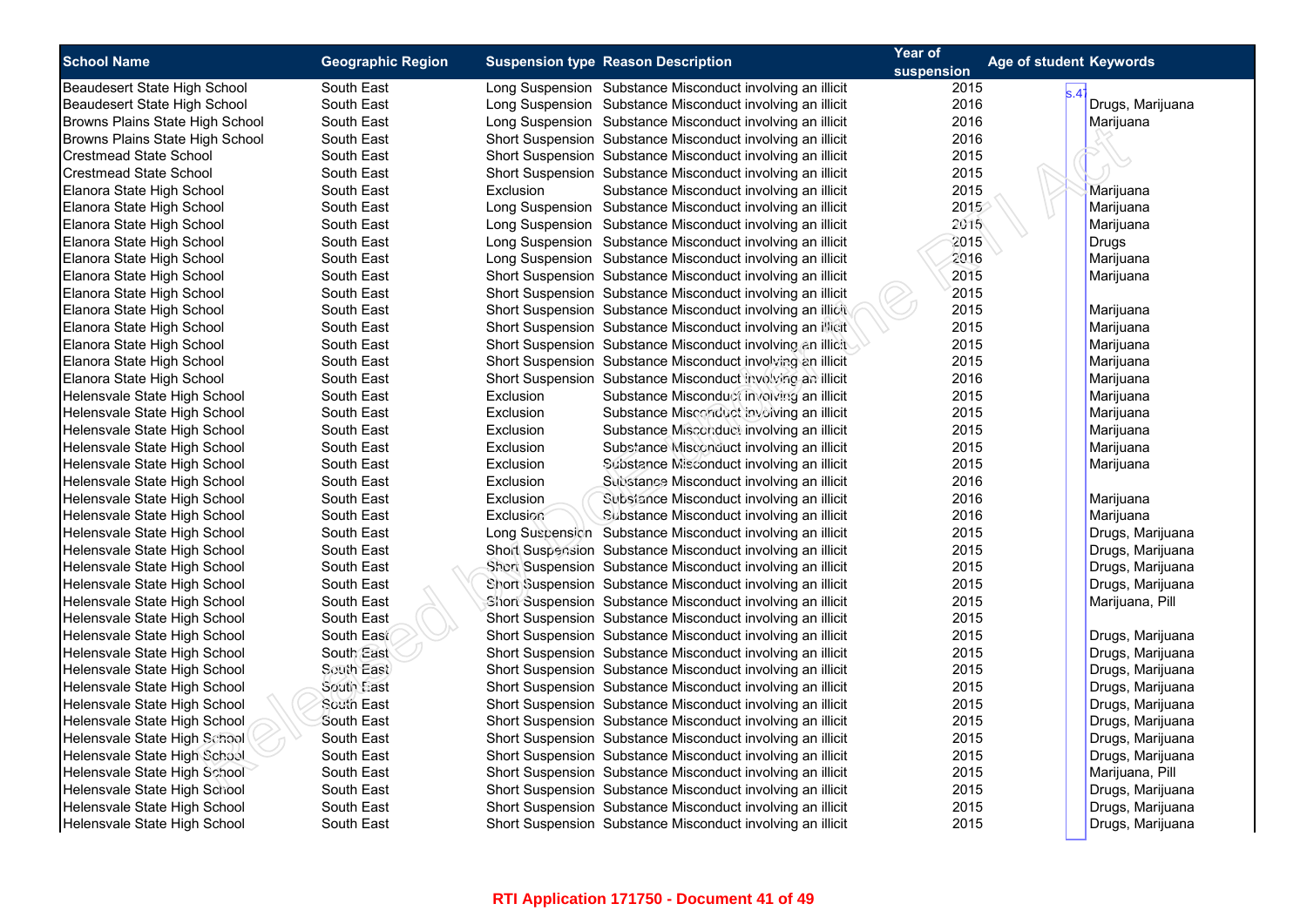| <b>School Name</b>                                           | <b>Geographic Region</b> |           | <b>Suspension type Reason Description</b>                  | Year of      | Age of student Keywords |                 |
|--------------------------------------------------------------|--------------------------|-----------|------------------------------------------------------------|--------------|-------------------------|-----------------|
|                                                              | South East               |           | Short Suspension Substance Misconduct involving an illicit | suspension   |                         | s.47 Marijuana  |
| Helensvale State High School<br>Helensvale State High School | South East               |           | Short Suspension Substance Misconduct involving an illicit | 2015<br>2015 |                         | Marijuana       |
| Helensvale State High School                                 | South East               |           | Short Suspension Substance Misconduct involving an illicit | 2016         |                         |                 |
| Helensvale State High School                                 | South East               |           | Short Suspension Substance Misconduct involving an illicit | 2016         |                         |                 |
| Helensvale State High School                                 | South East               |           | Short Suspension Substance Misconduct involving an illicit | 2016         |                         | Marijuana       |
| Helensvale State High School                                 |                          |           | Short Suspension Substance Misconduct involving an illicit | 2016         |                         | Marijuana       |
|                                                              | South East               |           |                                                            |              |                         | Marijuana       |
| Helensvale State High School                                 | South East               |           | Short Suspension Substance Misconduct involving an illicit | 2016         |                         | Marijuana       |
| Helensvale State High School                                 | South East               |           | Short Suspension Substance Misconduct involving an illicit | 2016         |                         | Marijuana       |
| Helensvale State High School                                 | South East               |           | Short Suspension Substance Misconduct involving an illicit | 2016         |                         | Marijuana       |
| Helensvale State High School                                 | South East               |           | Short Suspension Substance Misconduct involving an illicit | 2016         |                         | Marijuana       |
| Kingston State College                                       | South East               | Exclusion | Substance Misconduct involving an illicit                  | 2015         |                         |                 |
| Kingston State College                                       | South East               | Exclusion | Substance Misconduct involving an illicit                  | 2015         |                         |                 |
| Kingston State College                                       | South East               | Exclusion | Substance Misconduct involving an illicit                  | 2015         |                         |                 |
| Kingston State College                                       | South East               | Exclusion | Substance Misconduct involving an illicit                  | 2015         |                         |                 |
| Kingston State College                                       | South East               | Exclusion | Substance Misconduct involving an illicit                  | 2016         |                         | Marijuana       |
| Kingston State College                                       | South East               | Exclusion | Substance Misconduct involving an illicit                  | 2016         |                         | Cannabis        |
| Kingston State College                                       | South East               | Exclusion | Substance Misconduct involving an illicit                  | 2016         |                         | Cannabis        |
| Kingston State College                                       | South East               | Exclusion | Substance Misconduct involving an illicit                  | 2016         |                         |                 |
| Kingston State College                                       | South East               | Exclusion | Substance Misconduct involving an illicit                  | 2016         |                         | Cannabis, Drugs |
| Kingston State College                                       | South East               |           | Long Suspension Substance Misconduct involving an illicit  | 2015         |                         | Marijuana       |
| Kingston State College                                       | South East               |           | Long Suspension Substance Misconduct involving an illicit  | 2015         |                         | Marijuana       |
| Kingston State College                                       | South East               |           | Long Suspension Substance Misconduct involving an illicit  | 2015         |                         | Marijuana       |
| Kingston State College                                       | South East               |           | Long Suspension Substance Misconduct involving an illicit  | 2015         |                         | Marijuana       |
| Kingston State College                                       | South East               |           | Long Suspension Substance Misconduct involving an illicit  | 2015         |                         |                 |
| Kingston State College                                       | South East               |           | Long Suspension Substance Misconduct involving an illicit  | 2016         |                         |                 |
| Kingston State College                                       | South East               |           | Long Suspension Substance Misconduct involving an illicit  | 2016         |                         |                 |
| Kingston State College                                       | South East               |           | Long Suspension Substance Misconduct involving an illicit  | 2016         |                         | Cannabis        |
| Kingston State College                                       | South East               |           | Long Suspension Substance Misconduct involving an illicit  | 2016         |                         | Marijuana       |
| Kingston State College                                       | South East               |           | Short Suspension Substance Misconduct involving an illicit | 2015         |                         |                 |
| Marsden State High School                                    | South East               | Exclusion | Substance Misconduct involving an illicit                  | 2015         |                         | Marijuana       |
| Marsden State High School                                    | South East               | Exclusion | Substance Misconduct involving an illicit                  | 2015         |                         |                 |
| Marsden State High School                                    | South East               | Exclusion | Substance Misconduct involving an illicit                  | 2015         |                         | Marijuana       |
| Marsden State High School                                    | South East               | Exclusion | Substance Misconduct involving an illicit                  | 2016         |                         |                 |
| Marsden State High School                                    | South East               | Exclusion | Substance Misconduct involving an illicit                  | 2016         |                         | Marijuana       |
| Marsden State High School                                    | South East               | Exclusion | Substance Misconduct involving an illicit                  | 2016         |                         | Drugs           |
| Marsden State High School                                    | <b>South East</b>        | Exclusion | Substance Misconduct involving an illicit                  | 2016         |                         | Drugs           |
| Marsden State High School                                    | South East               | Exclusion | Substance Misconduct involving an illicit                  | 2016         |                         | <b>Drugs</b>    |
| Marsden State High School                                    | South East               | Exclusion | Substance Misconduct involving an illicit                  | 2016         |                         | Marijuana       |
| Marsden State High School                                    | South East               | Exclusion | Substance Misconduct involving an illicit                  | 2016         |                         | <b>Drugs</b>    |
| Marsden State High School                                    | South East               | Exclusion | Substance Misconduct involving an illicit                  | 2016         |                         | Marijuana       |
| Marsden State High School                                    | South East               |           | Long Suspension Substance Misconduct involving an illicit  | 2015         |                         | Marijuana       |
| Marsden State High School                                    | South East               |           | Long Suspension Substance Misconduct involving an illicit  | 2015         |                         | Marijuana       |
| Marsden State High School                                    | South East               |           | Long Suspension Substance Misconduct involving an illicit  | 2015         |                         | Marijuana       |
| Marsden State High School                                    | South East               |           | Long Suspension Substance Misconduct involving an illicit  | 2015         |                         | Marijuana       |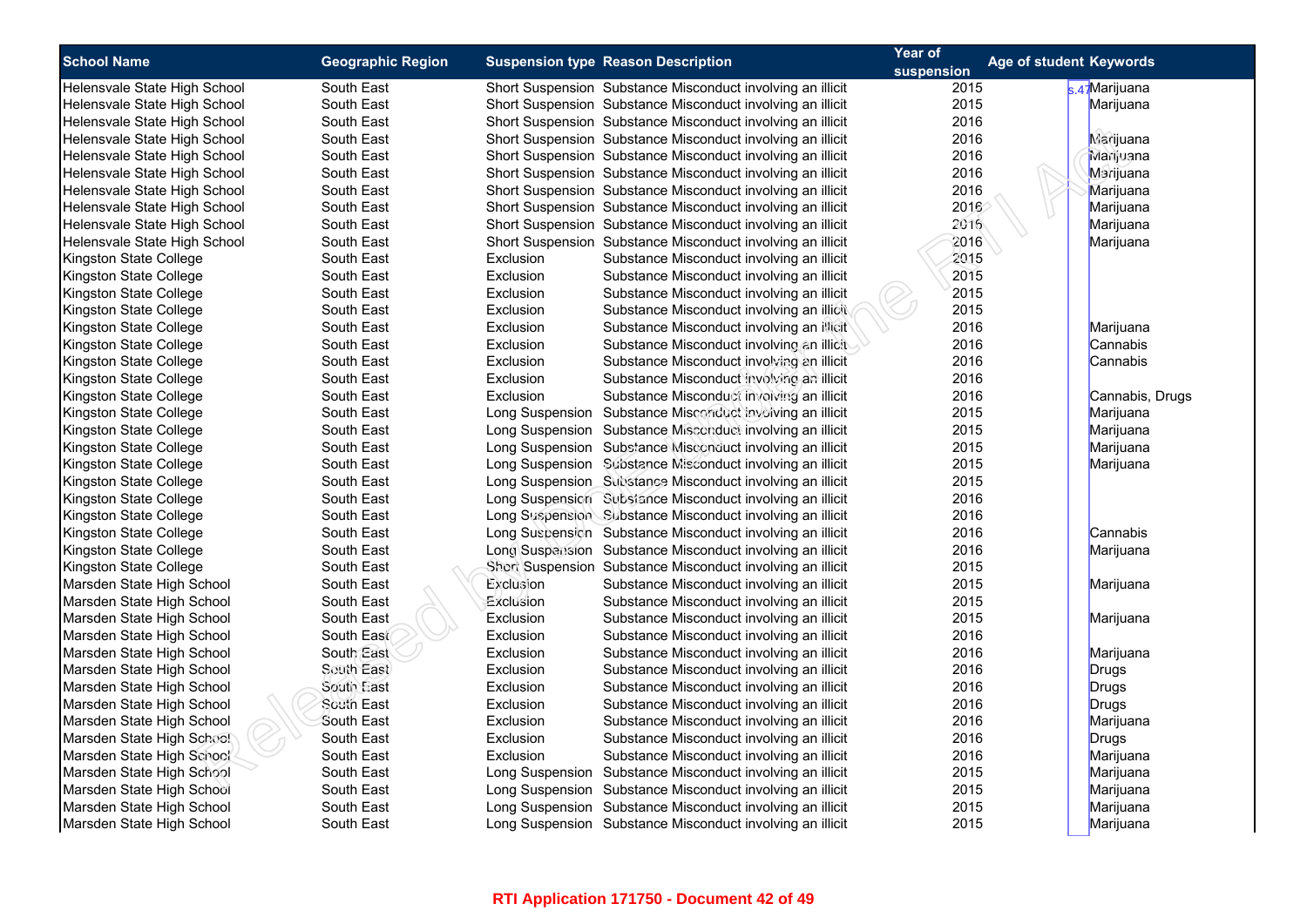| <b>School Name</b>                 | <b>Geographic Region</b> | <b>Suspension type Reason Description</b>                     | Year of    | Age of student Keywords |
|------------------------------------|--------------------------|---------------------------------------------------------------|------------|-------------------------|
|                                    |                          |                                                               | suspension |                         |
| Marsden State High School          | South East               | Long Suspension Substance Misconduct involving an illicit     | 2016       | s.47                    |
| Marsden State High School          | South East               | Long Suspension Substance Misconduct involving an illicit     | 2016       |                         |
| Marsden State High School          | South East               | Long Suspension Substance Misconduct involving an illicit     | 2016       |                         |
| Marsden State High School          | South East               | Long Suspension Substance Misconduct involving an illicit     | 2016       | Marijuana               |
| Marsden State High School          | South East               | Long Suspension Substance Misconduct involving an illicit     | 2016       | Marijuana               |
| Marsden State High School          | South East               | Short Suspension Substance Misconduct involving an illicit    | 2015       |                         |
| Marsden State High School          | South East               | Short Suspension Substance Misconduct involving an illicit    | 2015       | Marijuana               |
| Marsden State School               | South East               | Short Suspension Substance Misconduct involving an illicit    | 2016       | Drugs                   |
| Musgrave Hill State School         | South East               | Short Suspension Substance Misconduct involving an illicit    | 2016       |                         |
| Musgrave Hill State School         | South East               | Short Suspension Substance Misconduct involving an illicit    | 2016       |                         |
| Nerang State High School           | South East               | Exclusion<br>Substance Misconduct involving an illicit        | 2015       | Drugs, Marijuana        |
| Nerang State High School           | South East               | Exclusion<br>Substance Misconduct involving an illicit        | 2016       | Marijuana               |
| Nerang State High School           | South East               | Short Suspension Substance Misconduct involving an illicit    | 2015       | Marijuana               |
| Nerang State High School           | South East               | Short Suspension Substance Misconduct involving an illicit    | 2015       | Marijuana               |
| Nerang State High School           | South East               | Short Suspension Substance Misconduct involving an illicit    | 2015       | Marijuana               |
| Nerang State High School           | South East               | Short Suspension Substance Misconduct involving an illicit    | 2015       | Marijuana               |
| Nerang State High School           | South East               | Short Suspension Substance Misconduct involving an illicit    | 2015       | Marijuana               |
| Nerang State High School           | South East               | Short Suspension Substance Misconduct involving an illicit    | 2016       | Marijuana               |
| Nerang State High School           | South East               | Short Suspension Substance Misconduct involving an illicit    | 2016       | Marijuana               |
| Nerang State High School           | South East               | Short Suspension Substance Misconduct involving an illicit    | 2016       |                         |
| Nerang State High School           | South East               | Short Suspension Substance Misconduct involving an illicit    | 2016       |                         |
| Nerang State High School           | South East               | Short Suspension Substance Misconduct involving an illicit    | 2016       |                         |
| Nerang State High School           | South East               | Short Suspension Substance Misconduct involving an illicit    | 2016       | Marijuana               |
| Nerang State High School           | South East               | Short Suspension Substance Misconduct involving an illicit    | 2016       | Marijuana               |
| Nerang State High School           | South East               | Short Suspension Substance Misconduct involving an illicit    | 2016       | Marijuana               |
| Alexandra Hills State High School  | South East               | Exclusion<br>Substance Misconduct involving an illicit        | 2016       | Drugs                   |
| Alexandra Hills State High School  | South East               | <b>Exclusion</b><br>Substance Misconduct involving an illicit | 2016       | Marijuana               |
| Alexandra Hills State High School  | South East               | Exclusion<br>Substance Misconduct involving an illicit        | 2016       | Cannabis                |
| Alexandra Hills State High School  | South East               | Exclusion<br>Substance Misconduct involving an illicit        | 2016       | Marijuana               |
| Alexandra Hills State High School  | South East               | Exclusion<br>Substance Misconduct involving an illicit        | 2016       |                         |
| Alexandra Hills State High School  | South East               | Long Suspension Substance Misconduct involving an illicit     | 2015       | Marijuana               |
| Alexandra Hills State High School  | South East               | Long Suspension Substance Misconduct involving an illicit     | 2015       | Marijuana               |
| Alexandra Hills State High School  | South East               | Long Suspension Substance Misconduct involving an illicit     | 2016       |                         |
| Alexandra Hills State High School  | South East               | Long Suspension Substance Misconduct involving an illicit     | 2016       | Marijuana               |
| Alexandra Hills State High School  | South East               | Long Suspension Substance Misconduct involving an illicit     | 2016       |                         |
| Alexandra Hills State High School  | South East               | Long Suspension Substance Misconduct involving an illicit     | 2016       | Marijuana               |
| Alexandra Hills State High School  | South East               | Long Suspension Substance Misconduct involving an illicit     | 2016       |                         |
| Alexandra Hills State High School: | South East               | Short Suspension Substance Misconduct involving an illicit    | 2016       |                         |
| Alexandra Hills State High School  | South East               | Short Suspension Substance Misconduct involving an illicit    | 2016       |                         |
| Alexandra Hills State High School  | South East               | Short Suspension Substance Misconduct involving an illicit    | 2016       |                         |
| Alexandra Hills State High School  | South East               | Short Suspension Substance Misconduct involving an illicit    | 2016       | Drugs, Marijuana        |
| Alexandra Hills State High School  | South East               | Short Suspension Substance Misconduct involving an illicit    | 2016       | Drugs, Marijuana        |
| Alexandra Hills State High School  | South East               | Short Suspension Substance Misconduct involving an illicit    | 2016       | Drugs, Marijuana        |
| Alexandra Hills State High School  | South East               | Short Suspension Substance Misconduct involving an illicit    | 2016       | Drugs, Marijuana        |
|                                    |                          |                                                               |            |                         |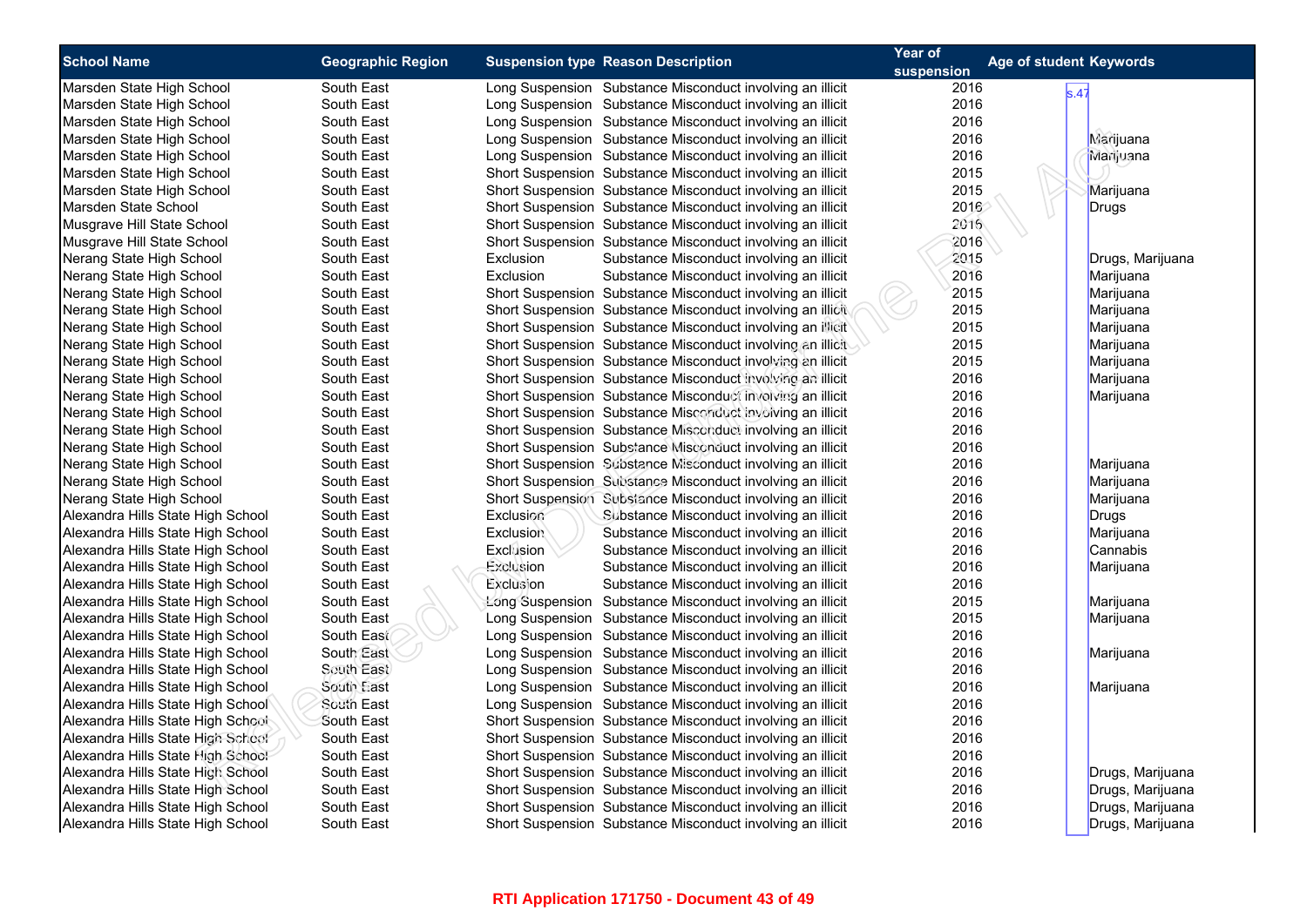| <b>School Name</b>                          | <b>Geographic Region</b> |           | <b>Suspension type Reason Description</b>                  | Year of            | <b>Age of student Keywords</b> |                  |
|---------------------------------------------|--------------------------|-----------|------------------------------------------------------------|--------------------|--------------------------------|------------------|
| Alexandra Hills State High School           | South East               |           | Short Suspension Substance Misconduct involving an illicit | suspension<br>2016 |                                | s 47 Marijuana   |
| Capalaba State College                      | South East               | Exclusion | Substance Misconduct involving an illicit                  | 2015               |                                | Marijuana        |
| Capalaba State College                      | South East               | Exclusion | Substance Misconduct involving an illicit                  | 2016               |                                | Marijuana        |
| Cleveland District State High School        | South East               |           | Short Suspension Substance Misconduct involving an illicit | 2015               |                                | Marijuana        |
| Cleveland District State High School        | South East               |           | Short Suspension Substance Misconduct involving an illicit | 2015               |                                | Marijuana        |
| Cleveland District State High School        | South East               |           | Short Suspension Substance Misconduct involving an illicit | 2016               |                                | Marijuana        |
| Cleveland District State High School        | South East               |           | Short Suspension Substance Misconduct involving an illicit | 2016               |                                | Marijuana        |
| Cleveland District State High School        | South East               |           | Short Suspension Substance Misconduct involving an illicit | 2016               |                                | Marijuana        |
| <b>Cleveland District State High School</b> | South East               |           | Short Suspension Substance Misconduct involving an illicit | 2016               |                                | Marijuana        |
| Cleveland District State High School        | South East               |           | Short Suspension Substance Misconduct involving an illicit | 2016               |                                |                  |
| Coolnwynpin State School                    | South East               | Exclusion | Substance Misconduct involving an illicit                  | 2015               |                                | Drugs, Marijuana |
| Coombabah State High School                 | South East               | Exclusion | Substance Misconduct involving an illicit                  | 2015               |                                |                  |
| Coombabah State High School                 | South East               | Exclusion | Substance Misconduct involving an illicit                  | 2015               |                                |                  |
| Coombabah State High School                 | South East               | Exclusion | Substance Misconduct involving an illicit                  | 2016               |                                | Marijuana        |
| Coombabah State High School                 | South East               | Exclusion | Substance Misconduct involving an illicit                  | 2016               |                                | Marijuana        |
| Coombabah State High School                 | South East               | Exclusion | Substance Misconduct involving an illicit                  | 2016               |                                | Marijuana        |
| Coombabah State High School                 | South East               | Exclusion | Substance Misconduct involving an illicit                  | 2016               |                                |                  |
| Coombabah State High School                 | South East               | Exclusion | Substance Misconduct involving an illicit                  | 2016               |                                |                  |
| Coombabah State High School                 | South East               | Exclusion | Substance Misconduct involving an illicit                  | 2016               |                                | Marijuana        |
| Coombabah State High School                 | South East               |           | Long Suspension Substance Misconduct involving an illicit  | 2015               |                                | Drugs, Marijuana |
| Coombabah State High School                 | South East               |           | Long Suspension Substance Misconduct involving an illicit  | 2015               |                                |                  |
| Coombabah State High School                 | South East               |           | Long Suspension Substance Misconduct involving an illicit  | 2016               |                                |                  |
| Coombabah State High School                 | South East               |           | Long Suspension Substance Misconduct involving an illicit  | 2016               |                                | Drugs            |
| Coombabah State High School                 | South East               |           | Long Suspension Substance Misconduct involving an illicit  | 2016               |                                | Marijuana        |
| Coombabah State High School                 | South East               |           | Long Suspension Substance Misconduct involving an illicit  | 2016               |                                | Marijuana        |
| Coombabah State High School                 | South East               |           | Long Suspension Substance Misconduct involving an illicit  | 2016               |                                | Marijuana        |
| Coombabah State High School                 | South East               |           | Short Suspension Substance Misconduct involving an illicit | 2016               |                                |                  |
| Keebra Park State High School               | South East               | Exclusion | Substance Misconduct involving an illicit                  | 2015               |                                | Drugs, Marijuana |
| Keebra Park State High School               | South East               | Exclusion | Substance Misconduct involving an illicit                  | 2015               |                                | Drugs, Marijuana |
| Keebra Park State High School               | South East               | Exclusion | Substance Misconduct involving an illicit                  | 2015               |                                | Drugs, Marijuana |
| Keebra Park State High School               | South East               | Exclusion | Substance Misconduct involving an illicit                  | 2015               |                                | Drugs, Marijuana |
| Keebra Park State High School               | South East               | Exclusion | Substance Misconduct involving an illicit                  | 2015               |                                | Drugs, Marijuana |
| Keebra Park State High School               | South East               | Exclusion | Substance Misconduct involving an illicit                  | 2015               |                                | Drugs            |
| Keebra Park State High School               | South East               | Exclusion | Substance Misconduct involving an illicit                  | 2015               |                                | Drugs            |
| Keebra Park State High School               | South East               | Exclusion | Substance Misconduct involving an illicit                  | 2015               |                                | Drugs            |
| Keebra Park State High School               | South East               | Exclusion | Substance Misconduct involving an illicit                  | 2015               |                                | Drugs            |
| Keebra Park State High School               | South East               | Exclusion | Substance Misconduct involving an illicit                  | 2015               |                                | Drugs, Marijuana |
| Keebra Park State High Schoo!               | South East               | Exclusion | Substance Misconduct involving an illicit                  | 2016               |                                |                  |
| Keebra Park State High School               | South East               | Exclusion | Substance Misconduct involving an illicit                  | 2016               |                                |                  |
| Keebra Park State High School               | South East               | Exclusion | Substance Misconduct involving an illicit                  | 2016               |                                | Drugs, Marijuana |
| Keebra Park State High School               | South East               |           | Long Suspension Substance Misconduct involving an illicit  | 2016               |                                | Marijuana        |
| Keebra Park State High School               | South East               |           | Long Suspension Substance Misconduct involving an illicit  | 2016               |                                |                  |
| Keebra Park State High School               | South East               |           | Long Suspension Substance Misconduct involving an illicit  | 2016               |                                | Drugs, Marijuana |
| Keebra Park State High School               |                          |           |                                                            |                    |                                |                  |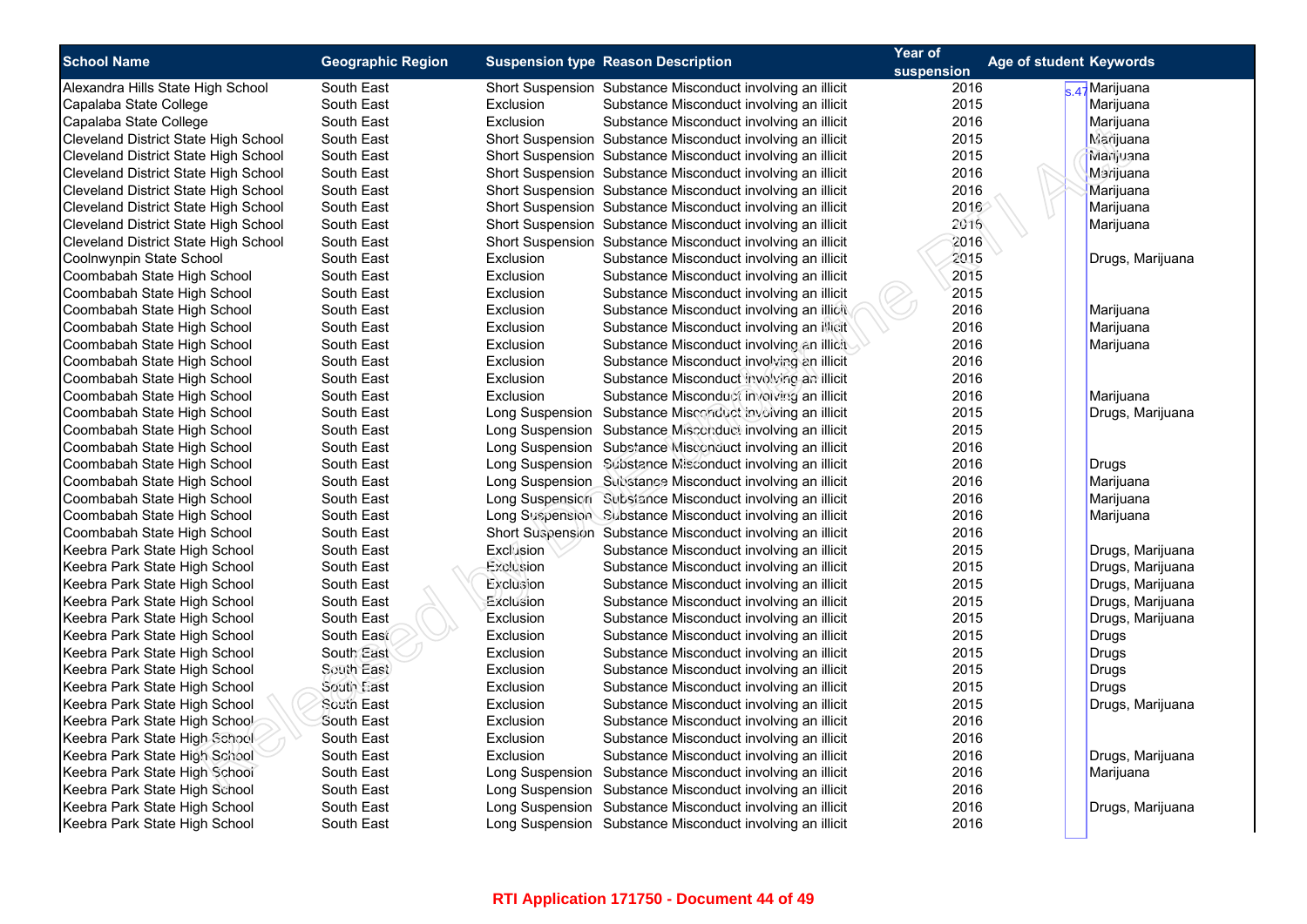| <b>School Name</b>             | <b>Geographic Region</b> |                  | <b>Suspension type Reason Description</b>                  | Year of<br>suspension | Age of student Keywords |                        |
|--------------------------------|--------------------------|------------------|------------------------------------------------------------|-----------------------|-------------------------|------------------------|
| Keebra Park State High School  | South East               |                  | Short Suspension Substance Misconduct involving an illicit | 2015                  |                         | s 47 Drugs, Marijuana  |
| Keebra Park State High School  | South East               |                  | Short Suspension Substance Misconduct involving an illicit | 2015                  |                         | Drugs, Marijuana       |
| Keebra Park State High School  | South East               |                  | Short Suspension Substance Misconduct involving an illicit | 2015                  |                         | Marijuana              |
| Keebra Park State High School  | South East               |                  | Short Suspension Substance Misconduct involving an illicit | 2016                  |                         | ICE, Marijuana         |
| Keebra Park State High School  | South East               |                  | Short Suspension Substance Misconduct involving an illicit | 2016                  |                         | Marijuana              |
| Keebra Park State High School  | South East               |                  | Short Suspension Substance Misconduct involving an illicit | 2016                  |                         | Drugs                  |
| Keebra Park State High School  | South East               |                  | Short Suspension Substance Misconduct involving an illicit | 2016                  |                         |                        |
| Keebra Park State High School  | South East               |                  | Short Suspension Substance Misconduct involving an illicit | 2016                  |                         |                        |
| Keebra Park State High School  | South East               |                  | Short Suspension Substance Misconduct involving an illicit | 2016                  |                         | Marijuana              |
| Keebra Park State High School  | South East               |                  | Short Suspension Substance Misconduct involving an illicit | 2016                  |                         | ICE, Marijuana         |
| Keebra Park State High School  | South East               |                  | Short Suspension Substance Misconduct involving an illicit | 2016                  |                         | ICE, Marijuana         |
| Mabel Park State High School   | South East               | Exclusion        | Substance Misconduct involving an illicit                  | 2015                  |                         | Marijuana              |
| Mabel Park State High School   | South East               | Exclusion        | Substance Misconduct involving an illicit                  | 2015                  |                         | Marijuana              |
| Mabel Park State High School   | South East               | Exclusion        | Substance Misconduct involving an illicit                  | 2015                  |                         | Marijuana              |
| Mabel Park State High School   | South East               | Exclusion        | Substance Misconduct involving an inicit                   | 2015                  |                         | Marijuana              |
| Mabel Park State High School   | South East               | Exclusion        | Substance Misconduct involving an illicit                  | 2015                  |                         | Marijuana              |
| Mabel Park State High School   | South East               | Exclusion        | Substance Misconduct involving an illicit                  | 2015                  |                         | Marijuana              |
| Mabel Park State High School   | South East               | Exclusion        | Substance Misconduct involving an illicit                  | 2015                  |                         | Marijuana              |
| Mabel Park State High School   | South East               | Exclusion        | Substance Misconduct involving an illicit                  | 2015                  |                         | Marijuana              |
| Mabel Park State High School   | South East               | Exclusion        | Substance Misconduct involving an illicit                  | 2015                  |                         | Marijuana              |
| Mabel Park State High School   | South East               | Exclusion        | Substance Misconduct involving an illicit                  | 2015                  |                         | Marijuana              |
| Mabel Park State High School   | South East               | Exclusion        | Substance Misconduct involving an illicit                  | 2015                  |                         | Marijuana              |
| Mabel Park State High School   | South East               | Exclusion        | Substance Misconduct involving an illicit                  | 2015                  |                         | Marijuana              |
| Mabel Park State High School   | South East               | Exclusion        | Substance Misconduct involving an illicit                  | 2015                  |                         | Marijuana              |
| Mabel Park State High School   | South East               | Exclusion        | Subsiance Misconduct involving an illicit                  | 2015                  |                         | Marijuana              |
| Mabel Park State High School   | South East               | Exclusion        | Substance Misconduct involving an illicit                  | 2016                  |                         | Marijuana              |
| Mabel Park State High School   | South East               | <b>Exclusion</b> | Substance Misconduct involving an illicit                  | 2016                  |                         | Marijuana              |
| Mabel Park State High School   | South East               |                  | Short Suspension Substance Misconduct involving an illicit | 2015                  |                         |                        |
| Mabel Park State High School   | South East               |                  | Short Suspension Substance Misconduct involving an illicit | 2015                  |                         |                        |
| Mabel Park State High School   | South East               |                  | Short Suspension Substance Misconduct involving an illicit | 2015                  |                         |                        |
| Mabel Park State High School   | South East               |                  | Short Suspension Substance Misconduct involving an illicit | 2016                  |                         |                        |
| Mabel Park State High School   | South East               |                  | Short Suspension Substance Misconduct involving an illicit | 2016                  |                         |                        |
| Mabel Park State High School   | South East               |                  | Short Suspension Substance Misconduct involving an illicit | 2016                  |                         |                        |
| Mabel Park State High School   | South East               |                  | Short Suspension Substance Misconduct involving an illicit | 2016                  |                         |                        |
| Mabel Park State High School   | South East               |                  | Short Suspension Substance Misconduct involving an illicit | 2016                  |                         |                        |
| <b>Mabel Park State School</b> | South East               | Exclusion        | Substance Misconduct involving an illicit                  | 2016                  |                         | Marijuana              |
| Mabel Park State School        | South East               |                  | Short Suspension Substance Misconduct involving an illicit | 2016                  |                         | Marijuana              |
| Merrimac State High School     | South East               |                  | Long Suspension Substance Misconduct involving an illicit  | 2016                  |                         |                        |
| Merrimac State High School     | South East               |                  | Long Suspension Substance Misconduct involving an illicit  | 2016                  |                         |                        |
| Merrimac State High School     | South East               |                  | Short Suspension Substance Misconduct involving an illicit | 2015                  |                         | Drugs, Marijuana       |
| Merrimac State High School     | South East               |                  | Short Suspension Substance Misconduct involving an illicit | 2015                  |                         | Marijuana              |
| Miami State High School        | South East               | Exclusion        | Substance Misconduct involving an illicit                  | 2016                  |                         | Marijuana              |
| Miami State High School        | South East               | Exclusion        | Substance Misconduct involving an illicit                  | 2016                  |                         | Drugs, Marijuana, Pill |
| Miami State High School        | South East               | Exclusion        | Substance Misconduct involving an illicit                  | 2016                  |                         | Pill, Drugs, Marijuana |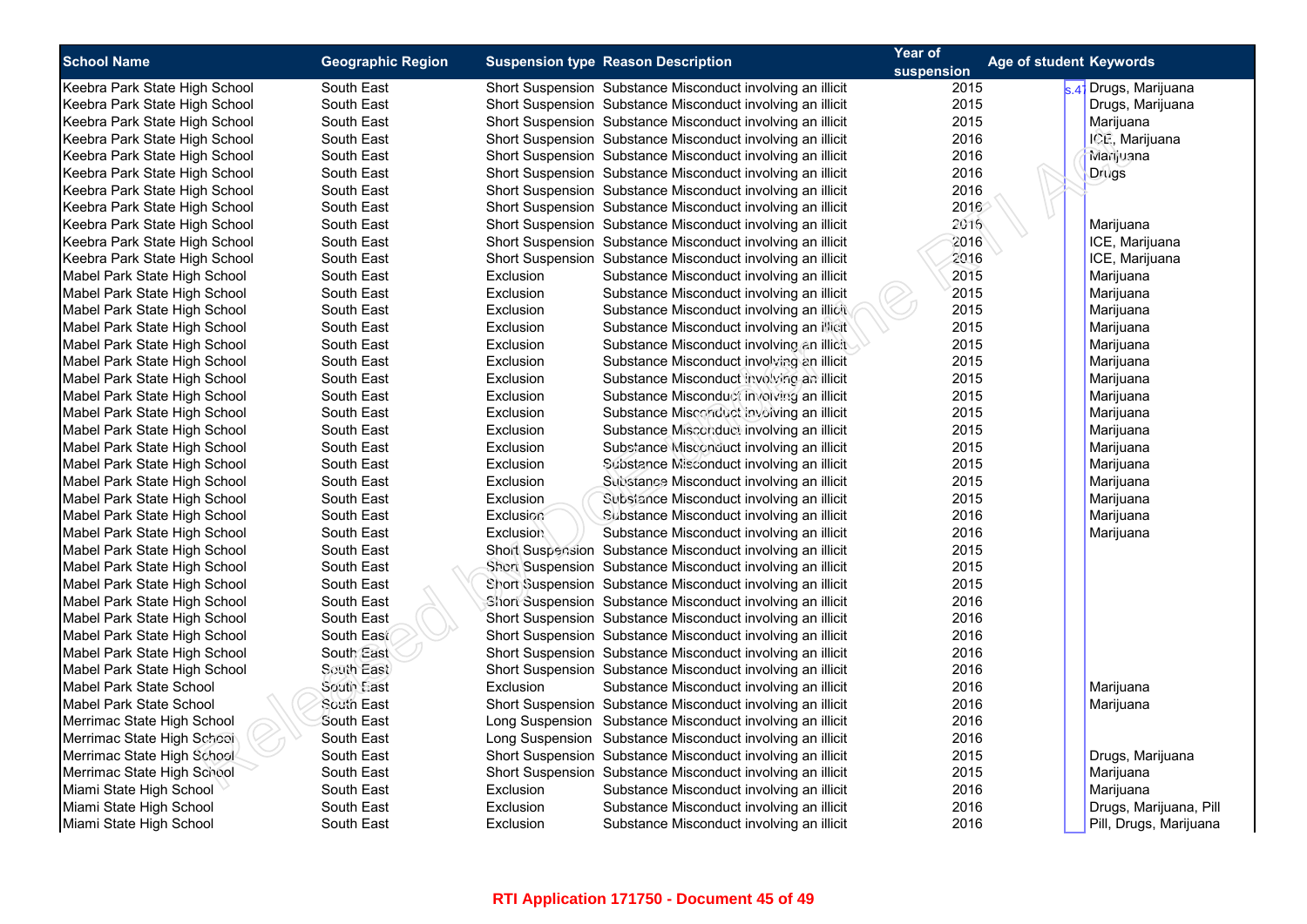| <b>School Name</b>                | <b>Geographic Region</b> |                  |                                                            | Year of | Age of student Keywords   |
|-----------------------------------|--------------------------|------------------|------------------------------------------------------------|---------|---------------------------|
|                                   |                          |                  | <b>Suspension type Reason Description</b>                  |         |                           |
| Miami State High School           | South East               |                  | Short Suspension Substance Misconduct involving an illicit | 2016    | 47 Drugs, Marijuana, Pill |
| Mudgeeraba State School           | South East               |                  | Short Suspension Substance Misconduct involving an illicit | 2015    |                           |
| Musgrave Hill State School        | South East               |                  | Short Suspension Substance Misconduct involving an illicit | 2016    |                           |
| Musgrave Hill State School        | South East               |                  | Short Suspension Substance Misconduct involving an illicit | 2016    |                           |
| Springwood State High School      | South East               | Exclusion        | Substance Misconduct involving an illicit                  | 2015    | Marijuana                 |
| Springwood State High School      | South East               | <b>Exclusion</b> | Substance Misconduct involving an illicit                  | 2015    | Marijuana                 |
| Springwood State High School      | South East               | Exclusion        | Substance Misconduct involving an illicit                  | 2015    | Marijuana                 |
| Springwood State High School      | South East               | Exclusion        | Substance Misconduct involving an illicit                  | 2016    |                           |
| Springwood State High School      | South East               | Exclusion        | Substance Misconduct involving an illicit                  | 2016    | Marijuana                 |
| Springwood State High School      | South East               | Exclusion        | Substance Misconduct involving an illicit                  | 2016    | Marijuana                 |
| Springwood State High School      | South East               | Exclusion        | Substance Misconduct involving an illicit                  | 2016    | Marijuana                 |
| Springwood State High School      | South East               | Exclusion        | Substance Misconduct involving an illicit                  | 2016    | Marijuana                 |
| Springwood State High School      | South East               | Exclusion        | Substance Misconduct involving an illicit                  | 2016    | Marijuana                 |
| Springwood State High School      | South East               |                  | Long Suspension Substance Misconduct involving an illicit  | 2015    | Marijuana                 |
| Springwood State High School      | South East               |                  | Long Suspension Substance Misconduct involving an illicit  | 2015    |                           |
| Springwood State High School      | South East               |                  | Long Suspension Substance Misconduct involving an illicit  | 2015    | Marijuana                 |
| Springwood State High School      | South East               |                  | Long Suspension Substance Misconduct involving an illicit  | 2015    |                           |
| Springwood State High School      | South East               |                  | Long Suspension Substance Misconduct involving an illicit  | 2016    | Marijuana                 |
| Springwood State High School      | South East               |                  | Long Suspension Substance Misconduct involving an illicit  | 2016    | Marijuana                 |
| Windaroo Valley State High School | South East               | Exclusion        | Substance Misconduct involving an illicit                  | 2015    | Marijuana                 |
| Windaroo Valley State High School | South East               | Exclusion        | Substance Misconduct involving an illicit                  | 2015    | Drugs                     |
| Windaroo Valley State High School | South East               | Exclusion        | Substance Misconduct involving an illicit                  | 2015    |                           |
| Windaroo Valley State High School | South East               | Exclusion        | Substance Misconduct involving an illicit                  | 2015    | Marijuana                 |
| Windaroo Valley State High School | South East               | Exclusion        | Substance Misconduct involving an illicit                  | 2015    | Marijuana                 |
| Windaroo Valley State High School | South East               | <b>Exclusion</b> | Substance Misconduct involving an illicit                  | 2015    | Marijuana                 |
| Windaroo Valley State High School | South East               | Exclusion        | Substance Misconduct involving an illicit                  | 2015    | Marijuana                 |
| Windaroo Valley State High School | South East               | Exclusion        | Substance Misconduct involving an illicit                  | 2015    | Marijuana                 |
| Windaroo Valley State High School | South East               | Exclusion        | Substance Misconduct involving an illicit                  | 2015    | Marijuana                 |
| Windaroo Valley State High School | South East               | Exclusion        | Substance Misconduct involving an illicit                  | 2015    | Marijuana                 |
| Windaroo Valley State High School | South East               | Exclusion        | Substance Misconduct involving an illicit                  | 2015    | Marijuana                 |
| Windaroo Valley State High School | South East               | Exclusion        | Substance Misconduct involving an illicit                  | 2016    | Marijuana                 |
| Windaroo Valley State High School | South East               | Exclusion        | Substance Misconduct involving an illicit                  | 2016    | Marijuana                 |
| Windaroo Valley State High School | South East               | Exclusion        | Substance Misconduct involving an illicit                  | 2016    | Marijuana                 |
| Windaroo Valley State High School | South East               | Exclusion        | Substance Misconduct involving an illicit                  | 2016    |                           |
| Windaroo Valley State High School | South East               | Exclusion        | Substance Misconduct involving an illicit                  | 2016    | Marijuana                 |
| Windaroo Valley State High School | South East               | Exclusion        | Substance Misconduct involving an illicit                  | 2016    | Marijuana                 |
| Windaroo Valley State High School | South East               | Exclusion        | Substance Misconduct involving an illicit                  | 2016    | Marijuana                 |
| Windaroo Valley State High School | South East               |                  | Long Suspension Substance Misconduct involving an illicit  | 2015    | Drugs                     |
| Windaroo Valley State High School | South East               |                  | Long Suspension Substance Misconduct involving an illicit  | 2015    | Drugs                     |
| Windaroo Valley State High School | South East               |                  | Long Suspension Substance Misconduct involving an illicit  | 2016    | Marijuana                 |
| Shailer Park State High School    | South East               | Exclusion        | Substance Misconduct involving an illicit                  | 2015    |                           |
| Shailer Park State High School    | South East               | Exclusion        | Substance Misconduct involving an illicit                  | 2015    |                           |
| Shailer Park State High School    | South East               | Exclusion        | Substance Misconduct involving an illicit                  | 2016    | Drugs                     |
| Shailer Park State High School    | South East               | Exclusion        | Substance Misconduct involving an illicit                  | 2016    | Marijuana                 |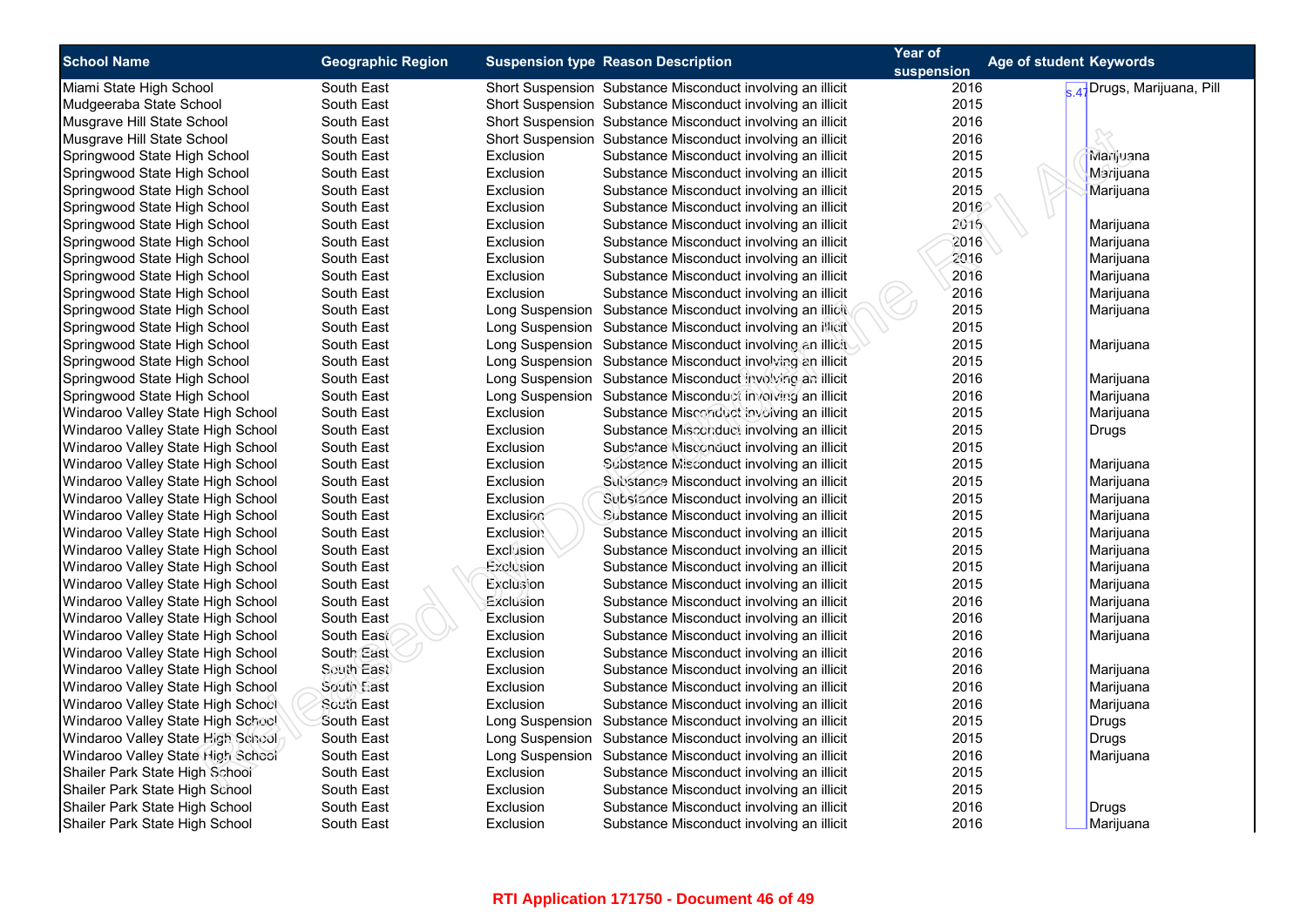| <b>School Name</b>                        | <b>Geographic Region</b> |                  | <b>Suspension type Reason Description</b>                  | Year of    | Age of student Keywords |
|-------------------------------------------|--------------------------|------------------|------------------------------------------------------------|------------|-------------------------|
|                                           |                          |                  |                                                            | suspension |                         |
| Shailer Park State High School            | South East               |                  | Long Suspension Substance Misconduct involving an illicit  | 2016       | s.47 Marijuana          |
| Southport State High School               | South East               | Exclusion        | Substance Misconduct involving an illicit                  | 2015       | Marijuana               |
| Southport State High School               | South East               | Exclusion        | Substance Misconduct involving an illicit                  | 2015       | Marijuana               |
| Southport State High School               | South East               | Exclusion        | Substance Misconduct involving an illicit                  | 2015       | <b>Marijuana</b>        |
| Southport State High School               | South East               | Exclusion        | Substance Misconduct involving an illicit                  | 2015       | Marijuana               |
| Southport State High School               | South East               | Exclusion        | Substance Misconduct involving an illicit                  | 2015       | Marijuana               |
| Southport State High School               | South East               | Exclusion        | Substance Misconduct involving an illicit                  | 2015       |                         |
| Southport State High School               | South East               | Exclusion        | Substance Misconduct involving an illicit                  | 2015       | Marijuana               |
| Southport State High School               | South East               | Exclusion        | Substance Misconduct involving an illicit                  | 2015       | Pill                    |
| Southport State High School               | South East               | Exclusion        | Substance Misconduct involving an illicit                  | 2016       | Drugs, Marijuana        |
| Southport State High School               | South East               | Exclusion        | Substance Misconduct involving an illicit                  | 2016       |                         |
| Southport State High School               | South East               | Exclusion        | Substance Misconduct involving an illicit                  | 2016       | Marijuana               |
| Southport State High School               | South East               | Exclusion        | Substance Misconduct involving an illicit                  | 2016       | Marijuana               |
| Southport State High School               | South East               | Exclusion        | Substance Misconduct involving an illicit                  | 2016       | Marijuana               |
| Southport State High School               | South East               | Exclusion        | Substance Misconduct involving an illicit                  | 2016       | Marijuana               |
| Southport State High School               | South East               | Exclusion        | Substance Misconduct involving an illicit                  | 2016       | Marijuana               |
| Southport State High School               | South East               |                  | Long Suspension Substance Misconduct involving an illicit  | 2015       | Marijuana               |
| Southport State High School               | South East               |                  | Long Suspension Substance Misconduct involving an illicit  | 2015       | Marijuana               |
| Southport State High School               | South East               |                  | Long Suspension Substance Misconduct involving an illicit  | 2015       | Marijuana               |
| Southport State High School               | South East               |                  | Long Suspension Substance Misconduct involving an illicit  | 2016       | Marijuana               |
| Southport State High School               | South East               |                  | Long Suspension Substance Misconduct involving an illicit  | 2016       | Marijuana               |
| Southport State High School               | South East               |                  | Long Suspension Substance Misconduct involving an illicit  | 2016       |                         |
| Southport State High School               | South East               |                  | Long Suspension Substance Misconduct involving an illicit  | 2016       | ICE, Marijuana          |
| Victoria Point State High School          | South East               | Exclusion        | Substance Misconduct involving an illicit                  | 2016       | Marijuana               |
| Victoria Point State High School          | South East               |                  | Long Suspension Substance Misconduct involving an illicit  | 2015       | Marijuana               |
| Victoria Point State High School          | South East               |                  | Long Suspension Substance Misconduct involving an illicit  | 2016       | Marijuana               |
| Wellington Point State High School        | South East               | <b>Exclusion</b> | Substance Misconduct involving an illicit                  | 2016       | Drugs, Marijuana        |
| Wellington Point State High School        | South East               |                  | Long Suspension Substance Misconduct involving an illicit  | 2016       | Marijuana               |
| Wellington Point State High School        | South East               |                  | Short Suspension Substance Misconduct involving an illicit | 2015       |                         |
| Wellington Point State High School        | South East               |                  | Short Suspension Substance Misconduct involving an illicit | 2015       | Marijuana               |
| Wellington Point State High School        | South East               |                  | Short Suspension Substance Misconduct involving an illicit | 2015       | Drugs                   |
| Wellington Point State High School        | South East               |                  | Short Suspension Substance Misconduct involving an illicit | 2016       |                         |
| Wellington Point State High School        | South East               |                  | Short Suspension Substance Misconduct involving an illicit | 2016       |                         |
| <b>Wellington Point State High School</b> | South East               |                  | Short Suspension Substance Misconduct involving an illicit | 2016       | Marijuana               |
| Wellington Point State High School        | South East               |                  | Short Suspension Substance Misconduct involving an illicit | 2016       |                         |
| Wellington Point State High School        | South East               |                  | Short Suspension Substance Misconduct involving an illicit | 2016       | Marijuana               |
| Wellington Point State High School        | South East               |                  | Short Suspension Substance Misconduct involving an illicit | 2016       | Marijuana               |
| Wellington Point State High School        | South East               |                  | Short Suspension Substance Misconduct involving an illicit | 2016       | Marijuana               |
| Park Ridge State High School              | South East               | Exclusion        | Substance Misconduct involving an illicit                  | 2016       | Drugs, Marijuana, Pill  |
| Park Ridge State High School              | South East               | Exclusion        | Substance Misconduct involving an illicit                  | 2016       | Marijuana               |
| Park Ridge State High School              | South East               |                  | Short Suspension Substance Misconduct involving an illicit | 2016       |                         |
| Park Ridge State High School              | South East               |                  | Short Suspension Substance Misconduct involving an illicit | 2016       |                         |
| Pimpama State Secondary College           | South East               | Exclusion        | Substance Misconduct involving an illicit                  | 2015       | Marijuana               |
| Pimpama State Secondary College           | South East               | Exclusion        | Substance Misconduct involving an illicit                  | 2016       | Marijuana               |
|                                           |                          |                  |                                                            |            |                         |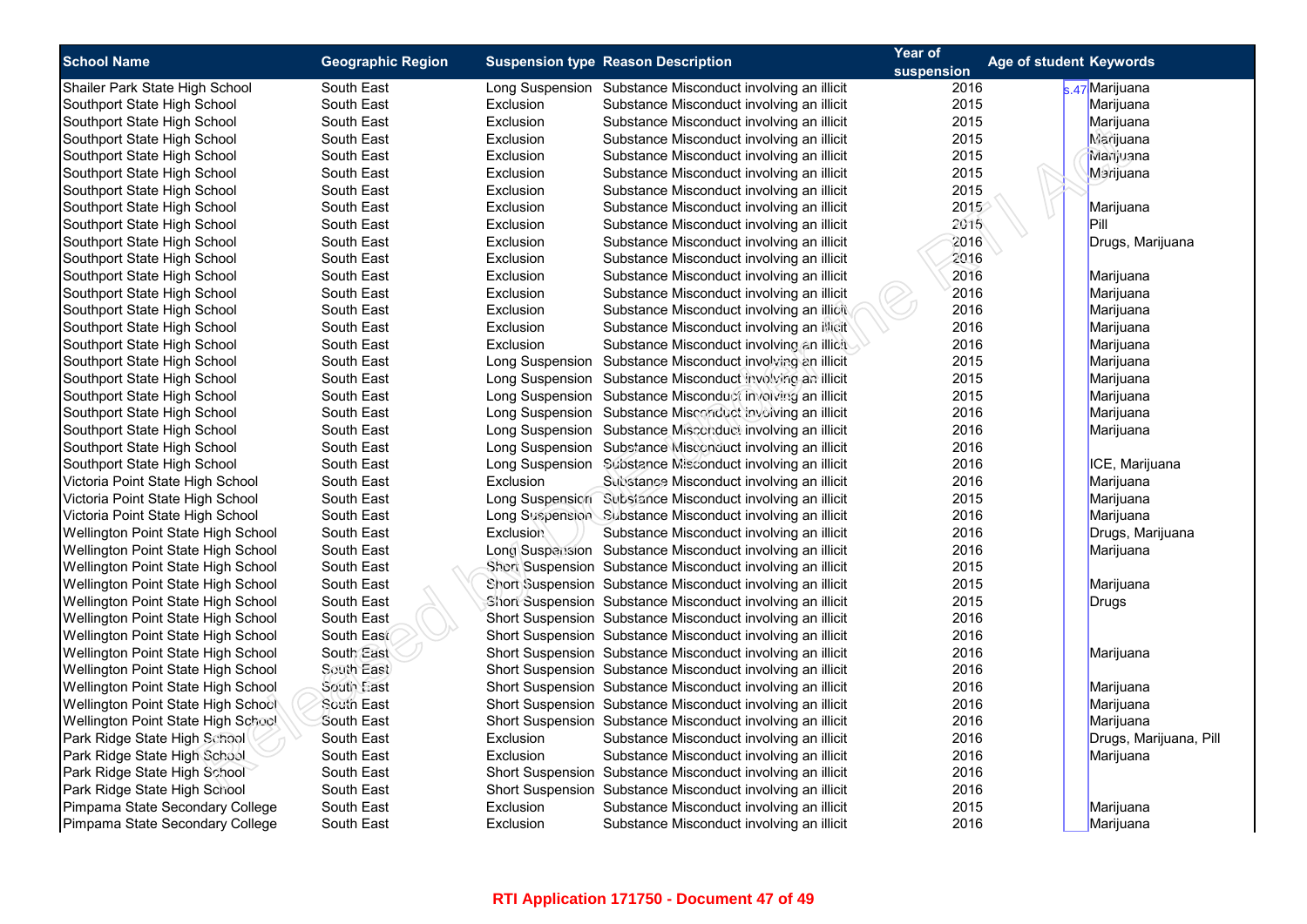| <b>School Name</b>                   | <b>Geographic Region</b> | <b>Suspension type Reason Description</b>                  | Year of<br>suspension | Age of student Keywords |
|--------------------------------------|--------------------------|------------------------------------------------------------|-----------------------|-------------------------|
| Pimpama State Secondary College      | South East               | Long Suspension Substance Misconduct involving an illicit  | 2016                  | $s.4$ Drugs             |
| Pimpama State Secondary College      | South East               | Long Suspension Substance Misconduct involving an illicit  | 2016                  |                         |
| Pimpama State Secondary College      | South East               | Long Suspension Substance Misconduct involving an illicit  | 2016                  | Drugs, Marijuana        |
| Pimpama State Secondary College      | South East               | Long Suspension Substance Misconduct involving an illicit  | 2016                  | Drugs, Marijuana        |
| Pimpama State Secondary College      | South East               | Long Suspension Substance Misconduct involving an illicit  | 2016                  | Drugs, Marijuana        |
| Pimpama State Secondary College      | South East               | Long Suspension Substance Misconduct involving an illicit  | 2016                  |                         |
| Pimpama State Secondary College      | South East               | Long Suspension Substance Misconduct involving an illicit  | 2016                  | Marijuana               |
| Pimpama State Secondary College      | South East               | Long Suspension Substance Misconduct involving an illicit  | 2016                  | Marijuana               |
| Pimpama State Secondary College      | South East               | Long Suspension Substance Misconduct involving an illicit  | 2016                  | Marijuana               |
| Pimpama State Secondary College      | South East               | Long Suspension Substance Misconduct involving an illicit  | 2016                  | Marijuana               |
| Pimpama State Secondary College      | South East               | Long Suspension Substance Misconduct involving an illicit  | 2016                  | Marijuana               |
| Pimpama State Secondary College      | South East               | Long Suspension Substance Misconduct involving an illicit  | 2016                  | Marijuana               |
| Pimpama State Secondary College      | South East               | Short Suspension Substance Misconduct involving an illicit | 2016                  | Marijuana               |
| Robina State High School             | South East               | Exclusion<br>Substance Misconduct involving an illicit     | 2015                  | Marijuana               |
| Robina State High School             | South East               | Exclusion<br>Substance Misconduct involving an illicit     | 2015                  | Drugs, Marijuana        |
| Robina State High School             | South East               | Exclusion<br>Substance Misconduct involving an illicit     | 2015                  | Marijuana               |
| Robina State High School             | South East               | Exclusion<br>Substance Misconduct involving an illicit     | 2015                  | Marijuana               |
| Robina State High School             | South East               | Exclusion<br>Substance Misconduct involving an illicit     | 2016                  | Marijuana               |
| Robina State High School             | South East               | Long Suspension Substance Misconduct involving an illicit  | 2015                  |                         |
| Robina State High School             | South East               | Long Suspension Substance Misconduct involving an illicit  | 2015                  | Marijuana               |
| Robina State High School             | South East               | Long Suspension Substance Misconduct involving an illicit  | 2015                  | Drugs, Marijuana        |
| Robina State High School             | South East               | Long Suspension Substance Misconduct involving an illicit  | 2015                  | Marijuana               |
| Robina State High School             | South East               | Long Suspension Substance Misconduct involving an illicit  | 2016                  | Marijuana               |
| Robina State High School             | South East               | Long Suspension Substance Misconduct involving an illicit  | 2016                  | Marijuana               |
| Robina State High School             | South East               | Long Suspension Subsiance Misconduct involving an illicit  | 2016                  | Marijuana               |
| Robina State High School             | South East               | Short Suspension Substance Misconduct involving an illicit | 2015                  | Drugs                   |
| Robina State High School             | South East               | Short Suspension Substance Misconduct involving an illicit | 2015                  | Drugs                   |
| Robina State High School             | South East               | Short Suspension Substance Misconduct involving an illicit | 2015                  |                         |
| Robina State High School             | South East               | Short Suspension Substance Misconduct involving an illicit | 2016                  |                         |
| Tamborine Mountain State High School | South East               | Exclusion<br>Substance Misconduct involving an illicit     | 2015                  | Marijuana               |
| Tamborine Mountain State High School | South East               | Exclusion<br>Substance Misconduct involving an illicit     | 2015                  |                         |
| Tamborine Mountain State High School | South East               | Exclusion<br>Substance Misconduct involving an illicit     | 2015                  | Drugs                   |
| Tamborine Mountain State High School | South East               | Exclusion<br>Substance Misconduct involving an illicit     | 2015                  | Drugs                   |
| Tamborine Mountain State High School | South East               | Exclusion<br>Substance Misconduct involving an illicit     | 2015                  | Drugs                   |
| Tamborine Mountain State High School | South East               | Exclusion<br>Substance Misconduct involving an illicit     | 2015                  | Drugs                   |
| Tamborine Mountain State High Schoo! | South East               | Exclusion<br>Substance Misconduct involving an illicit     | 2015                  | Drugs                   |
| Tamborine Mountain State High School | South East               | Exclusion<br>Substance Misconduct involving an illicit     | 2015                  | Drugs                   |
| Tamborine Mountain State High School | South East               | Substance Misconduct involving an illicit<br>Exclusion     | 2015                  | Drugs                   |
| Tamborine Mountain State High School | South East               | Exclusion<br>Substance Misconduct involving an illicit     | 2016                  | <b>Drugs</b>            |
| Tamborine Mountain State High School | South East               | Exclusion<br>Substance Misconduct involving an illicit     | 2016                  | <b>Drugs</b>            |
| Tamborine Mountain State High School | South East               | Exclusion<br>Substance Misconduct involving an illicit     | 2016                  | <b>Drugs</b>            |
| Tamborine Mountain State High School | South East               | Long Suspension Substance Misconduct involving an illicit  | 2015                  | Drugs                   |
| Tamborine Mountain State High School | South East               | Long Suspension Substance Misconduct involving an illicit  | 2015                  |                         |
| Tamborine Mountain State High School | South East               | Long Suspension Substance Misconduct involving an illicit  | 2016                  | Drugs                   |